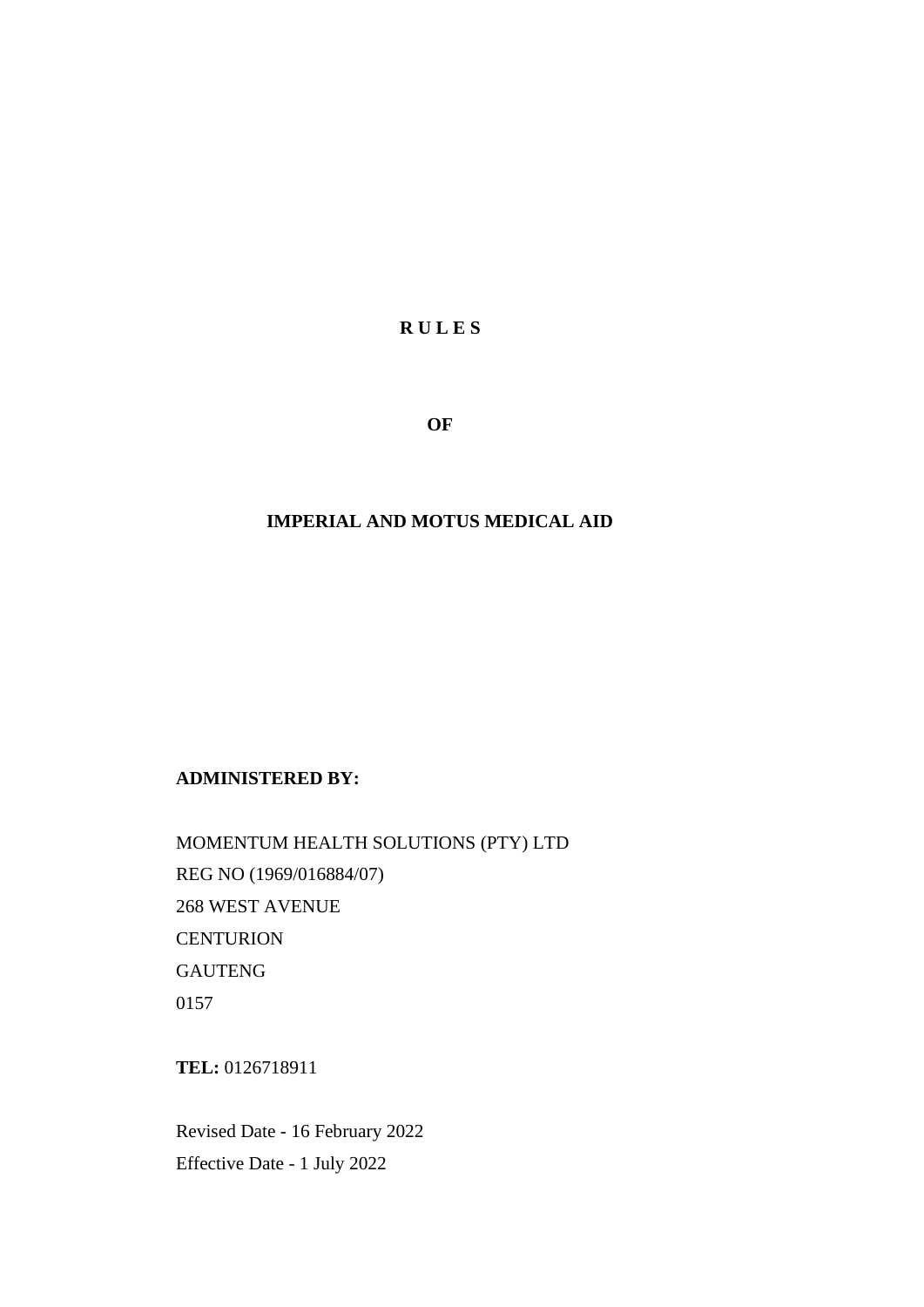# **IMPERIAL AND MOTUS MEDICAL AID**

# **INDEX**

| <b>RULE</b>       |                                                  |                | <b>PAGE</b>  |  |
|-------------------|--------------------------------------------------|----------------|--------------|--|
|                   | PART 1 NAME, LEGAL PERSONA AND REGISTERED OFFICE | $\mathbf{1}$   | $\mathbf{1}$ |  |
|                   | PART 11 DEFINITIONS                              | $\overline{4}$ | 2            |  |
| <b>PART 111</b>   | <b>OBJECTS</b>                                   | 5              | 9            |  |
|                   | PART IV MEMBERSHIP                               | 6              | 10           |  |
|                   | PART V CONTRIBUTIONS                             | 10             | 24           |  |
| PART VI CLAIMS    |                                                  | 12             | 28           |  |
|                   | PART VII MANAGEMENT                              | 14             | 30           |  |
| PART VIII AUDITOR |                                                  | 22             | 41           |  |
|                   | PART IX GENERAL MEETINGS                         | 23             | 44           |  |
| PART X            | <b>MISCELLANEOUS</b>                             | 24             | 48           |  |
|                   | <b>ANNEXURE A CONTRIBUTIONS</b>                  |                | 53           |  |
|                   | ANNEXURE B SCHEDULE OF BENEFITS                  |                | 55           |  |
|                   | ANNEXURE C EXCLUSIONS AND LIMITATION OF BENEFITS |                | 105          |  |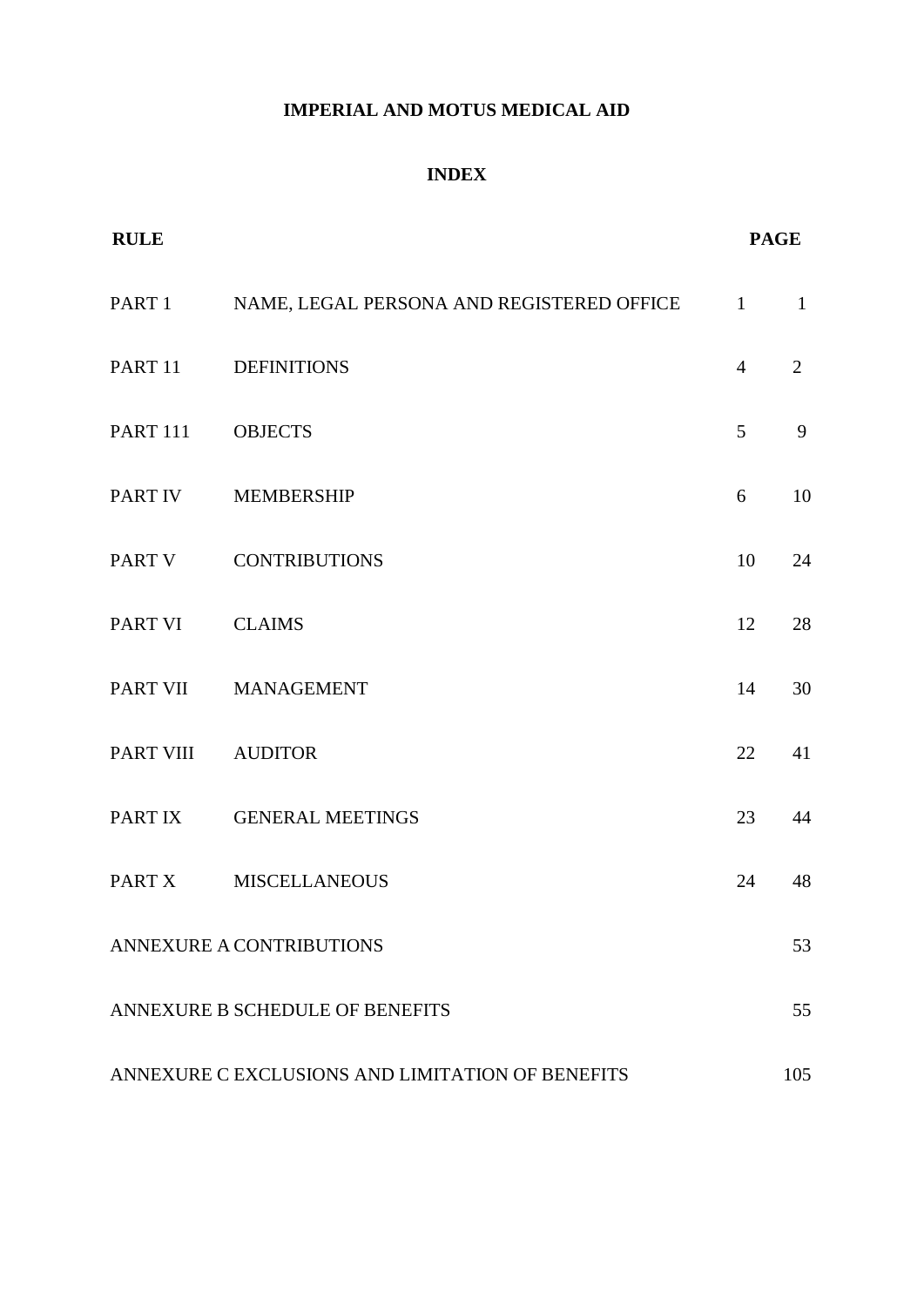# **INDEX - NUMERICAL**

| <b>RULE</b>    |                                                | <b>PAGE</b>    |
|----------------|------------------------------------------------|----------------|
| 1.             | <b>NAME</b>                                    | 1              |
| 2.             | <b>LEGAL PERSONA</b>                           | $\mathbf{1}$   |
| 3.             | <b>REGISTERED OFFICE</b>                       | $\mathbf{1}$   |
| $\mathbf{4}$ . | <b>DEFINITIONS</b>                             | $\overline{2}$ |
| 5.             | <b>OBJECTS</b>                                 | 9              |
| 6.             | <b>MEMBERSHIP</b>                              | 10             |
| 7.             | <b>REGISTRATION OF DEPENDANTS</b>              | 18             |
| 8.             | <b>CHANGE OF ADDRESS &amp; BANKING ACCOUNT</b> |                |
|                | <b>DETAILS OF MEMBERS</b>                      | 20             |
| 9.             | <b>CESSATION AND SUSPENSION OF MEMBERSHIP</b>  | 20             |
| 10.            | <b>CONTRIBUTIONS</b>                           | 24             |
| 11.            | LIABILITY OF EMPLOYER AND MEMBER               | 27             |
| 12.            | <b>CLAIMS PROCEDURE</b>                        | 28             |
| 13.            | PAYMENT OF ACCOUNTS                            | 29             |
| 14.            | <b>MANAGEMENT</b>                              | 30             |
| 15.            | <b>DUTIES OF SCHEME'S OFFICERS</b>             | 33             |
| 16.            | <b>POWERS OF BOARD</b>                         | 35             |
| 17.            | DUTIES OF PRINCIPAL OFFICER AND STAFF          | 38             |
| 18.            | <b>INDEMNIFICATION</b>                         | 39             |
| 19.            | FINANCIAL YEAR OF THE SCHEME                   | 39             |
| 20.            | <b>BANKING ACCOUNT</b>                         | 40             |
| 21.            | <b>AUTHORITY FOR PAYMENTS</b>                  | 40             |
| 22.            | <b>AUDITOR</b>                                 | 41             |
| 23.            | <b>GENERAL MEETINGS</b>                        | 44             |
| 24.            | <b>SETTLEMENT OF DISPUTES</b>                  | 48             |
| 25.            | <b>DISSOLUTION</b>                             | 49             |
| 26.            | <b>AMALGAMATION</b>                            | 50             |
| 27.            | PERUSAL OF DOCUMENTS                           | 50             |
| 28.            | <b>WAIVER OF TIME LIMITS</b>                   | 51             |
| 29.            | <b>AMENDMENT OF RULES</b>                      | 51             |
| 30.            | <b>MANAGED HEALTH CARE</b>                     | 52             |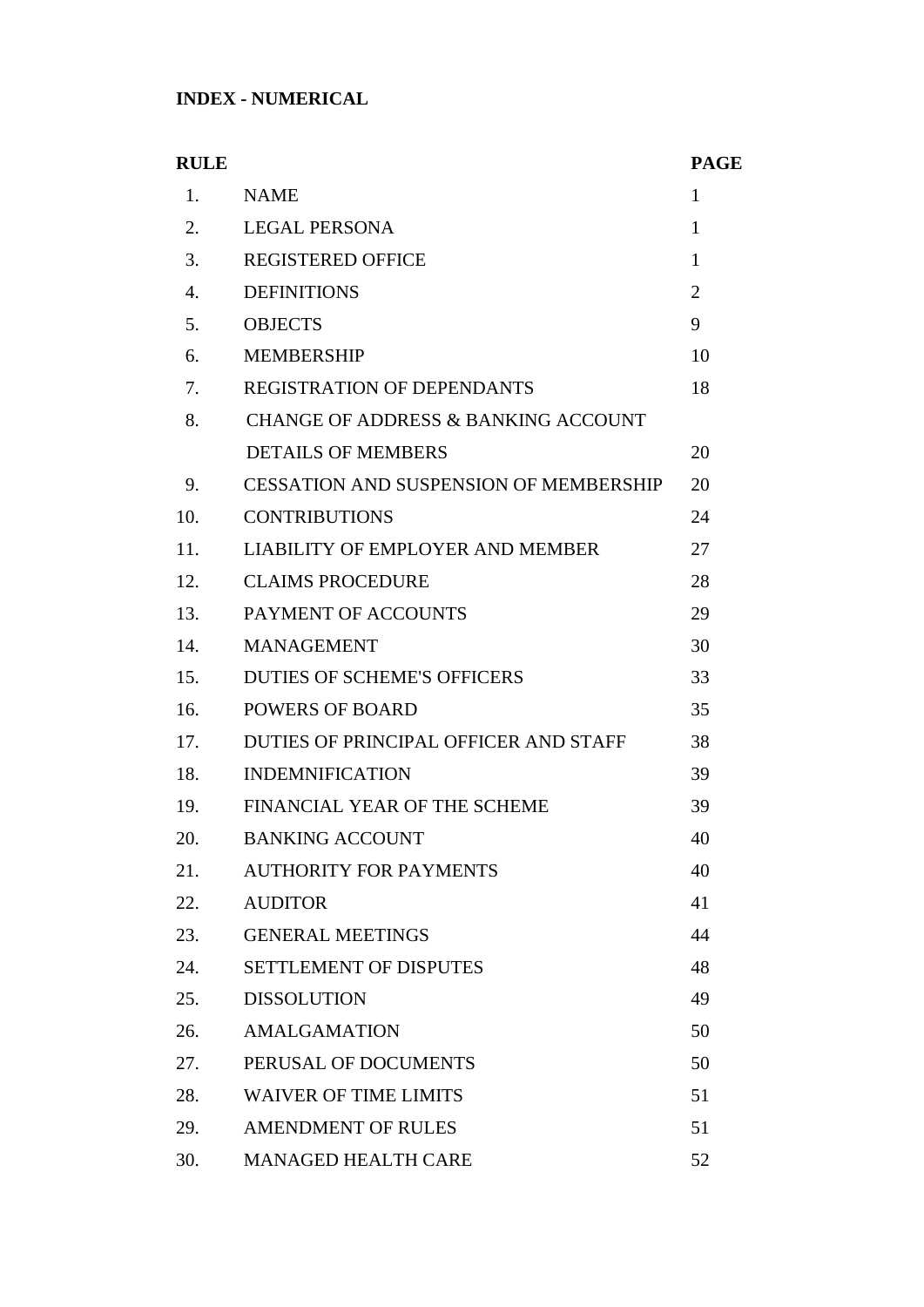| ANNEXURE A CONTRIBUTIONS              |     |
|---------------------------------------|-----|
| ANNEXURE B SCHEDULE OF BENEFITS       | 55  |
| EXCLUSIONS AND LIMITATION OF BENEFITS | -05 |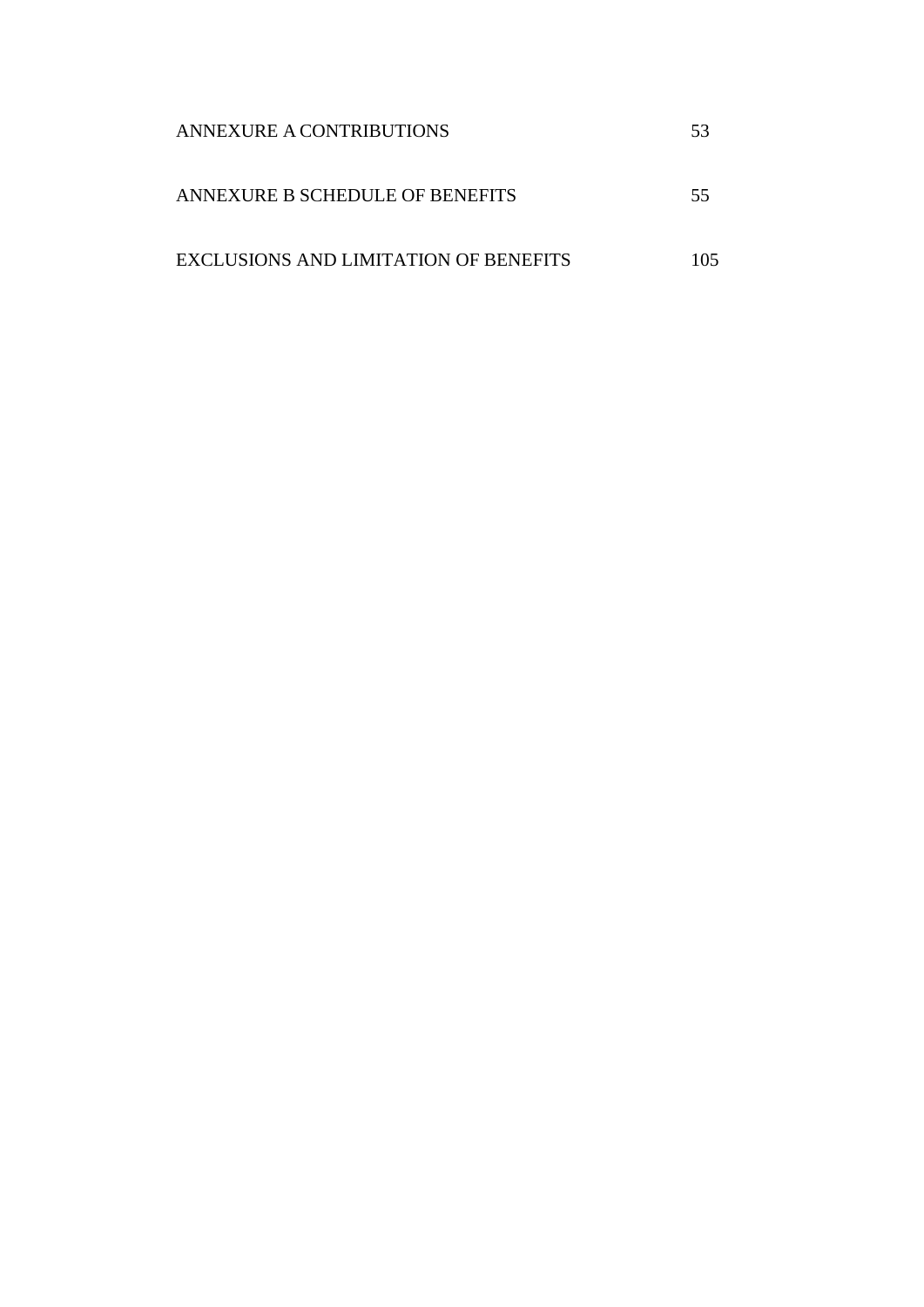# **NAME, LEGAL PERSONA AND REGISTERED OFFICE**

### **PART I**

### **1. NAME**

The name of the Scheme shall be the IMPERIAL AND MOTUS MEDICAL AID hereinafter referred to as the "Scheme". The abbreviated name shall be IMPERIAL & MOTUS MED.

### **2. LEGAL PERSONA**

The Scheme, in its own name is a body corporate capable of suing and of being sued and of doing or causing to be done all such things as may be necessary for or incidental to the exercise of its powers or the performance of its functions in terms of these Rules and the Act.

# **3. REGISTERED OFFICE**

The registered office of the Scheme shall be situated at No 1 South Park, 66 South Road, Linden Extension, Gauteng 2194, South Africa but the Board shall have the right to transfer such office to any other situation in the Republic of South Africa, should circumstances so dictate.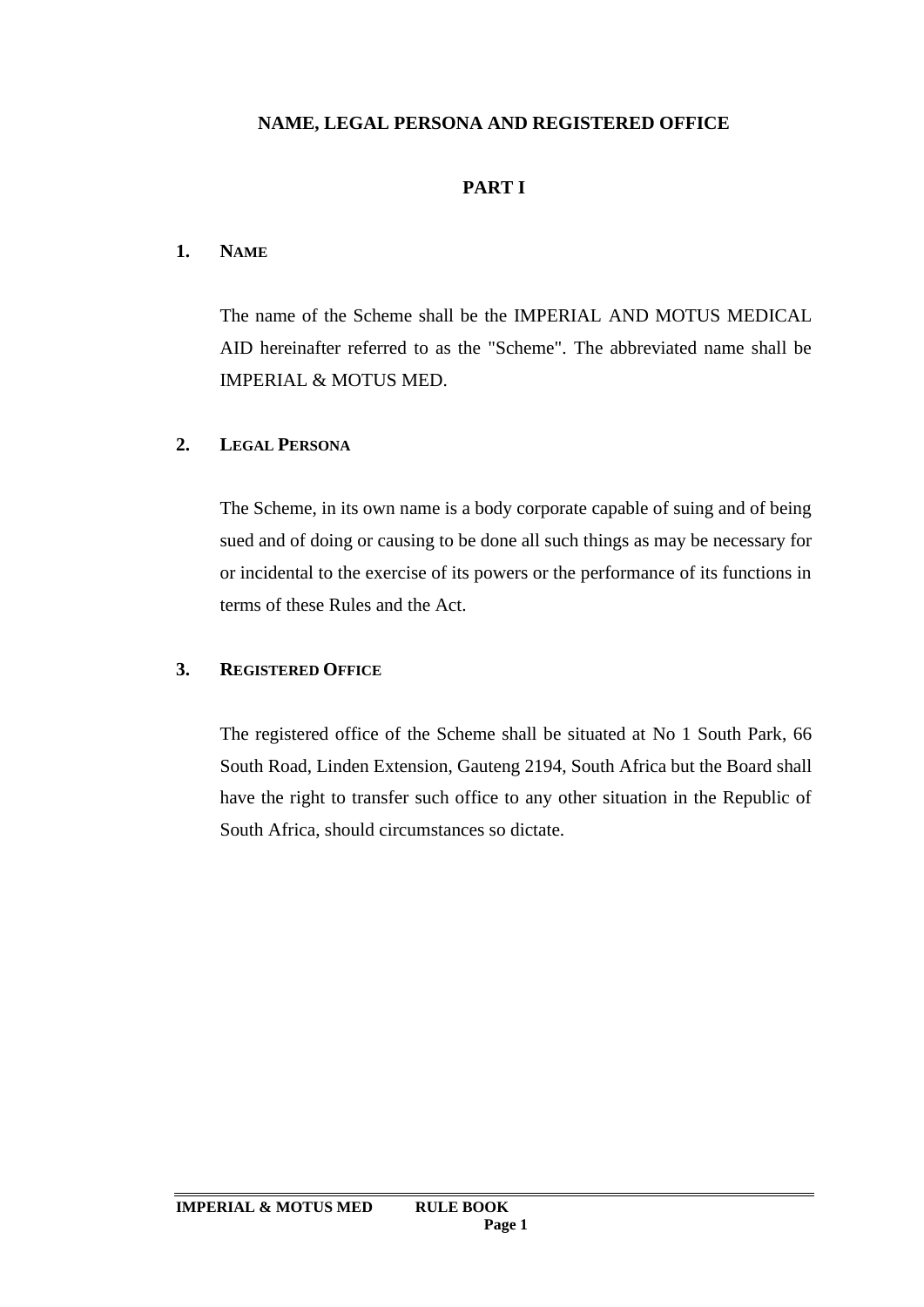# **DEFINITIONS**

# **PART II**

### **4. DEFINITIONS**

In these Rules, words and expressions defined in the Medical Schemes Act, (Act No. 131 of 1998), bear the meanings thus assigned to them and, unless inconsistent with the context;

- (a) all words and expressions purporting the masculine gender shall include the feminine;
- (b) words signifying the singular number shall include the plural and vice versa; and
- (c) the following expressions shall have the following meanings:

**"ACT",** the Medical Schemes Act (Act No 131of 1998) and the regulations promulgated there under as amended from time to time.

**"ACTUARY",** shall mean an Actuary as defined in the Act.

**"ADULT DEPENDANT",** a dependant other than a child dependant.

**"ANNUAL LIMIT",** the maximum amount to which benefits to a member and his registered dependants shall be paid by the Scheme in terms of these Rules, which amount shall be calculated annually to coincide with the financial year of the Scheme.

**"AUDITOR",** an auditor registered in terms of the Public Accountants and Auditors Act, 1991 (Act No 80 of 1991).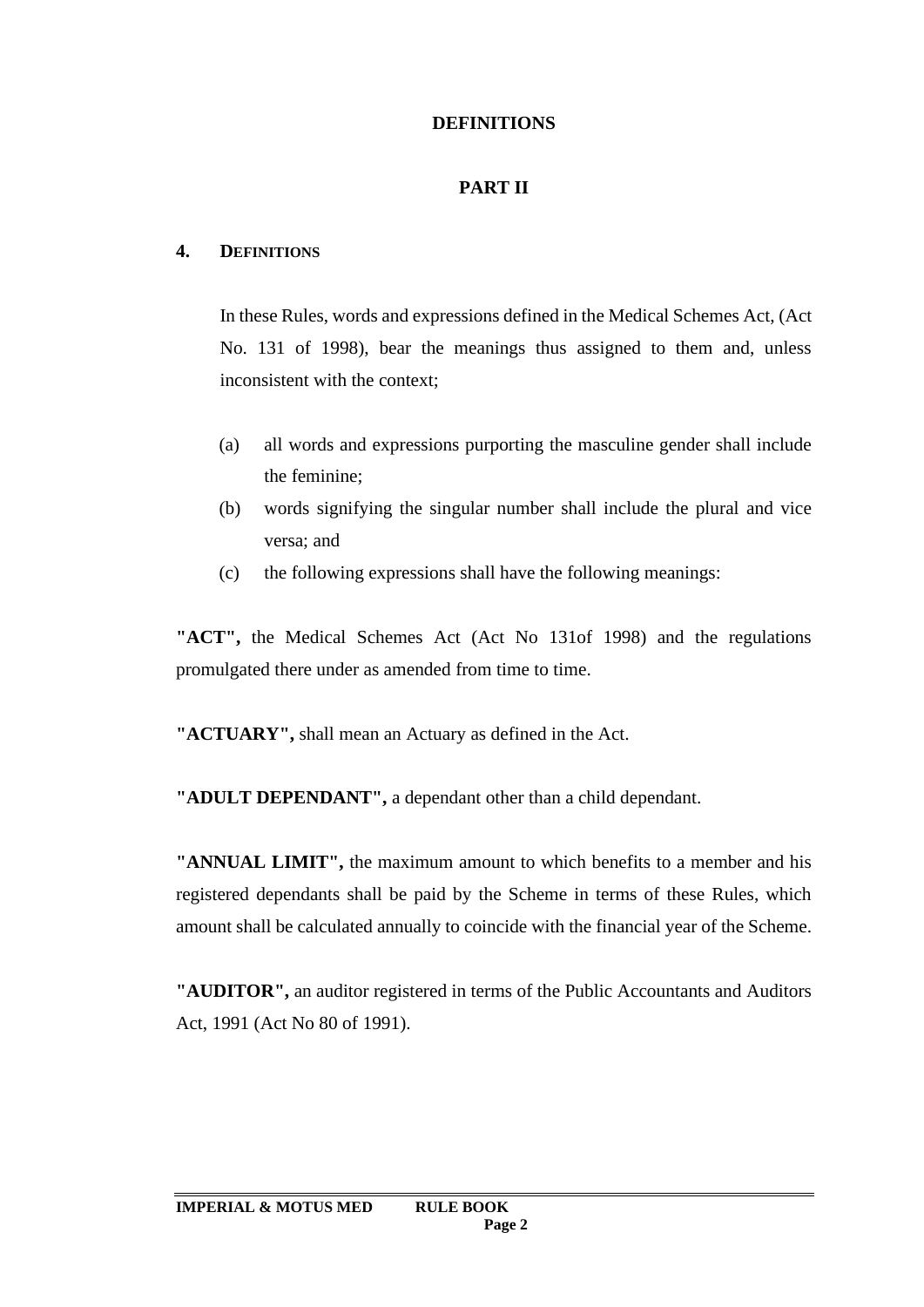**"BENEFICIARY"**, a member or a person admitted as a dependant of a member.

**"BOARD"**, the Board of Trustees.

**"CHILD",** a member's dependent child including a stepchild, legally adopted child or a child placed in the care and custody of the member or spouse or partner by virtue of a Court Order (including grandchildren).

**"CHILD DEPENDANT"**, a child under the age of 21 years including a full-time student up to the age of 25 years, and a financially dependent part-time student up to the age of 25 years, and excluding the members' spouse or partner who is under the age of 21.

**"CONTRIBUTION",** in relation to a member, the core contribution, exclusive of interest, payable by or in respect of a member plus any voluntary additional contribution.

**"CONDITION-SPECIFIC WAITING PERIOD"**, a period during which a beneficiary is not entitled to claim benefits in respect of a condition for which medical advice, diagnosis, care or treatment was recommended or received within the twelvemonth period ending on the date on which an application for membership was made.

**"CONTINUATION MEMBER",** a member who retains membership of the Scheme or a dependant who becomes a member in terms of Rule 6.3.

**"CREDITABLE COVERAGE"**, any period during which a late joiner was –

- (a) a member or a dependant of a medical scheme, but excluding any period of coverage as a child dependant, under the age of 21 years;
- (b) a member or a dependant of an entity doing the business of a medical scheme which at the time of his/her membership of such entity, was exempt from the provisions of the Act;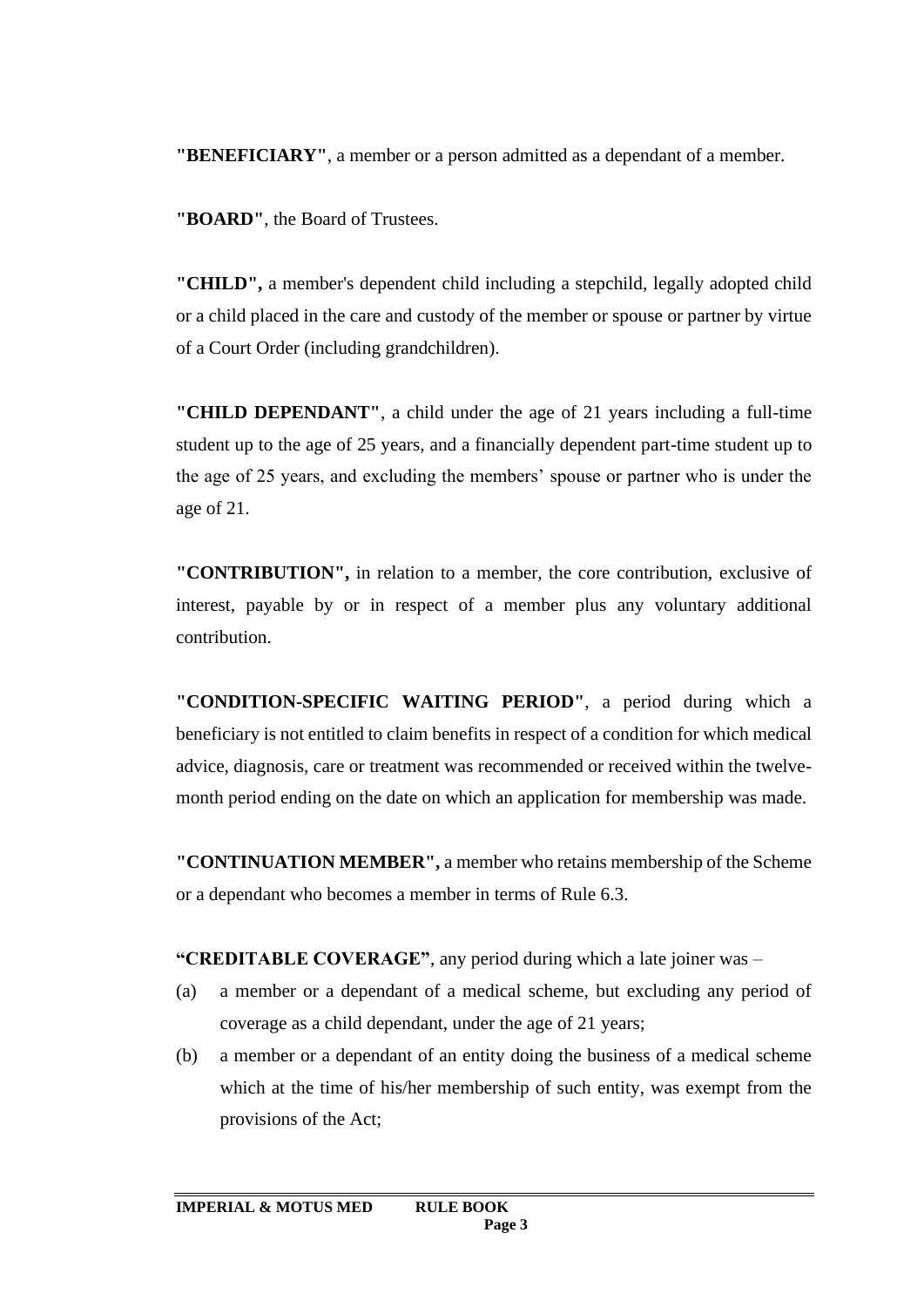- (c) a uniformed employee of the South African National Defence Force; or
- (d) a member or a dependant of the Permanent Force Continuation Fund, **but** excluding any period of coverage as a dependant under the age of 21 years

### **"DATE OF SERVICE"**:

- (a) in the event of a consultation, visit or treatment, the date on which such consultation, visit or treatment took place;
- (b) in the event of an operation, procedure or confinement, the date on which such operation, procedure or confinement occurred;
- (c) in the event of hospitalisation, the date of discharge from a hospital or nursing home or date of cessation of membership, whichever date occurs first;
- (d) in the event of any other service, the date on which such service was rendered.

#### **"DEPENDANT"**:

- (a) The member's spouse or partner who is not a member or registered dependant of a member of a medical scheme;
- (b) the child of a member who is not a member or registered dependant of a member of a medical scheme;
- (c) any other member of the member's immediate family in respect of whom the member is liable for family care and support and who is not a member or registered dependant of a member of a medical scheme;
- (d) any minor brother or sister of a child dependant, which child dependant has been orphaned and as a consequence thereof is registered as a member in terms of Rule 6.3.2 provided such minor brother or sister is registered as a dependant at the time of the child dependant is registered as a member;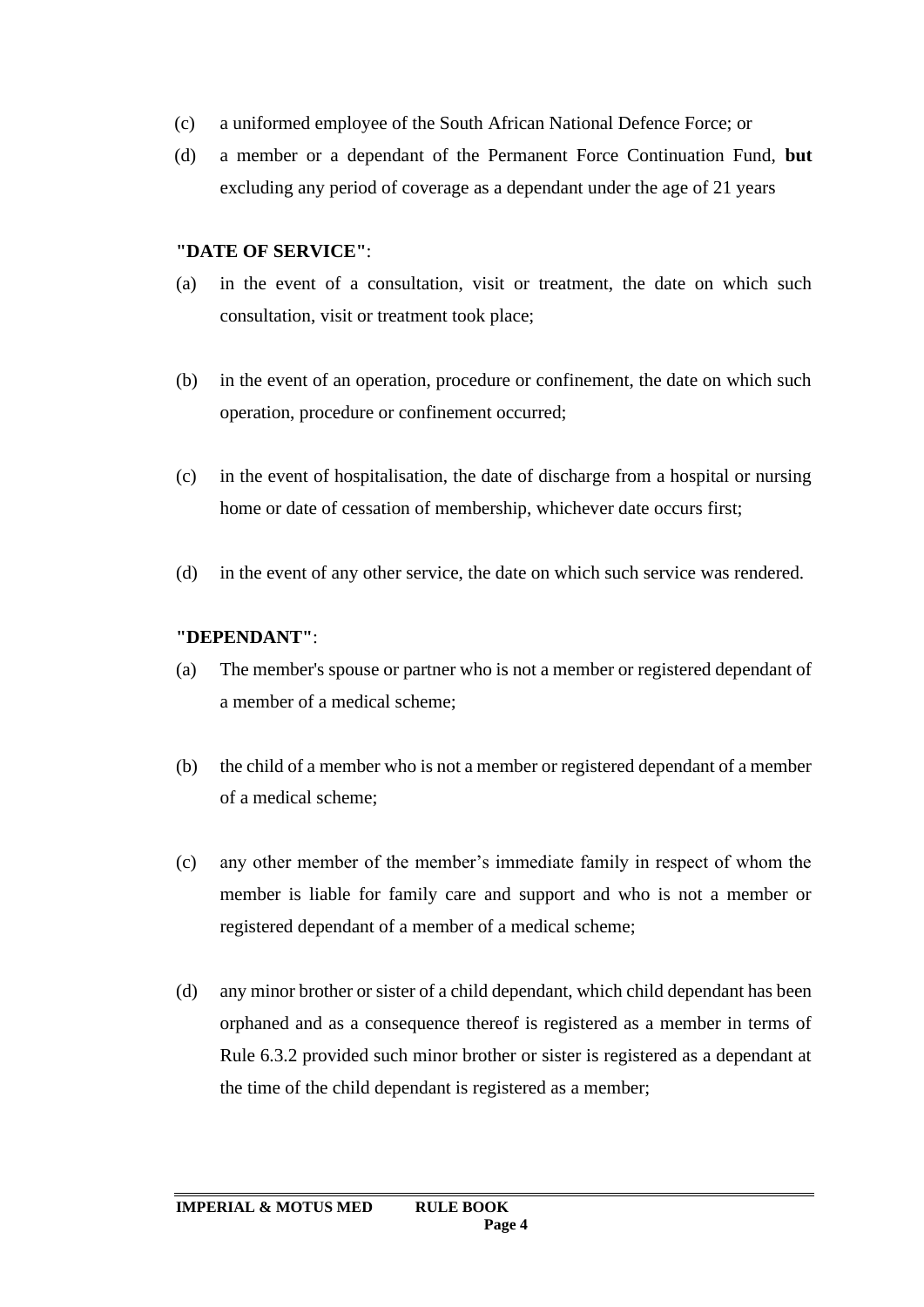- (e) the Principal Officer may, at his sole discretion, upon application admit any other person as dependant.
- (f) the ex-spouse of a member is not eligible to remain a dependant on the Scheme after the divorce. To ensure adequate time for the ex-spouse to implement alternative cover, eligibility off an ex-spouse will cease on the last day of the month after the month in which the divorce becomes effective.

**"DEPENDANT – DISABLED"**, a disabled dependant of any age who is financially dependent on the principal member will pay a child rate contribution.

**"DESIGNATED SERVICE PROVIDER"**, a healthcare provider or group of providers selected by the Scheme as preferred provider/s to provide to the beneficiaries, diagnosis, treatment and care in respect of one or more prescribed minimum benefit conditions.

**"***DOMICILIUM CITANDI ET EXECUTANDI***",** shall mean the member's chosen physical address at which notices as well as legal process, or any action arising there from, may be validly delivered and served.

**"EMPLOYEE"**, shall mean:

- (a) A person in the employment of Imperial Limited or Motus Holdings Limited, its associated and subsidiary companies and who are eligible for membership in terms of their employment contracts; and
- (b) A person in the employment of a former subsidiary or associated company ("entity") of Imperial Limited or Motus Holdings Limited on the express conditions that:
	- (i) such employees and the management of such entity have elected to remain on the Scheme; and
	- (ii) the Trustees of the Scheme have given approval that these employees may remain on the Scheme; and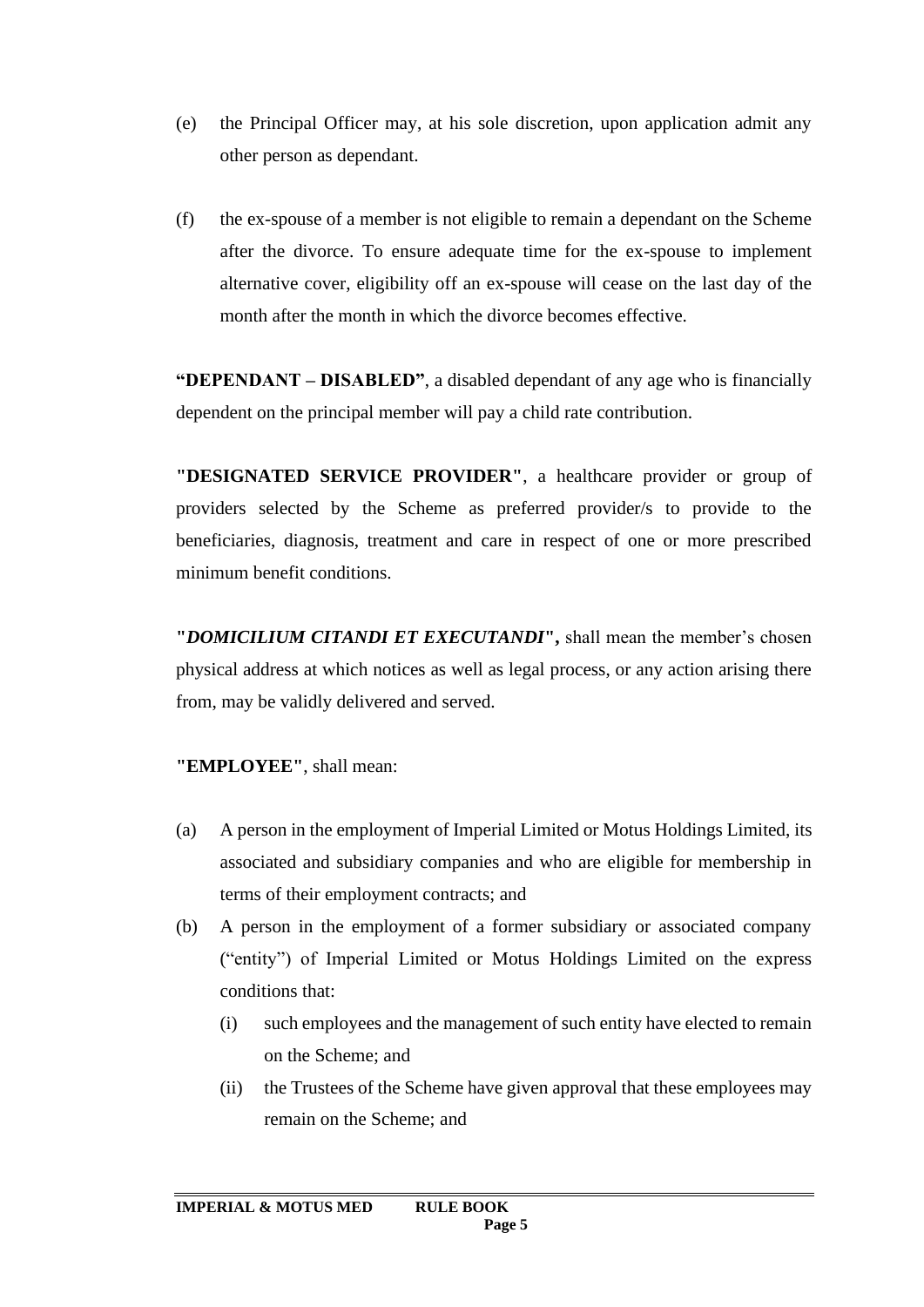(iii) such entities remain in the same trade, occupation or industry as what they were operating in whilst the entities were part of Imperial Limited or Motus Holdings Limited.

**"EMPLOYER",** shall mean Imperial Limited and Motus Holdings Limited, its associated and subsidiary companies and former subsidiaries or associated companies of Imperial Limited or Motus Holdings Limited provided that such former subsidiaries or associated companies remain in the same trade or industry as they have been whilst part of Imperial Limited or Motus Holdings Limited.

**"FINANCIAL YEAR"**, a calendar year commencing on 1 January and ending 31 December.

**"GENERAL WAITING PERIOD"**, a period during which a beneficiary is not entitled to claim any benefits.

**"GENERIC REFERENCE PRICING"**, is equal to the Mediscor Reference Price - MRP.

**"INCOME"**, for the purposes of the contribution schedule, income shall refer to:

(a) In the case of an employee, pensionable salary.

(b)In the case of a continuation member, total income from any source.

**"LATE JOINER",** an applicant or the adult dependant of an applicant who, at the date of application for membership or admission as a dependant, as the case may be, is 35 years of age or older but excludes any beneficiary who enjoyed coverage with one or more medical schemes as from a date preceding 1 April 2001, without a break in coverage exceeding 3 consecutive months since April 2001.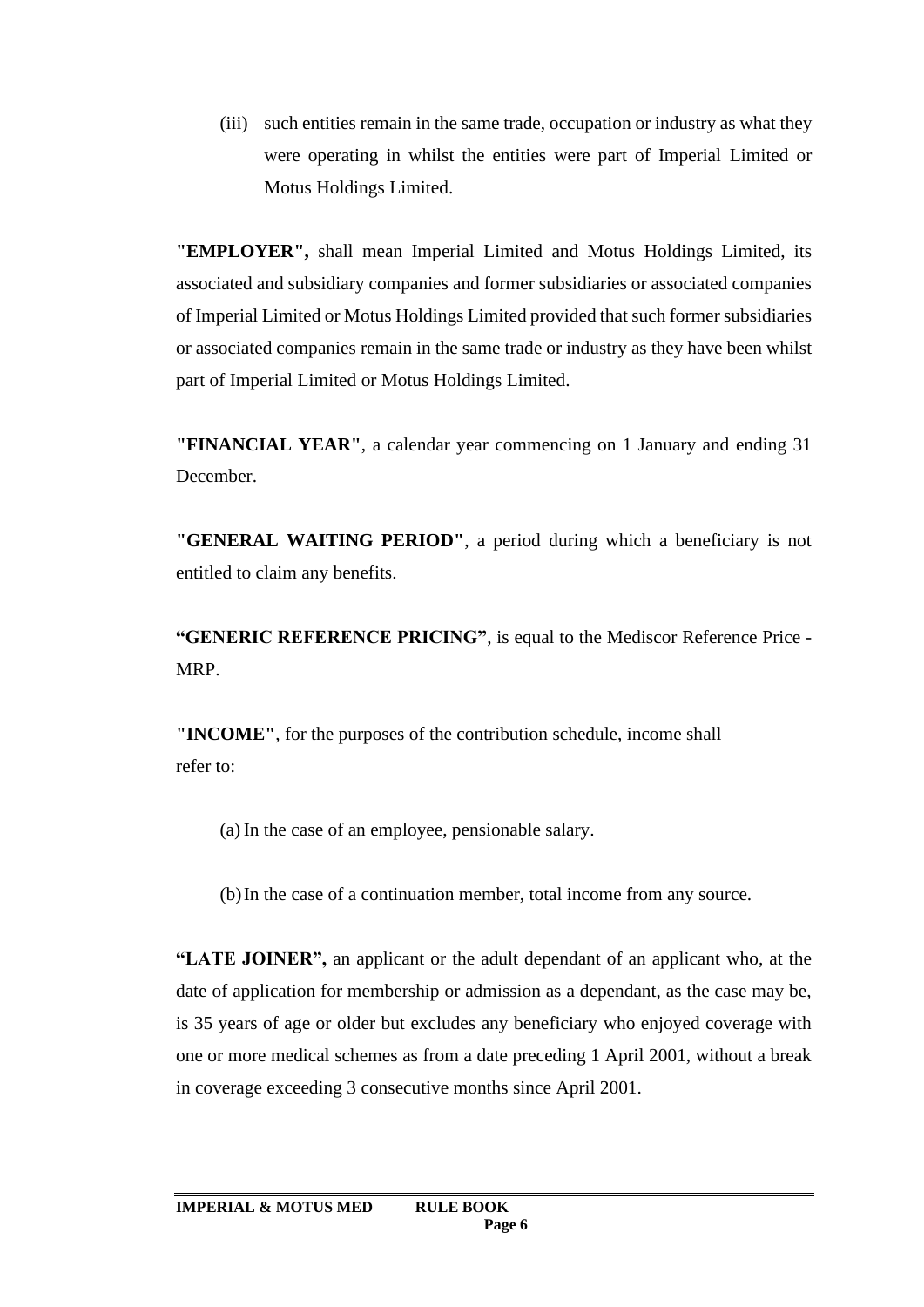**"LIABLE FOR FAMILY CARE AND SUPPORT"**, a liability for financial support enforceable by a court of law.

**"LIFE CHANGING EVENT"**, shall mean *inter alia* divorce, marriage, retrenchment, spouse or partner's change of employment or death.

**"MANAGED HEALTH CARE PROGRAMME"** shall mean a health care delivery arrangement designed to monitor and to reduce the unnecessary utilisation of services, to contain costs and to measure performance while providing accessible, quality and effective health care including the most effective and efficient utilisation of benefits available to each beneficiary and as referred to in Annexure B, Schedule of Benefits.

**"MEDICINE PRICE"** shall mean the single exit price published in terms of the Medicines and Related Substances Act No. 101 of 1965 plus the dispensing fee authorised by the Board in respect of such medicine.

**"MEDICAL SCHEME RATE"**, the rate at which health services are reimbursed by the Scheme, which shall be determined by the Scheme from time to time.

**"MEDICAL PRACTITIONER"**, a general practitioner or a specialist.

**"MEMBER",** any person who is enrolled as a member of the Scheme in terms of these Rules.

**"MEMBER FAMILY"**, the member and all his registered dependants.

**"MINIMUM BENEFITS"**, any service falling within the prescribed minimum benefits obtained by a member from a public hospital and which service is not different from the service available to a public hospital patient.

**"MONTH"**, the period from the first day of a month to the last day of such month, both days inclusive.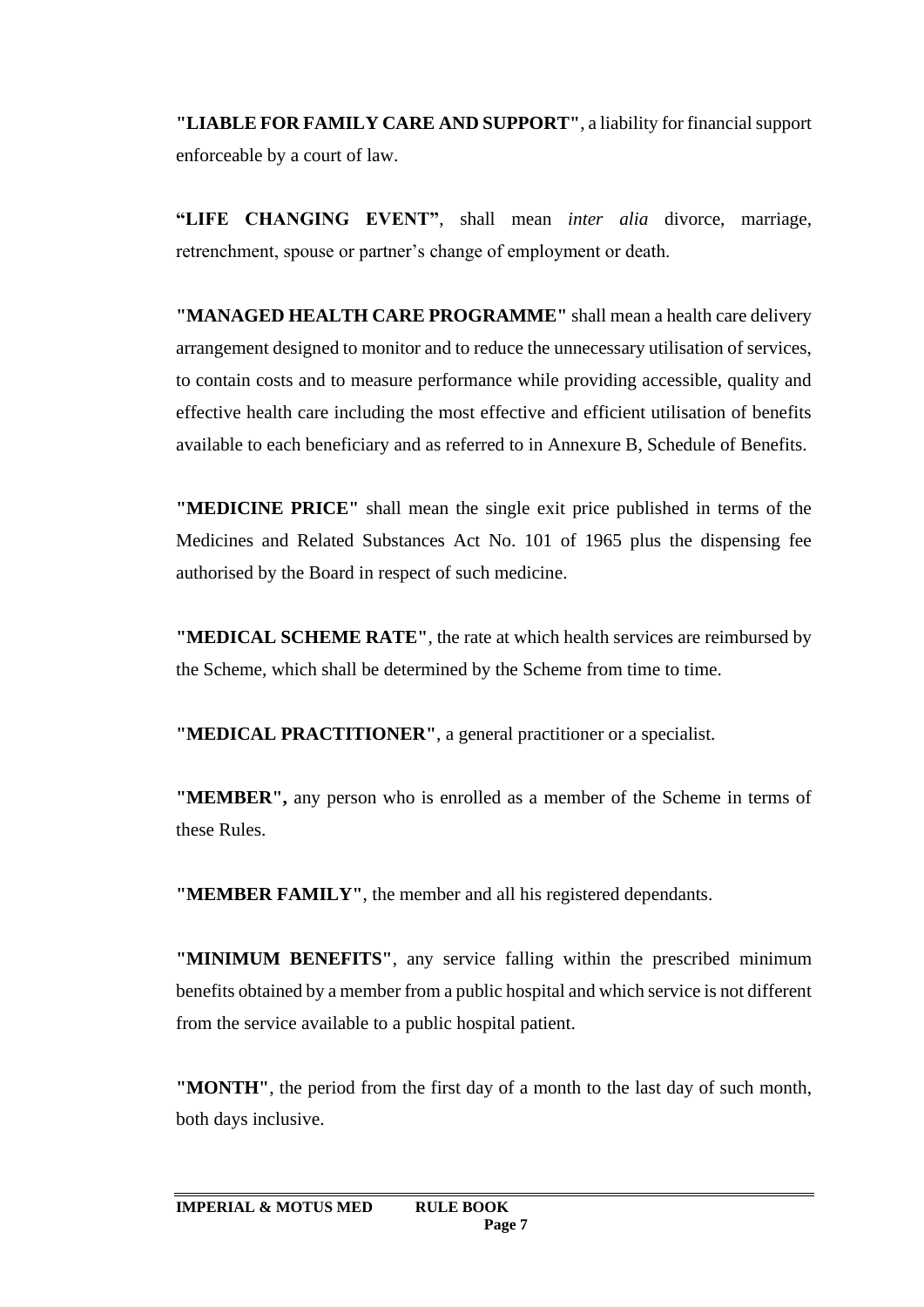**"OTHER IMMEDIATE FAMILY"**, shall mean a member's parent (including an adoptive parent), brother and sister.

**"PARTNER/ COMMON-LAW SPOUSE/ FIANCE/FIANCEE"**, a person with whom the member has a committed and serious relationship akin to a marriage based on objective criteria of mutual dependency and a shared and common household, irrespective of the gender of either party.

**"PREFERRED PROVIDER NETWORK"**, a network of healthcare providers the Scheme's administrator has contracted to provide members with healthcare at reduced rates.

**"PRESCRIBED",** shall mean prescribed by regulation.

**"RULES",** these Rules of the Scheme including the annexures and any other provisions relating to the benefits granted or the contributions payable.

**"SERVICE"** shall mean any relevant health service.

**"SPOUSE",** the spouse of a member to whom the member is married in terms of any law or custom.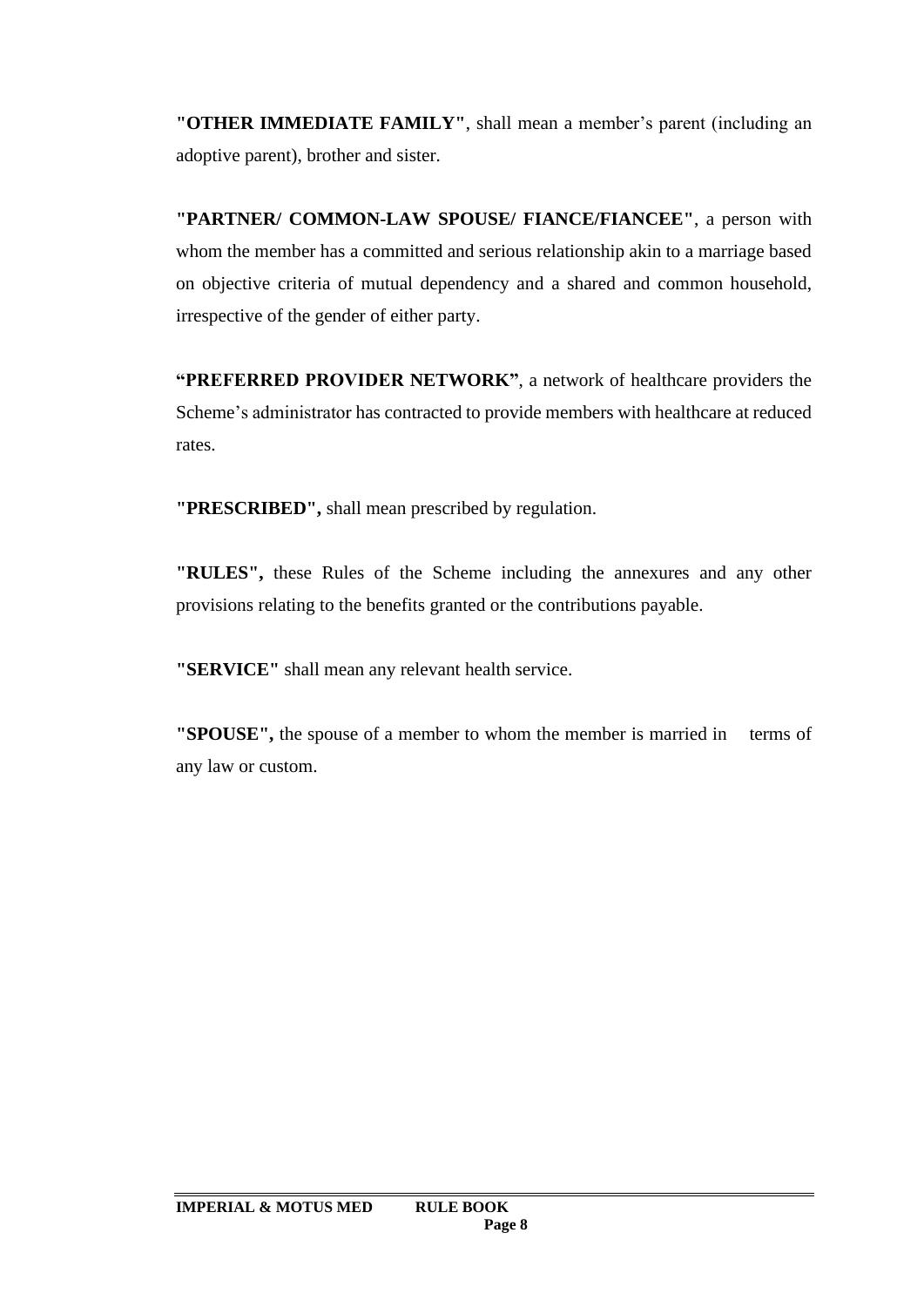# **OBJECTS**

# **PART 111**

# **5. OBJECTS**

The objects of the Scheme are to establish and maintain a Fund by contributions, donations or otherwise and thereby to undertake liability and to make provision for:

- 5.1 The granting of assistance to members in defraying expenditure incurred by them and their dependants in connection with health care treatment as provided for and in accordance with the Rules of the Scheme;
- 5.2 The rendering of a service, contemplated in these Rules, to members and their dependants either by the Scheme itself or by any supplier, or group of suppliers of a service in association with or in terms of an agreement with the Scheme; and
- 5.3 The obtaining by members thereof and by dependants of such members of any service.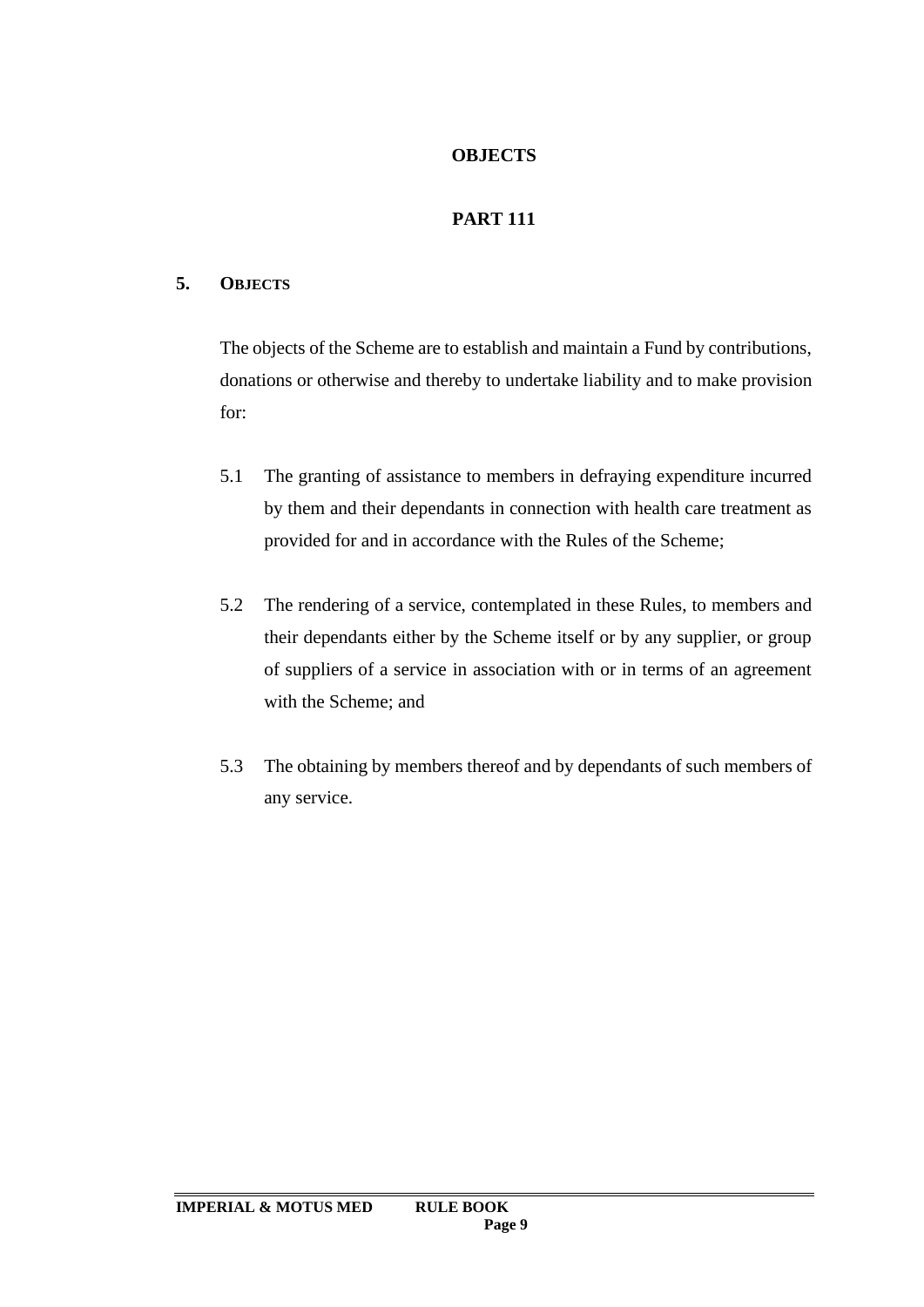### **MEMBERSHIP**

# **PART IV**

### **6. MEMBERSHIP**

### **6.1 Benefit Plan**

6.1.1 members' will be allowed to move from one benefit plan to another benefit plan at the beginning of each benefit year, i.e. on 1 January each year**.**

### **6.2 Employees**

- 6.2.1 Subject to the further provisions in these Rules, membership of the Scheme is restricted to employees.
- 6.2.2 Subject to Rules 6.2.3 and 6.4 any employee who enters the service of the Employers and for whom membership is a condition of employment, shall become a member as from the date of becoming an employee.
- 6.2.3 An employee shall be entitled to choose between becoming a member of the Scheme (refer 6.2.2 above) or of joining his spouse's or partner's Medical Scheme as a dependant. All employees who choose to become a dependant on their spouse's or partner's Medical Scheme must produce evidence of such registration as dependant. In the event of the employee ceasing to be a dependant in terms of the provisions of his spouse's or partner's Medical Scheme, he shall apply to be admitted or readmitted as a member of the Scheme.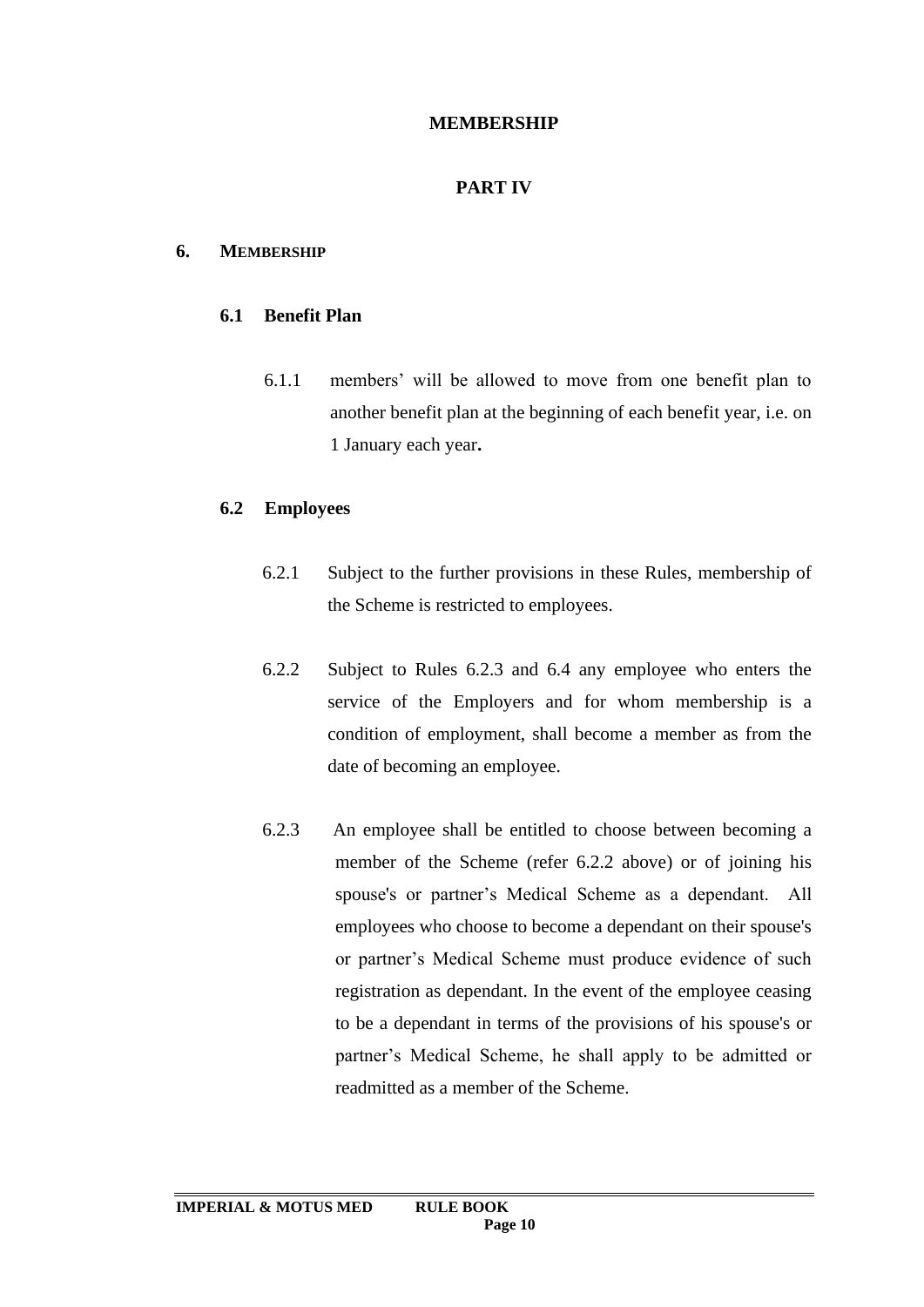#### **6.3 Continuation Members**

#### **6.3.1 Retirees**

A member may retain membership of the Scheme in the event of his retirement from the service of the employer or retirement due to reorganisation or whose employment is terminated by the employer on account of age, ill-health or other disability, or due to retrenchment at the age of 55 or older:

The Scheme shall inform the member of his right to continue his membership and of the contribution due from the date of retirement or termination of his employment. Unless such member informs the Board in writing of his desire to terminate his membership, he shall continue to be a member. Should the member not continue with membership of the Scheme or resign from the Scheme, after continuation of membership as provided for above, he cannot re-apply for membership of the Scheme.

### **6.3.2 Dependants of Deceased Members**

The dependants of a deceased member, who are registered with the Scheme as his dependants at the time of such member's death, shall be entitled to membership of the Scheme;

The Scheme shall inform the dependant of his right to continued membership and of the contributions due in respect thereof. Provided such dependant informs the Board in writing within three months of receiving the notification of eligibility of his intention to become a member, he shall be admitted as a member of the Scheme. Should the dependant not continue with membership of the Scheme or resign from the Scheme, after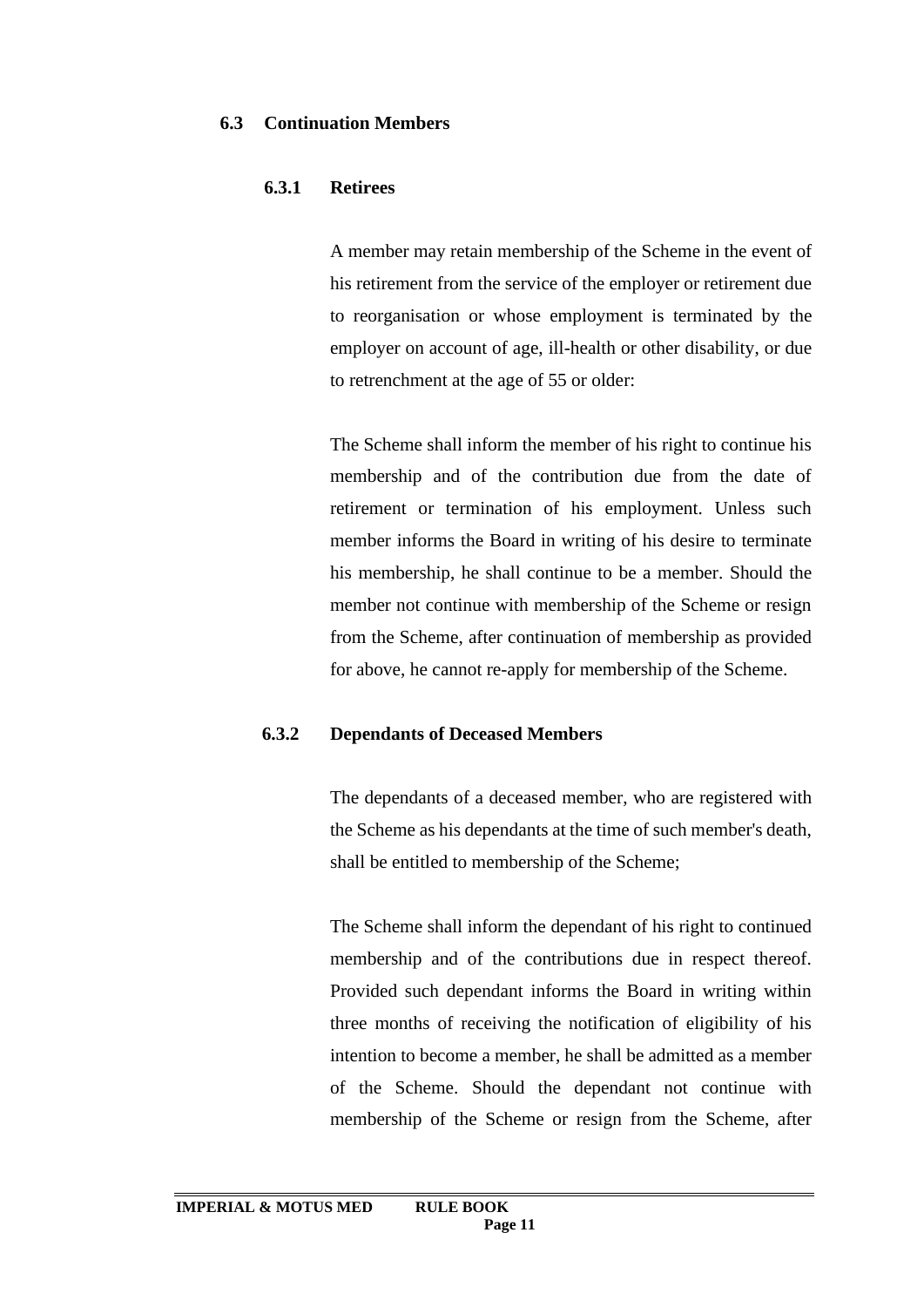continuation of membership as provided for above, he cannot reapply for membership of the Scheme.

### **6.4 Seconded Employees**

Notwithstanding anything to the contrary contained in these Rules a member and his dependants shall not forfeit any benefits or interest in the Scheme on the ground of the member having been seconded for service, in or outside the borders of the Republic of South Africa, by an Employer, but shall continue to be a member of or retain the right to participate in the Scheme.

# **6.5 Terms and Conditions Applicable to Membership**

- 6.5.1 A minor may become a member with the assistance of his parent or guardian.
- 6.5.2 No person shall be a member or a dependant of a member of more than one medical scheme or a dependant:
	- 6.5.2.1 of more than one member of a particular medical scheme; or
	- 6.5.2.2 of members of different medical schemes; or
	- 6.5.2.3 claim or accept benefits in respect of himself or any of his dependants from any medical scheme in relation to which he is not a member.
- 6.5.3 At the date of employment an employee wishing to join the Scheme shall complete and submit to the Scheme the application forms required by the Scheme.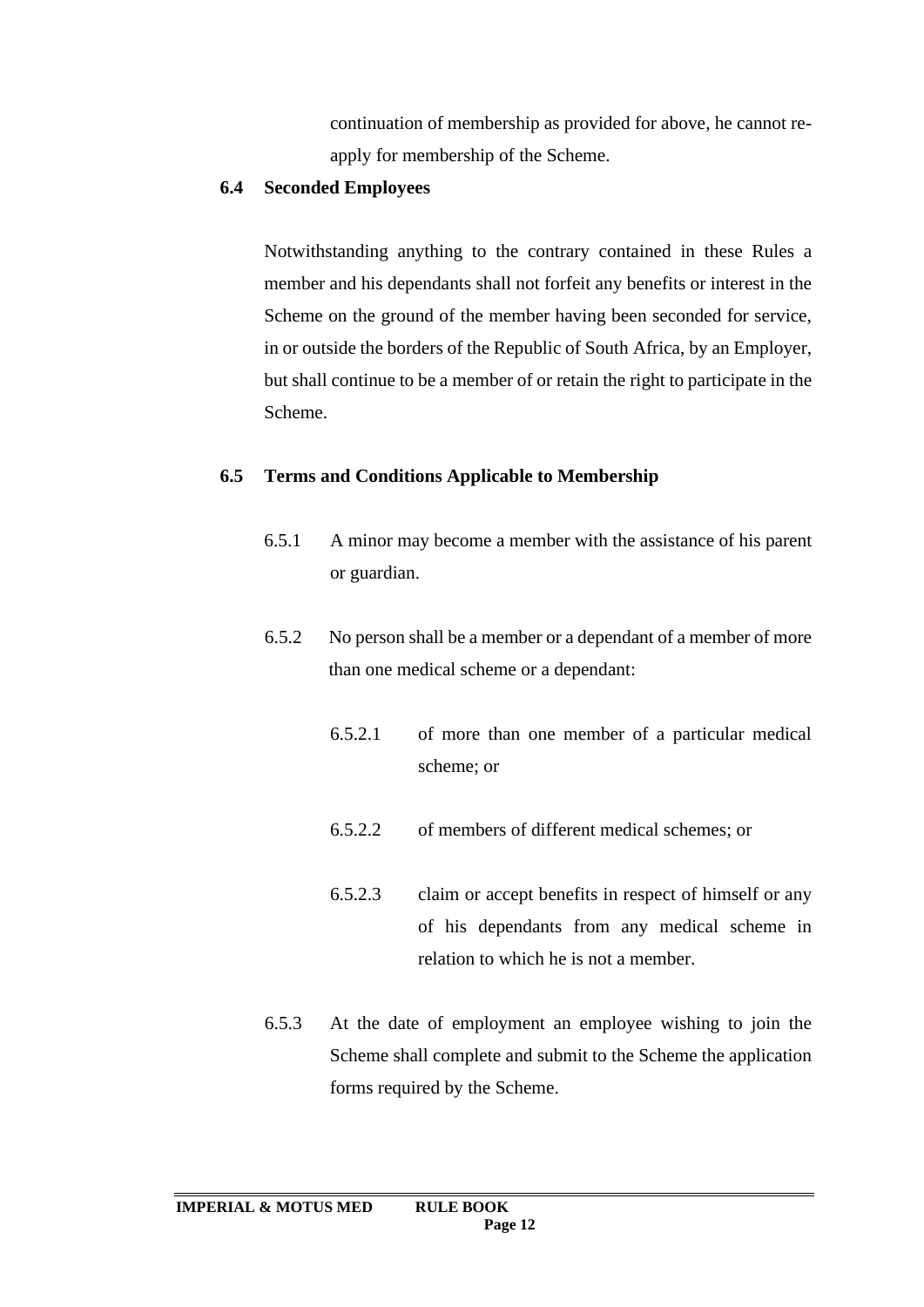Provided further that such person shall on application for membership, submit evidence in respect of himself and his dependants of age, income, state of health and any prior membership or admission as dependant of any other medical scheme to the satisfaction of the Board.

Provided further that the Board may in any particular case require a medical examination at the expense of the Scheme in respect of a condition for which medical advice, diagnosis, care or treatment was recommended or received within the 12 month period ending on the date on which an application for membership was made.

- 6.5.4 Every member shall, within 3 months of the admission date, in respect of himself or his dependants furnish such information as the Board may require.
- 6.5.5 No waiting periods shall be imposed on an employee in respect of whom application is made for membership within 30 days of -
	- 6.5.5.1 the employee's transfer to an associate company/subsidiary of the Employer, where the transfer results in membership of the Scheme becoming a condition of employment for the employee; or
	- 6.5.5.2 a specified period of secondment by the Employer; or
	- 6.5.5.3 first becoming an employee where such person had a break in membership of a medical scheme of 90 days on the date of application for membership as a result of being resident or employed outside of the borders of the Republic of South Africa.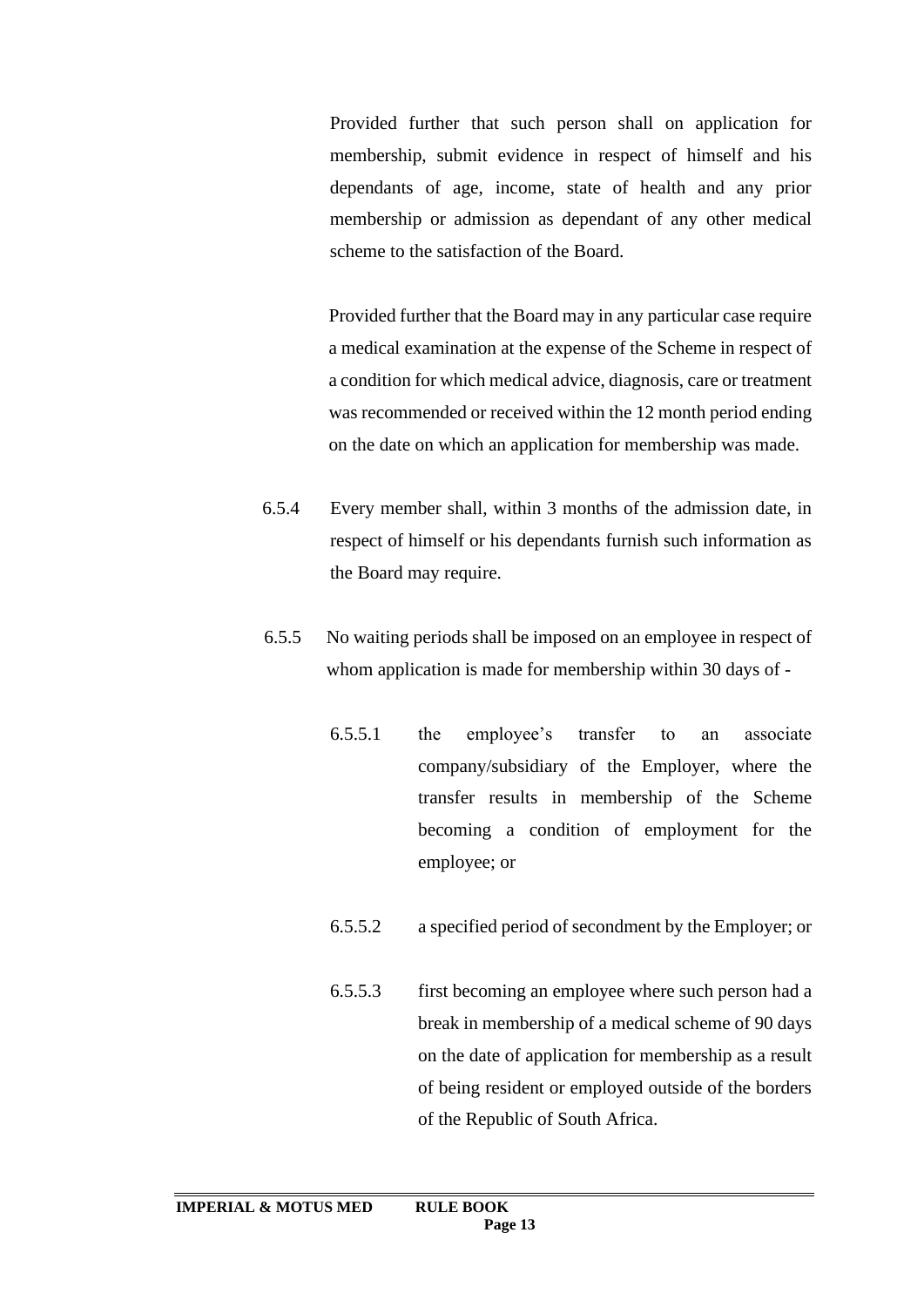- 6.5.6 Should an employee submit a completed written application for membership within 30 days of first becoming an employee, the Board may after consideration of the information referred to in Rule 6.5.3 and Rule 6.5.4, apply the waiting periods as set out in this Rule. Such waiting period will be subject to Annexure C, Rule 3.4.
	- 6.5.6.1 The Scheme may impose upon a person in respect of whom an application is made for membership or admission as a dependant, and who was not a beneficiary of a medical scheme for a period of at least 90 days preceding the date of application, a condition-specific waiting period of up to 12 months.
	- 6.5.6.2 The Scheme may impose upon any person in respect of whom an application is made for membership or admission as a dependant, and who was previously a beneficiary of a medical scheme for a continuous period of up to 24 months, terminating less than 90 days immediately prior to the date of application:
		- 6.5.6.2.1 a condition-specific waiting period of up to 12 months, except in respect of any treatment or diagnostic procedures covered within the prescribed minimum benefits;
		- 6.5.6.2.2 in respect of any person contemplated in this sub-rule, where the previous medical scheme had imposed a general or condition-specific waiting period, and such waiting period had not expired at the time of termination, a general or condition-specific waiting period for the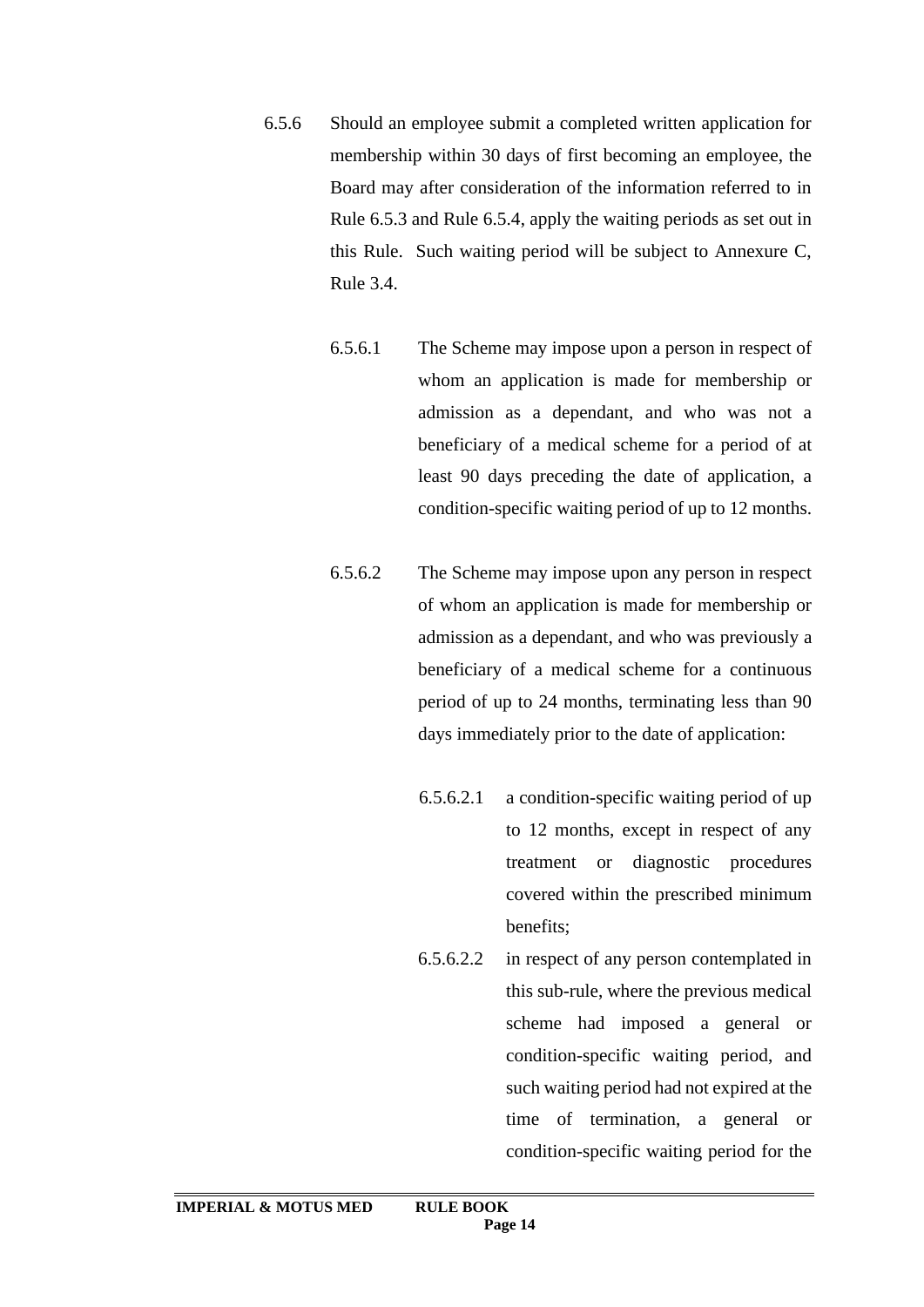unexpired duration of such waiting period imposed by the former medical scheme.

- 6.5.6.3 For the purpose of Rule 6 and Annexure C, Rule 3, membership of a medical scheme shall include any period for which the applicant produces evidence that the applicant was:
	- 6.5.6.3.1 a beneficiary of an entity doing the business of a medical scheme which was exempt from the provisions of the Act; or
	- 6.5.6.3.2 a uniformed employee of the South African National Defence Force or a dependant of such employee who received medical benefits from the South African Defence Force; or
	- 6.5.6.3.3 a beneficiary of the Permanent Force Continuation Fund.
- 6.5.7 Should an employee apply for membership when first becoming an employee, he or she shall be registered as a member without imposition of any waiting periods or late joiner penalties.
- 6.5.8 Should an employee undergo a life changing event and apply to be admitted or re-admitted as a member of the Scheme within 30 days of the life changing event taking place, he or she shall be registered as a member without the imposition of any waiting periods.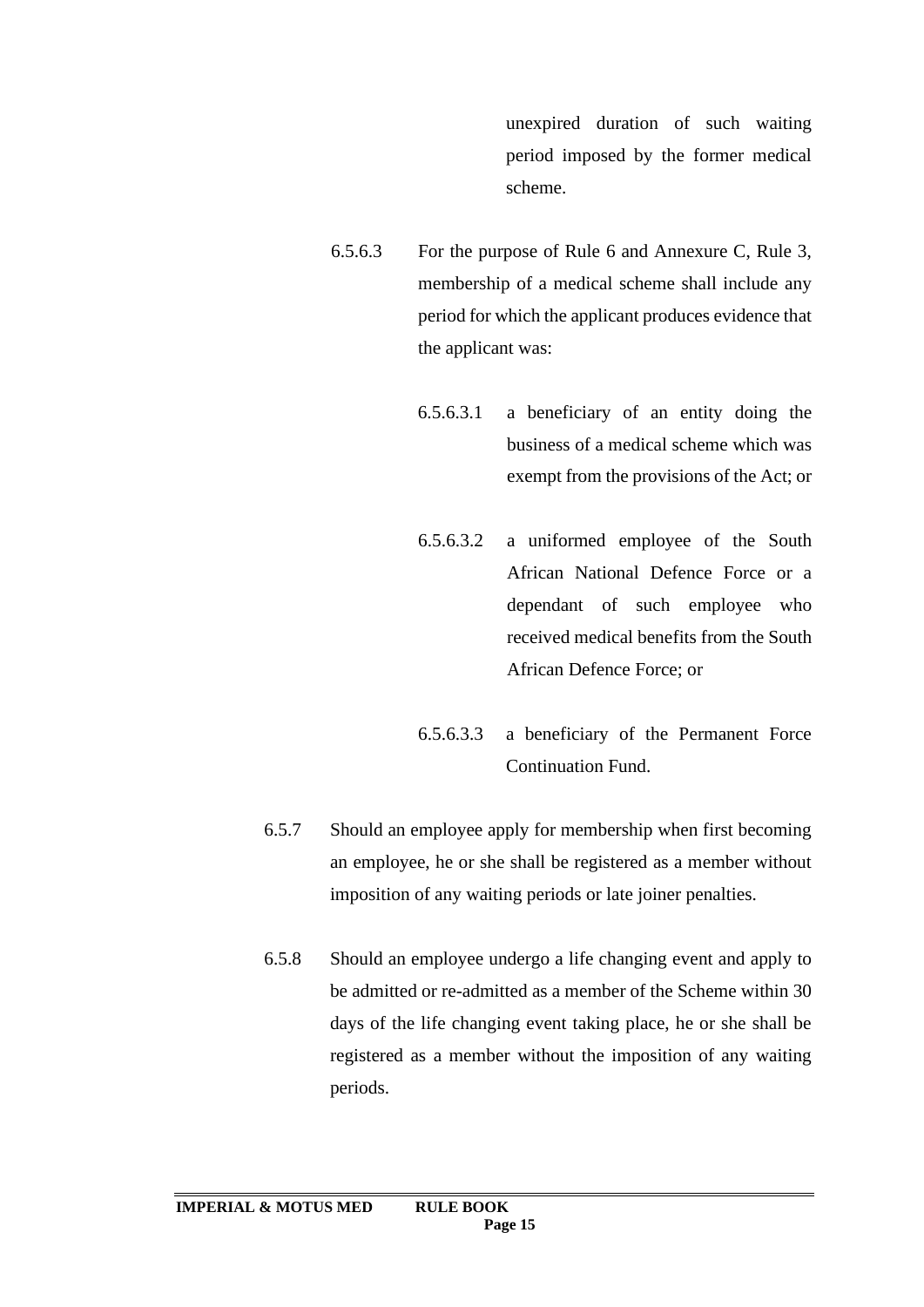- 6.5.9 Should an employee elect not to become a member of the Scheme when first becoming eligible for membership or a member terminate his membership of the Scheme with the view to becoming a dependant on his spouse's or partner's medical scheme, he may, on cessation of his registration as dependant on his spouse's or partner's medical scheme, apply to be admitted or re-admitted as a member of the Scheme. The Board may, apply the waiting periods as provided for in Annexure C.
- 6.5.10 Every member shall, on admission to membership, receive a summary of the Rules.
- 6.5.11 Payment of a contribution shall be deemed to constitute the members acceptance that he shall, on behalf of himself and his dependants, be bound by these Rules and by any amendment thereto.
- 6.5.12 No member shall cede, transfer, pledge or hypothecate or make over to any third party any claim, or part of a claim or any right to a benefit which he may have against the Scheme and any such cession or assignment will be of no force and effect and will not be recognised by the Scheme. The Scheme may withhold, suspend or discontinue the payment of the benefit to which a member is entitled, under these Rules, or any right in respect of such benefit or payment of such benefit to such member, if a member attempts to assign or transfer, or otherwise cede or to pledge or hypothecate such benefit.

### **6.6 Membership Card and Certificate of Membership**

6.6.1 Every member shall be issued with a membership card, containing the particulars as may be prescribed. This card must be exhibited to the supplier of a service on request. It remains the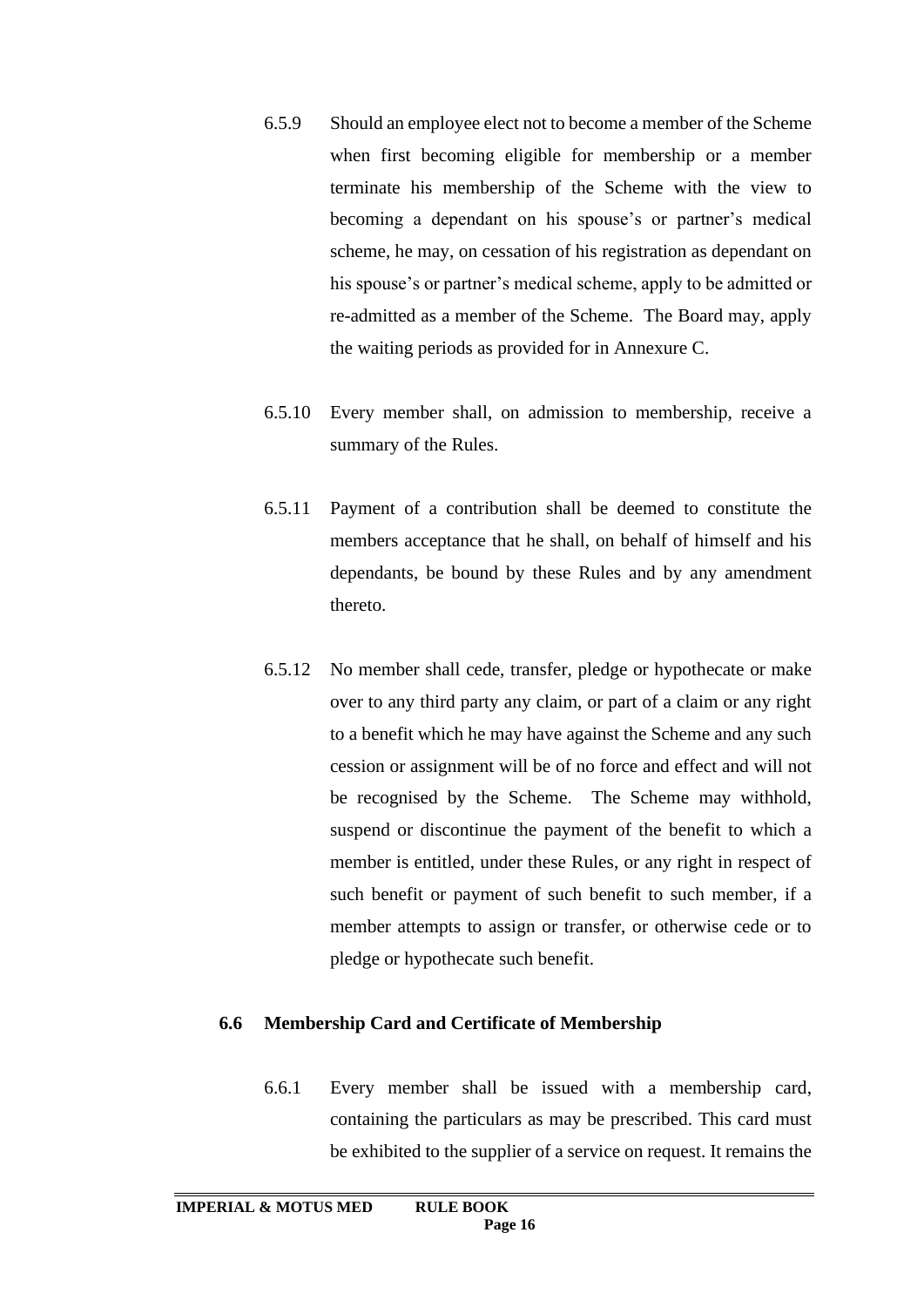property of the Scheme and shall be returned to the Scheme on cessation of membership, or when a new card is issued.

- 6.6.2 Utilisation of a membership card by any person other than the member or his registered dependants, with the knowledge or consent of the member or his dependants shall be considered to be a serious abuse of the benefits of the Scheme.
- 6.6.3 On termination of membership or on de-registration of a dependant, the Scheme shall within 30 days of the termination of membership or at any time at the request of any former member or dependant, provide the member or dependant or medical scheme to which such member or dependant applies for membership, with a certificate stating the period of cover, type of cover and whether or not the person qualified for late joiner status.

#### **6.7 Movement from another Scheme**

If the members of a scheme who are members of that scheme by virtue of their employment by a particular employer terminate their membership of that scheme with the object of obtaining membership of the Scheme, the Scheme shall admit as a member, without a waiting period or imposition of new restrictions on account of the state of his health or the health of any of his dependants, any such member of such scheme who is a continuation member of such scheme by virtue of his or a deceased member's employment by such employer.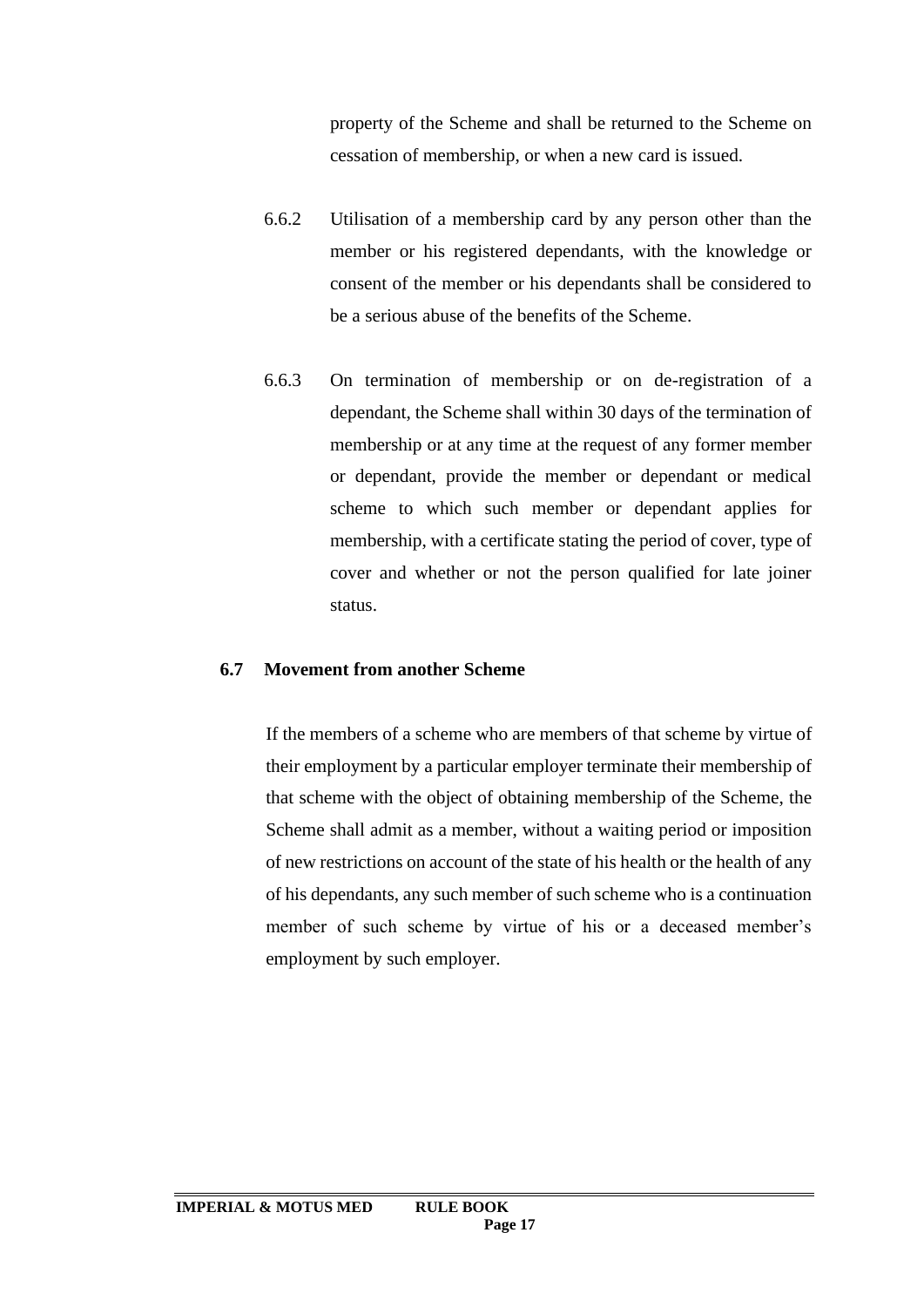### **7. REGISTRATION OF DEPENDANTS**

# **7.1 Registration of New Dependants**

- 7.1.1 A member may apply for the registration of his dependants at the time that he joins the Scheme.
- 7.1.2 If a member applies for the registration of a new-born or newly adopted child within 30 days of the date of birth or adoption of the child, such child shall thereupon be registered by the Scheme as a dependant. Increased contributions shall then be due as from the first day of the month following the month of birth or adoption and benefits will accrue as from the date of birth or adoption.
- 7.1.3 If a member who marries subsequent to joining the Scheme applies within 30 days of the date of such marriage to register his spouse as a dependant, his spouse shall thereupon be registered by the Scheme as a dependant. Increased contributions shall then be due as from the first day of the month following the month of marriage and benefits will accrue as from the date of marriage.
- 7.1.4 In the event of any person becoming eligible for registration as a dependant other than in the circumstances set out in Rules 7.1.1 to 7.1.3, and if the member applies within 30 days of such event to the Scheme for the registration of such person as a dependant, such person shall thereupon be registered by the Scheme as a dependant. Increased contributions shall then be due as from the first day of the month following the month in which such person qualified as dependant and benefits will accrue as from the date on which such person first become eligible for registration as a dependant.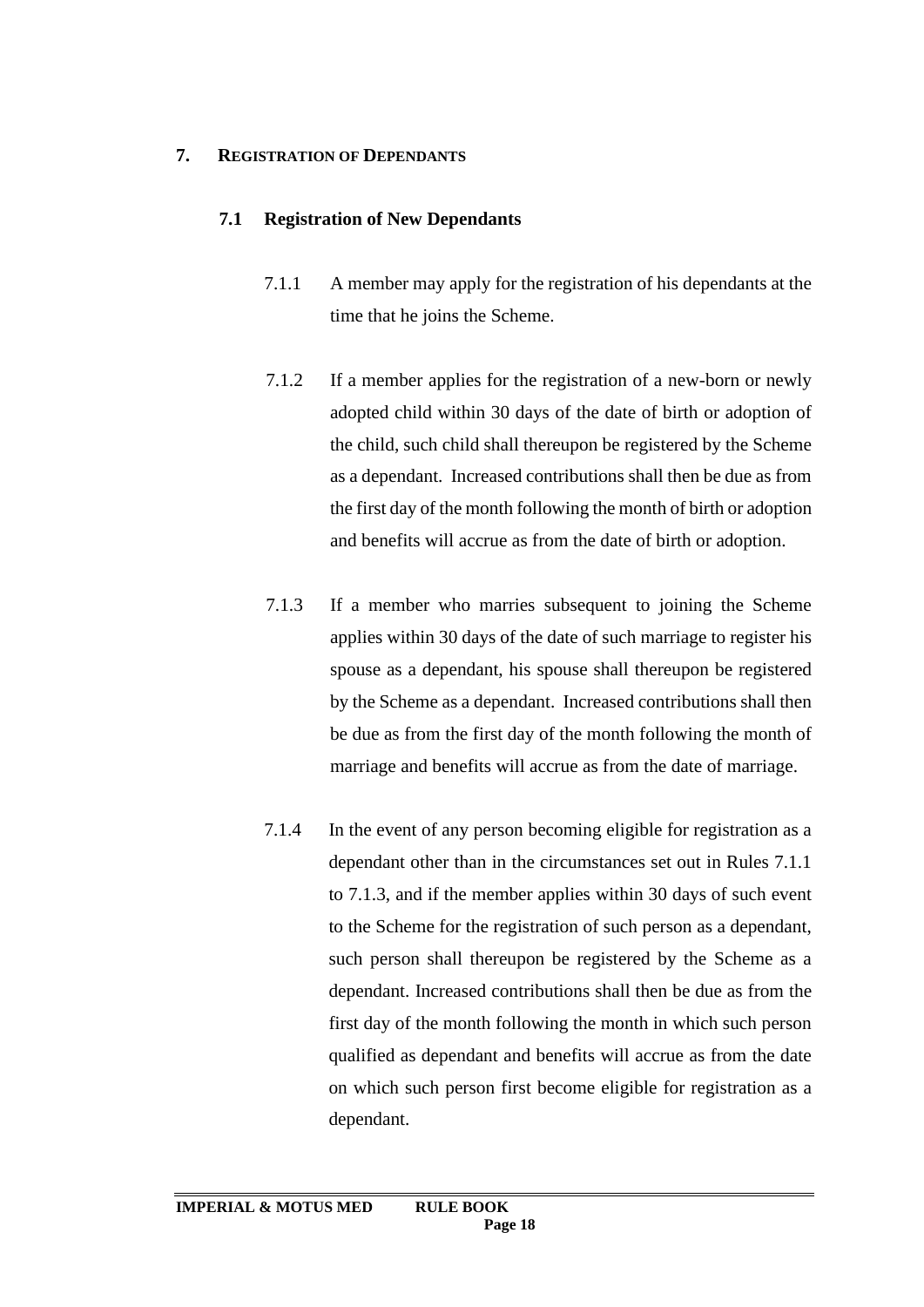- 7.1.5 Should a member elect not to register his eligible dependants as provided for in the a-foregoing Rules, then upon future application for registration of such dependants the member will be required to provide evidence of health to the Board.
- 7.1.6 On registration as dependant other than as contemplated in rules 7.1.1 to 7.1.4, benefits in respect of such dependant shall be subject to the waiting periods as provided for in Annexure C.

If a member fails to apply for registration of a new born child within the 30-day period provided for in Rule 7.1.2, but applies for the registration of such child within six months from the birth of such child, the Scheme shall register such child from the first day of the month following the date of application and benefits will accrue from date of registration.

### **7.2 De-registration of Dependants**

- 7.2.1 A member shall inform the Scheme within 30 days of the occurrence of any event which results in any one of his dependants no longer satisfying the conditions in terms of which he may be a dependant.
- 7.2.2 When a dependant ceases to be eligible to be a dependant, he shall no longer be deemed to be registered as such for the purpose of these Rules or entitled to receive any benefits, regardless of whether notice has been given in terms of these Rules or otherwise.
- 7.2.3 For purposes of these Rules a dependant shall be deemed to have ceased to be a dependant: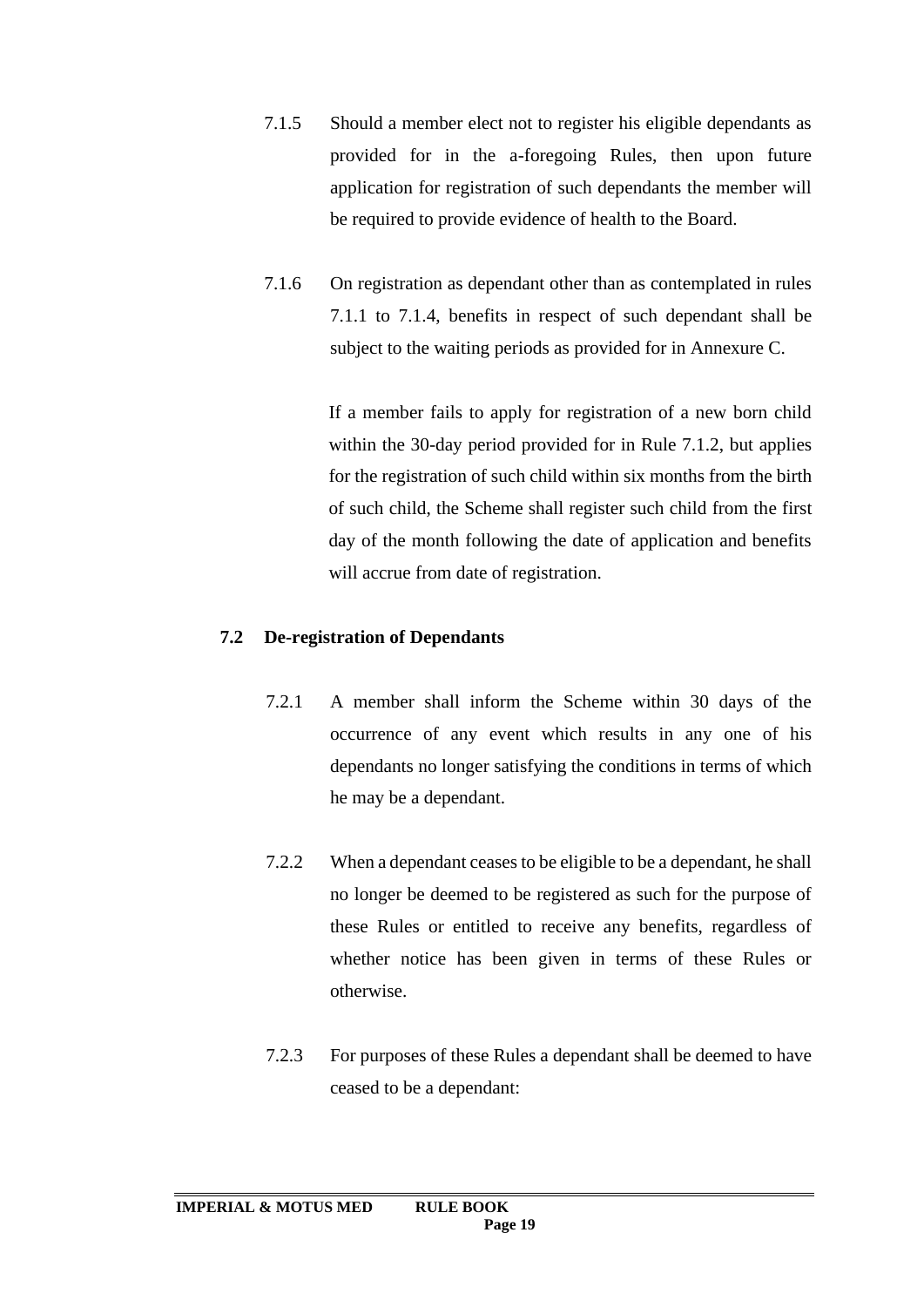- 7.2.3.1 At the end of the month during which a child registered as a dependant reaches the age of 21 or any other age thereafter, unless the member provides satisfactory evidence that such child is still dependent on the member. Such proof is to be provided thirty days before the child's  $21<sup>st</sup>$  birthday and every birthday thereafter.
- 7.2.3.2 At the beginning of a financial year if a dependant qualified as a dependant in terms of paragraph (c) of the definition of dependant unless the member provides satisfactory evidence that the requirements to qualify as a dependant still apply. Such proof is to be provided thirty days before the start of a new financial year.

### **8. CHANGE OF ADDRESS AND BANKING ACCOUNT DETAILS OF MEMBERS**

A member shall notify the Scheme within thirty (30) days of any change of address including his *domicilium citandi et executandi* and change of banking account details. The Scheme shall have no responsibility or liability in respect of a member's rights which are prejudiced or forfeited as a result of failure to comply with the requirements of this Rule.

### **9. CESSATION AND SUSPENSION OF MEMBERSHIP**

### **9.1 Resignation**

Save as provided in Rule 6.2.3, a member who, in terms of his conditions of service as an employee, is required to be a member of the Scheme shall not be permitted to withdraw his membership while he remains an employee, except by prior approval by the Board.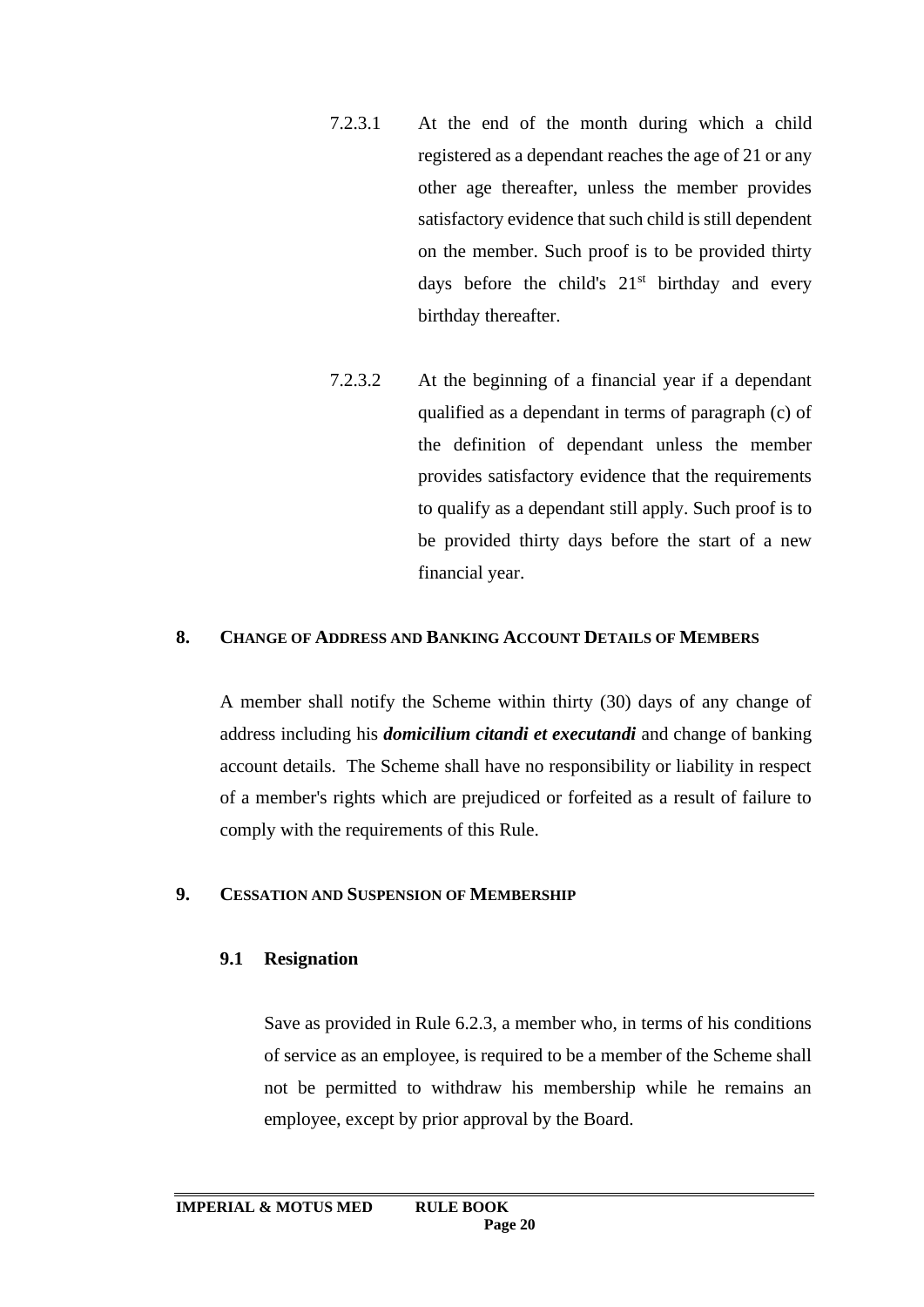### **9.2 Ceasing Employment**

Subject to any provision to the contrary contained in the Rules, a member who ceases to be an employee shall, on the date of such termination, cease to be a member and all rights to benefits shall thereupon cease, except for claims in respect of services rendered prior thereto.

# **9.3 Voluntary Termination**

Voluntary termination of active employees and pensioner/continuation members are subject to the following criteria:

- Join spouses medical aid (proof to be provided)
- Specific conditions approved by the Principal Officer of the Scheme
- 30 days notice required

# **9.4 On Death**

A member's membership terminates on the date of death.

# **9.5 Abuse**

The Board may refuse benefits or terminate the membership of a member or registration of a dependant if the Board has evidence of abuse of the privileges offered by the Scheme, fraud, submission of false claims, misrepresentation or non-disclosure of material information. Should the Board have reason to suspect misrepresentation or non-disclosure of material information, a member or dependant shall at the request of the Board provide such evidence of health as the Board may require.

Should the member or dependant fail to supply such proof, the Board shall be entitled to terminate membership. If the membership was terminated due to non-disclosure, the member will be granted the opportunity to reapply for membership and full underwriting will apply.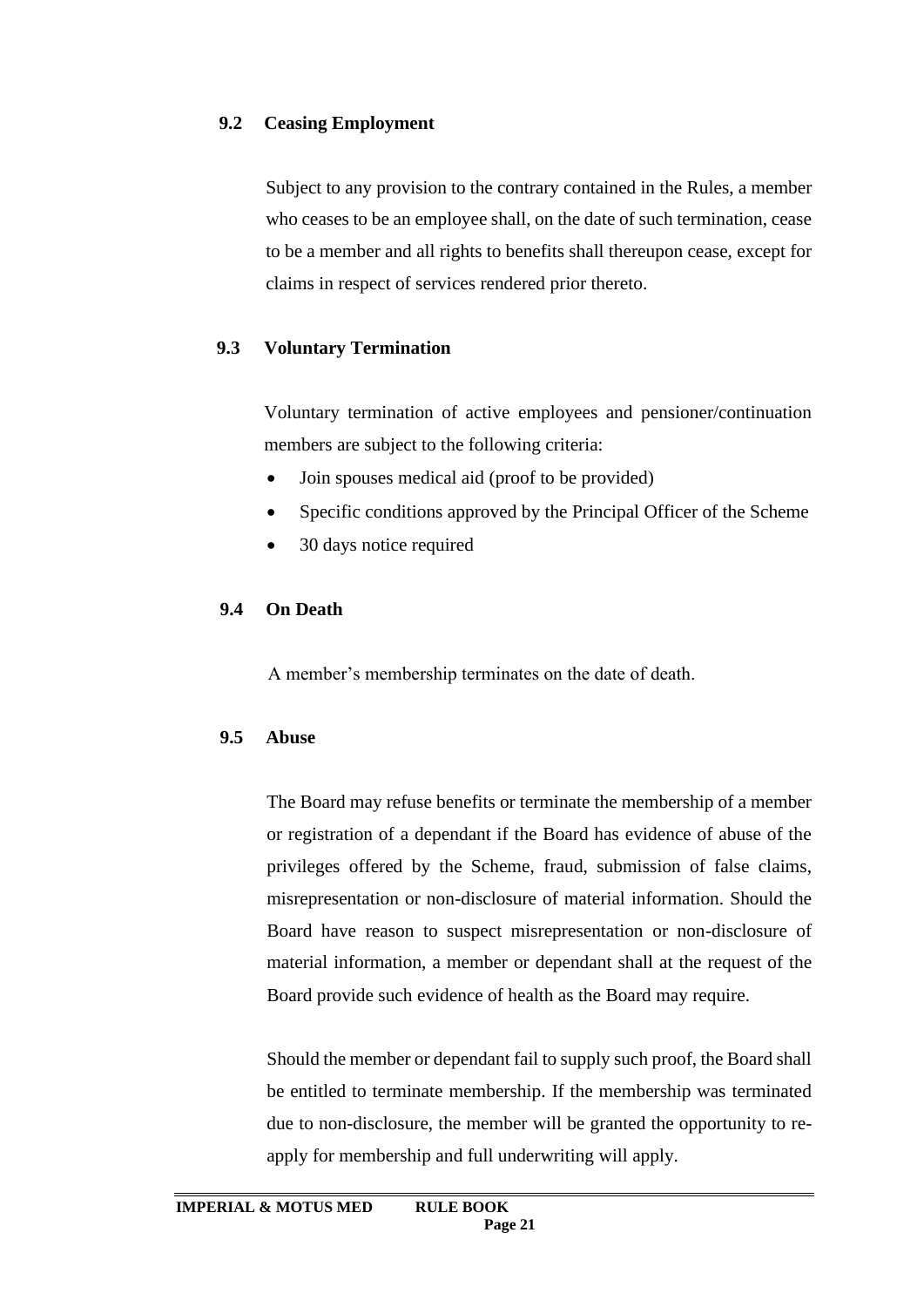#### **9.6 Non-disclosure of eligibility of a dependant when divorced**

If a dependant of a member is no longer eligible for membership due to a divorce and the member did not inform the Scheme accordingly at the time of the divorce, all claims paid since the divorce date will be reversed and any claims debt be dealt with as follows:

- 9.6.1 if the Scheme received the contributions for the period of noneligibility and there were no claims for the specific dependant, the dependant will be terminated on the date of divorce and the contributions refunded for the applicable period;
- 9.6.2 if the Scheme received the contributions for the period of noneligibility and the claims paid for the affected dependant were less than the contributions received, the dependant will be terminated on the date of the divorce and the contributions received will be used to cover the claims received by the Scheme and any excess contributions will be refunded;
- 9.6.3 if the Scheme received the contributions for the period of noneligibility and the claims paid for the affected dependant were more than the contributions received, the dependant will be terminated on the date of the divorce, the contributions received will be used to cover the claims received by the Scheme and any excess claims not covered by the contributions received will be the member's responsibility to pay.

### **9.7 Non-Payment**

### **9.7.1 Contributions**

The Board shall have the right to terminate or suspend the membership of a member if contributions for such member are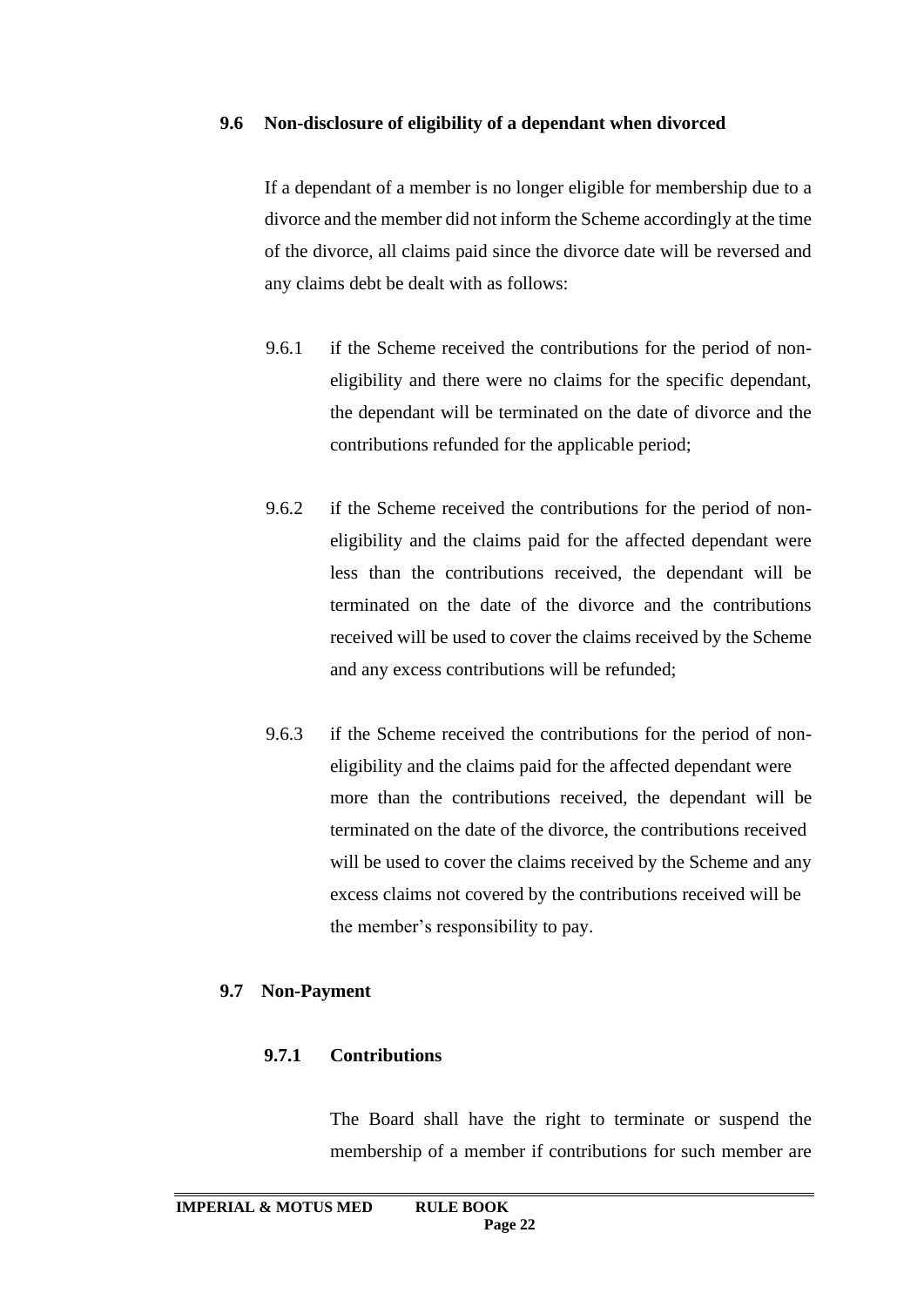more than one month in arrears. Benefits shall only be payable in respect of services rendered up to the date for which contributions has been received in full.

### **9.7.2 Shortfalls (Member Share of Claims)**

The Board shall have the right to terminate or suspend the membership of a member whose share of claims is more than one month in arrears.

- **9.8** On re-instatement of membership, the onus of proof of claims during the period of suspension of membership will remain with the member.
- **9.9** Nothing in these Rules shall be construed as altering in any way the employer's right to terminate the service of an employee who is a member of the Scheme or to terminate or in any way vary the conditions of any agreement between the employer and the employee in regard to conditions of service.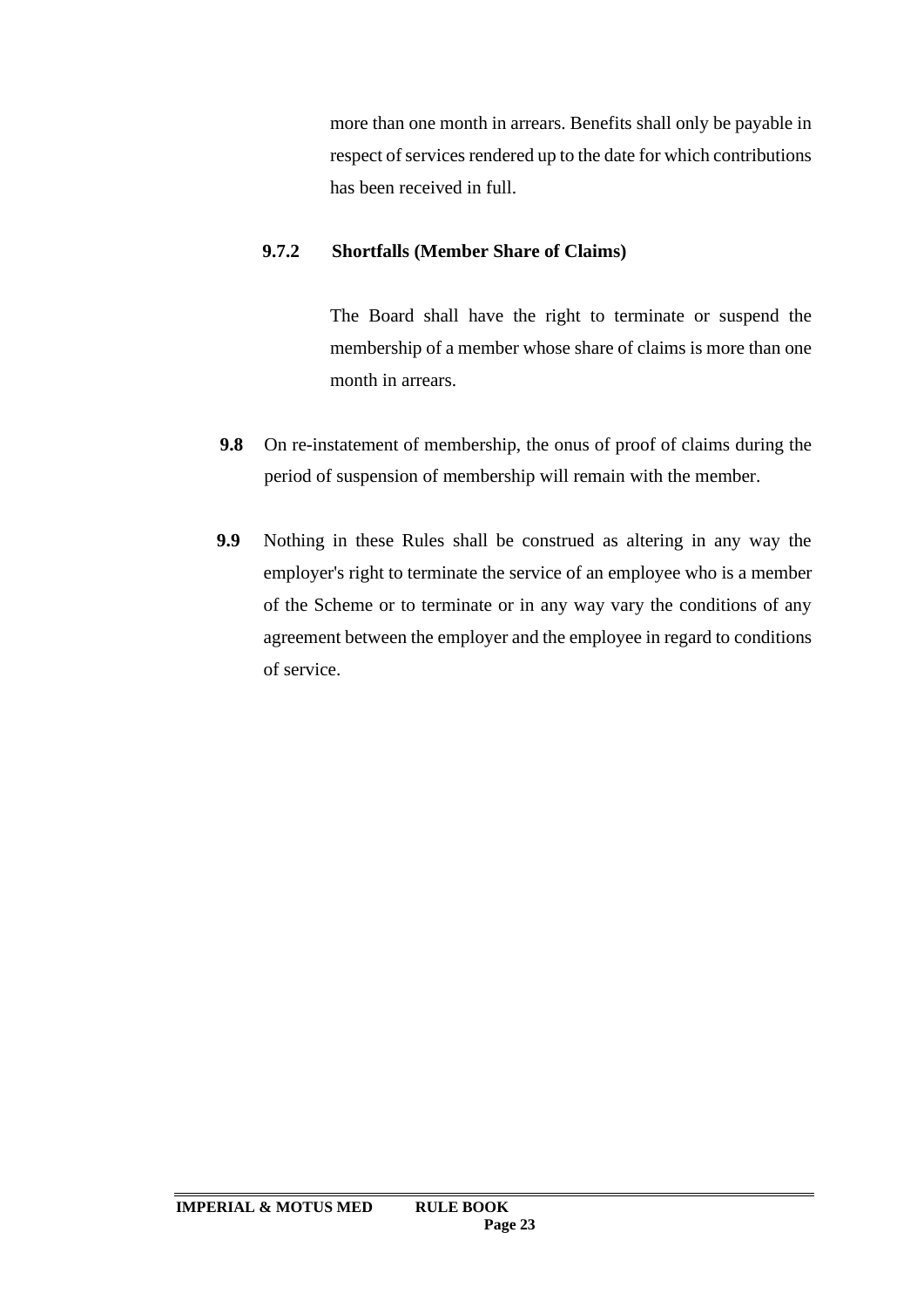### **CONTRIBUTIONS**

#### **PART V**

#### **10. CONTRIBUTIONS**

- 10.1 The monthly contributions due to the Scheme for a member (including continuation members) are as set out in Annexure A.
- 10.2 Contributions are calculated on the basis of:
	- 10.2.1 The income of a member;
	- 10.2.2 The number of dependants of the member;
- 10.3 Contributions of active employees shall be paid monthly in arrears and shall be paid to the Scheme by not later than the third business day of the month following the last business day of month in which it became due. If not paid within 30 days of the due date, the Scheme shall have the right to give the member notice at his *domicilium citandi et executandi* that if contributions or such other debts are not paid up to date within a further 90 days of such notice, membership will be cancelled. Such notice must be given by means of registered post. The member's postal or residential address on his application shall be deemed to be his *domicilium citandi et executandi.*
- 10.4 Contributions of pensioner and Continuation Members:
- 10.4.1 Contributions of debit order Pensioner and Continuation members shall be paid monthly in advance and shall be paid to the Scheme by no later than the  $1<sup>st</sup>$  day of the month in which it becomes due. If not paid by the due date, the Scheme shall have the right to suspend the member and give the member notice at his *domicilium citandi et executande***.** If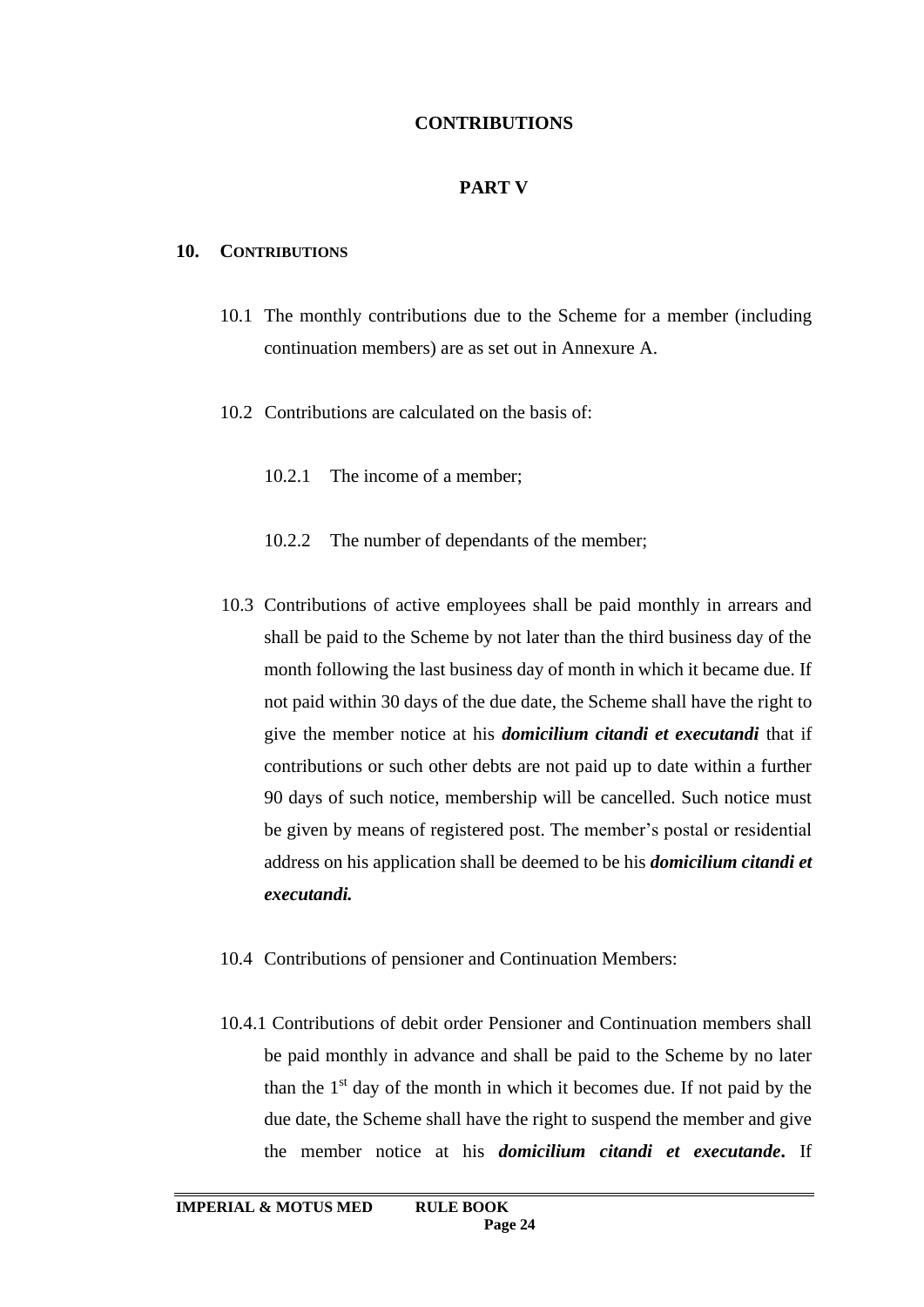contributions or such debts are not paid up to date within a further 30 days of such notice, a  $2<sup>nd</sup>$  notice will be issued and membership will be terminated after 14 days of the date of the  $2<sup>nd</sup>$  notice. The member's postal or residential address on his application shall be deemed to be his *domicilium citandi et executandi.*

- 10.4.2 Contributions for pensioner and continuation members who receives a subsidy from their previous Employer and where the Employer and the pensioner or continuation member pay their respective portions separately to the Scheme, the pensioner or continuation members' contribution will be paid by debit order in arrears and shall be payable on the  $1<sup>st</sup>$  day of a month and will be for the previous month. If not paid by the due date, the Scheme shall have the right to suspend the member and give them notice at his *domicilium citandi et executandi* If contributions or such debt is not paid within a further 30 days of such notice, membership will be terminated, and the member will be notified of the termination. The member's postal or residential address on his application shall be deemed to be his *domicilium citandi et executandi.*
- 10.5 All contributions in respect of new members shall be due from the first day of the month during which employment commences or date of admission, except when the date on which employment commences (with simultaneous admission) is the 15th or later of a month, in which case the contributions shall be due from the first day of the following month. Benefits shall commence (subject to the various provisions of Rule 6) from the date on which employment or membership commences, whichever is the later.
- 10.6 When a member's employment terminates on the 15th or later of a month, contribution for the full month shall be due. In cases where termination takes place up to and including the 14th of the month, no contribution is due for that month, provided that the employer advises the Scheme of the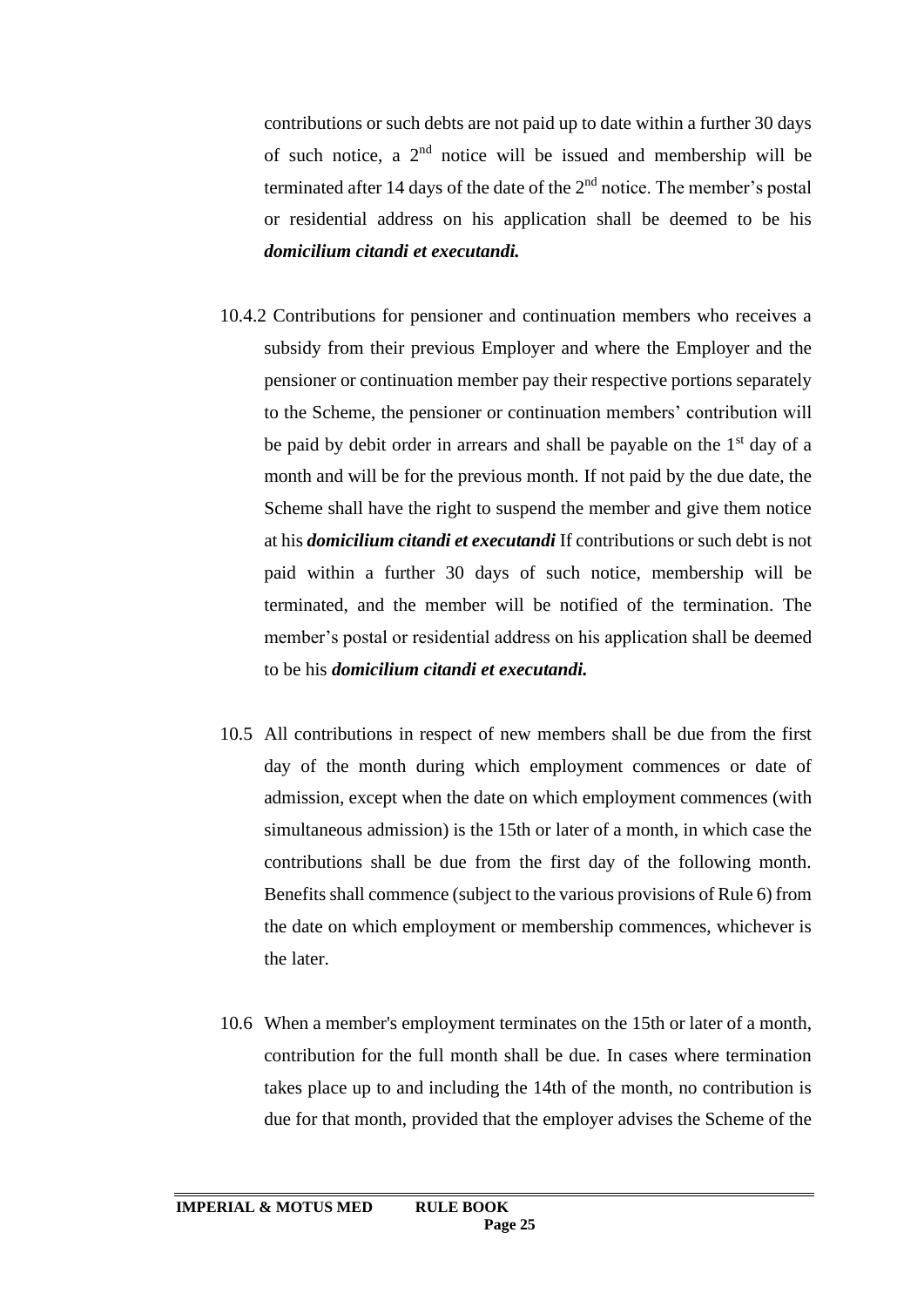date of such termination immediately it takes place. Benefits shall cease on the date of termination of employment.

- 10.7 Other than as provided for in these Rules, no refund of any portion of a contribution shall be due to any member where such member's membership or that of any of his dependants has terminated.
- 10.8 Payment of Shortfalls, a member shall be liable to pay any shortfall becoming due by him to the Scheme immediately on receipt of a notice from the Scheme setting out the amount due.

Payment shall be made to such place and in such manner as the Scheme shall, from time to time, determine.

- 10.9 Late Joiner Penalties Contribution Penalties will be applied with effect from 1 January 2012 in respect of adult dependants over the age of 35 years, according to the age bands below:
	- Age over 35 years:  $1 4$  years @ 0.05 x relevant contribution
	- Age over 35 years:  $5 14$  years @ 0.25 x relevant contribution
	- Age over 35 years:  $15 24$  years @ 0.50 x relevant contribution
	- Age over 35 years:  $25 + \text{years} \otimes 0.75 \times \text{relevant contribution}$

Any years of creditable coverage which can be demonstrated by the applicant for his or her adult dependant shall be subtracted from his or her current age in determining the application penalty.

The contribution penalty will not be a fixed amount and will increase with the annual contribution increase of 1 July every year.

The following formula shall be applied to calculate the applicable penalty band to be applied to a late joiner: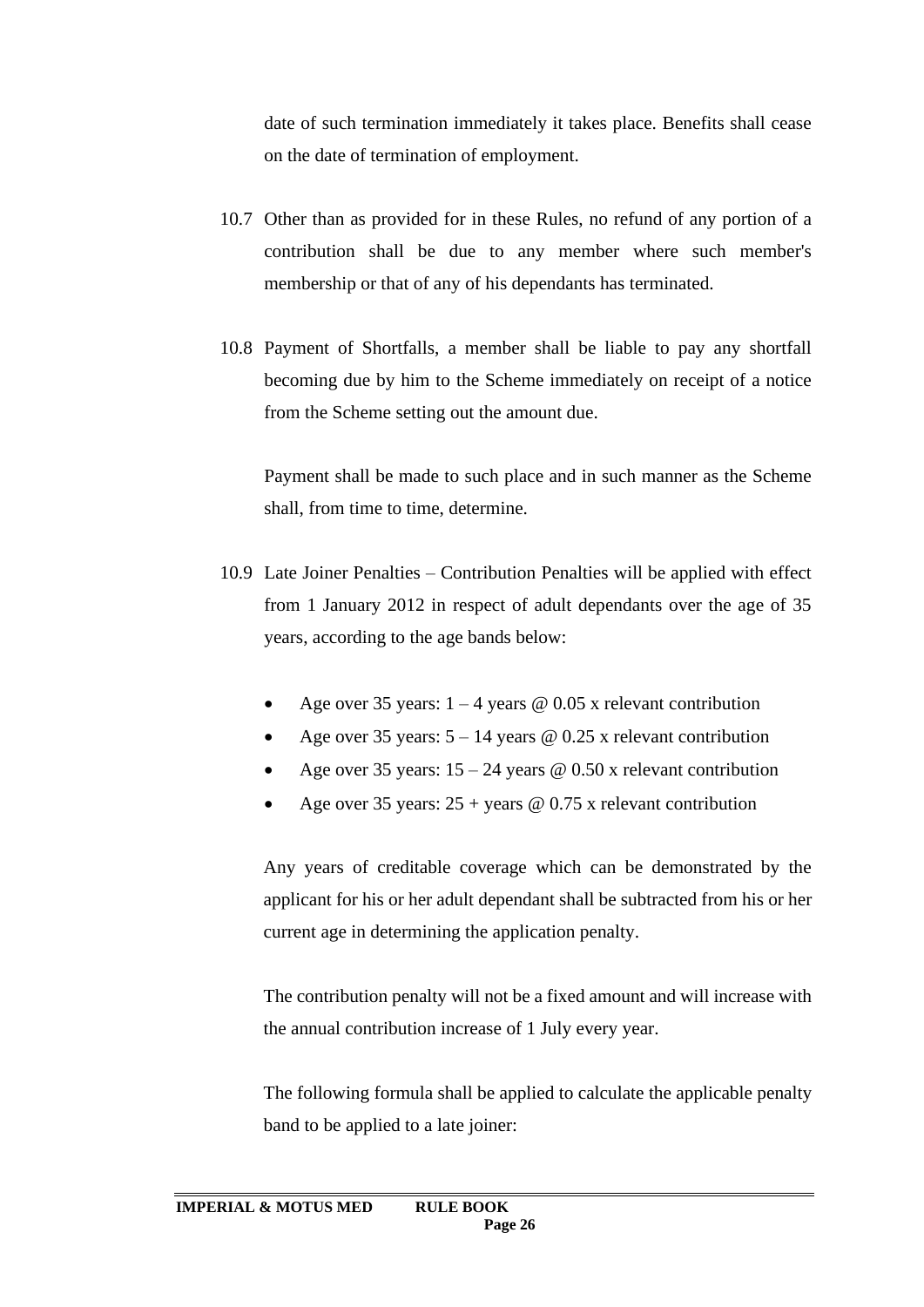$A = B$  minus (35 + C) where:

**"A"** means the number of years referred to in the first column of the table above, for purposes of determining the appropriate penalty band; **"B"** means the age of the late joiner at the time of his/her application for membership or admission as a dependant; and

**"C"** means the number of years of creditable coverage which can be demonstrated by the late joiner.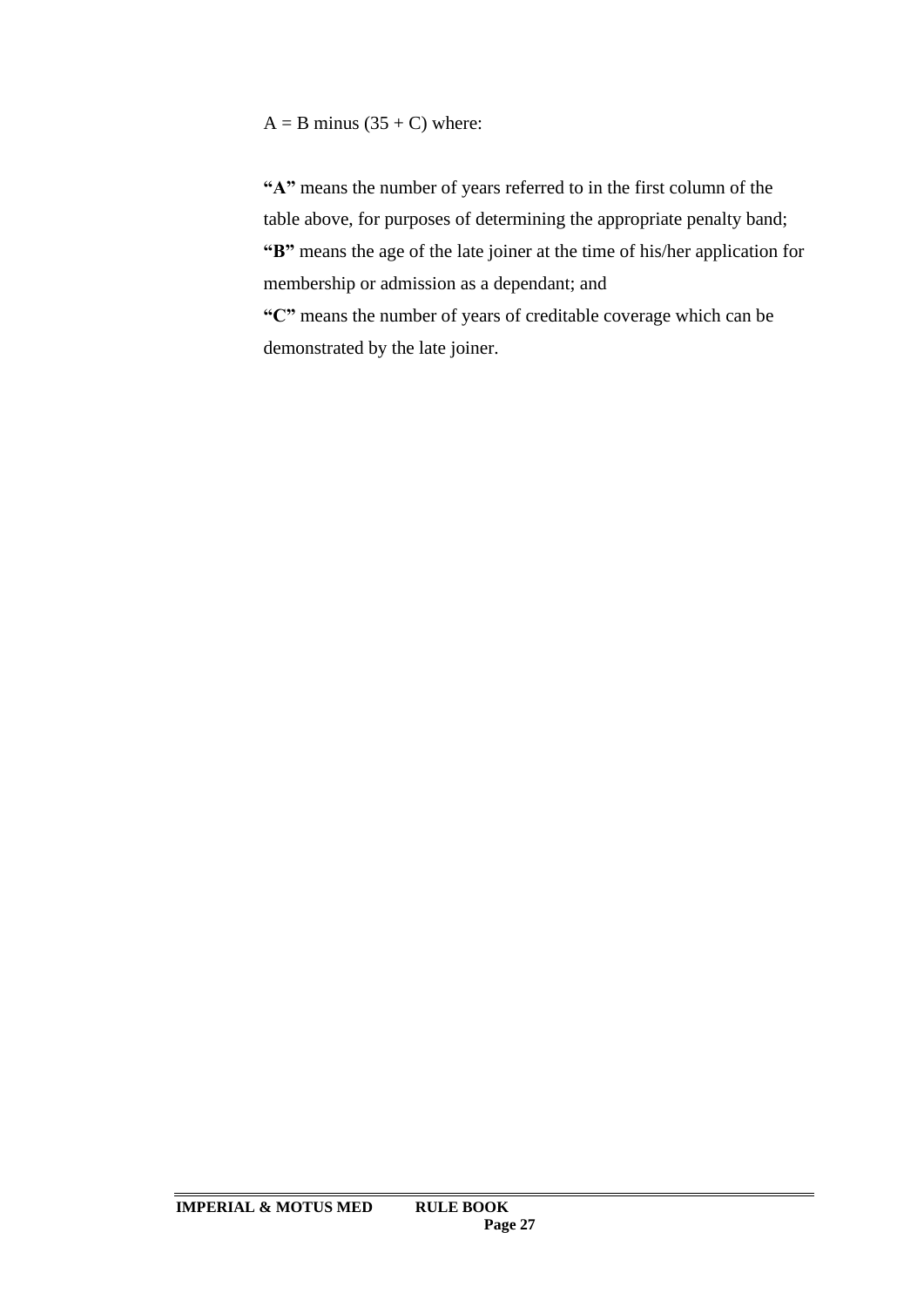# **11. LIABILITY OF EMPLOYER AND MEMBER**

- 11.1 The liability of an Employer shall be the total of unpaid contributions together with any other amounts he is obliged to pay to the Scheme in terms of any agreement between the Employer and the Scheme.
- 11.2 The liability of a member shall include the amount of his unpaid contributions, if any, together with any sum disbursed by the Scheme on his behalf or on behalf of his dependants which has not been repaid by him to the Scheme.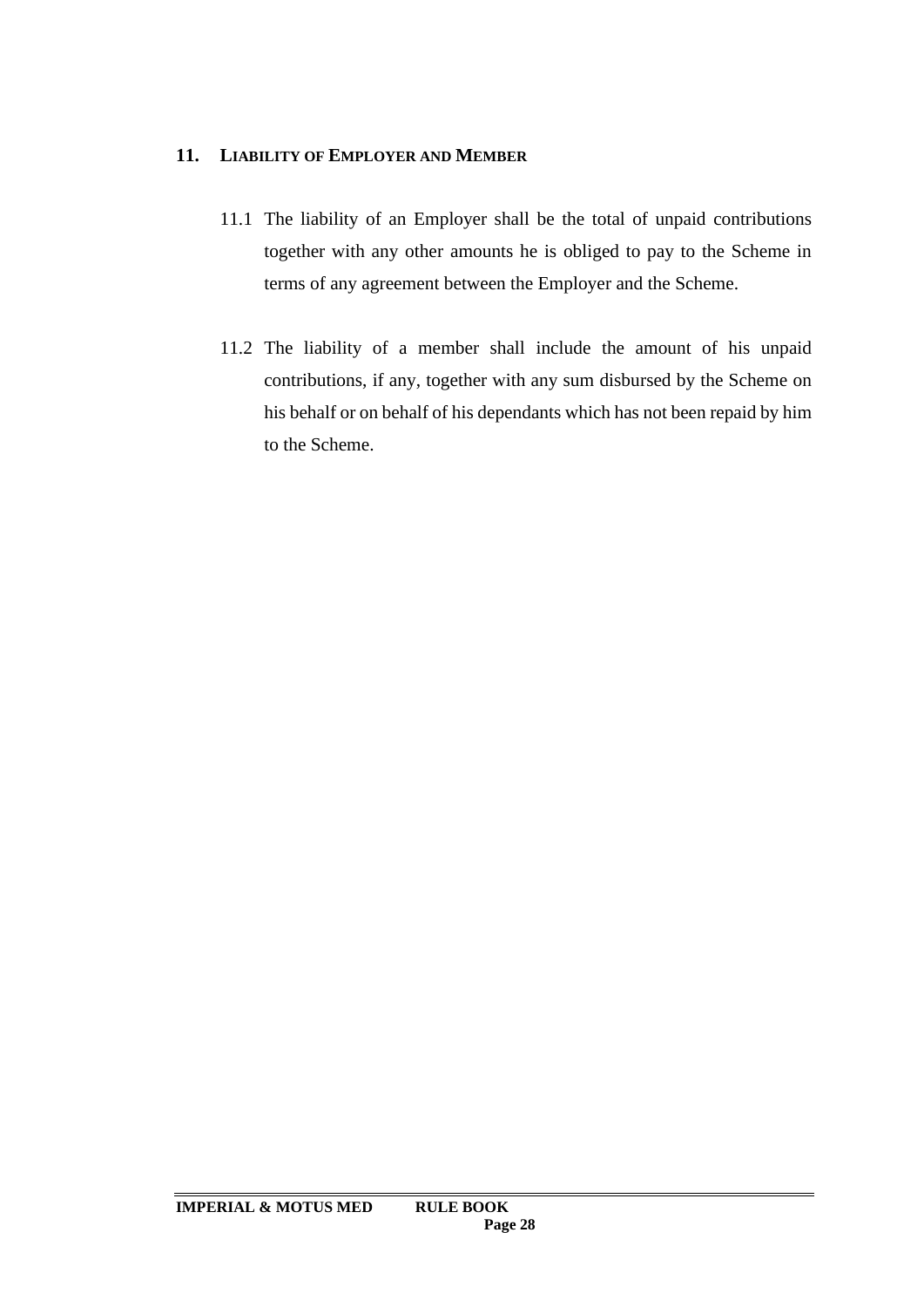### **CLAIMS**

# **PART VI**

### **12. CLAIMS PROCEDURE**

- 12.1 Every claim submitted to the Scheme in respect of the rendering of a health care service as contemplated in these Rules, shall be accompanied by an account or statement which shall comply with the provisions of the Act.
- 12.2 If an account, statement or claim is correct or where a corrected amount, statement or claim is received, as the case may be, the Scheme shall, in addition to the payment contemplated in Section 59(2) of the Act, dispatch to the member a statement containing at least the following particulars:-
	- 12.2.1 The name and the membership number of the member;
	- 12.2.2 The name of the supplier of service;
	- 12.2.3 The final date of service rendered by the supplier of service on the account or statement which is covered by the payment; and
	- 12.2.4 The total amount charged for the service concerned; and
	- 12.2.5 The amount of the benefit awarded for such service.
- 12.3 In order to qualify for benefits, any claim by a member shall be submitted to the Scheme not later than the last day of the fourth month following the date on which the service was rendered.
- 12.4 Where an account has been paid by a member, he shall, in support of his claim, submit a receipt.
- 12.5 Accounts for treatment of injuries which may be recoverable from third parties, shall be supported by a statement, setting out particulars of the circumstances in which the injury was sustained.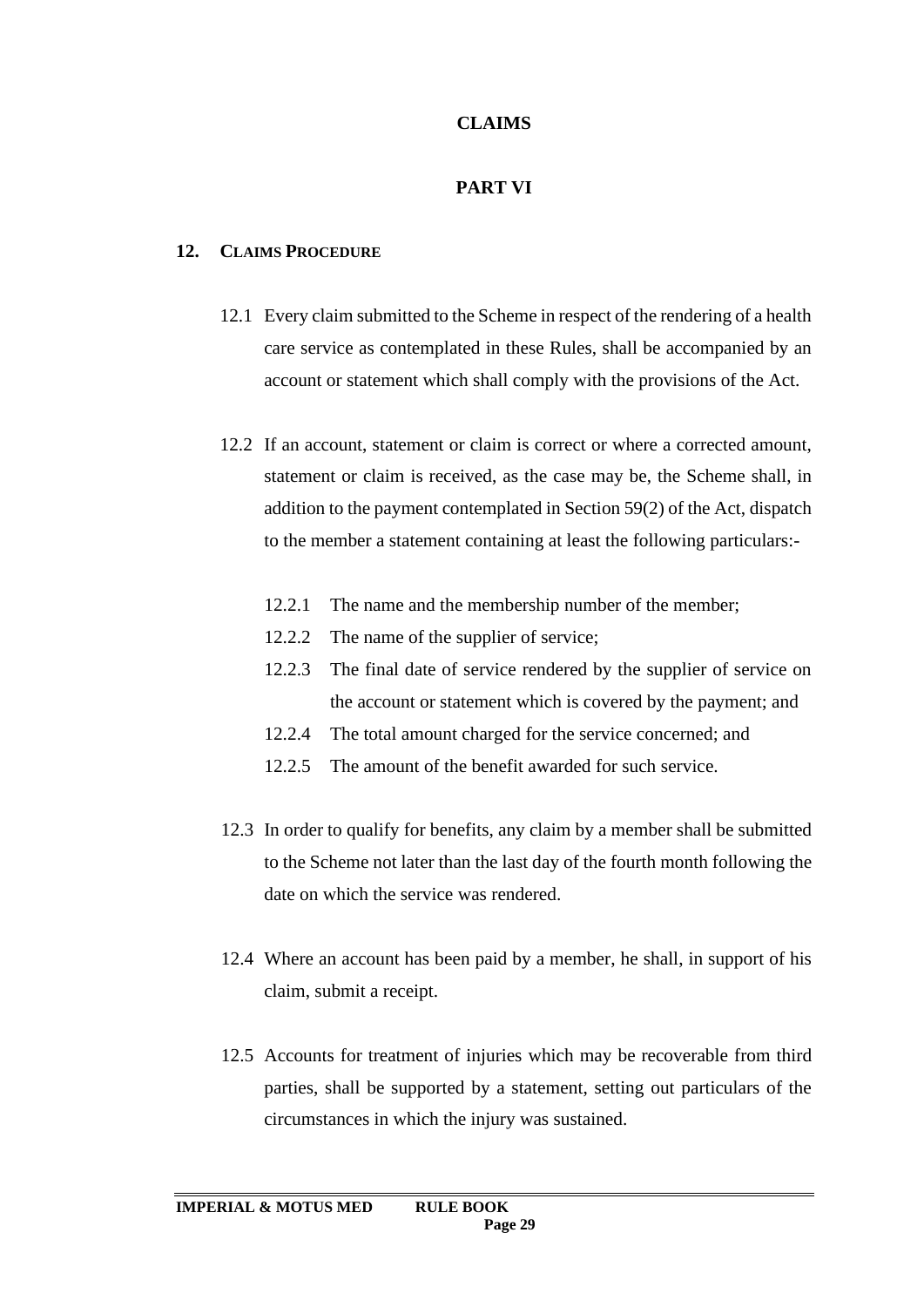- 12.6 Notwithstanding the provisions of this Rule, where the Scheme is of the opinion that a claim is incorrect or unacceptable for payment, the Scheme shall notify the member and healthcare provider accordingly within 30 days after receipt thereof. The Scheme shall state the reasons why the claim is incorrect or unacceptable. The member and healthcare provider shall return a corrected claim in the manner provided for in Rule 12.1 within sixty days following the date from which the claim was returned for correction.
- 12.7 Should the Scheme fail to notify the member and the healthcare provider or fail to provide an opportunity for correction and resubmission in terms of Rule 12.6 it shall, in the event of a dispute, be the Scheme's responsibility to demonstrate that such account, statement, or claim is erroneous or unacceptable for payment.

#### **13. PAYMENT OF ACCOUNTS**

- 13.1 The Scheme shall pay any benefit due to a member within 30 days of receipt of the claim pertaining to such benefit. The Scheme may, by mutual agreement with any supplier or group of suppliers of a service, pay the account or the benefit to which the member is entitled in respect of a service rendered, direct to such supplier.
- 13.2 Where the Scheme has paid an account or portion of an account, or any benefit to which a member is not entitled, whether payment is made to the member or to the supplier of a service, the amount of any such overpayment shall be recoverable by the Scheme.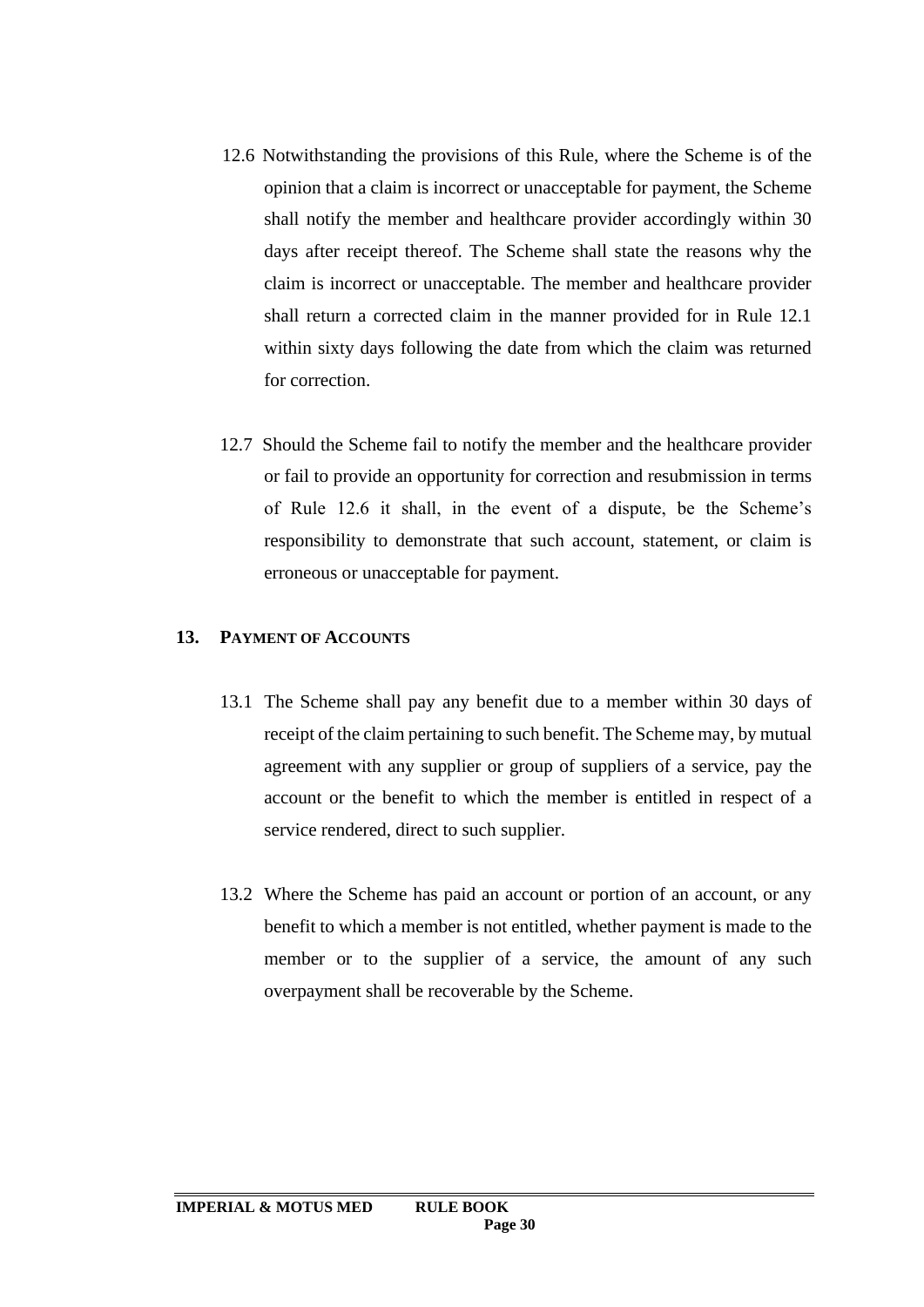### **MANAGEMENT**

### **PART VII**

#### **14. MANAGEMENT**

- 14.1 Subject to the provisions of Rules 15, 16 and 17, the affairs of the Scheme shall be managed by a Board consisting of six members who are fit and proper to be trustees of whom three shall be appointed by the Employer and three elected by the members of the Scheme at an Annual General Meeting. All Trustees shall serve a term of 5 years and may be reappointed (Employer Appointed Trustees) or re-elected (Member Elected Trustees) for a second term of five years, subject to a maximum of two consecutive terms.
- 14.2 In an election year, new candidates for election as Member Elected Trustees shall be nominated in writing by a proposer, a seconder and the nominee, all of whom shall be members of the Scheme. Nomination forms must be submitted to the registered office of the scheme no later than 7 days prior to the Annual General Meeting. The election of Trustees, for new candidates and for those Trustees that stand to be re-elected, shall be determined by majority vote for all members voting by ballot under arrangements made by the Board.
- 14.3 Trustee appointments by the Employer shall be at the Employer's discretion.
- 14.4 The Board may nominate and appoint such knowledgeable persons, as Professional Trustees, for the purpose and period it deems fit to assist with the prudent management of the Scheme, provided that such persons shall not have a vote.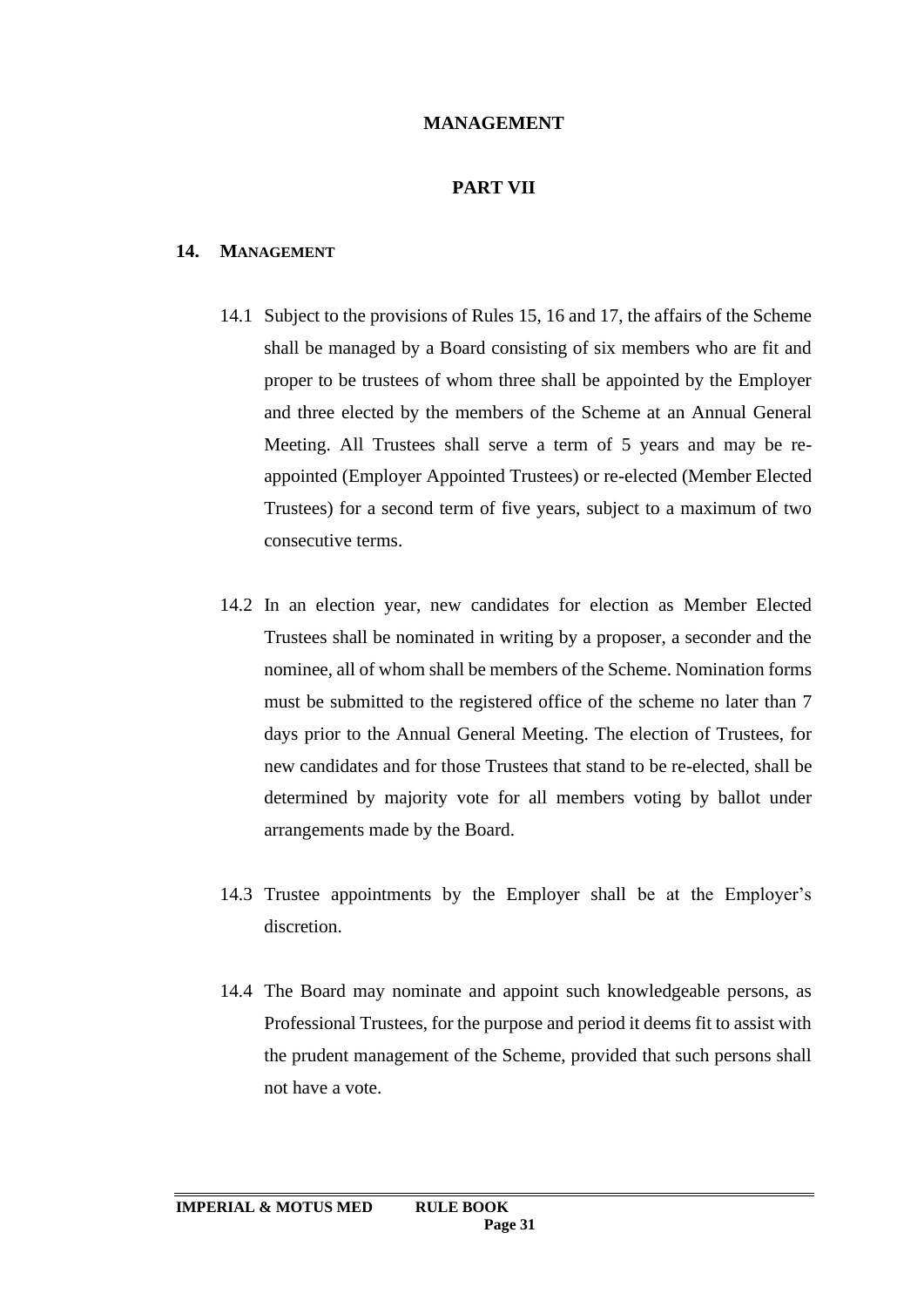- 14.5 The following persons are not eligible to serve as members of the Board:
	- 14.5.1. A person under the age of 21 years;
	- 14.5.2. an employee, director, officer, consultant, or contractor of the administrator of the Scheme or of the holding company, subsidiary, joint venture or associate of that administrator;
	- 14.5.3. a broker;
	- 14.5.4 a person who is not a member of the Scheme
	- 14.5.5. the Principal Officer of the Scheme; and
	- 14.5.6. the auditor of the Scheme.
- 14.6 The Board shall have the power to fill any casual vacancy which may occur. The continuing members may act notwithstanding a casual vacancy in the body.
- 14.7 The Board members may meet together for the despatch of business, adjourn and otherwise regulate their meetings as they see fit.

Provided that a resolution in writing signed by all the Board members who form a quorum in terms of Rule 14.8 shall be as effective for all purposes as if it had been passed at a meeting of the Board Members duly convened, held and constituted. Any such resolution may consist of several copies of the resolution, each of which may be signed by one or more trustees (or their alternates, if applicable) and shall be deemed to have been passed on the date on which it was signed by the last trustee who signed it unless a statement to the contrary is made in the resolution. Any resolution passed in terms of this Rule shall be noted at the first meeting of the Board held after the passing of such resolution.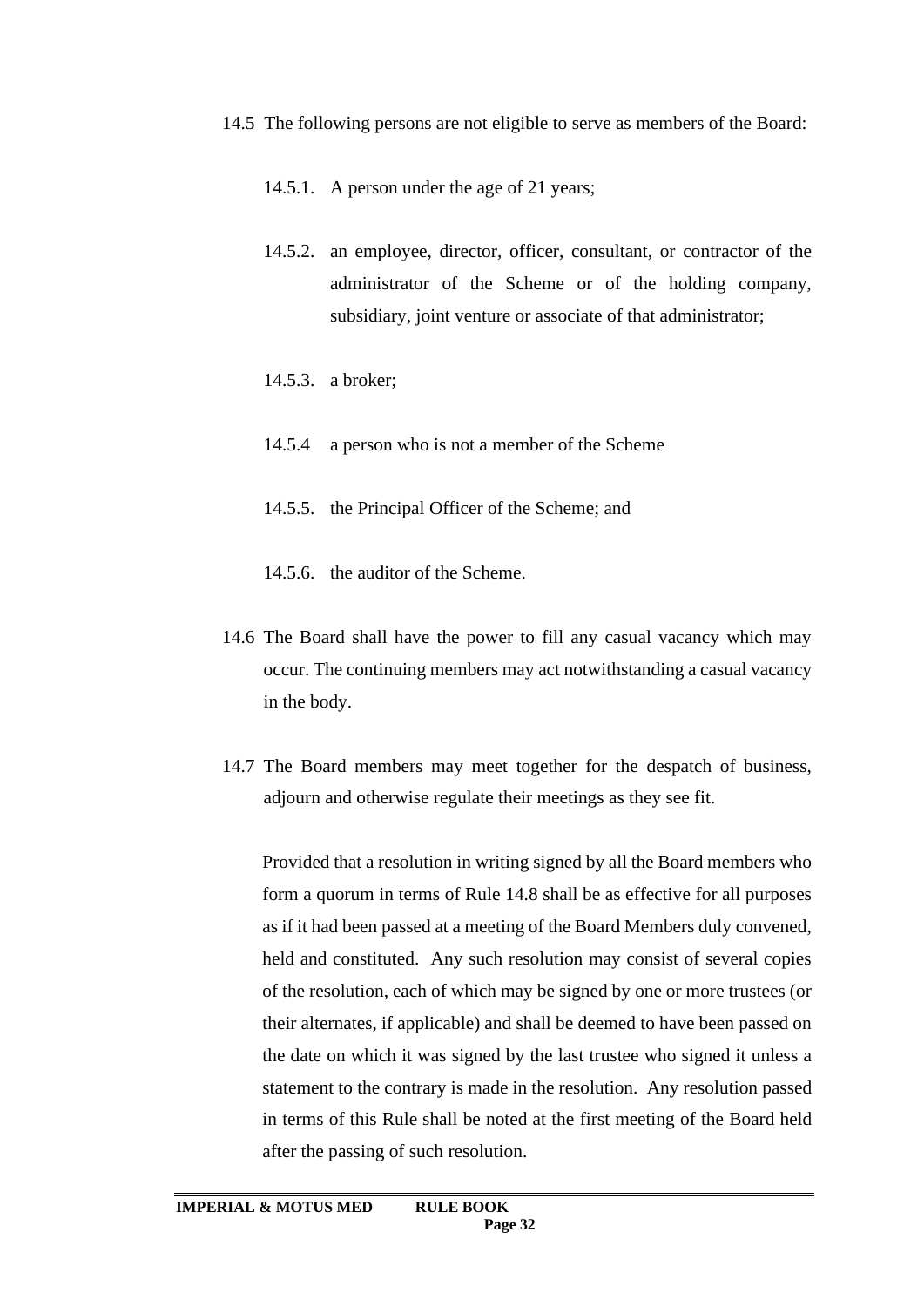- 14.8 Half of the members of the Board plus one shall constitute a quorum for a meeting of the Board.
- 14.9 The Board shall appoint a Chairman from among its numbers.

#### 14.10

- In the absence of the Chairman the Board members present shall elect one of their members to preside.
- 14.11 Matters before the Board shall be decided by a majority vote and in the event of an equality of votes, the Chairman, in the chair for that meeting, shall have a casting vote in addition to his deliberative vote.
- 14.12 A member of the Board may resign at any time by giving written notice to the Board.
- 14.13 A member of the Board shall cease to hold office if:
	- 14.13.1 He becomes mentally ill or incapable of managing his affairs; or
	- 14.13.2 He is declared insolvent or has surrendered his estate for the benefit of his creditors; or
	- 14.13.3 He is convicted, whether in the Republic of South Africa or elsewhere, of theft, fraud, forgery or uttering of a forged document or perjury; or
	- 14.13.4 He is removed by a Court from any office of trust on account of misconduct; or
	- 14.13.5 His appointment is terminated by the Employer; or
	- 14.13.6 His membership of the Scheme is terminated; or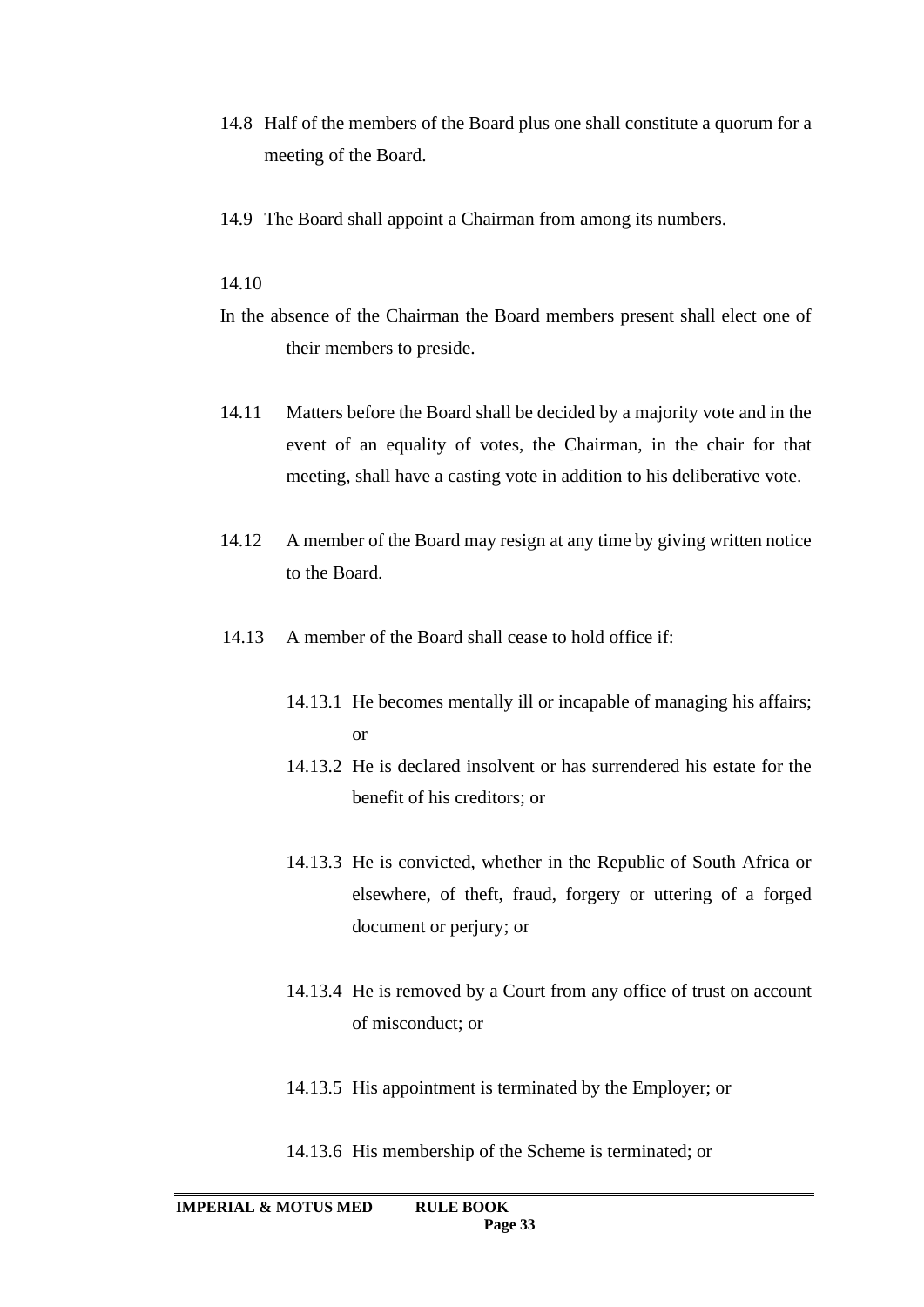- 14.13.7 He is removed from office by the Council in terms of section 46 of the Act.
- 14.14 Members of the Board shall be remunerated as determined from time to time at the annual general meeting and may in addition be reimbursed for travelling and other expenses properly and necessarily incurred by them in and about the business of the Scheme.

### **15. DUTIES OF SCHEME'S OFFICERS**

- 15.1 The Board is responsible for the proper and sound management of the Scheme, in terms of these rules.
- 15.2 The Board must act with due care, diligence, skill and in good faith.
- 15.3 Members of the Board must avoid conflicts of interests and must declare any interest they may have in any particular matter serving before the Board.
- 15.4 The Board must apply sound business principles and ensure the financial soundness of the Scheme.
- 15.5 The Board shall appoint a principal officer who is fit and proper to hold such office and may appoint any staff which in its opinion are required for the proper execution of the business of the Scheme, and shall determine the terms and conditions of service of the principal officer and of any person employed by the Scheme.

The following persons are not eligible to be a principal officer: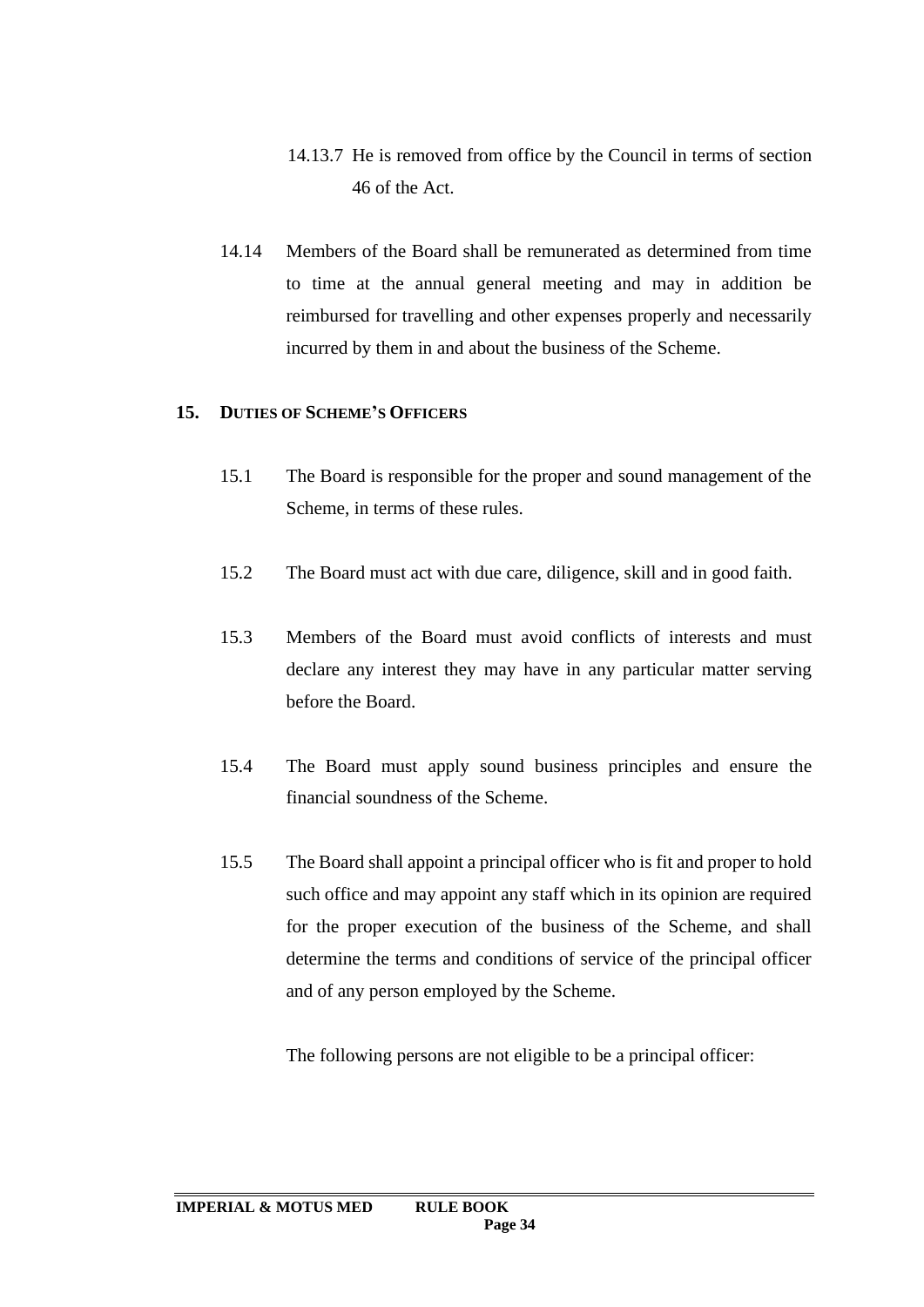- 15.5.1 an employee, director, officer, consultant or contractor of the administrator of the Scheme or of the holding company, subsidiary, joint venture or associate of that administrator; and 15.5.2 a broker.
- 15.6 The chairperson must preside over meetings of the Board and ensure due and proper conduct at meetings.
- 15.7 The Board must cause to be kept such minutes, accounts, entries, registers and records as are essential for the proper functioning of the Scheme.
- 15.8 The Board must ensure that proper control systems are employed by and on behalf of the Scheme.
- 15.9 The Board must ensure that adequate and appropriate information is communicated to the members regarding their rights, benefits, contributions and duties in terms of the Rules.
- 15.10 The Board must take all reasonable steps to ensure that contributions are paid timeously to the Scheme in accordance with the act and the Rules.
- 15.11 The Board must take out and maintain an appropriate level of professional indemnity insurance and fidelity guarantee insurance.
- 15.12 The Board must obtain expert advice on legal, accounting and business matters as required, or on any other matter of which the members of the Board may lack sufficient expertise.
- 15.13 The Board must ensure that the Rules and the operation and administration of the Scheme comply with the provisions of the Act and all other applicable laws.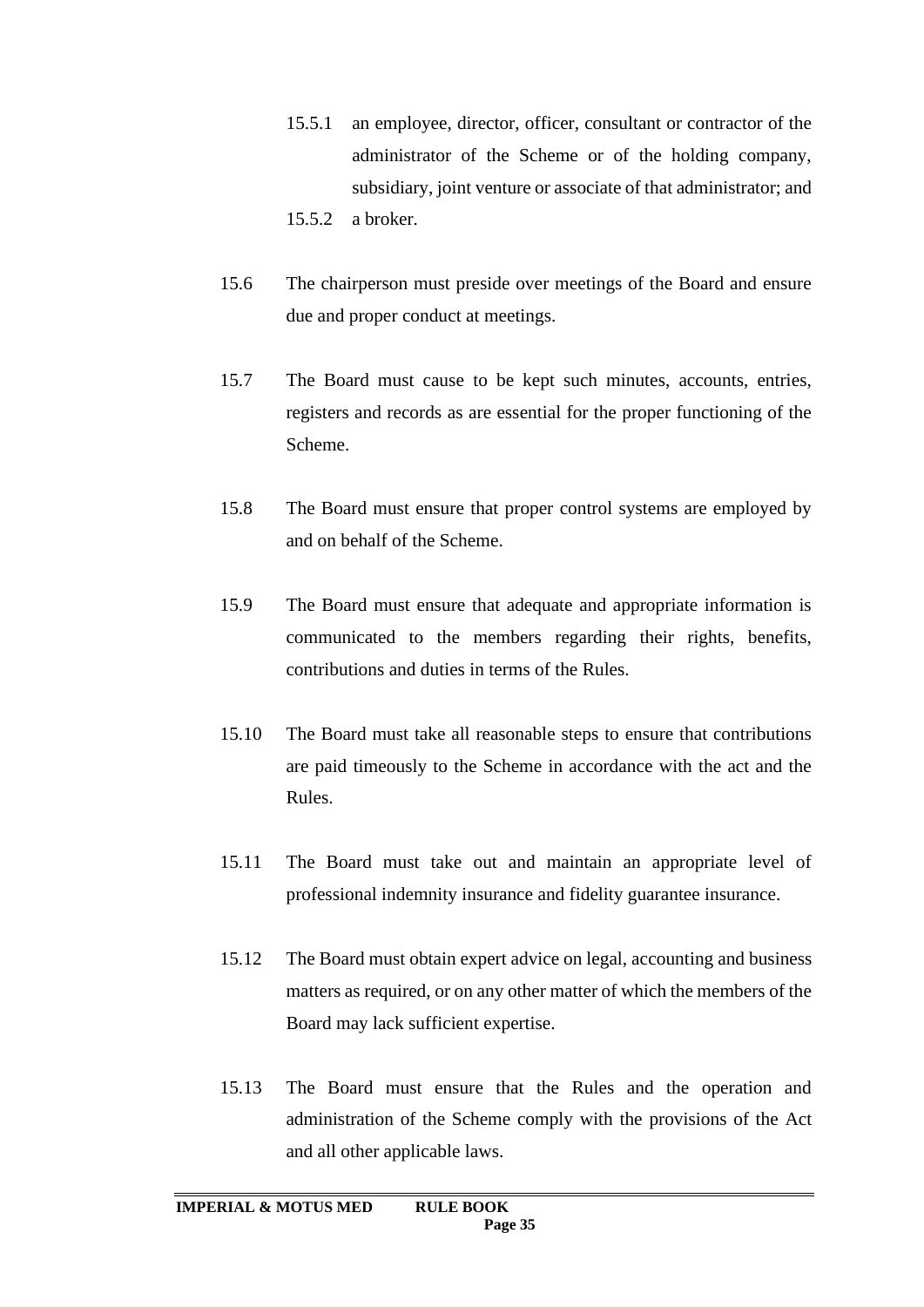- 15.14 The Board must take all reasonable steps to protect the confidentiality of medical records concerning any member or dependant's state of health.
- 15.15 Subject to rule 21, the Board must approve all disbursements.
- 15.16 The Board must cause to be kept in safe custody, in a safe or strong room at the registered office of the Scheme or with any financial institution approved by the Board, any mortgage bond, title deed or other security belonging to or held by the Scheme, except when in the temporary custody of another person for the purposes of the Scheme.
- 15.17 The Board must make such provision as it deems desirable, and with due regard to normal practice and recommended guidelines pertaining to retention of documents, for the safe custody of the books, records, documents and other effects of the Scheme.
- 15.18 The Board shall disclose annually in writing to the Registrar, any payment or considerations made to them in that particular year by the Scheme.

## **16. POWERS OF THE BOARD**

The Board has the power —

- 16.1 to cause the termination of the services of any employee of the Scheme;
- 16.2 to take all necessary steps and to sign and execute all necessary documents to ensure and secure the due fulfilment of the Scheme's obligations under such appointments;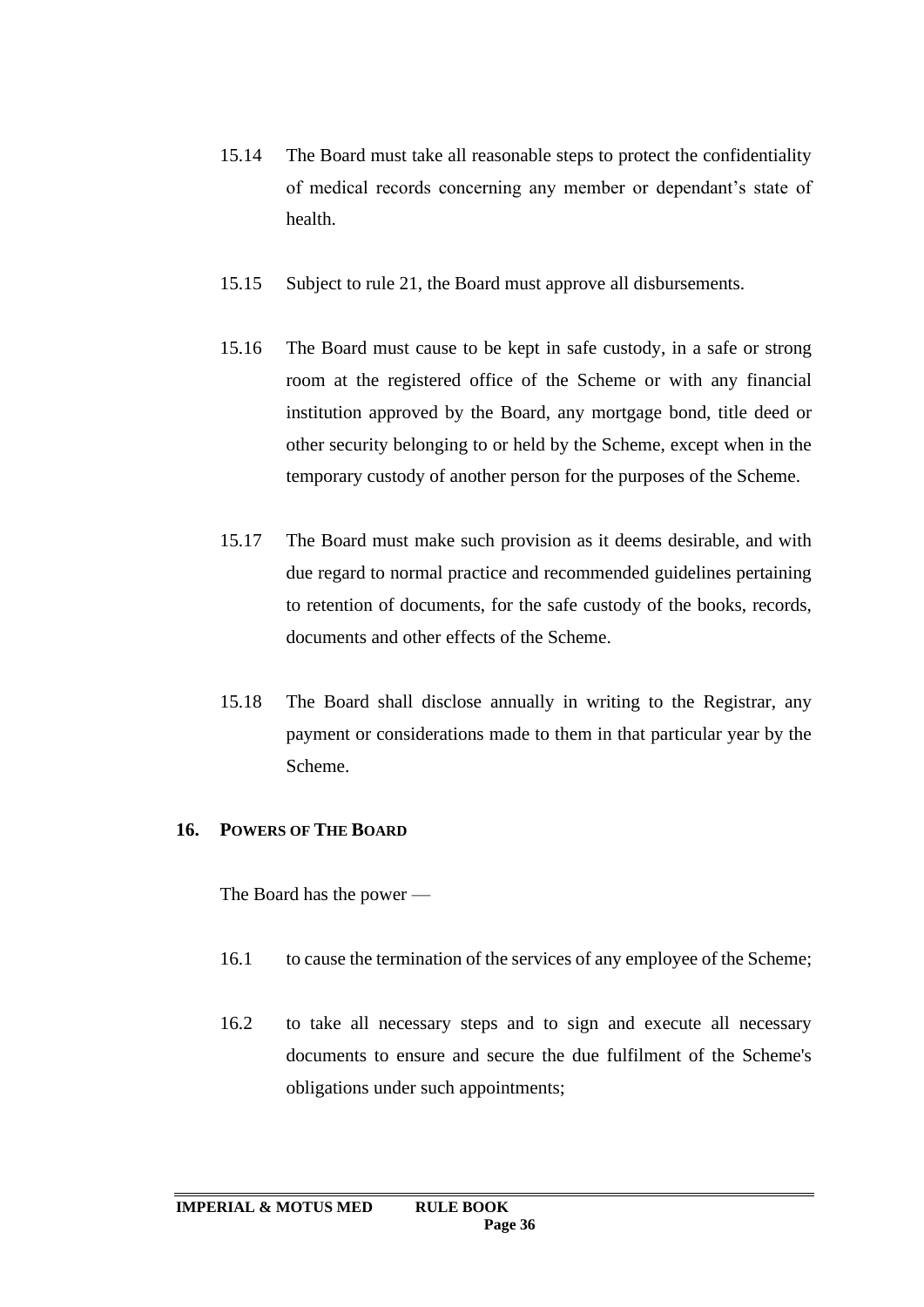- 16.3 to appoint a committee consisting of such Board members and other experts as it may deem appropriate;
- 16.4 to appoint a duly accredited administrator on such terms and conditions as it may determine, for the proper execution of the business of the Scheme. The terms and conditions of such appointment must be contained in a written contract, which complies with the requirements of the Act and the regulations.
- 16.5 to contract with managed health care organisations subject to the provisions of the Act and its regulations;
- 16.6 to purchase movable and immovable property for the use of the Scheme or otherwise, and to sell it or any of it;
- 16.7 to let or hire movable or immovable property;
- 16.8 in respect of any monies not immediately required to meet current charges upon the Scheme and subject to the provisions of the Act, and in the manner determined by the Board, to invest or otherwise deal with such moneys upon security and to realise, re-invest or otherwise deal with such monies and investments;
- 16.9 with the prior approval of the Council, to borrow money for the Scheme from the Scheme's bankers against the security of the Scheme's assets for the purpose of bridging a temporary shortage;
- 16.10 subject to the provisions of any law, to cause the Scheme, whether on its own or in association with any person, to establish or operate any pharmacy, hospital, clinic, maternity home, nursing home, infirmary, home for aged persons or any similar institution, in the interests of the members of the Scheme;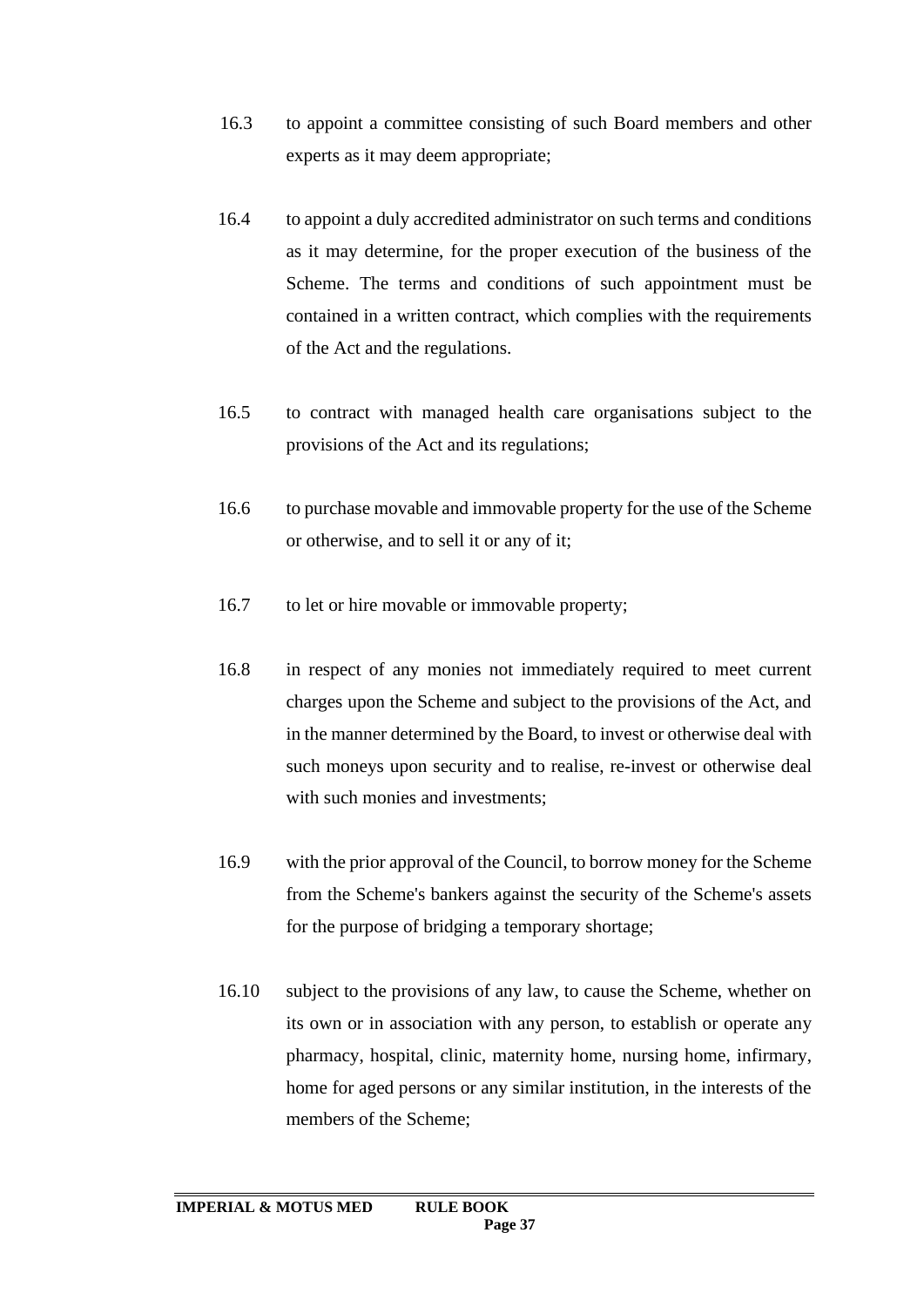- 16.11 to donate to any hospital, clinic, nursing home, maternity home, infirmary or home for aged persons in the interests of all or any of the beneficiaries;
- 16.12 to grant repayable loans to members or to make *ex gratia* payments on behalf of members in order to assist such members to meet commitments in regard to any matter specified in Rule 5;
- 16.13 to contribute to any fund conducted for the benefit of employees of the Scheme;
- 16.14 to reinsure obligations in terms of the benefits provided for in these rules. The Board shall ensure that proper records are maintained of premiums, commissions, fees and benefits due under such arrangements;
- 16.15 to authorise the principal officer and /or such members of the Board as it may determine from time to time, and upon such terms and conditions as the Board may determine, to sign any contract or other document binding or relating to the Scheme or any document authorising the performance of any act on behalf of the Scheme;
- 16.16 to contribute to any association instituted for the furtherance, encouragement and co-ordination of medical schemes;
- 16.17 in general, do anything, which it deems necessary or expedient to perform its functions in accordance with the provisions of the Act and these rules.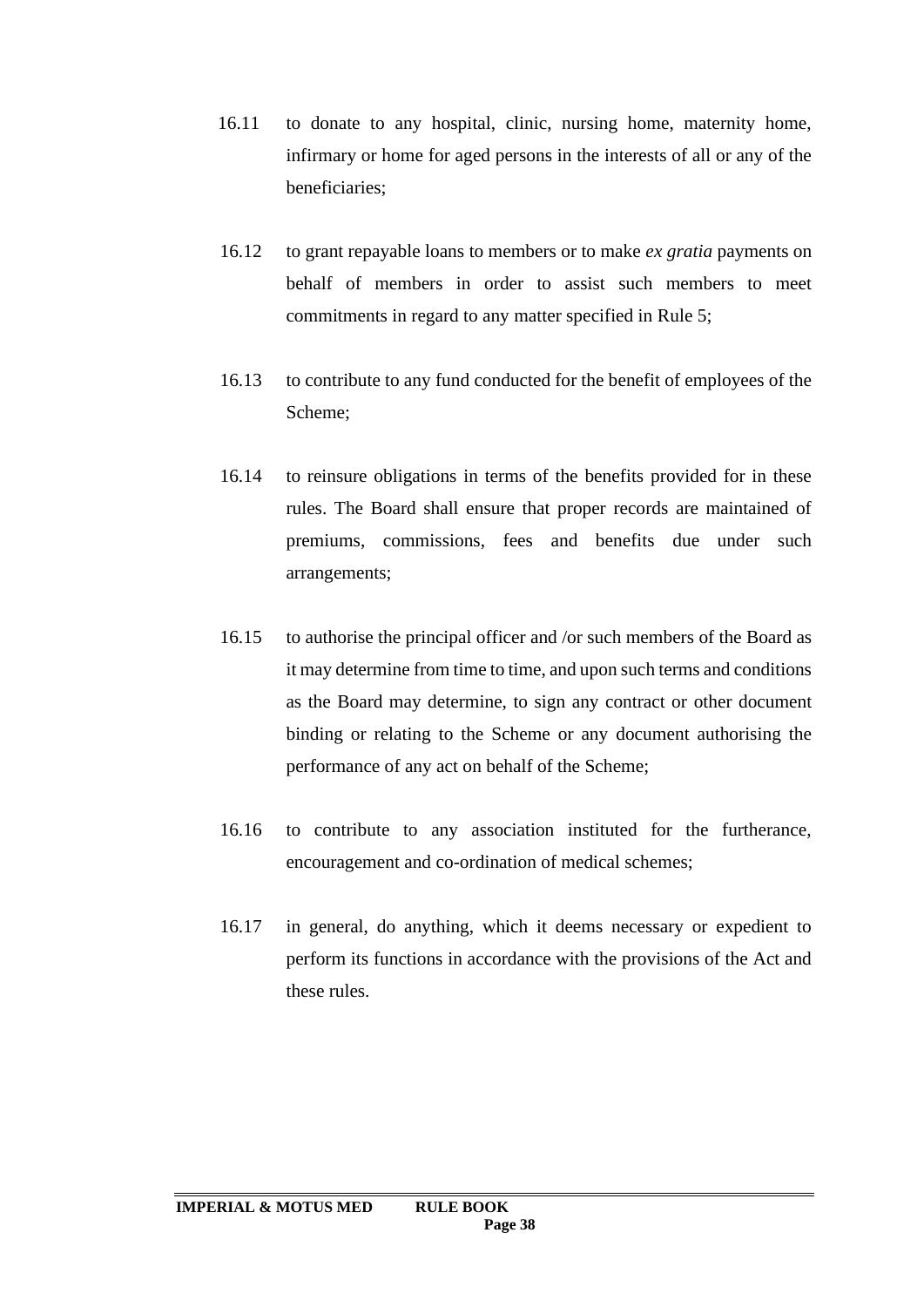## **17. DUTIES OF PRINCIPAL OFFICER AND STAFF**

- 17.1 The staff of the Scheme must ensure the confidentiality of all information regarding its members.
- 17.2 The principal officer is the executive officer of the Scheme and as such shall ensure that:
	- 17.2.1 the decisions and instructions of the Board are executed without unnecessary delay;
	- 17.2.2 where necessary, there is proper and appropriate communication between the Scheme and those parties, affected by the decisions and instructions of the Board;
	- 17.2.3 he keeps the Board sufficiently and timeously informed of the affairs of the Scheme which relate to the duties of the Board as stated in section 57(4) of the Act;
	- 17.2.4 he keeps the Board sufficiently and timeously informed concerning the affairs of the Scheme so as to enable the Board to comply with the provisions of section 57(6) of the Act;
	- 17.2.5 he does not take any decisions concerning the affairs of the Scheme without prior authorisation by the Board and that he at all times observes the authority of the Board in its governance of the Scheme.
- 17.3 The principal officer shall be the accounting officer of the Scheme charged with the collection of and accounting for all moneys received and payments authorised by and made on behalf of the Scheme.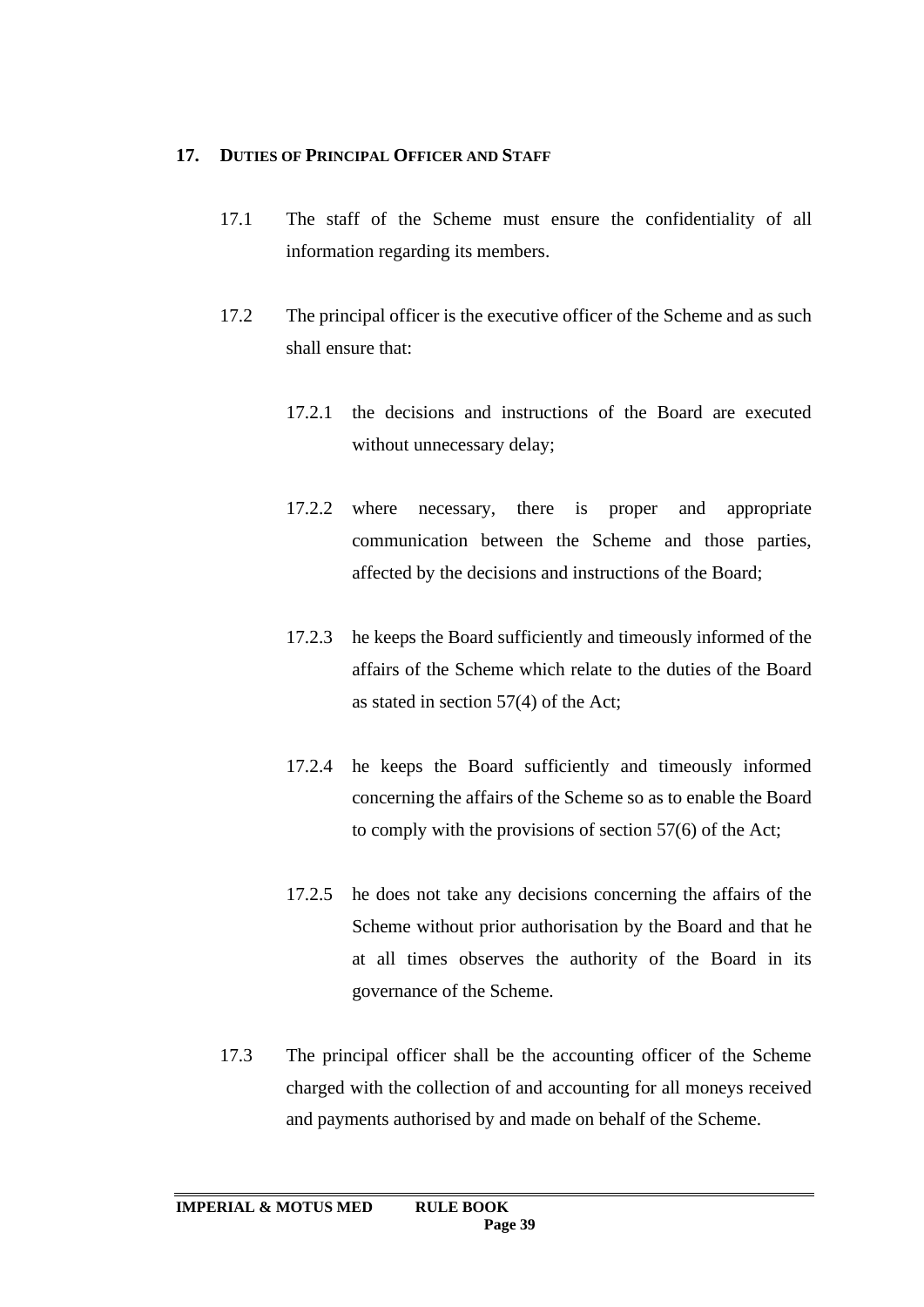- 17.4 The principal officer shall ensure the carrying out of all of his duties as are necessary for the proper execution of the business of the Scheme. He shall attend all meetings of the Board, and any other duly appointed subcommittee where his attendance may be required and ensure proper recording of the proceedings of all meetings.
- 17.5 The principal officer shall be responsible for the supervision of the staff employed by the Scheme unless the Board decides otherwise.
- 17.6 The principal officer shall keep full and proper records of all moneys received and expenses incurred by, and of all assets, liabilities and financial transactions of the Scheme.
- 17.7 The principal officer shall prepare annual financial statements and shall ensure compliance with all statutory requirements pertaining thereto.

## **18. INDEMNIFICATION**

The Committee, the Board of Trustees, the Administrator, any Officer of the Scheme and any person employed by or on behalf of the Scheme shall be indemnified by the Scheme against all proceedings, damages, claims, costs and expenses incurred by reason of any claim in connection with the Scheme, not arising from negligence, dishonesty or fraud.

### **19. FINANCIAL YEAR OF THE SCHEME**

The financial year of the Scheme shall run from the first day of January to the end of December of each year.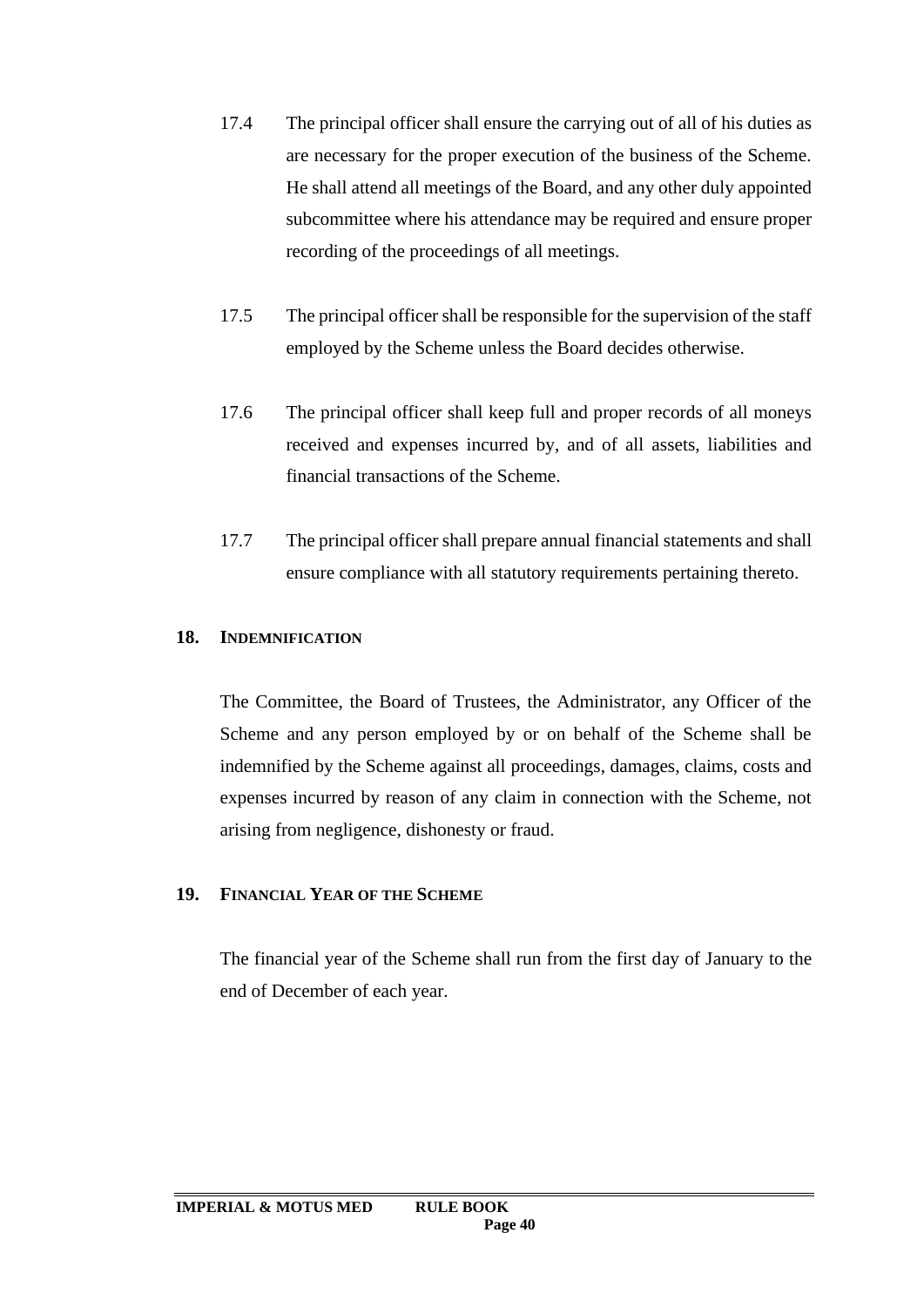## **20. BANKING ACCOUNT**

The Scheme shall maintain a banking account with a registered commercial bank. All monies received shall be deposited to the credit of such account and all payments shall be made either by electronic transfer or by cheque under the joint signature of not less than two persons nominated by the Board.

## **21. AUTHORITY FOR PAYMENTS**

Subject to Rule 15.15, all disbursements shall be approved by the Board:

Provided that such authority may be delegated to the Principal Officer, the Administrator or such other person as the Board may approve.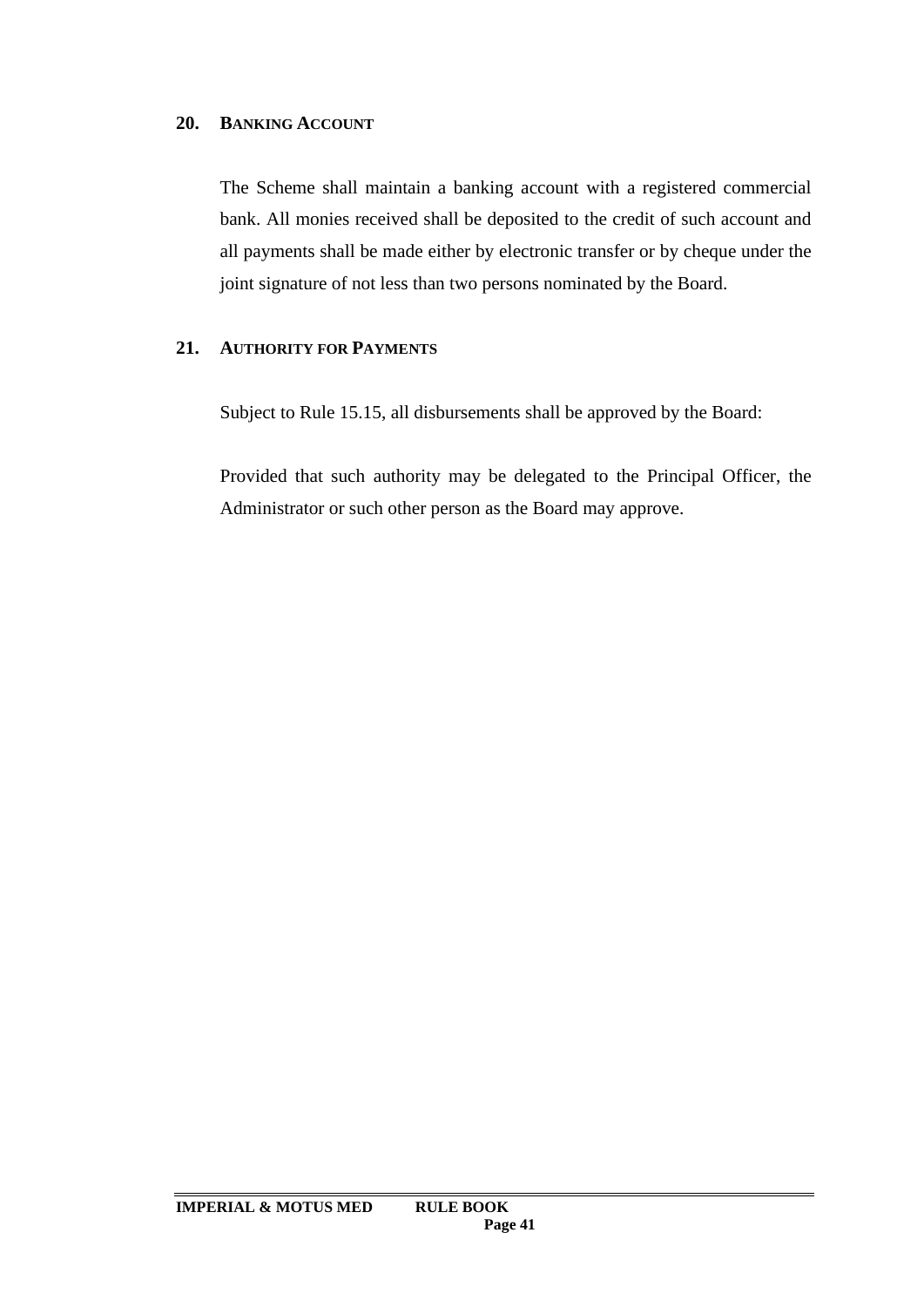# **AUDITOR**

# **PART VIII**

## **22. AUDITOR**

Subject to the provisions of section 36 of the Act, the following shall apply:

- 22.1 An auditor shall be appointed by the Board at each Annual General Meeting to hold office from the conclusion of that meeting to the conclusion of the next Annual General Meeting.
	- 22.1.1 The following persons are not eligible to serve as auditor of the Scheme:
	- 22.1.2 a member of the Board;
	- 22.1.3 an employee, officer or contractor of the Scheme;
	- 22.1.4 an employee, director, officer or contractor of the Scheme's administrator, or of the holding company, subsidiary, joint venture or associate of the administrator;
		- 22.1.4.1 a person not engaged in public practice as an auditor; and
		- 22.1.4.2 a person who is disqualified from acting as an auditor in terms of the Companies Act, 1973.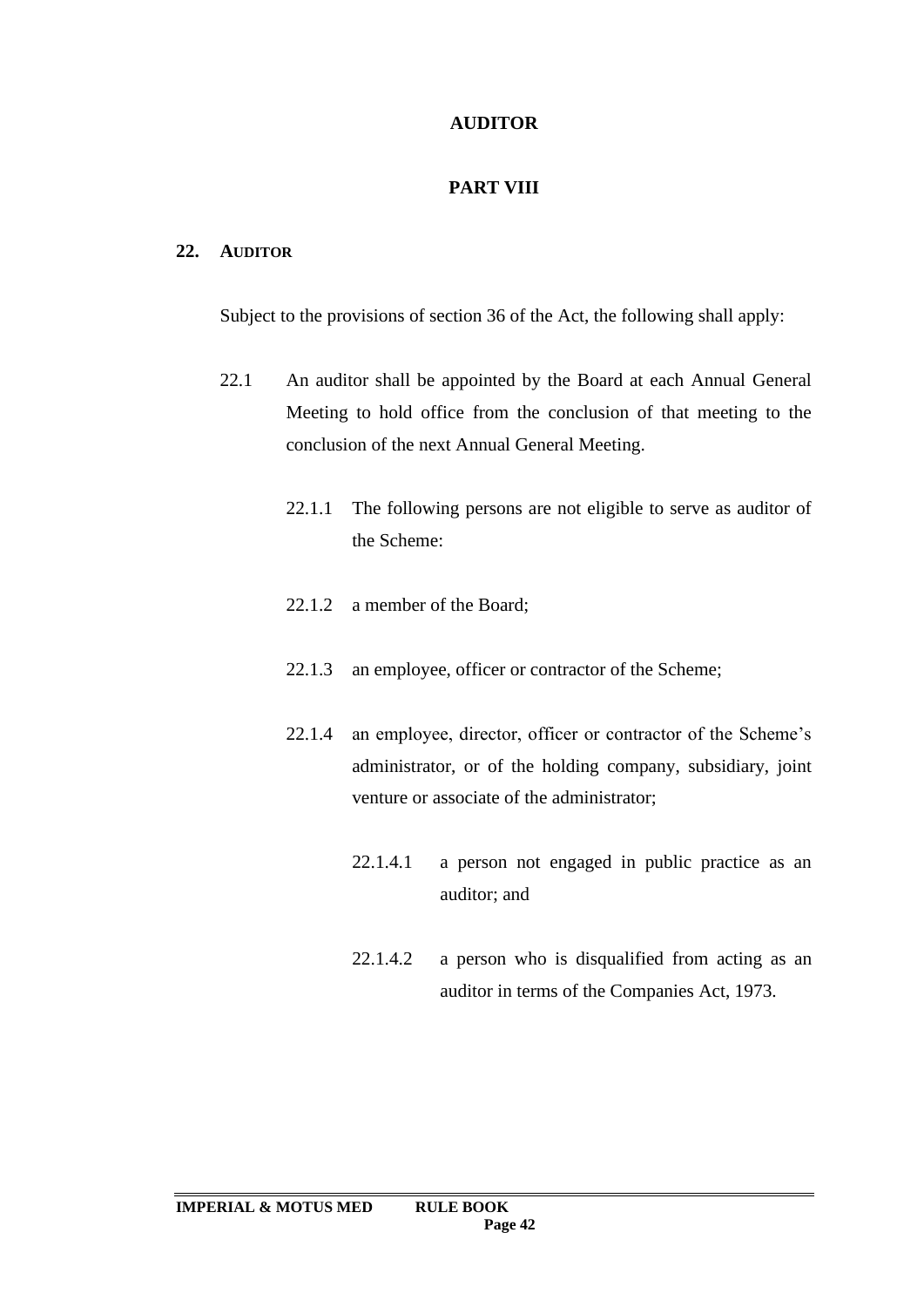- 22.2 At any General Meeting a retiring auditor, however appointed, shall be deemed to be re-appointed at the Annual General Meeting following his appointment or re-appointment until the conclusion of the next Annual General Meeting without any resolution being passed to that end, unless:
	- 22.2.1 He is not qualified for re-appointment; or
	- 22.2.2 A resolution is passed at the first-mentioned meeting appointing somebody else in his place or providing expressly that he is not being re-appointed; or
	- 22.2.3 He has given the Scheme notice in writing of his unwillingness to be re-appointed.
- 22.3 The Board may at any general meeting remove from office any auditor appointed or re-appointed under this Rule and appoint another auditor in his place.
- 22.4 Whenever for any reason an auditor vacates his office prior to the expiration of the period for which he has been appointed, the Board shall within thirty days appoint another auditor to fill the vacancy.
- 22.5 The auditor of the Scheme shall be entitled to attend any general meeting of the Scheme and to receive all notices of and other communications relating to any general meeting which any member of the Scheme is entitled to receive and to make at such meetings any statement in relation to any return, account or balance sheet examined by him or report made by him.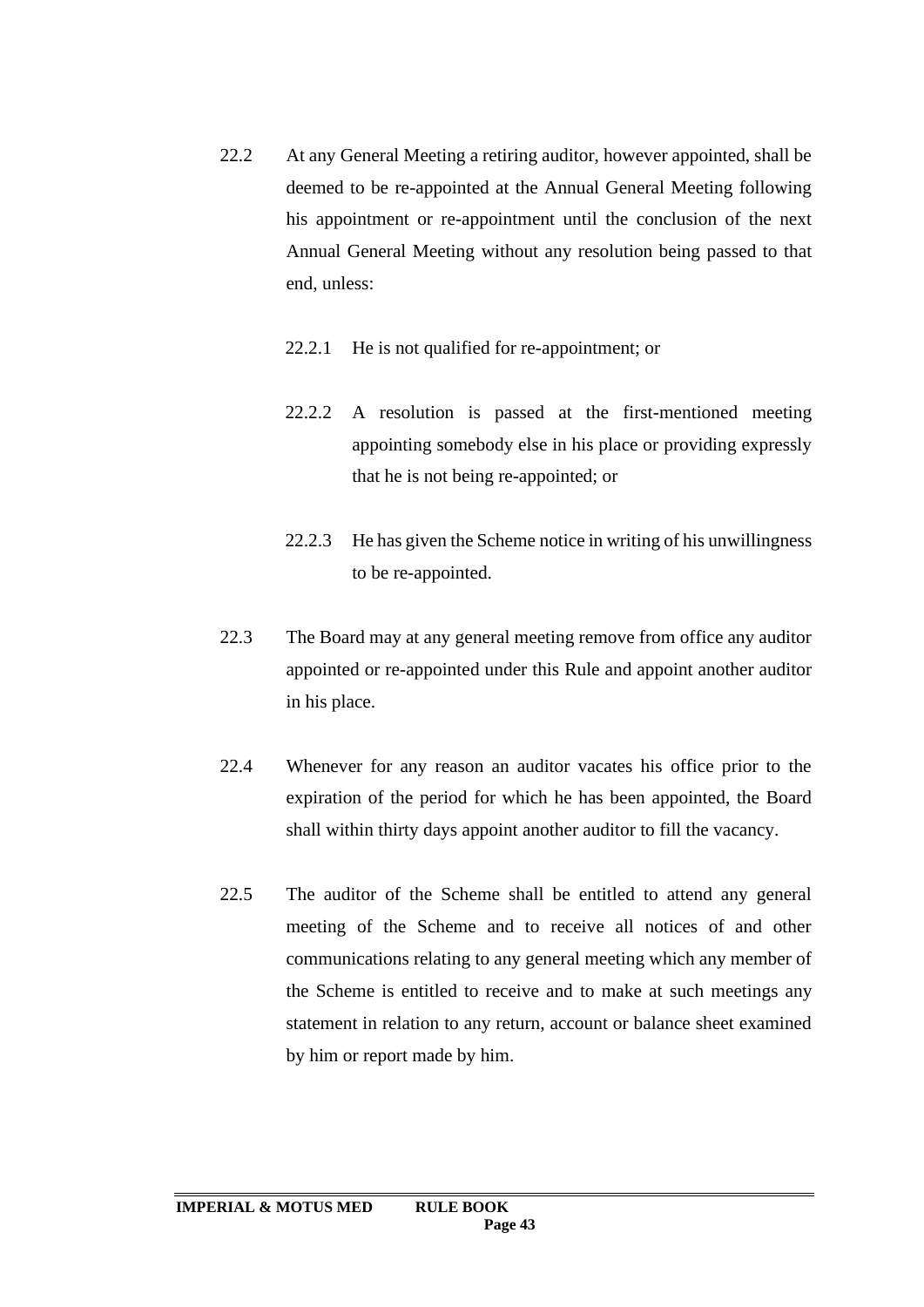- 22.6 The auditor shall at all times have a right of access to the books and accounts and vouchers of the Scheme, and shall be entitled to require from the Board, Committee and the Administrator and the officers of the Scheme such information and explanations as he deems necessary for the performance of his duties.
- 22.7 The auditor shall make a report to the members of the Scheme on the accounts examined by him and on the financial statements laid before the Scheme in general meeting.
- 22.8 The Board shall appoint an audit committee of five members of whom two shall be members of the Board.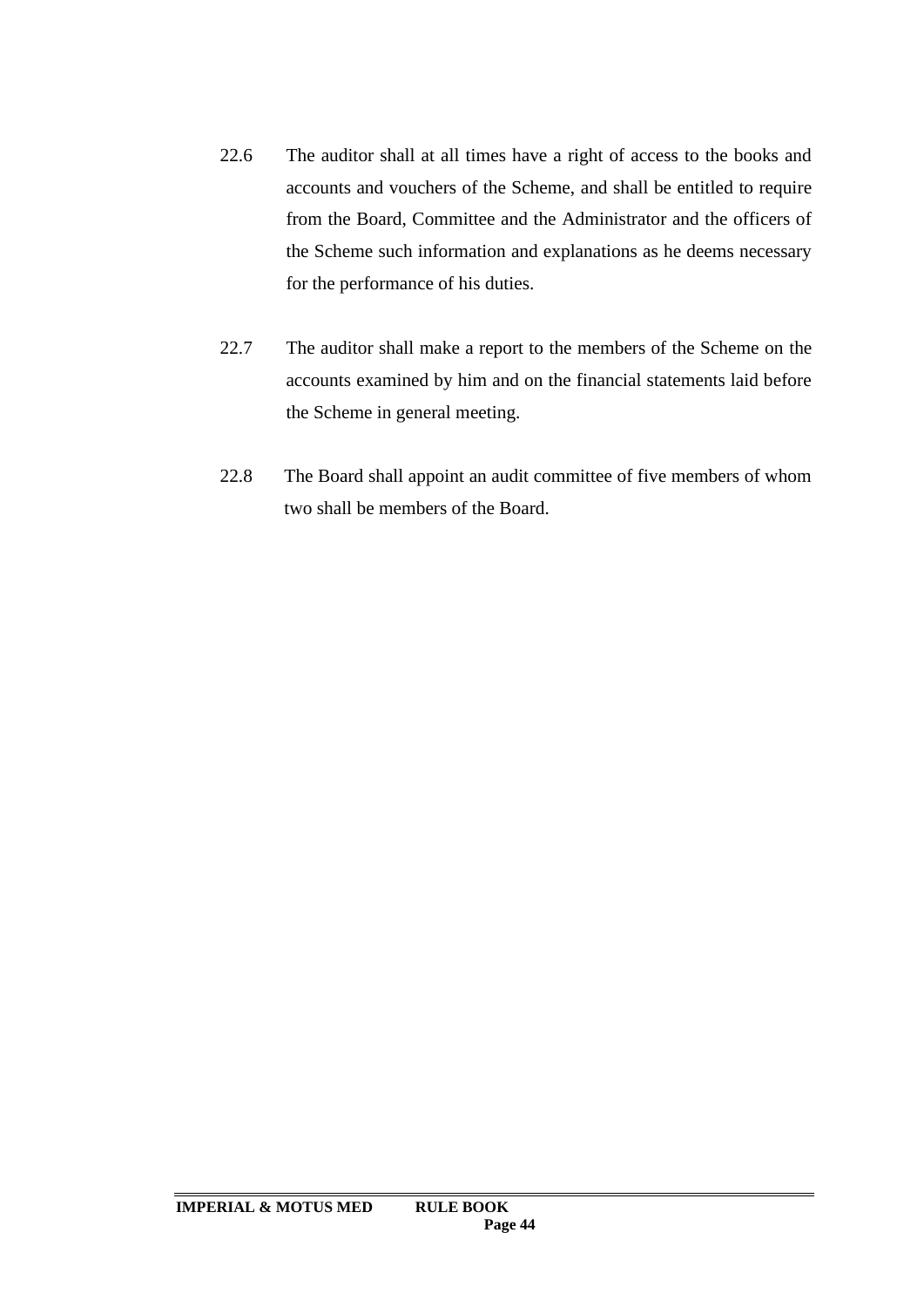## **GENERAL MEETINGS**

## **PART IX**

#### **23. GENERAL MEETINGS**

#### **23.1 Annual General Meeting**

- 23.1.1 The annual general meeting of members shall be held before the 31st of July each year.
- 23.1.2 Members and continuation members shall be furnished with a notice convening the annual general meeting containing the agenda, the Board Report and a full version of the financial statements and other documents provided for in section 37 of the Act at least 14 days before the meeting. The non-receipt of such notice by any member shall not invalidate the proceedings at such a meeting.
- 23.1.3 30 members of the Scheme present in person or via means of electronic participation shall form a quorum. If a quorum is not present after the lapse of an hour from the time fixed for the commencement of the meeting, the meeting shall be postponed until the same day of the next week and the members then present shall form a quorum.

Provided that, if the same day of the next week is a public holiday, the meeting will be postponed till the first working day following the public holiday.

23.1.4 The financial statements and reports specified in section 37 of the Act shall be laid before the meeting.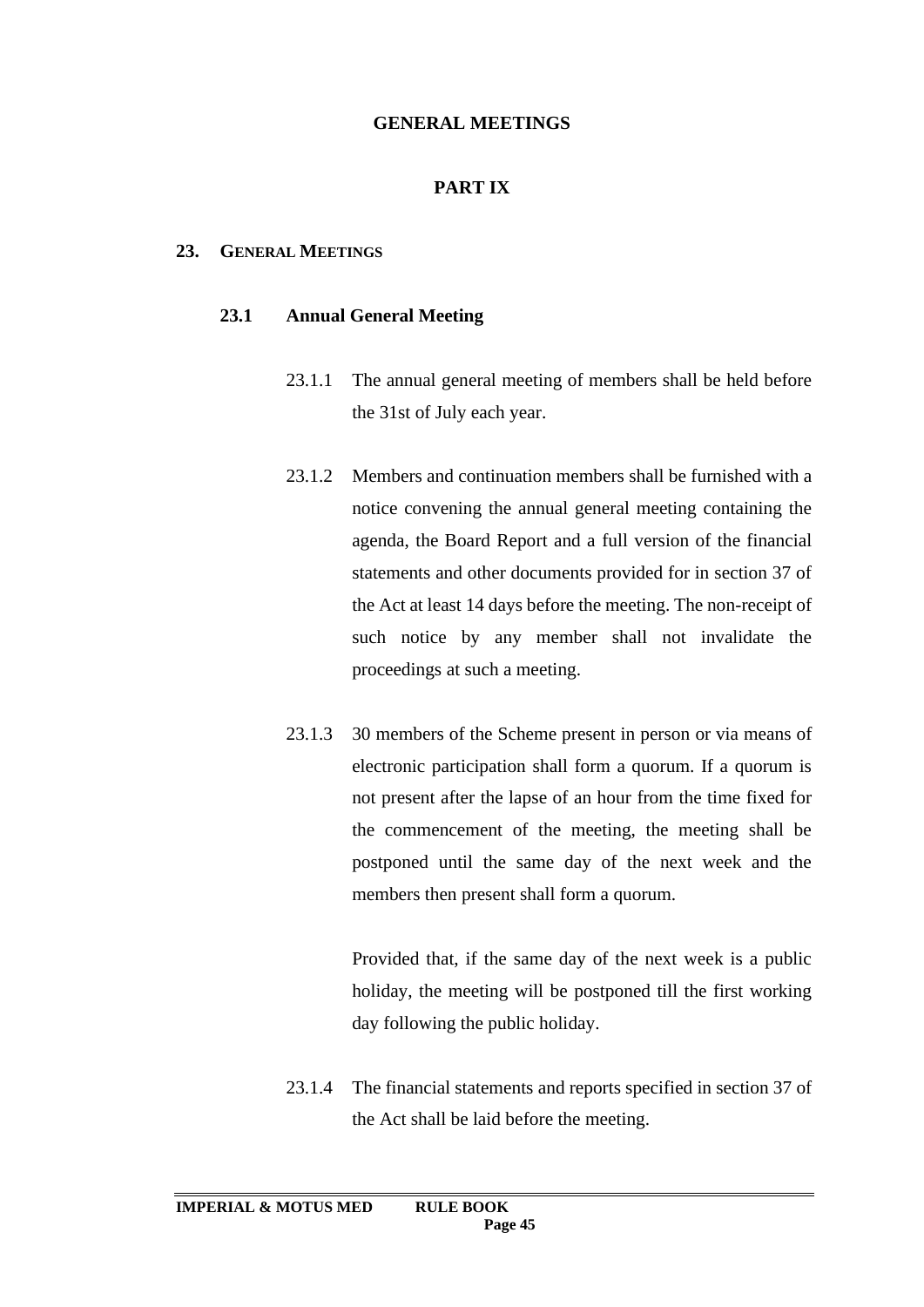- 23.1.5 Notice of motions to be placed before the annual general meeting must reach the registered office of the scheme not later than 7 days prior to the date of the meeting.
- 23.1.6 In order to enable members' resident in different parts of South Africa to attend and participate in the Annual General Meeting the Board may, in consultation with the Advisory Committee, direct that the Annual General Meeting take place in any appropriate form or fashion. Provided that no such arrangements shall be prejudicial to the rights of the members. For the sake of clarity, it is recorded that such arrangements may take the form of a series of Regional meetings at which the quorum shall be no less than 10 members, alternatively the meeting can be held by means of electronic participation where the quorum required should be 30 as per rule 23.1.3.

### **23.2 Special General Meeting**

- 23.2.1 A special general meeting of members may be called by the Board, if it is deemed necessary.
- 23.2.2 At the request of at least 50 members of the Scheme, the Board shall cause a special general meeting to be called within 21 days. The request shall state the objects of the meeting and shall be signed by all 50 or more of the members and be delivered to the Principal Officer at the registered office of the Scheme.
- 23.2.3 The notice convening the special general meeting containing the agenda shall be displayed prominently at the employers' places of business and dispatched to continuation members at least 14 days before the date of the meeting. The non-receipt of such notice by any member shall not invalidate the proceedings at such a meeting.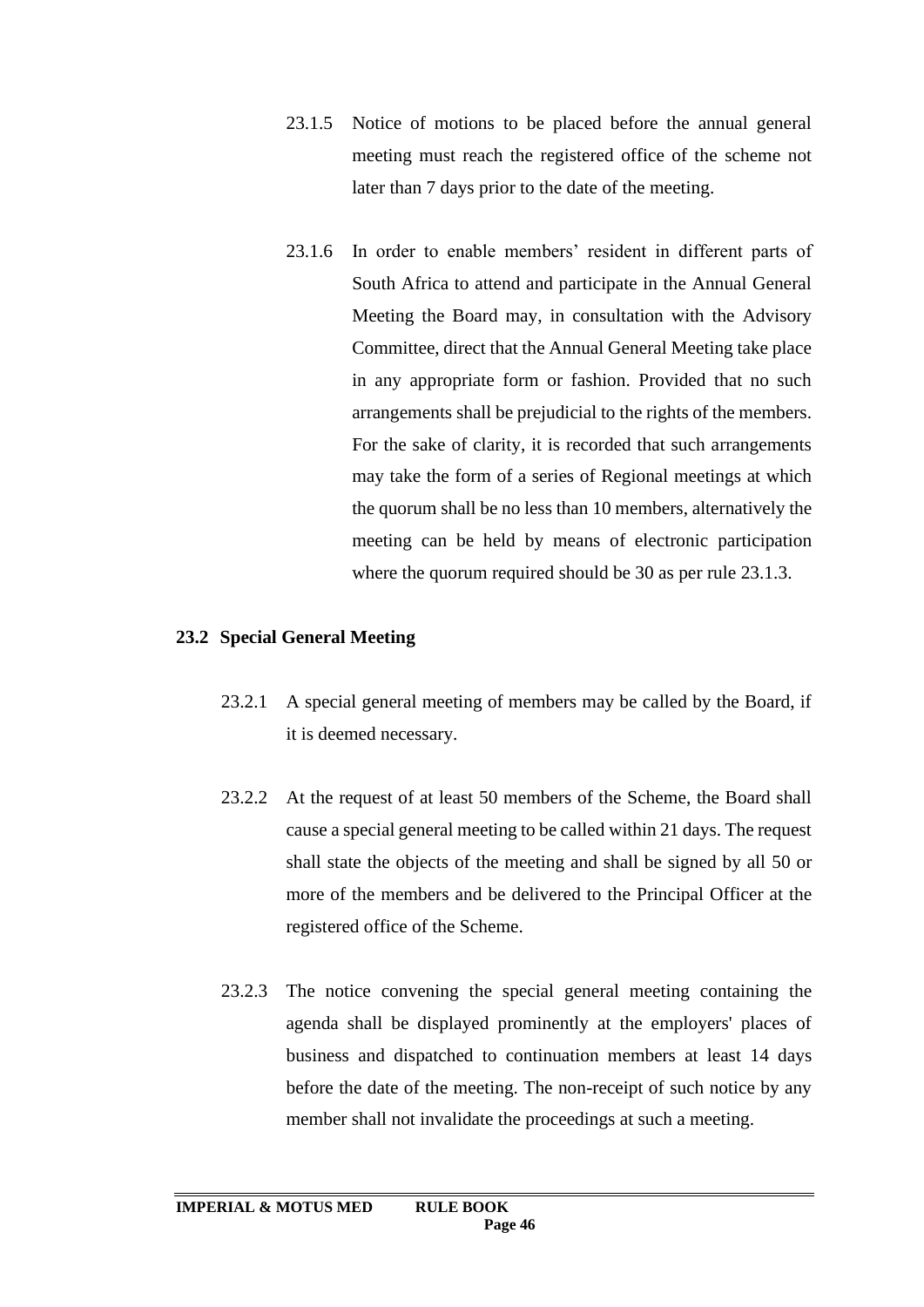23.2.4 50 members present in person or by means of electronic participation shall form a quorum. If a quorum is not present at a special general meeting called by the Board after the lapse of an hour from the time fixed for the commencement of the meeting, the meeting shall be postponed till the same day and time of the next week and the members then present shall form a quorum:

> Provided that, if the same day of the next week is a public holiday, the meeting will be postponed till the first working day following the public holiday.

> Provided further than if a quorum is not present at a special general meeting convened at the request of members after the lapse of an hour from the time fixed for the commencement of the meeting, the meeting shall be regarded as cancelled.

### **23.3 Voting at General Meetings**

- 23.3.1 Every member who is present at a general meeting of the Scheme and whose contributions are not in arrear shall have the right to vote at the meeting or, subject to the provisions of Rule 23.3.2, appoint another person who is a member of the Scheme as a proxy to attend, speak and to vote in his stead.
- 23.3.2 The instrument appointing the proxy shall be in writing, in a form determined by the Board and shall be signed by the member and the other person who is appointed as proxy. The proxy form shall be deposited not later than 2 days before the time for holding the meeting at the registered office of the Scheme or at such other place or places as the Board shall decide and of which notice has been given in the notice of the meeting.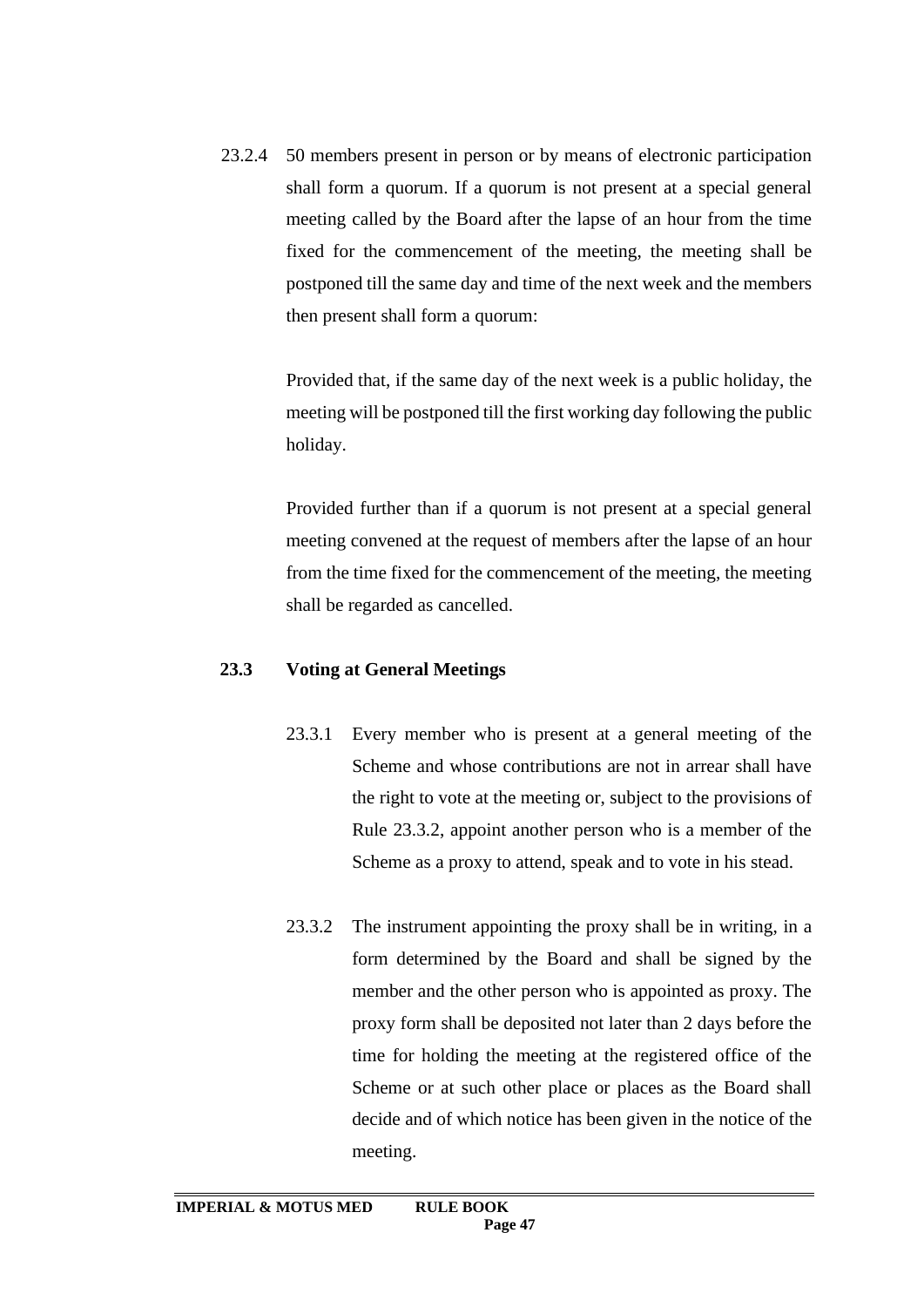- 23.3.3 Failure to comply with the provisions of Rule 23.3.2 shall render any proxy invalid.
- 23.3.4 The Chairman's decision as to whether or not any proxy is valid shall be final and binding.
- 23.3.5 The Chairman shall determine whether voting shall be by ballot or by a show of hands. In the event of the votes being equal, the Chairman shall, if he is a member of the Scheme, have a casting in addition to a deliberative vote.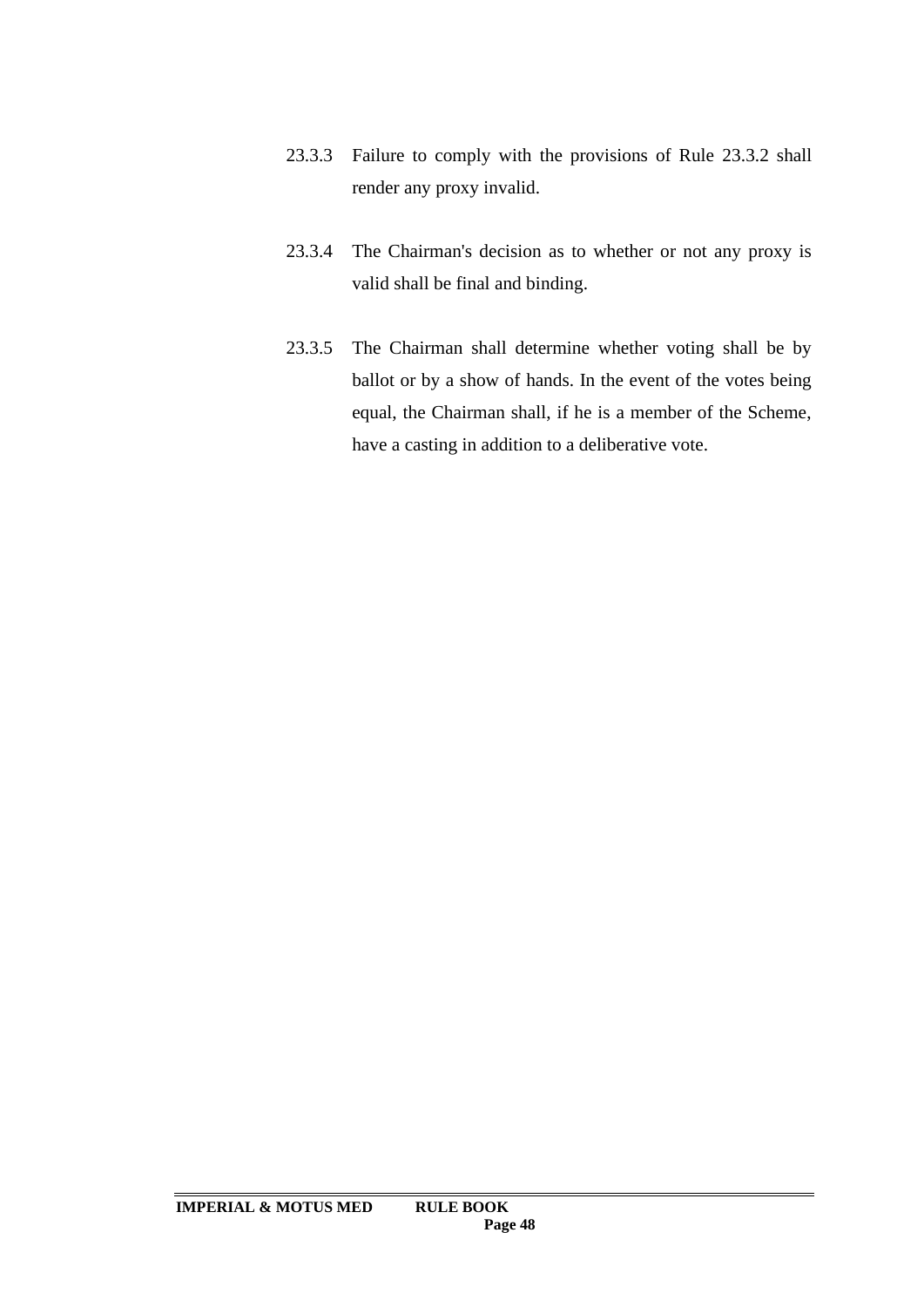#### **MISCELLANEOUS**

## **PART X**

#### **24. SETTLEMENT OF DISPUTES**

- 24.1 A disputes committee consisting of three persons, who shall not be Officers of the Scheme or employees of the administrator, shall be appointed by the Board as and when requested by a member, prospective member, former member, or person claiming by virtue of such member, in order that a dispute may be decided. Any dispute which may arise between a member, prospective member, former member or a person claiming by virtue of such member, and the Scheme or an officer of the Scheme shall be referred by the Principal Officer to the disputes committee for review.
- 24.2 On receipt of a request in terms of this Rule, the Principal Officer shall convene a meeting of the disputes committee by giving not less than 14 days notice in writing to the complainant, members of the Board and all members of the disputes committee, stating the date, place and hour of the meeting and particulars of the dispute.
- 24.3 The disputes committee shall determine the procedure to be followed.
- 24.4 The parties to any dispute shall have the right to be heard before such committee either in person or through a representative. The decision of the disputes committee shall be binding subject to appeal to the Council for Medical Schemes. Such appeal shall be in the form of an affidavit directed to the Council for Medical Schemes to reach the Registrar by not later than 3 months after the date on which the decision concerned was made.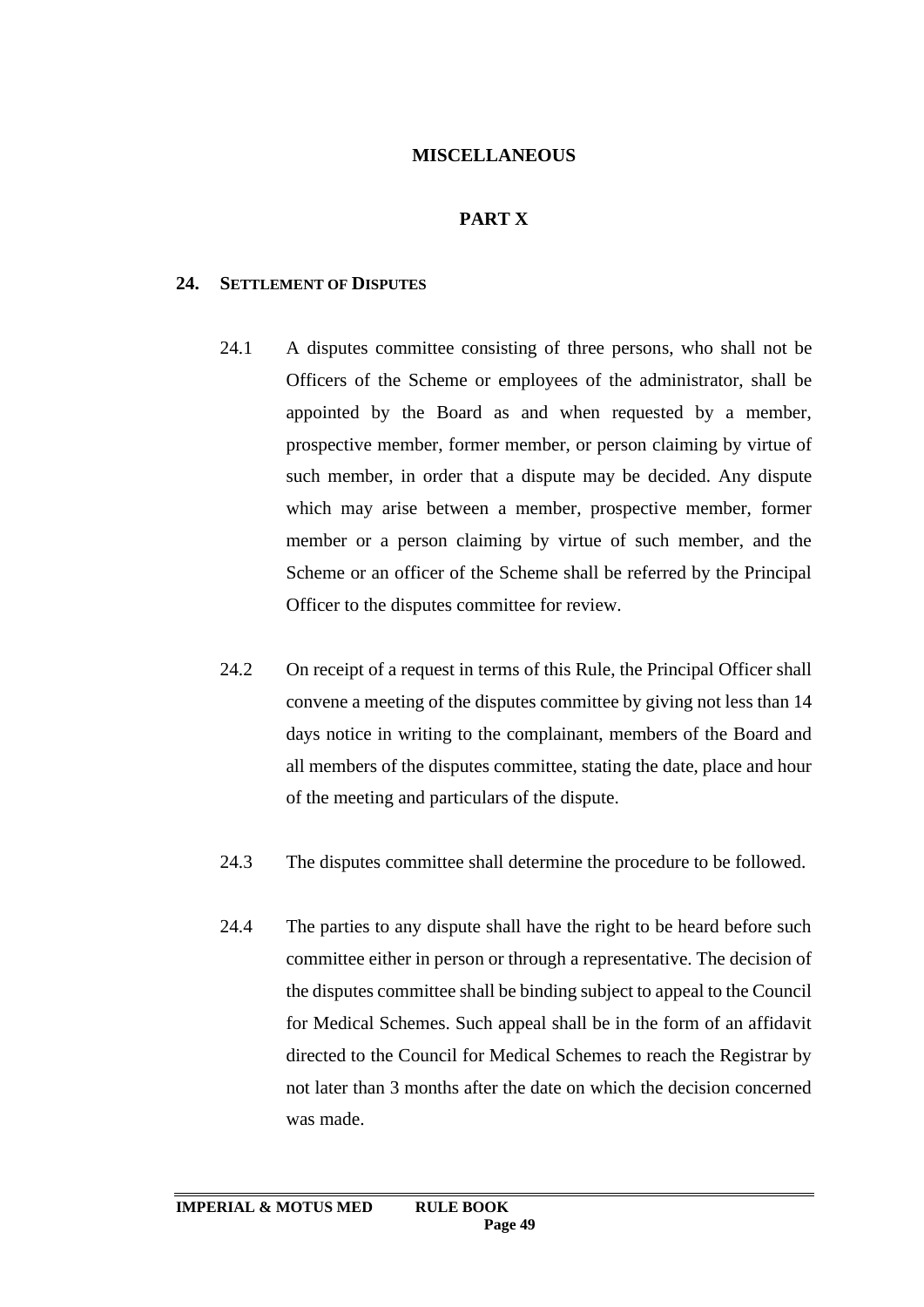24.5 Members may lodge complaints in writing to the Scheme. The Scheme shall also provide a dedicated telephone number which may be used for dealing with telephonic complaints. All written complaints will be responded to in writing within 30 days of receipt thereof.

#### **25. DISSOLUTION**

- 25.1 Imperial Limited and Motus Holdings Limited may, on three months written notice to the Board, reduce, suspend or terminate his contributions to the Scheme. The Board shall thereupon arrange for members to decide by ballot whether the Scheme shall continue business without the employer's contributions or with his reduced contributions, or whether the Scheme shall be liquidated. Unless a majority of members decide that the Scheme shall continue, the Scheme shall be liquidated as provided for in the Act.
- 25.2 A two-thirds majority at a general meeting may decide that the Scheme shall be dissolved in which event the Board shall arrange for members to decide by ballot whether the Scheme shall be liquidated. Unless the majority of members decide that the Scheme shall continue, the Scheme shall be liquidated in terms of Section 64 of the Act.
- 25.3 The Principal Officer shall despatch to every member by registered post a memorandum containing the reasons for the proposed dissolution and setting forth the proposed basis of distribution of the assets in the event of winding up, together with a ballot paper:

Provided that the memorandum and ballot paper shall before despatch be forwarded to the Registrar for comment. Every member shall be requested to return his ballot paper duly completed before a set date. If at least 50 per cent of the members return their ballot papers duly completed and if the majority thereof are in favour of the dissolution of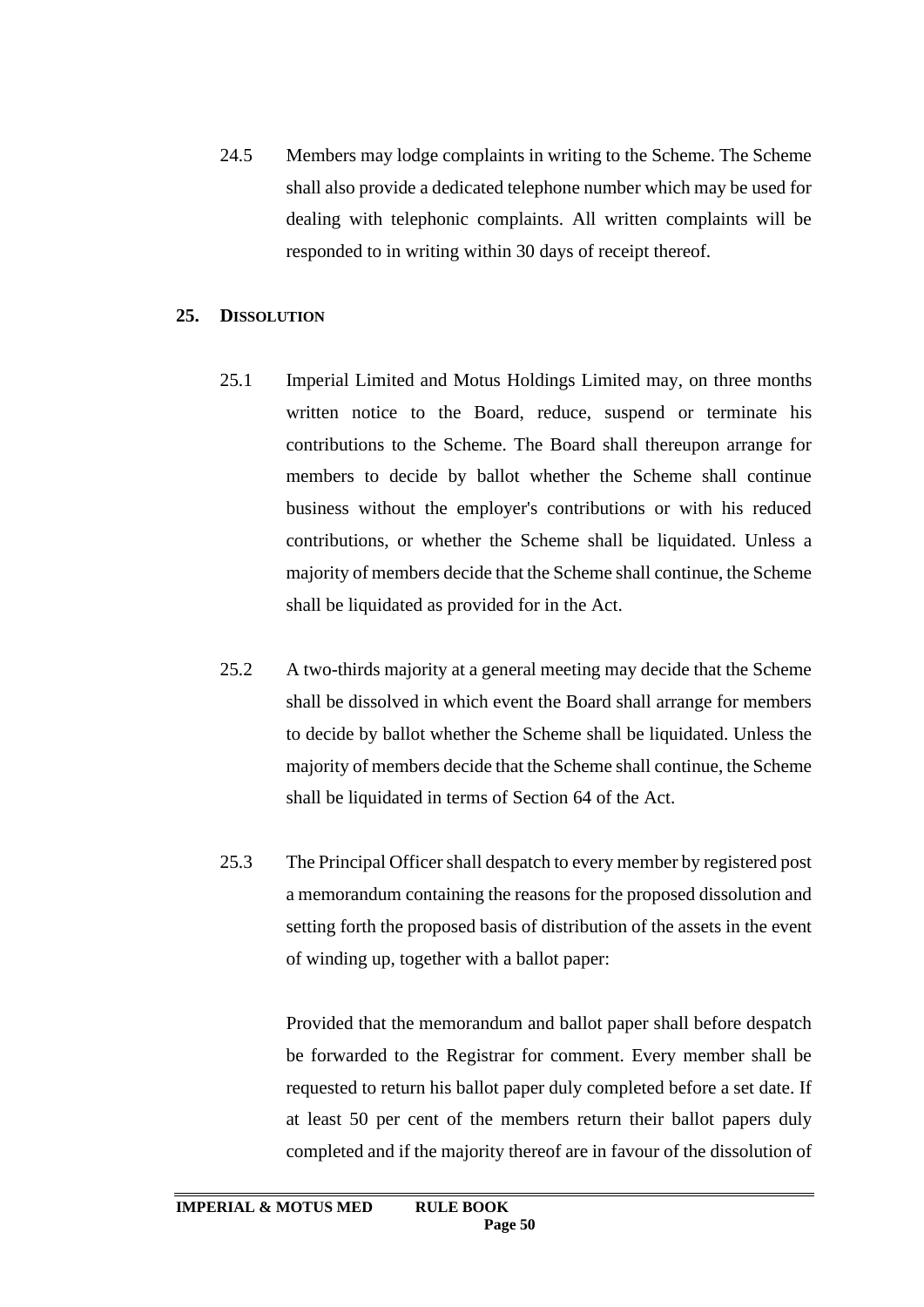the Scheme, the Board shall take a formal decision that the Scheme shall be dissolved with effect from a set date from which date no further contributions shall be payable to the Scheme. If a decision to dissolve the Scheme has been taken, the dissolution shall be affected in accordance with the memorandum and as provided for in the Act. In such event, the Board shall, with the approval of the Registrar, appoint a liquidator.

#### **26. AMALGAMATION**

The Scheme may, subject to the provisions of Section 63 of the Act, amalgamate with or transfer its assets and liabilities to or take transfer of assets and liabilities from any other medical scheme.

#### **27. PERUSAL OF DOCUMENTS**

- 27.1 A beneficiary may on payment of a fee of R10 obtain from the Scheme copies of the following documents:
	- 27.1.1 the rules of the Scheme;
	- 27.1.2 the latest annual financial statements of the Scheme;
	- 27.1.3 the latest auditor's report of the Scheme;
	- 27.1.4 the latest annual report of the Scheme; and
	- 27.1.5 the management accounts in respect of the Scheme.
- 27.2 A beneficiary shall be entitled to inspect, free of charge, at the registered office of the Scheme, any of the documents as provided for in rule 27.1 and to make extracts there from.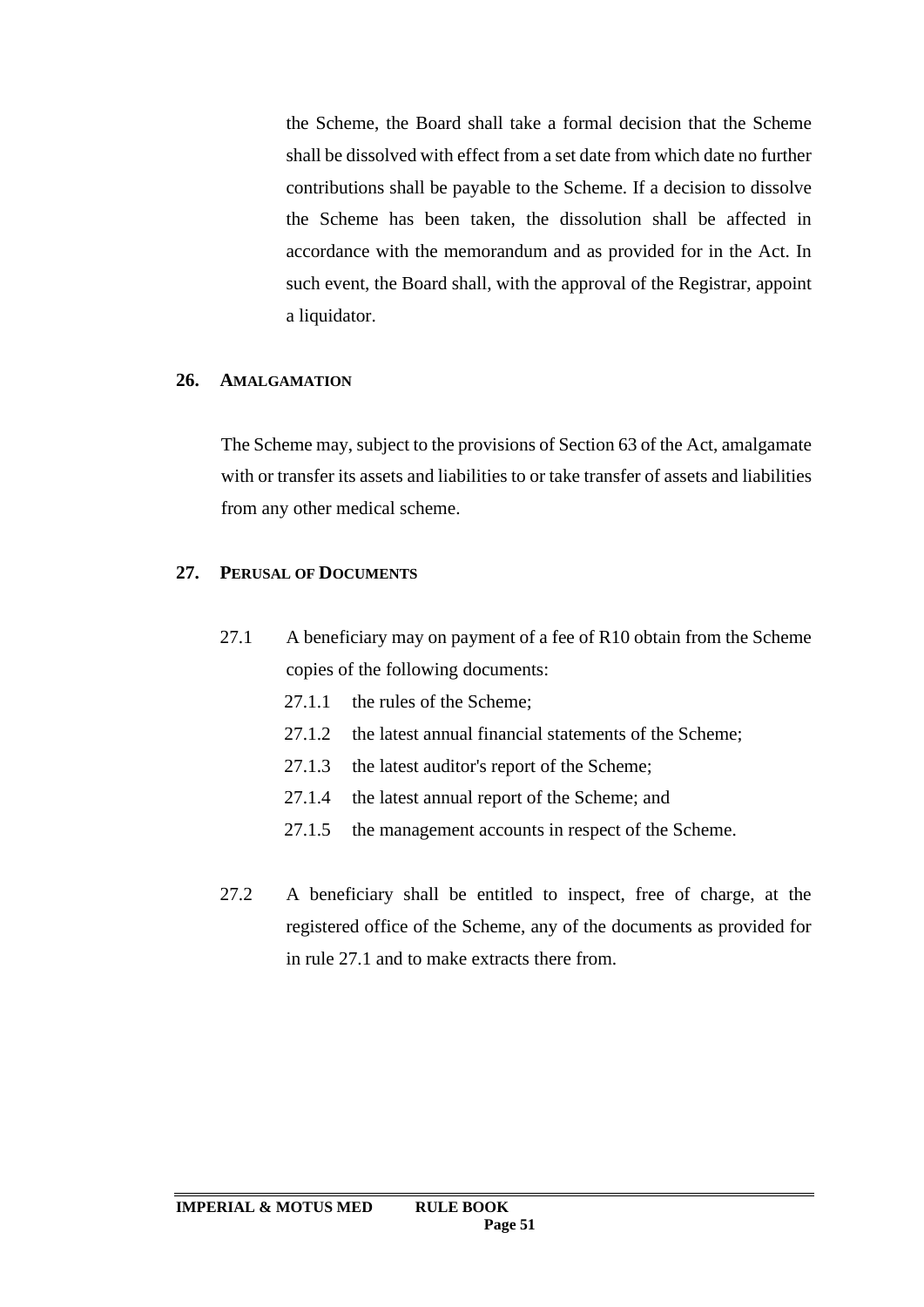## **28. WAIVER OF TIME LIMITS**

With the exception of circumstances in which such a determination might be inequitable or inconsistent with these Rules or the Objects of the Scheme, the Board shall have the right to waive or relax or condone the non-compliance with any time period provided for in these Rules.

## **29. AMENDMENT OF RULES**

- 29.1 Unless otherwise provided, the Board shall be entitled to alter or rescind any rule or annexure or to make any additional rule or annexure.
- 29.2 No alteration, rescission or addition shall be valid unless it has been approved and registered by the Registrar in terms of the Act.
- 29.3 Members shall be given 30 days advance written notice of any change in contributions, benefits or any other condition affecting their membership.
- 29.4 Notwithstanding the provisions of Rule 29.1 above, the Board shall, on the request and to the satisfaction of the Registrar, amend any rule that is inconsistent with the provisions of the Act.
- 29.5 No alteration, rescission or addition which affects the objects of the Scheme shall be valid unless it has been approved by a majority of members present in general meeting or by ballot.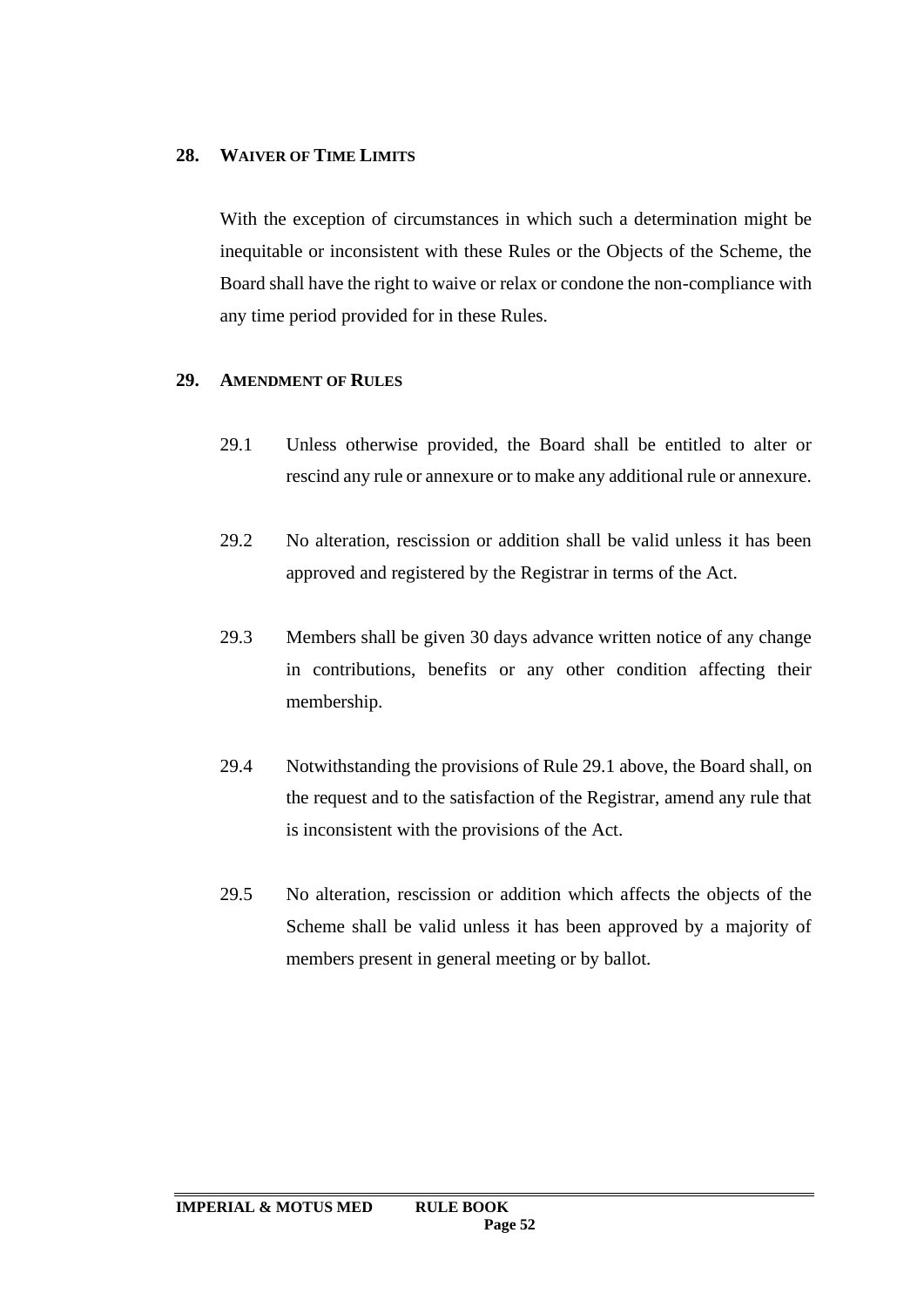## **30. MANAGED HEALTH CARE**

- 30.1 The Board has the right to introduce managed health care strategies from time to time. In terms of such strategies, certain of the medical conditions are managed by the Scheme's Managed Health Care Organisations.
- 30.2 The managed health care strategy could include some areas where specific programmes are required to manage patients. It is required from these patients to register on these programmes in order to receive the benefits offered on the programmes.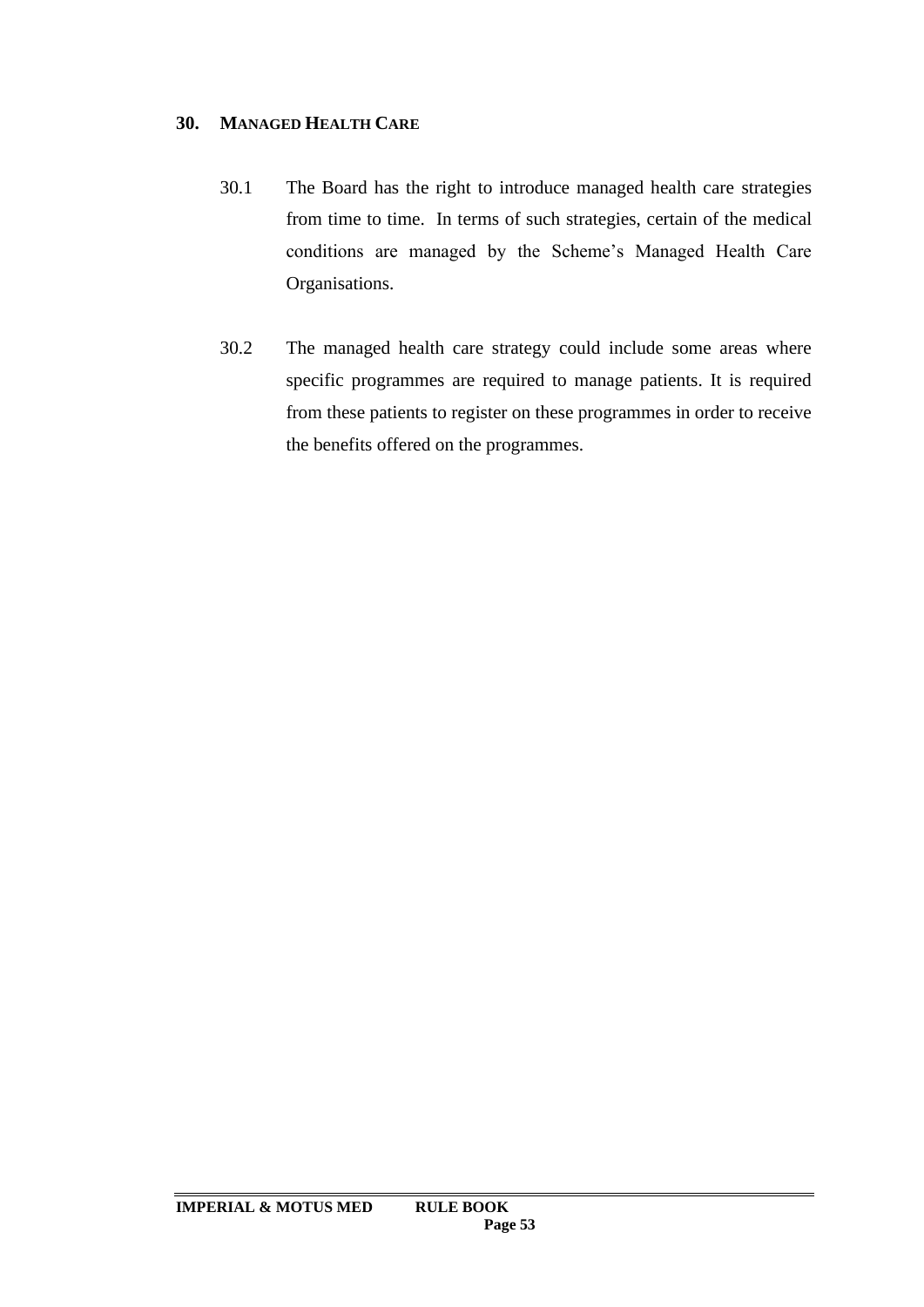# **ANNEXURE A**

## **CONTRIBUTIONS**

## **1. CONTRIBUTIONS**

Contributions shall be payable as per the Schedules below.

## **2. CONTRIBUTION TABLES**

## 2.1 Imperial & Motus Med Health Plan

| <b>Imperial Motus Med Health Plan contribution table with effect from 1 July 2022</b> |                                |                                |                             |  |
|---------------------------------------------------------------------------------------|--------------------------------|--------------------------------|-----------------------------|--|
| <b>Income Category</b>                                                                | <b>Principal Member</b>        | <b>Adult Dependent</b>         | <b>Per Child</b><br>(Max 3) |  |
| R <sub>0</sub> - R <sub>3</sub> 860                                                   | R <sub>2</sub> 493             | R <sub>1</sub> 992             | R449                        |  |
| $R3861 - R5780$                                                                       | R <sub>2</sub> 817             | R <sub>2</sub> 255             | R <sub>507</sub>            |  |
| $R5781 - R7690$                                                                       | R <sub>3</sub> 129             | R <sub>2</sub> 503             | R <sub>564</sub>            |  |
| $R7691 - R8750$                                                                       | R <sub>3</sub> 48 <sub>2</sub> | R <sub>2</sub> 788             | R <sub>628</sub>            |  |
| R <sub>8</sub> 751 – R <sub>10</sub> 490                                              | R <sub>3</sub> 516             | R <sub>2</sub> 816             | R <sub>6</sub> 34           |  |
| $R10$ 491 – $R12$ 220                                                                 | R <sub>3</sub> 552             | R <sub>2</sub> 84 <sub>2</sub> | R <sub>641</sub>            |  |
| $R12 221 - R13 980$                                                                   | R <sub>3</sub> 581             | R <sub>2</sub> 870             | R <sub>648</sub>            |  |
| $R13981 - R15750$                                                                     | R <sub>3</sub> 618             | R <sub>2</sub> 896             | R <sub>654</sub>            |  |
| $R15751+$                                                                             | R <sub>3</sub> 655             | R <sub>2</sub> 927             | R <sub>659</sub>            |  |

## 2.2 Imperial & Motus Med Budget Plan

| <b>Imperial Motus Med Budget Plan contribution table with effect from 1 July 2022</b> |                    |                        |                  |  |
|---------------------------------------------------------------------------------------|--------------------|------------------------|------------------|--|
| <b>Income Category</b>                                                                | <b>Member</b>      | <b>Adult Dependant</b> | <b>Per Child</b> |  |
|                                                                                       |                    |                        | (Max 3)          |  |
| $R0 - R13980$                                                                         | R <sub>1</sub> 778 | R <sub>1</sub> 426     | R377             |  |
| $R13981 - R15750$                                                                     | R1 894             | R <sub>1</sub> 515     | R445             |  |
| $R15751 - R17500$                                                                     | R <sub>2</sub> 053 | R1 641                 | R <sub>525</sub> |  |
| $R17501 - R19250$                                                                     | R <sub>2</sub> 331 | R <sub>1</sub> 865     | R <sub>560</sub> |  |
| $R19251+$                                                                             | R <sub>3</sub> 310 | R <sub>2</sub> 645     | R <sub>597</sub> |  |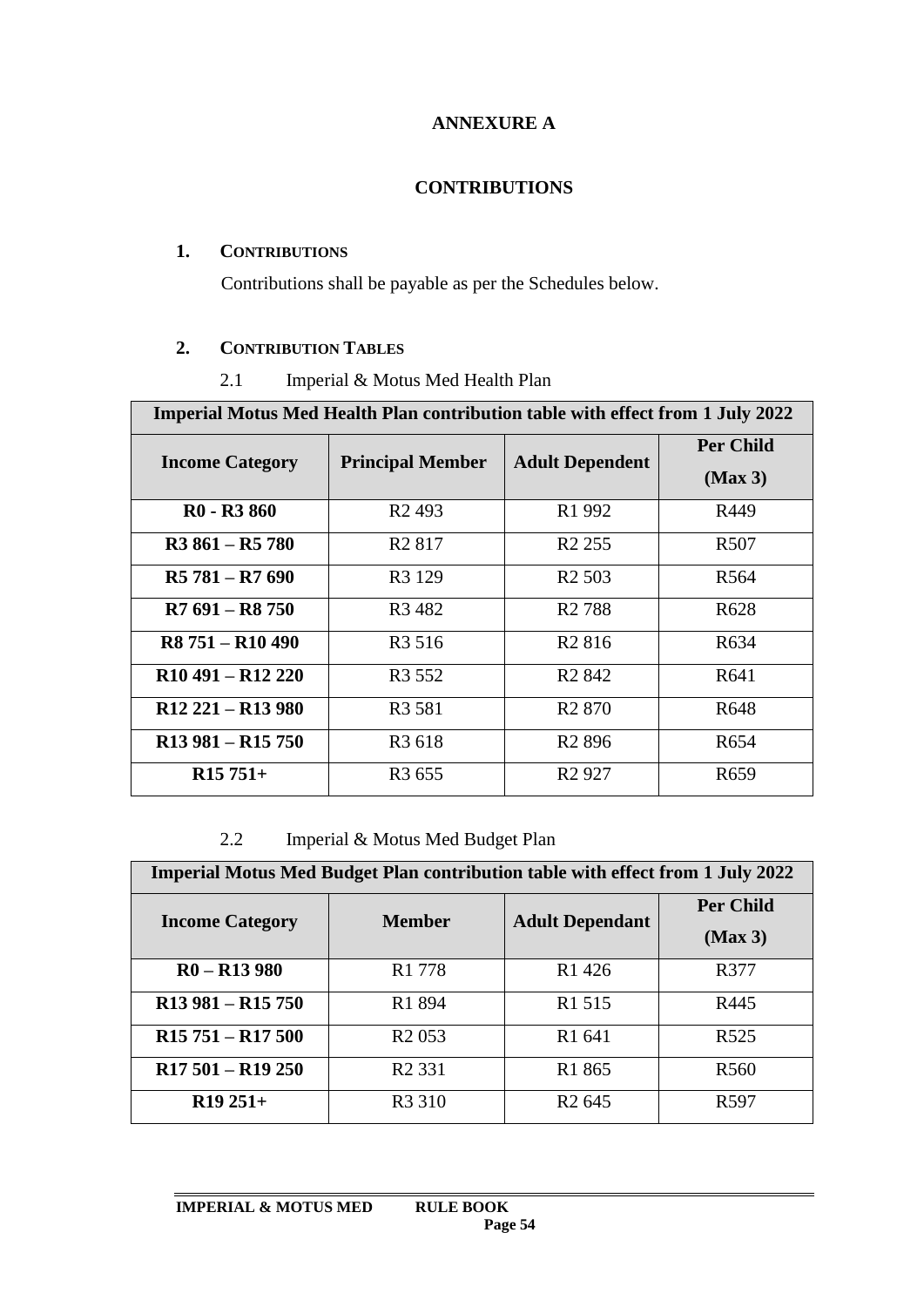- **3 Late Joiner Penalties** Contribution Penalties will be applied with effect from 1 January 2012 in respect of adult dependants over the age of 35 years or older, according to the age bands below:
	- Age over 35 years:  $1 4$  years @ 0.05 x relevant contribution
	- Age over 35 years:  $5 14$  years @ 0.25 x relevant contribution
	- Age over 35 years:  $15 24$  years @ 0.50 x relevant contribution
	- Age over 35 years:  $25 + \text{years}$  @ 0.75 x relevant contribution

Any years of creditable coverage which can be demonstrated by the applicant for his or her adult dependant shall be subtracted from his or her current age in determining the application penalty.

The contribution penalty will not be a fixed amount but will increase with the annual contribution increase of 1 July every year.

The following formula shall be applied to calculate the applicable penalty band to be applied to a late joiner:

 $A = B$  minus (35 + C) where:

**"A"** means the number of years referred to in the first column of the table above, for purposes of determining the appropriate penalty band; **"B"** means the age of the late joiner at the time of his/her application for membership or admission as a dependant; and **"C"** means the number of years of creditable coverage which can be demonstrated by the late joiner.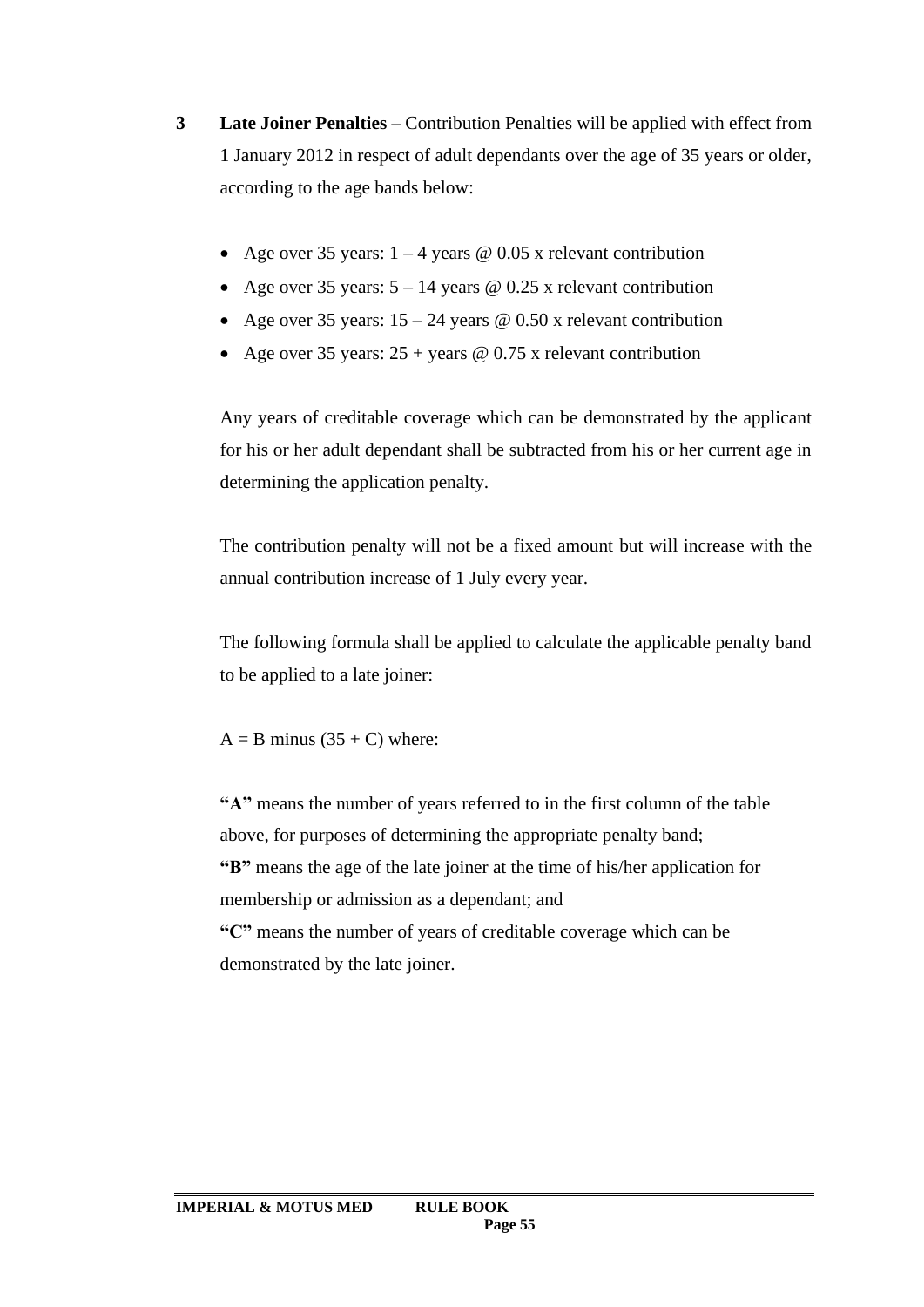## **ANNEXURE B**

## **SCHEDULE OF BENEFITS**

Subject to the exclusions, limitations and waiting periods that may be imposed as provided for in Annexure C or elsewhere in these Rules, the following benefits shall be available to a member and his dependants.

## **1. HOSPITAL BENEFIT MANAGEMENT PROGRAM**

- 1.1 All scheduled hospital admissions are subject to pre-authorisation three (3) working days prior to the admission. Authorisation for unscheduled admissions or emergencies must be obtained within 24 hours of admission or on the first working day following such admission. Authorisation will only be granted for medically necessary treatment and procedures.
- 1.2 If authorisation is not obtained, the member will be liable for a co-payment of R500 on the hospital account.
- 1.3 Subject to the initial period authorised, hospital stays shall be limited to the following periods:
	- 1.3.1 Confinements (Natural birth) 3 Days
	- 1.3.2 Confinements (Caesarean Section) 4 Days

Provided that additional days may be allocated by the case manager. Benefits for intensive care units and high care wards are subject to a maximum period of seventy-two (72) hours per case. Thereafter no further benefits shall be paid unless such stay is further certified with extended periods not exceeding seventy-two (72) hours at a time.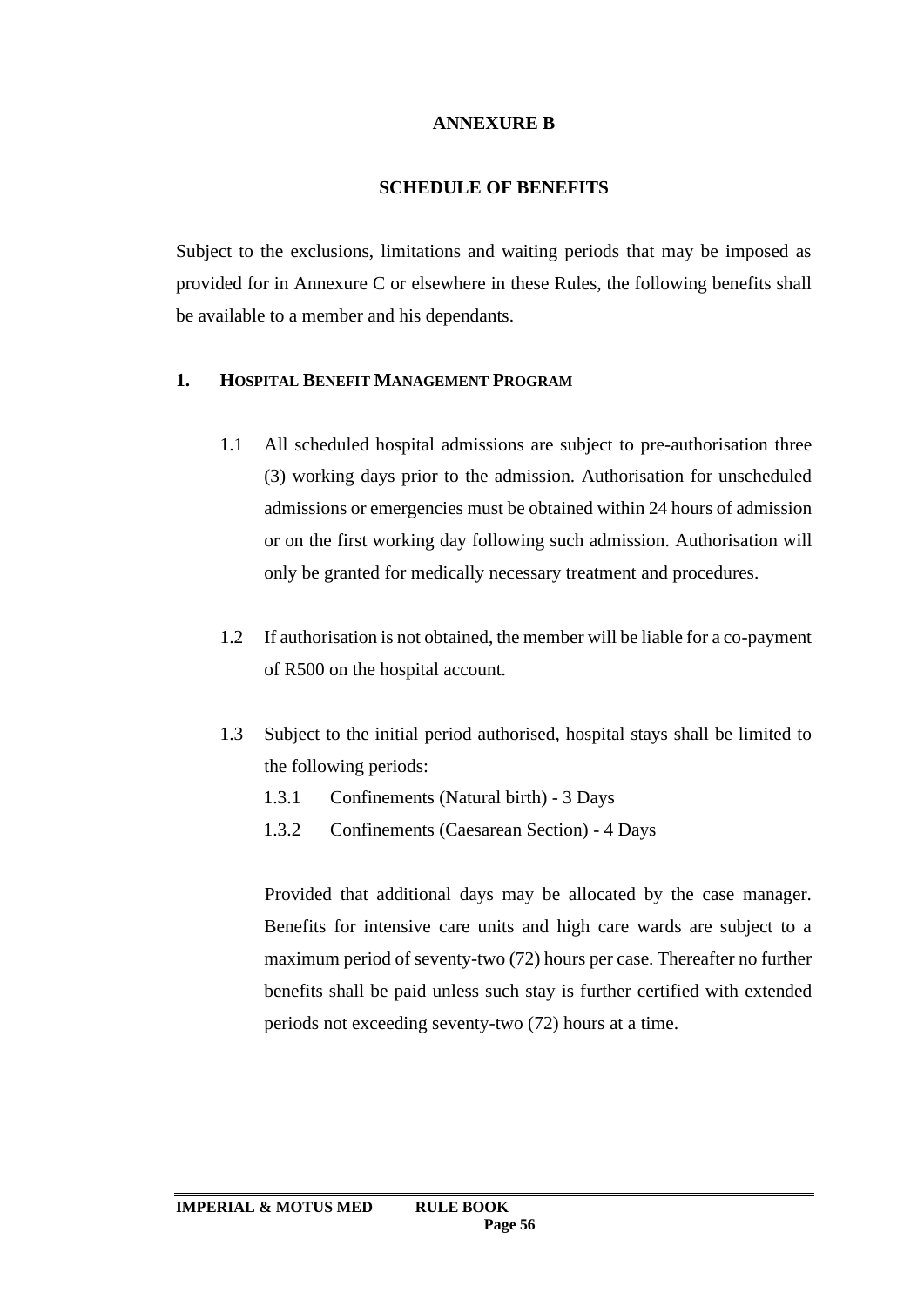- 1.4 Provided the initial hospitalisation was pre-authorised, pathology, radiology and radiotherapy, provided out of hospital may at the discretion of the case manager be paid as part of the Major Medical Benefit. In all other instances post-hospitalisation care shall be paid as part of the dayto-day expenses.
- 1.5 Pre-authorisation will only be considered for conservative dentistry performed on persons who are 8 years or younger. All other dental related cases requiring surgery and that do not fall into the surgical class of tariffs, will have to be motivated by the attending dental practitioner. Such motivated cases would include those for simple extractions.
- 1.6 The sub-limits imposed in respect of ultrasound, MRI, CAT scans, prosthesis, appliances, nursing services sub-acute care ("Step Down Facility") will apply unless specifically waived by the case manager.
- 1.7 The Scheme will only cover the maximum rate payable for discharge prior to 12h00 on the date of discharge unless it receives a motivation by the responsible medical practitioner that it was medically necessary for the discharge to occur after 12h00. If a procedure is scheduled for after 12h00 on date of admission, the Scheme will only cover the rate payable for admission after 12h00 unless it receives a motivation by the medical practitioner that it was medically necessary for the admission to occur before 12h00.
- 1.8 Pre-authorisation will only be considered for otoplasty performed on beneficiaries who are under 12 years. No benefit is available for otoplasty for any beneficiary who is 12 years of older.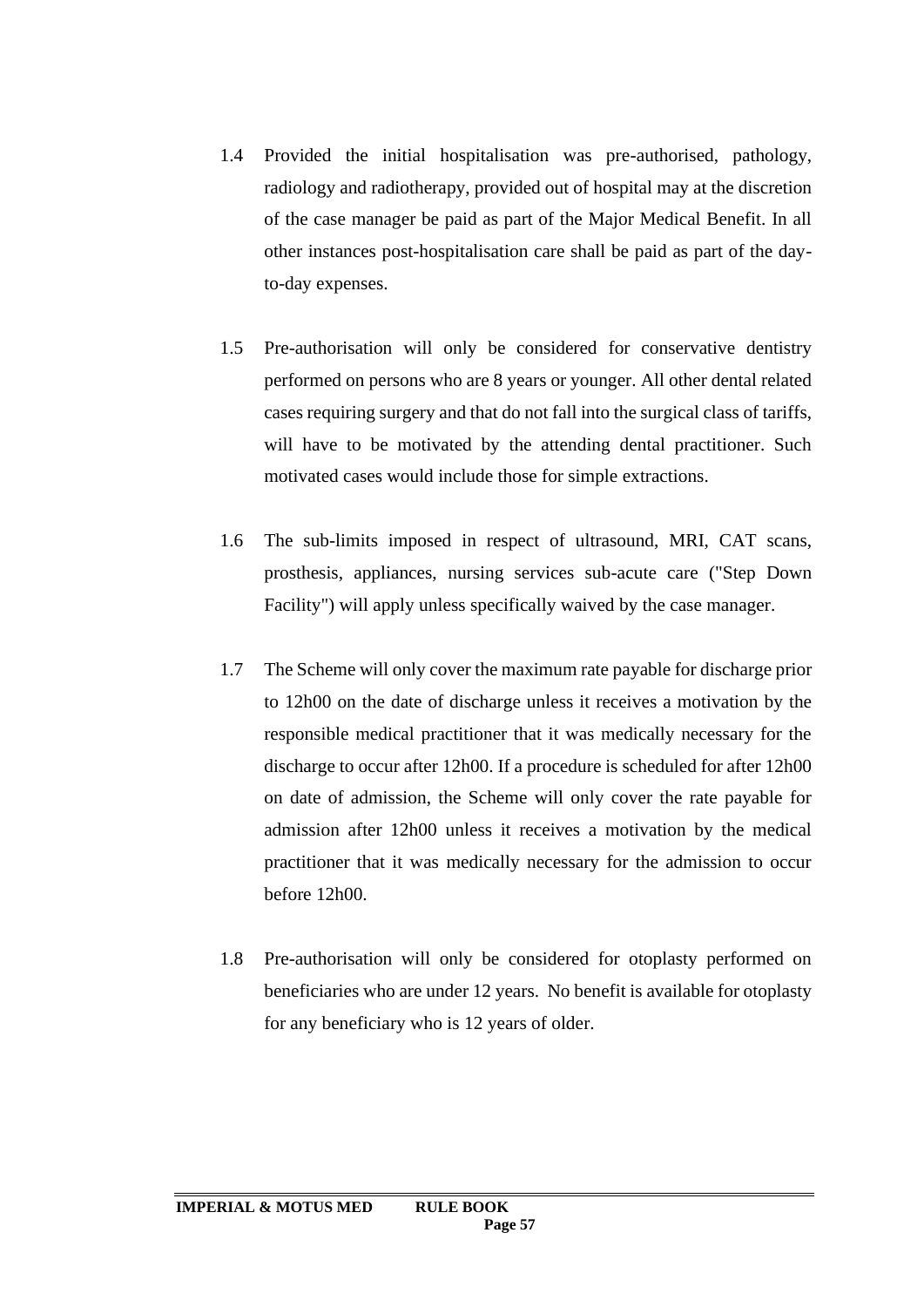## **2. MATERNITY BENEFITS**

Benefits are payable to a midwife only in the event of a general practitioner or gynaecologist not being involved.

# **3. DENTAL SERVICES**

- 3.1 Benefits shall not be payable in respect of gold and other metal inlays in dentures.
- 3.2 When applying the sub-limits as provided for in the benefit schedule, services other than the administering of an anaesthetic by a medical practitioner qualify for oral dental benefits if they are rendered for dental conditions.

# **4. MAXILLO-FACIAL AND ORAL SURGERY**

No benefit will be paid in cases where the services are for cosmetic purposes only. The decision as to whether or not services were for cosmetic purposes shall be at the sole and absolute discretion of the Board.

# **5. MISCELLANEOUS CONDITIONS**

- 5.1 Unless otherwise indicated, benefits shall be paid at cost or the applicable tariff, whichever is the lesser.
- 5.2 Unless otherwise indicated, all limits refer to the limit available per member family.
- 5.3 Any benefits obtained by a member under the minimum benefits shall be off set against any other applicable benefit limit available in terms of these.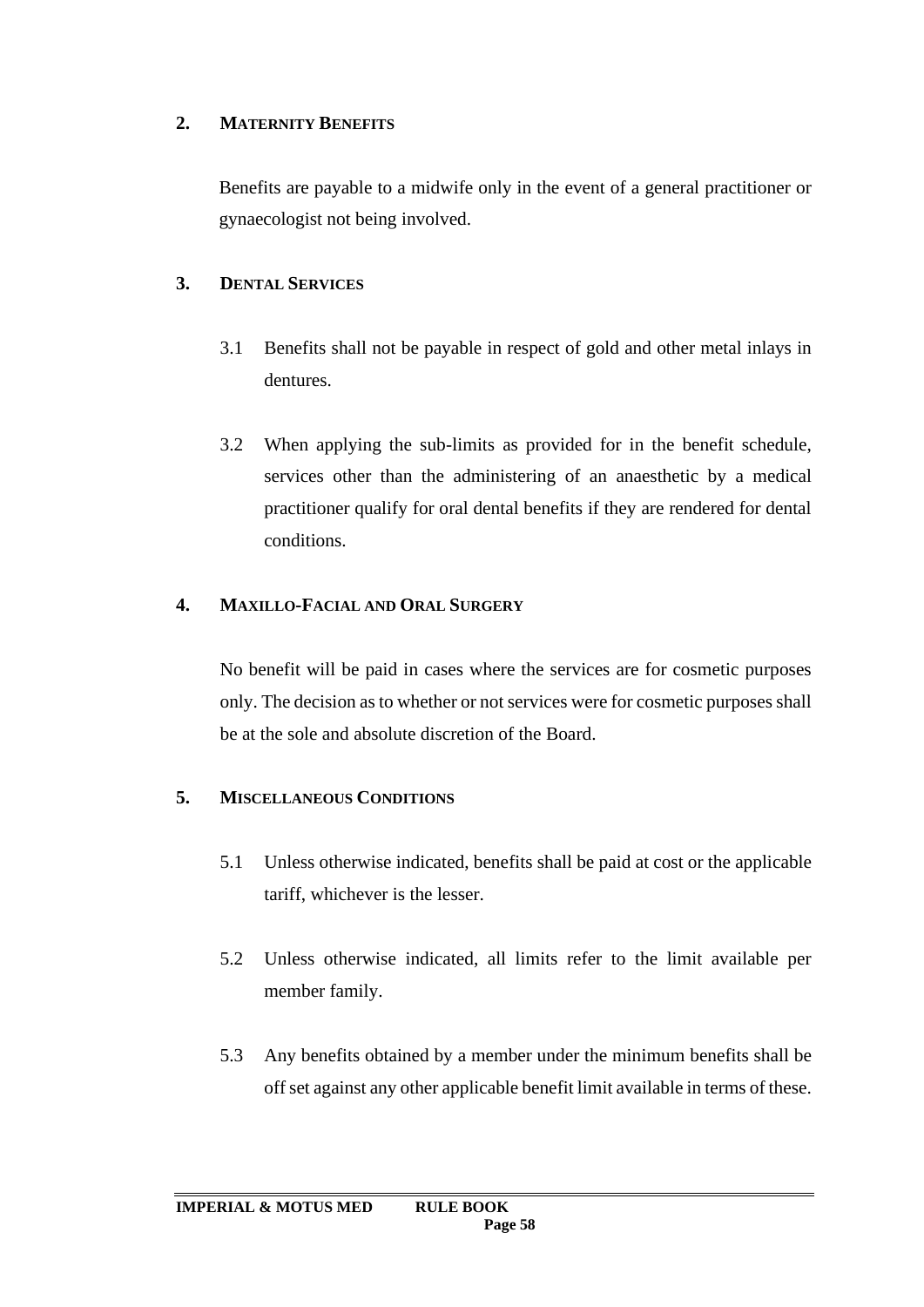## **6. PRESCRIBED MINIMUM BENEFITS**

- 6.1 Any service falling within the prescribed minimum benefits rendered by the Scheme's Designated Service Providers' ("DSP") will be covered in full. The Scheme has appointed the following DSP's:
	- 6.1.1 Momentum Health Solutions (Pty) Ltd.'s GP Network with referral to the Imperial & Motus Med Designated Specialists are appointed as the DSP for the diagnosis, treatment and care of prescribed minimum benefit conditions for the Imperial & Motus Med Budget Plan.
	- 6.1.2 Imperial & Motus Med Designated Specialists are appointed as the DSP for the specialist diagnosis, treatment and care of prescribed minimum benefit conditions for the Imperial & Motus Med Health Plan and the Imperial & Motus Med Budget Plan.
	- 6.1.3 Momentum Health Solutions (Pty) Ltd.'s Preferred Provider Pharmacy Network is appointed as the Preferred Provider Pharmacy Network for chronic medicines as set out under the Prescribed Minimum Benefits for both the Imperial & Motus Med Health Plan and the Imperial & Motus Med Budget Plan.
- 6.2 Any services falling within the prescribed minimum benefits which are voluntary obtained by a beneficiary from a service provider other than the DSP will be covered as follows:
	- 6.2.1 If voluntarily, knowingly, a beneficiary declines a formulary drug that is clinically appropriate and effective and opts to use another drug for the treatment of the prescribed minimum benefit condition, the beneficiary shall be liable for a co-payment of 25% of the cost of the medicine.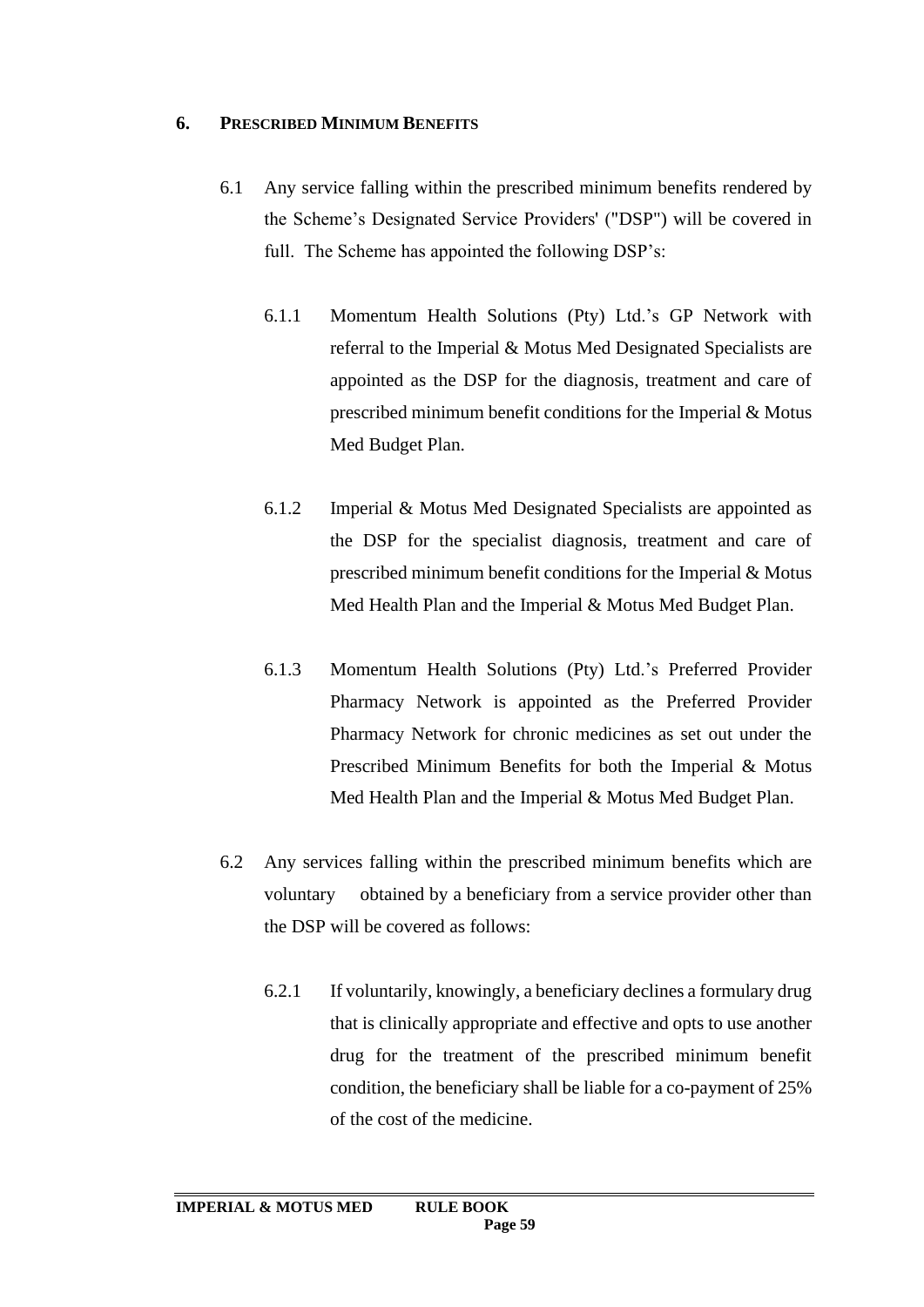- 6.2.2 The Scheme shall pay 100% of Scheme Tariff in respect of any in hospital services which are voluntarily obtained by a beneficiary from a service provider, other than the DSP, for a prescribed minimum benefit condition, other than medicine for a prescribed minimum benefit chronic condition.
- 6.2.3 The Scheme shall pay 85% of Scheme Tariff in respect of any out of hospital services which are voluntarily obtained by a beneficiary from a service provider, other than the DSP, for a prescribed minimum benefit condition, other than medicine for a prescribed minimum benefit chronic condition.
- 6.3 Any services falling within the prescribed minimum benefits which are involuntarily obtained by a beneficiary from a service provider other than the DSP will be covered in full.
	- 6.3.1 For purposes of 6.3 above, a beneficiary will be deemed to have involuntary obtained a service from a provider other than a designated service provider, if –
		- a) The service was not available from the designated service provider or could not be provided without unreasonable delay;
		- b) Immediate medical or surgical treatment for a prescribed minimum benefit condition was required under circumstances or at a location which reasonably preclude the beneficiary from obtaining such treatment from a designated service provider; or
		- c) There was no designated service provider within reasonable proximity to the beneficiary's ordinary place of business or personal residence.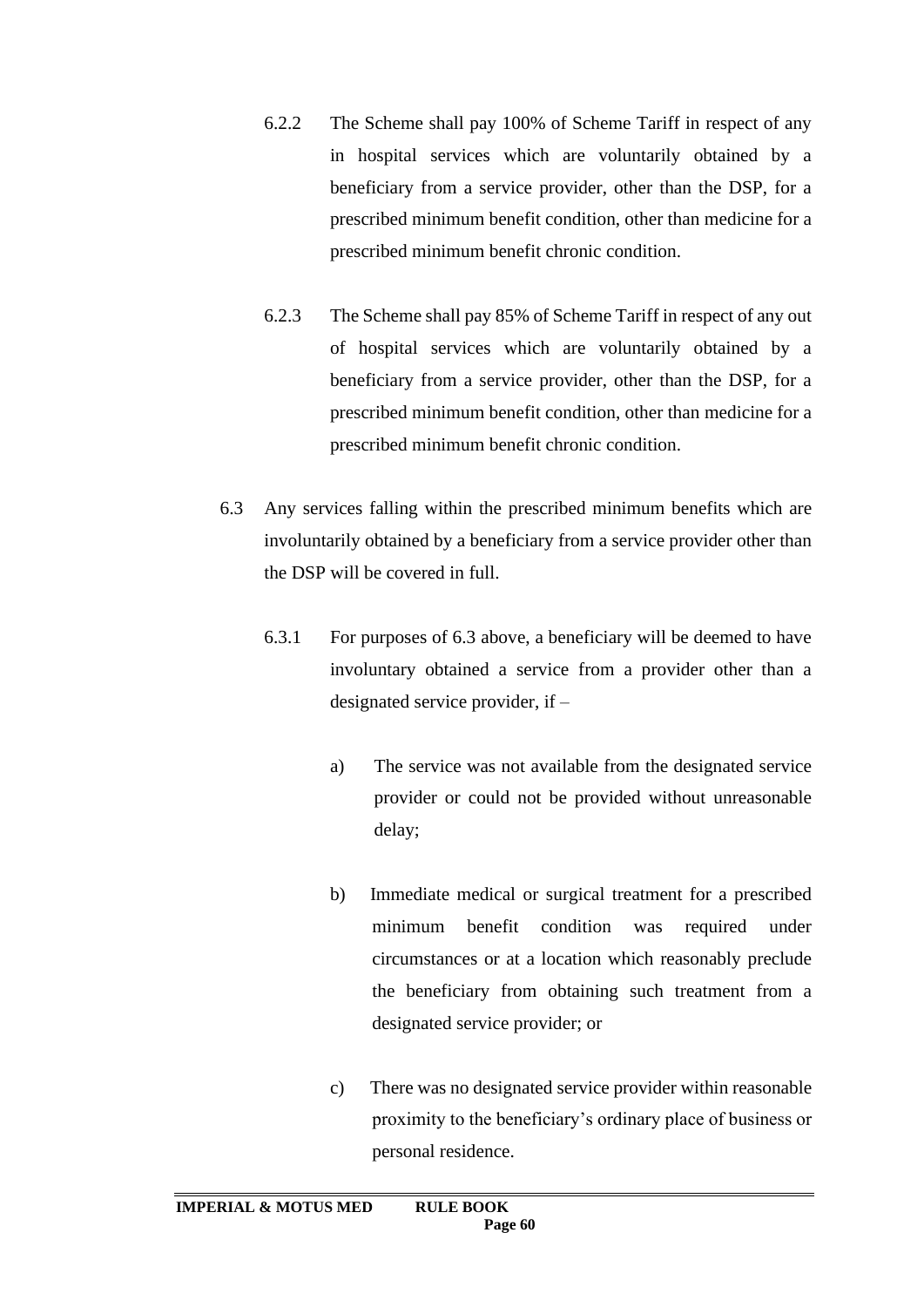- 6.3.2 Except in the case of an emergency medical condition, preauthorisation shall be obtained by a member prior to obtaining a service from a designated service provider or from a nondesignated service provider.
- 6.4 Where diagnostic tests and examinations are performed but do not result in confirmation of a prescribed minimum benefit diagnosis, except for an emergency medical condition, such diagnostic tests or examinations are not considered to be a prescribed minimum benefit.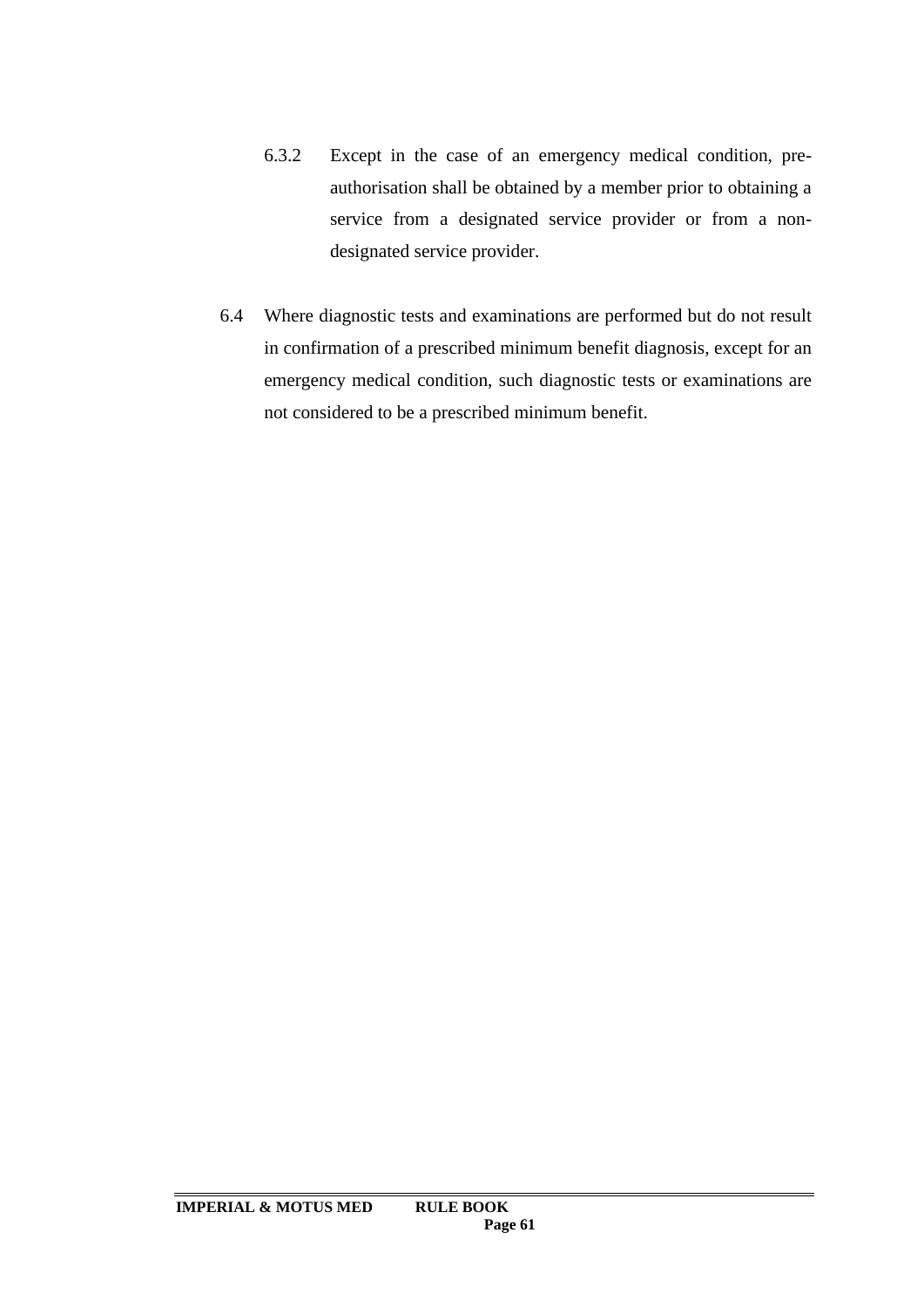# **1. IMPERIAL & MOTUS MED HEALTH PLAN**

This is a traditional benefit plan providing unlimited private hospital cover at 100% of Scheme Rate and routine (Non-PMB) benefits at 85% of Scheme Rate up to generous annual limits.

| <b>MAJOR MEDICAL EXPENSES - HEALTH PLAN</b> |                                             |                           |                      |  |
|---------------------------------------------|---------------------------------------------|---------------------------|----------------------|--|
|                                             | <b>BENEFIT DESCRIPTION</b>                  | % BENEFIT PAYABLE         | <b>ANNUAL LIMITS</b> |  |
| $\mathbf{1}$                                | Hospitalisation – Private $\&$              | 100% of MSR               | <b>MME</b>           |  |
|                                             | <b>Provincial</b>                           |                           |                      |  |
| a)                                          | A deductible of R1 000                      | No deductible if done in  | Subject to pre-      |  |
|                                             | applies if the following                    | doctor's room and paid at | authorisation        |  |
|                                             | procedures are done in                      | 100% MSR if in doctor's   |                      |  |
|                                             | hospital:                                   | rooms                     |                      |  |
|                                             | o Scopes                                    |                           |                      |  |
|                                             | Arthroscopies                               |                           |                      |  |
|                                             | Gastro-Intestinal                           |                           |                      |  |
|                                             | endoscopies                                 |                           |                      |  |
|                                             | Gastroscopies                               |                           |                      |  |
|                                             | Colonoscopies<br>п                          |                           |                      |  |
|                                             | Sigmoidoscopies<br>п                        |                           |                      |  |
|                                             | Urological scopes &<br>$\bullet$            |                           |                      |  |
|                                             | Cycstoscopies                               |                           |                      |  |
|                                             | Gynaecological                              |                           |                      |  |
|                                             | scopes                                      |                           |                      |  |
|                                             | <b>Biopsies</b><br>$\circ$                  |                           |                      |  |
|                                             | Minor dermatological<br>$\circlearrowright$ |                           |                      |  |
|                                             | procedures                                  |                           |                      |  |
|                                             | o Dental procedure                          | No deductible if done in  |                      |  |
|                                             |                                             | doctor's room and paid at |                      |  |
|                                             |                                             | 85% MSR as per Day to Day |                      |  |
|                                             |                                             | benefit                   |                      |  |
|                                             |                                             |                           |                      |  |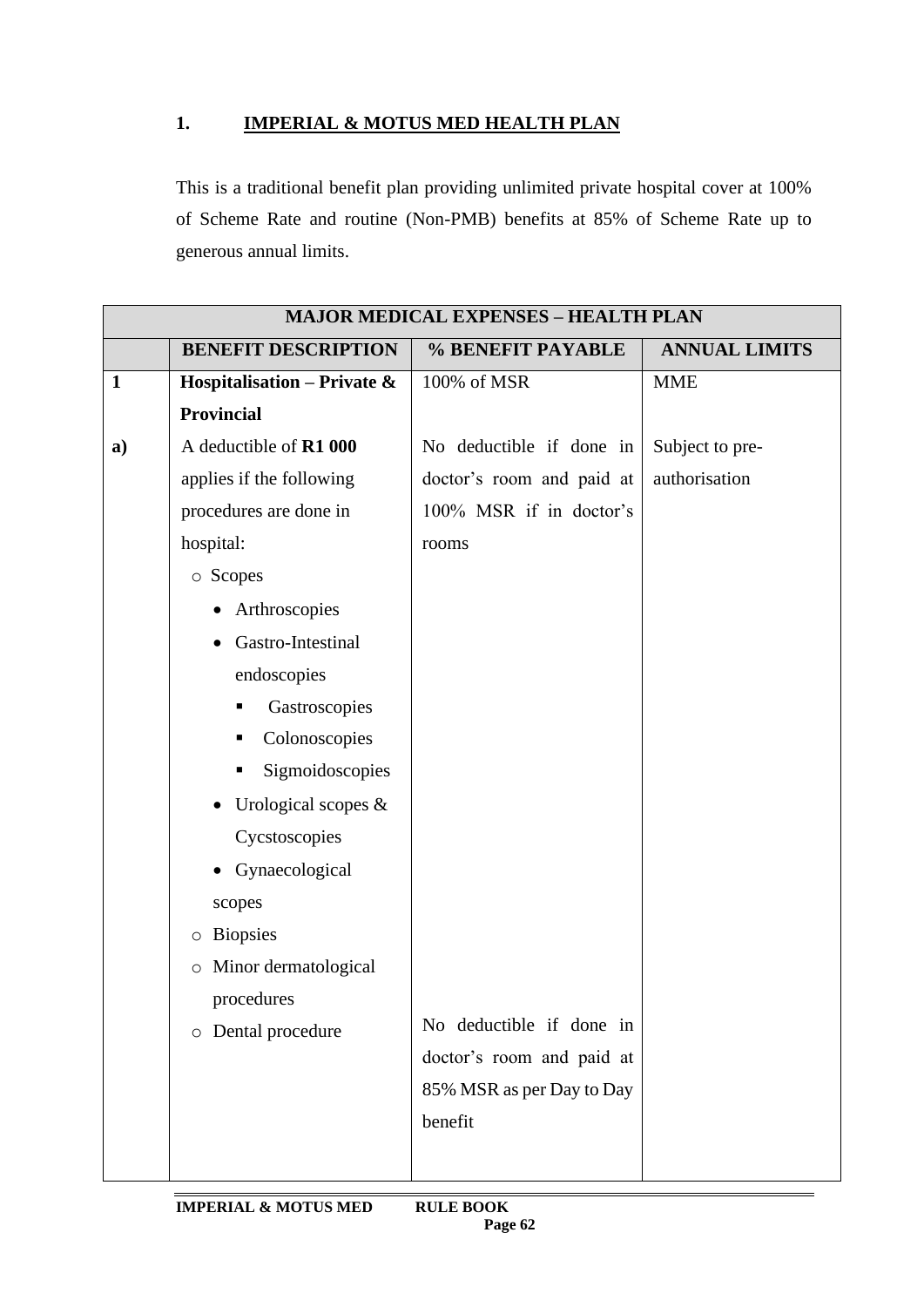| <b>MAJOR MEDICAL EXPENSES - HEALTH PLAN</b> |                                                                                          |                        |                                    |  |
|---------------------------------------------|------------------------------------------------------------------------------------------|------------------------|------------------------------------|--|
|                                             | <b>BENEFIT DESCRIPTION</b>                                                               | % BENEFIT PAYABLE      | <b>ANNUAL LIMITS</b>               |  |
|                                             | Nail surgeries<br>$\circ$                                                                |                        |                                    |  |
|                                             | Minor skin lesions<br>$\circ$                                                            |                        |                                    |  |
|                                             | Vasectomies<br>$\circ$                                                                   |                        |                                    |  |
|                                             | Conservative neck and<br>$\circ$                                                         |                        |                                    |  |
|                                             | back procedures                                                                          |                        |                                    |  |
|                                             | Circumcisions<br>$\circ$                                                                 |                        |                                    |  |
| $\mathbf{b}$                                | <b>Circumcision</b>                                                                      | 100% of MSR            | R <sub>2</sub> 150 per beneficiary |  |
|                                             | Deductible applies, see 1a)                                                              |                        | per annum from MME,                |  |
|                                             | above.                                                                                   |                        | subject to motivation              |  |
|                                             |                                                                                          |                        | and pre-authorisation              |  |
|                                             |                                                                                          |                        | <b>MME</b>                         |  |
| $\bf c)$                                    | Accommodation in general                                                                 | 100% of MSR            |                                    |  |
|                                             | ward, recovery room,                                                                     |                        |                                    |  |
|                                             | intensive care unit or high                                                              |                        |                                    |  |
|                                             | care ward                                                                                |                        |                                    |  |
| d)                                          | Theatre fees                                                                             | 100% of MSR            | <b>MME</b>                         |  |
| $\bf e)$                                    | Medicine used in hospital /                                                              | 100% of Medicine Price | <b>MME</b>                         |  |
|                                             | theatre                                                                                  |                        |                                    |  |
| $\boldsymbol{2}$                            | <b>Post Operation</b>                                                                    | 100% of MSR            | <b>MME</b>                         |  |
|                                             | Physiotherapy                                                                            |                        | 6 weeks treatment as               |  |
|                                             | Physiotherapy after hip, knee                                                            |                        | per clinical protocols             |  |
|                                             | and shoulder replacement                                                                 |                        | Pre-authorisation                  |  |
|                                             | surgery and spinal surgery                                                               |                        | required                           |  |
|                                             | only                                                                                     |                        |                                    |  |
| 3                                           | <b>General Practitioner (GP)</b>                                                         |                        |                                    |  |
|                                             | and Specialists - In hospital                                                            |                        |                                    |  |
| a)                                          | Visits & consultations                                                                   | 100% of MSR            | <b>MME</b>                         |  |
| $\mathbf{b}$                                | Surgical procedures $\&$                                                                 | 100% of MSR            | <b>MME</b>                         |  |
|                                             | anaesthetics                                                                             |                        |                                    |  |
|                                             | For PMB services rendered by a specialist see Annexure B - schedule of benefits, benefit |                        |                                    |  |

**rule 6.2.2 for benefits 3a) & 3b) above.**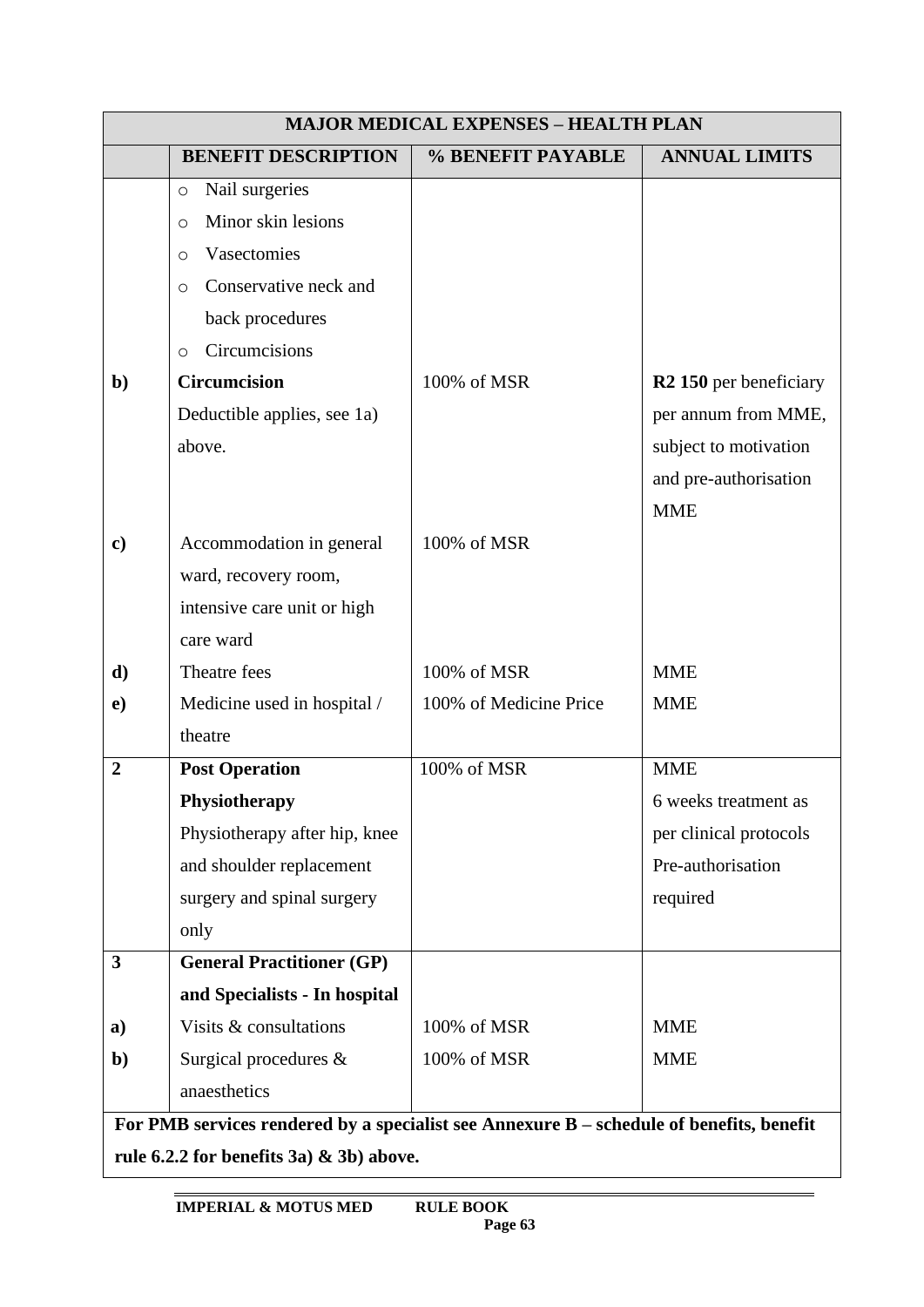| <b>MAJOR MEDICAL EXPENSES - HEALTH PLAN</b> |                                  |                            |                                     |  |
|---------------------------------------------|----------------------------------|----------------------------|-------------------------------------|--|
|                                             | <b>BENEFIT DESCRIPTION</b>       | % BENEFIT PAYABLE          | <b>ANNUAL LIMITS</b>                |  |
| $\overline{\mathbf{4}}$                     | <b>Diagnostic Services</b>       |                            |                                     |  |
| a)                                          | Radiology<br>$(X-rays),$<br>$\&$ | 100% of MSR                | <b>MME</b>                          |  |
|                                             | Pathology (in hospital)          |                            |                                     |  |
| $\mathbf{b}$                                | MRI, CAT and Radio-isotope       | 100% of MSR                | R18 080 per beneficiary             |  |
|                                             | scans (in and out of hospital)   | Pre-authorisation required | per annum                           |  |
| $\mathbf{c})$                               | Ultrasound scans (in and out     | 100% of MSR                | R4 850 per beneficiary              |  |
|                                             | of hospital)                     |                            | per annum                           |  |
| d)                                          | PET Scans (in and out of         | 100% of MSR                | R <sub>24</sub> 920 per beneficiary |  |
|                                             | hospital)                        | Motivation letter and pre- | per annum                           |  |
|                                             |                                  | authorisation required     |                                     |  |
| $\mathbf{e})$                               | <b>Sleep Studies</b>             | 100% of MSR                | <b>MME</b>                          |  |
|                                             | Diagnostic Polysomnograms        | Motivation letter and pre- |                                     |  |
|                                             | In and out of hospital           | authorisation required     |                                     |  |
| 5                                           | (TTO)<br><b>To-take-out</b>      |                            |                                     |  |
|                                             | medicine                         |                            |                                     |  |
|                                             | Medicines dispensed on           | 100% of Medicine Price     | MME subject to R460                 |  |
|                                             | discharge will be covered        |                            | per beneficiary per                 |  |
|                                             | under the Major Medical          |                            | admission                           |  |
|                                             | Expenses benefit                 |                            |                                     |  |
|                                             |                                  |                            |                                     |  |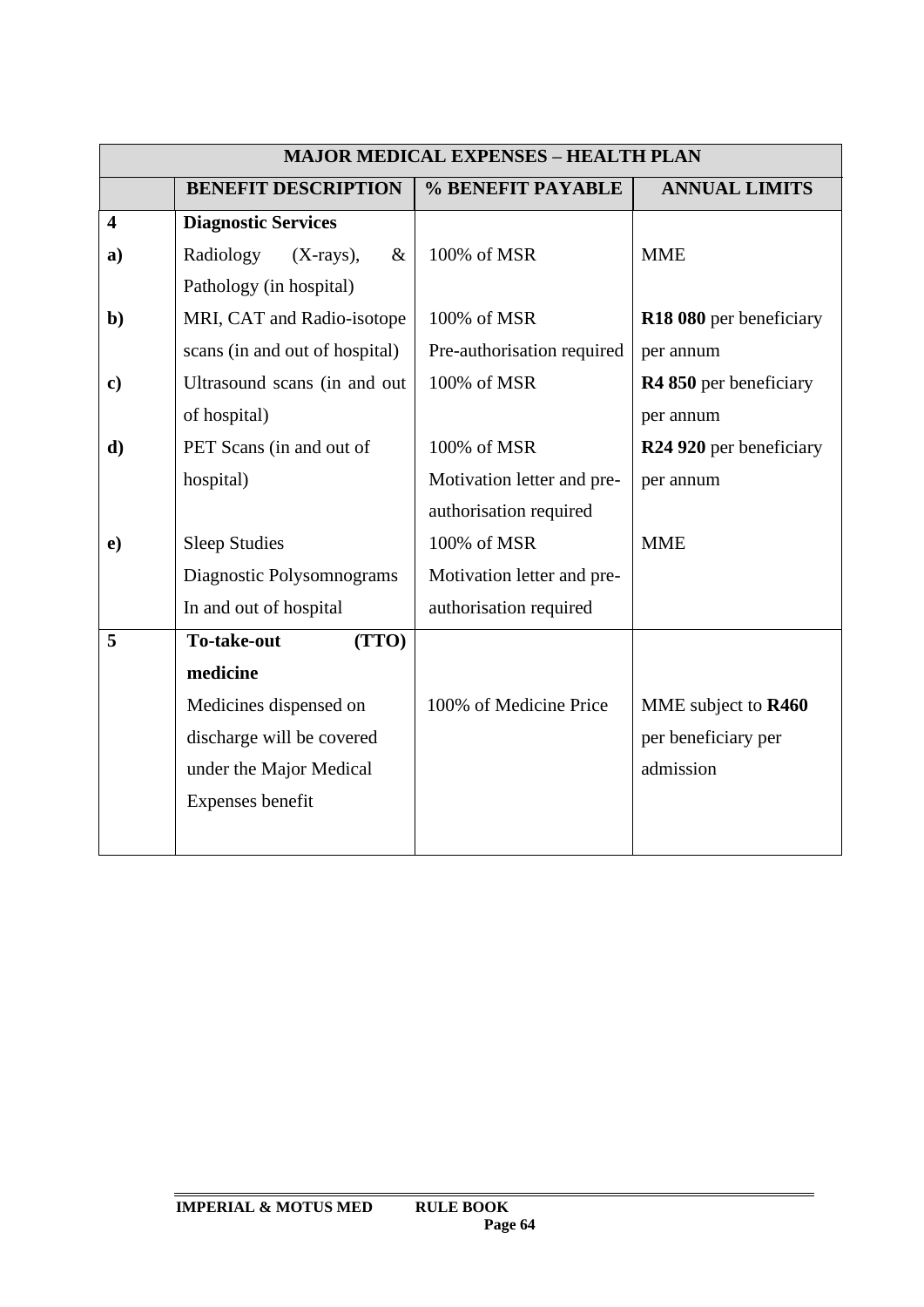|                         | <b>MAJOR MEDICAL EXPENSES - HEALTH PLAN</b> |                                  |                        |  |  |
|-------------------------|---------------------------------------------|----------------------------------|------------------------|--|--|
|                         | <b>BENEFIT DESCRIPTION</b>                  | % BENEFIT PAYABLE                | <b>ANNUAL LIMITS</b>   |  |  |
| 6                       | <b>Out-patient</b><br>services              | If ICD-10 code is for an         | <b>MME</b>             |  |  |
|                         | Private<br>Provincial<br>and                | emergency the                    |                        |  |  |
|                         | hospital                                    | consultation-, facility-,        |                        |  |  |
|                         |                                             | procedure-, related              |                        |  |  |
|                         |                                             | materials- and medication        |                        |  |  |
|                         |                                             | cost to be paid at 100%          |                        |  |  |
|                         |                                             | from MME                         |                        |  |  |
|                         |                                             | If ICD-10 code is <b>not</b> for | <b>MME</b>             |  |  |
|                         |                                             | an emergency, all                |                        |  |  |
|                         |                                             | applicable services to be        |                        |  |  |
|                         |                                             | paid at 85% from the             |                        |  |  |
|                         |                                             | applicable day-to-day            |                        |  |  |
|                         |                                             | benefit limits                   |                        |  |  |
| $\overline{7}$          | <b>Blood Transfusion</b>                    | 100% of Cost                     | <b>MME</b>             |  |  |
| 8                       | <b>Nursing</b><br>Services,<br>Sub-         | 100% of MSR or cost,             | <b>MME</b>             |  |  |
|                         | acute Care and Hospice                      | whichever is the lesser.         | Subject to pre-        |  |  |
|                         | <b>Services</b><br>including                |                                  | authorisation          |  |  |
|                         | medicines,<br>dressing,                     |                                  |                        |  |  |
|                         | ointment, etc                               |                                  |                        |  |  |
| $\overline{\mathbf{9}}$ | <b>Ambulance Services</b>                   | 100% of Cost                     | R9 160 per beneficiary |  |  |
|                         |                                             |                                  | per annum. Subject to  |  |  |
|                         |                                             |                                  | approval by preferred  |  |  |
|                         |                                             |                                  | provider and Scheme.   |  |  |
|                         |                                             |                                  | Emergency air          |  |  |
|                         |                                             |                                  | ambulance, not subject |  |  |
|                         |                                             |                                  | to the above limit.    |  |  |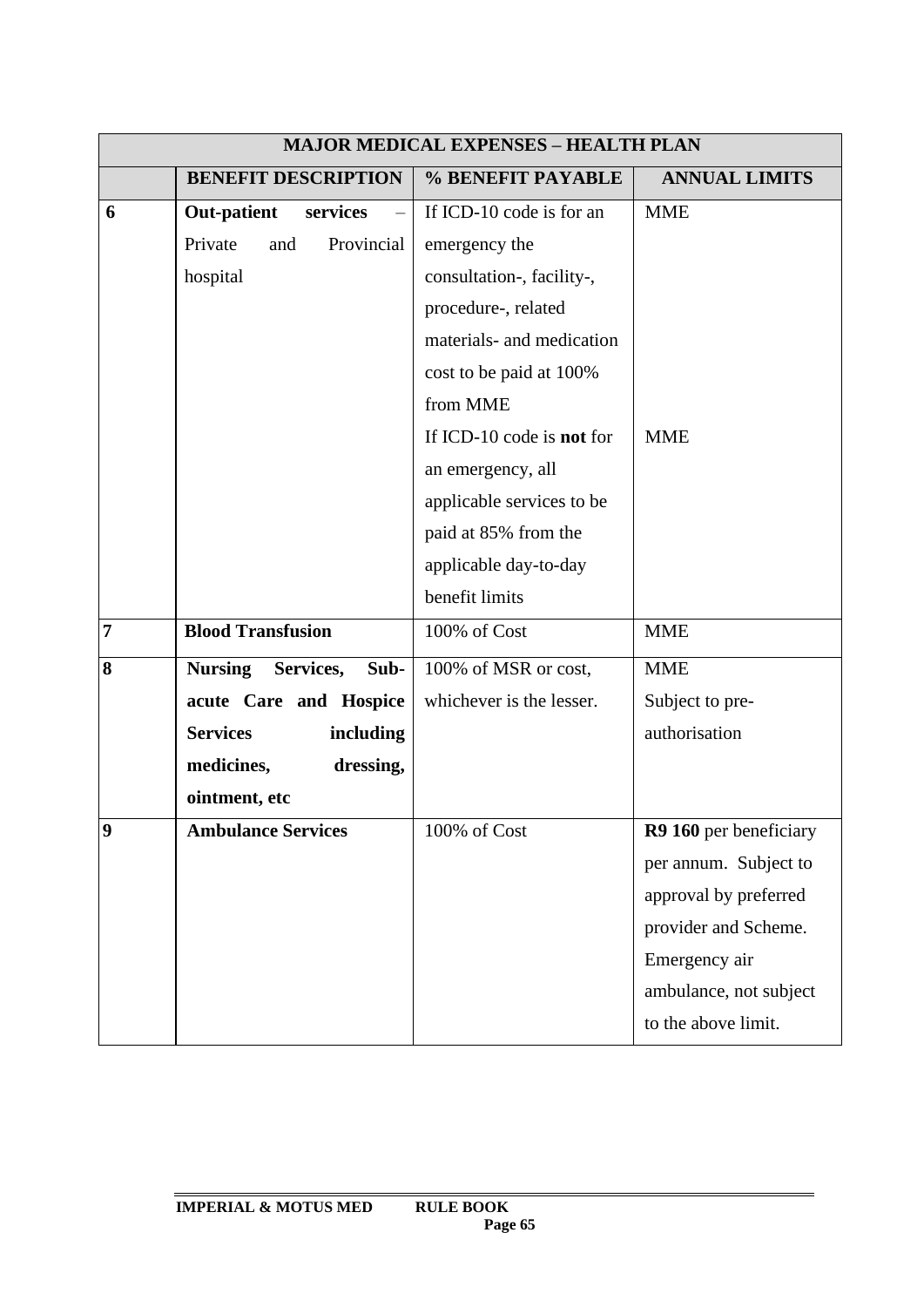| <b>MAJOR MEDICAL EXPENSES - HEALTH PLAN</b> |                                      |                          |                                     |  |
|---------------------------------------------|--------------------------------------|--------------------------|-------------------------------------|--|
|                                             | <b>BENEFIT DESCRIPTION</b>           | % BENEFIT PAYABLE        | <b>ANNUAL LIMITS</b>                |  |
| 10                                          | <b>Prostheses</b><br><b>Internal</b> | 100% of Cost             | <b>All Internal</b>                 |  |
|                                             | including all accompanying           | PMBs not subject to sub- | Prostheses are per                  |  |
|                                             | temporary<br>permanent<br><b>or</b>  | limits                   | beneficiary per                     |  |
|                                             | devices used to assist with the      | Non-PMBs subject to sub- | annum.                              |  |
|                                             | guidance,<br>alignment<br><b>or</b>  | limits                   | <b>Cardiac stents</b>               |  |
|                                             | delivery of these internal           |                          | (including carrier)                 |  |
|                                             | prostheses and devices.              |                          | Subject to a limit of               |  |
|                                             |                                      |                          | R <sub>28</sub> 370 per stent and a |  |
|                                             |                                      |                          | maximum of three                    |  |
|                                             |                                      |                          | stents.                             |  |
|                                             |                                      |                          | <b>Cardiac stents</b> $-$ drug      |  |
|                                             |                                      |                          | eluting subject to a                |  |
|                                             |                                      |                          | limit of $R29$ 180 per              |  |
|                                             |                                      |                          | stent and a total of three          |  |
|                                             |                                      |                          | stents.                             |  |
|                                             |                                      |                          | <b>Cardiac pacemakers</b>           |  |
|                                             |                                      |                          | subject to a limit of               |  |
|                                             |                                      |                          | R58 045.                            |  |
|                                             |                                      |                          | Cardiac valves subject              |  |
|                                             |                                      |                          | to a limit of R37 960               |  |
|                                             |                                      |                          | per valve, limited to               |  |
|                                             |                                      |                          | two valves.                         |  |
|                                             |                                      |                          | Cardiac pacemaker                   |  |
|                                             |                                      |                          | with Defibrillator                  |  |
|                                             |                                      |                          | subject to a limit of               |  |
|                                             |                                      |                          | R99 230.                            |  |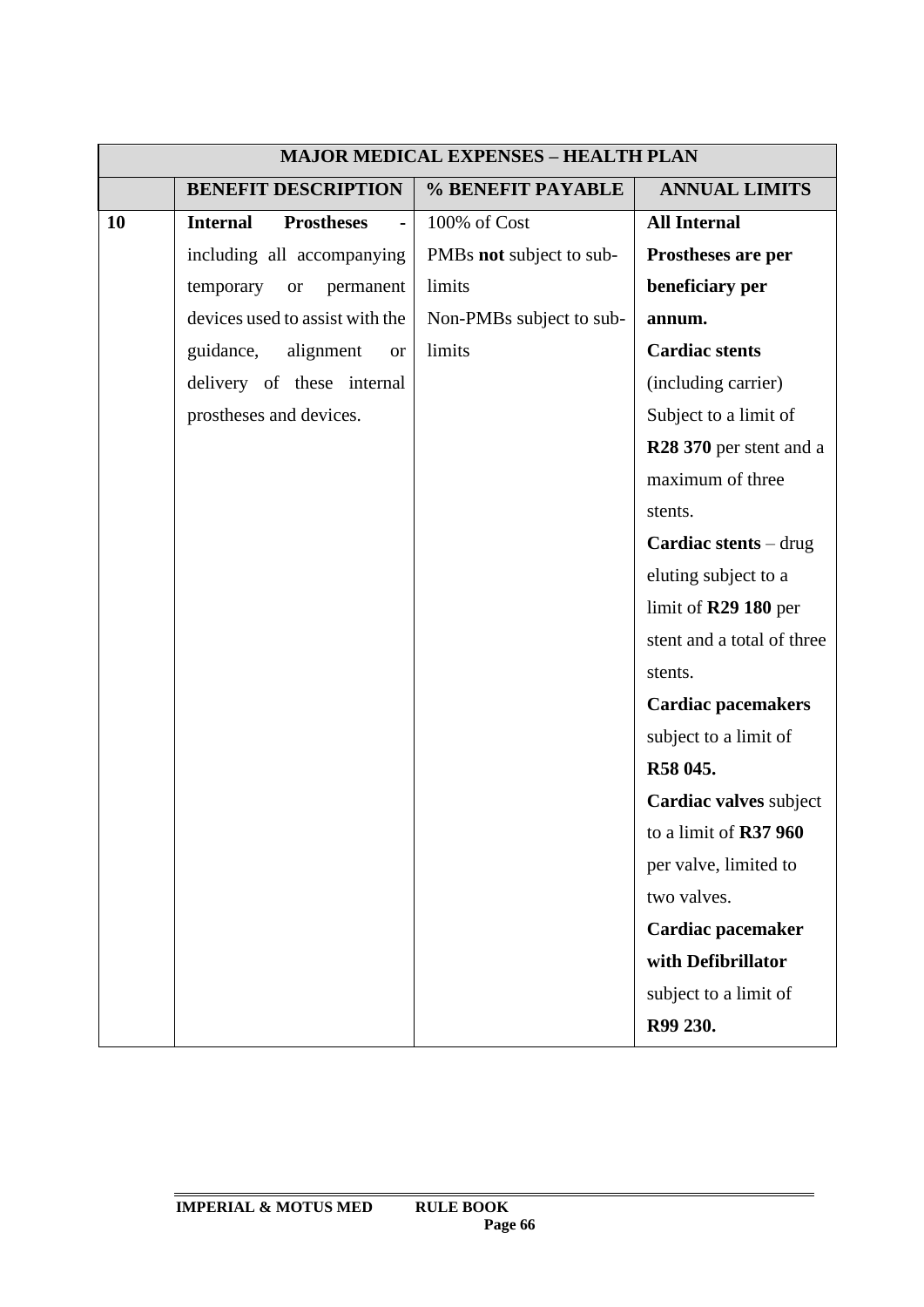| <b>MAJOR MEDICAL EXPENSES - HEALTH PLAN</b> |                              |                   |                              |
|---------------------------------------------|------------------------------|-------------------|------------------------------|
|                                             | <b>BENEFIT DESCRIPTION</b>   | % BENEFIT PAYABLE | <b>ANNUAL LIMITS</b>         |
| 10                                          | <b>Internal Prostheses</b>   |                   | Hernia Mesh - subject        |
|                                             | (continue)                   |                   | to a limit of R6 970.        |
|                                             |                              |                   | Hernia Mesh -                |
|                                             |                              |                   | <b>Umbilical</b> repair      |
|                                             |                              |                   | subject to a limit of        |
|                                             |                              |                   | R11 610.                     |
|                                             |                              |                   | <b>EVAR (Endo</b>            |
|                                             |                              |                   | <b>Vascular Repair)/</b>     |
|                                             |                              |                   | Anaconda subject to a        |
|                                             |                              |                   | limit of R66 150.            |
|                                             | Patients may pre-authorise   |                   | <b>Total hip replacement</b> |
|                                             | 10 (ten) working days prior  |                   | subject to a limit of        |
|                                             | admission for a joint<br>to  |                   | R55 160 per hip,             |
|                                             | replacement or spinal fusion |                   | including cement and         |
|                                             | operation.                   |                   | antibiotic.                  |
|                                             |                              |                   | <b>Total knee</b>            |
|                                             |                              |                   | replacement subject to       |
|                                             |                              |                   | a limit of R54 220 per       |
|                                             |                              |                   | knee, including cement       |
|                                             |                              |                   | and antibiotic.              |
|                                             |                              |                   | <b>Total shoulder</b>        |
|                                             |                              |                   | replacement subject to       |
|                                             |                              |                   | a limit of R46 110 per       |
|                                             |                              |                   | shoulder, including          |
|                                             |                              |                   | cement and antibiotic.       |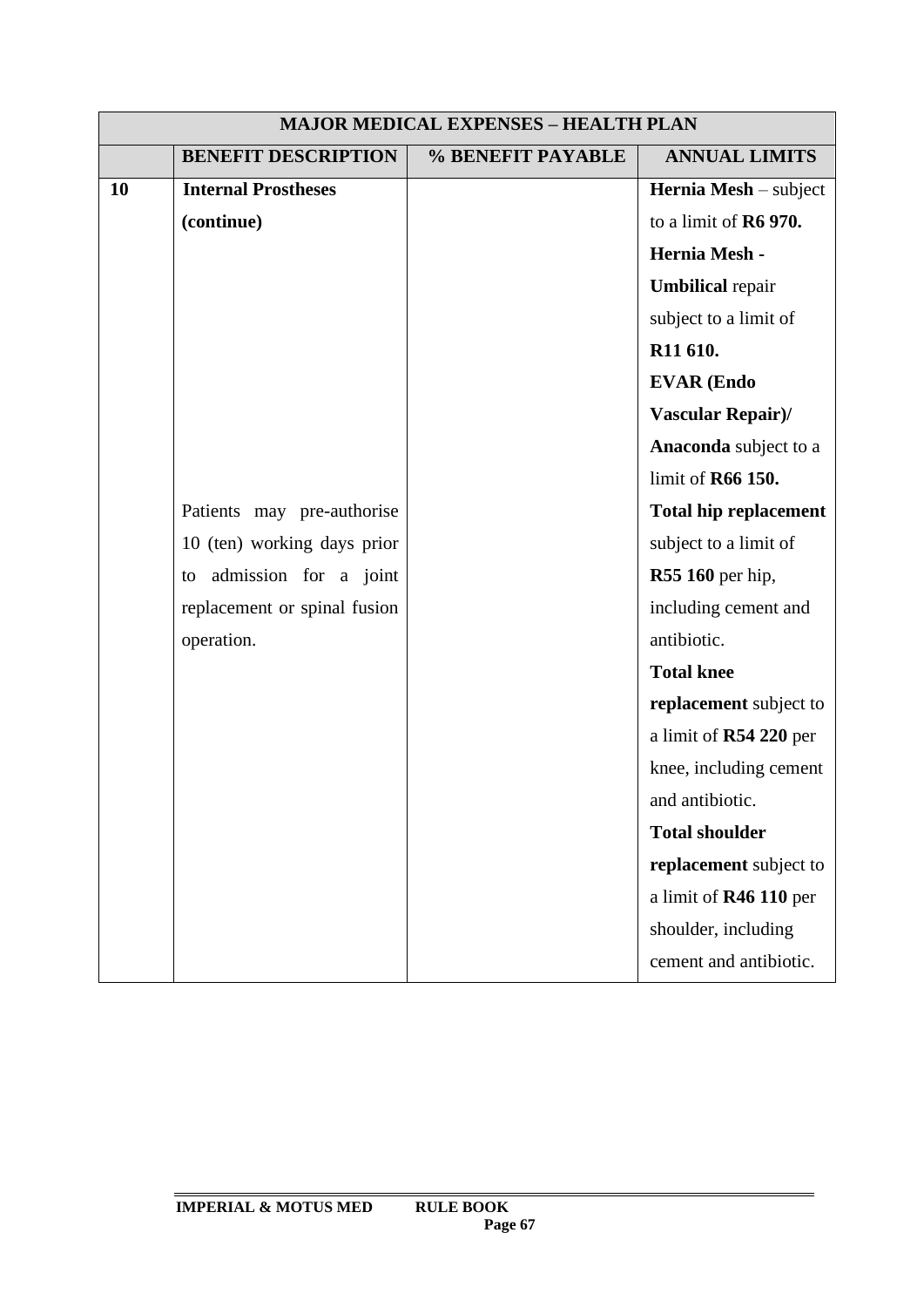| <b>MAJOR MEDICAL EXPENSES - HEALTH PLAN</b> |                            |                   |                                 |
|---------------------------------------------|----------------------------|-------------------|---------------------------------|
|                                             | <b>BENEFIT DESCRIPTION</b> | % BENEFIT PAYABLE | <b>ANNUAL LIMITS</b>            |
| <b>10</b>                                   | <b>Internal Prostheses</b> |                   | <b>Spinal</b>                   |
|                                             | (continue)                 |                   | instrumentation                 |
|                                             |                            |                   | subject to a limit of           |
|                                             |                            |                   | R39 170.                        |
|                                             |                            |                   | <b>Other approved</b>           |
|                                             |                            |                   | spinal implantable              |
|                                             |                            |                   | devices and                     |
|                                             |                            |                   | intervertebral discs            |
|                                             |                            |                   | limited to R43 190.             |
|                                             |                            |                   | <b>Bone lengthening</b>         |
|                                             |                            |                   | devices limited to              |
|                                             |                            |                   | R35 070.                        |
|                                             |                            |                   | Neuro-stimulation/              |
|                                             |                            |                   | ablation devices for            |
|                                             |                            |                   | Parkinson's limited to          |
|                                             |                            |                   | R37 380.                        |
|                                             |                            |                   | Vagal stimulator for            |
|                                             |                            |                   | intractable epilepsy            |
|                                             |                            |                   | limited to R31 860.             |
|                                             |                            |                   | <b>Aortic stents</b> subject to |
|                                             |                            |                   | a limit of R94 290 per          |
|                                             |                            |                   | stent (Including the            |
|                                             |                            |                   | delivery system),               |
|                                             |                            |                   | limited to one stent.           |
|                                             |                            |                   | <b>Carotid stents limited</b>   |
|                                             |                            |                   | to R16 490.                     |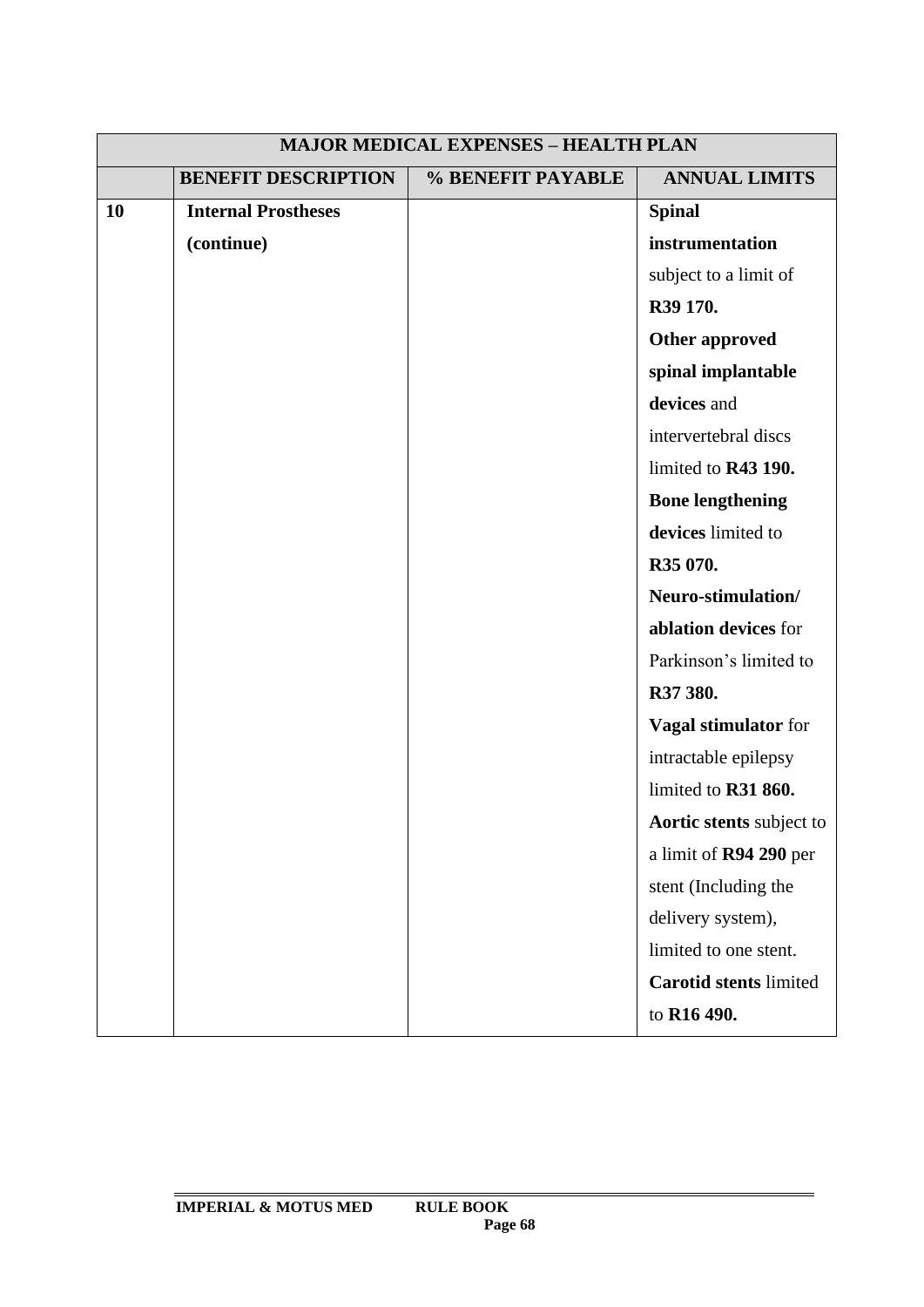|    | <b>MAJOR MEDICAL EXPENSES - HEALTH PLAN</b> |                        |                           |  |
|----|---------------------------------------------|------------------------|---------------------------|--|
|    | <b>BENEFIT DESCRIPTION</b>                  | % BENEFIT PAYABLE      | <b>ANNUAL LIMITS</b>      |  |
| 10 | <b>Internal Prostheses</b>                  |                        | Detachable platinum       |  |
|    | (continue)                                  |                        | coils limited to          |  |
|    |                                             |                        | R37 200.                  |  |
|    |                                             |                        | <b>Embolic protection</b> |  |
|    |                                             |                        | device limited to         |  |
|    |                                             |                        | R37 100.                  |  |
|    |                                             |                        | Peripheral arterial       |  |
|    |                                             |                        | stent grafts limited to   |  |
|    |                                             |                        | R34 000.                  |  |
|    |                                             |                        | <b>Intraocular Lens</b>   |  |
|    |                                             |                        | limited to R8 840 per     |  |
|    |                                             |                        | lens.                     |  |
|    |                                             |                        | Any other prosthesis      |  |
|    |                                             |                        | will be subject to a      |  |
|    |                                             |                        | limit of R44 270.         |  |
| 11 | <b>Renal Dialysis</b>                       | Subject to 100% of the | <b>MME</b>                |  |
|    | (inclusive of all related                   | negotiated rate        |                           |  |
|    | costs)                                      |                        |                           |  |
|    | Benefit is subject to the                   |                        |                           |  |
|    | submission of a treatment                   |                        |                           |  |
|    | plan by the treating                        |                        |                           |  |
|    | specialist to the Care                      |                        |                           |  |
|    | Manager and approval of                     |                        |                           |  |
|    | the treatment plan prior to                 |                        |                           |  |
|    | the commencement of                         |                        |                           |  |
|    | treatment.                                  |                        |                           |  |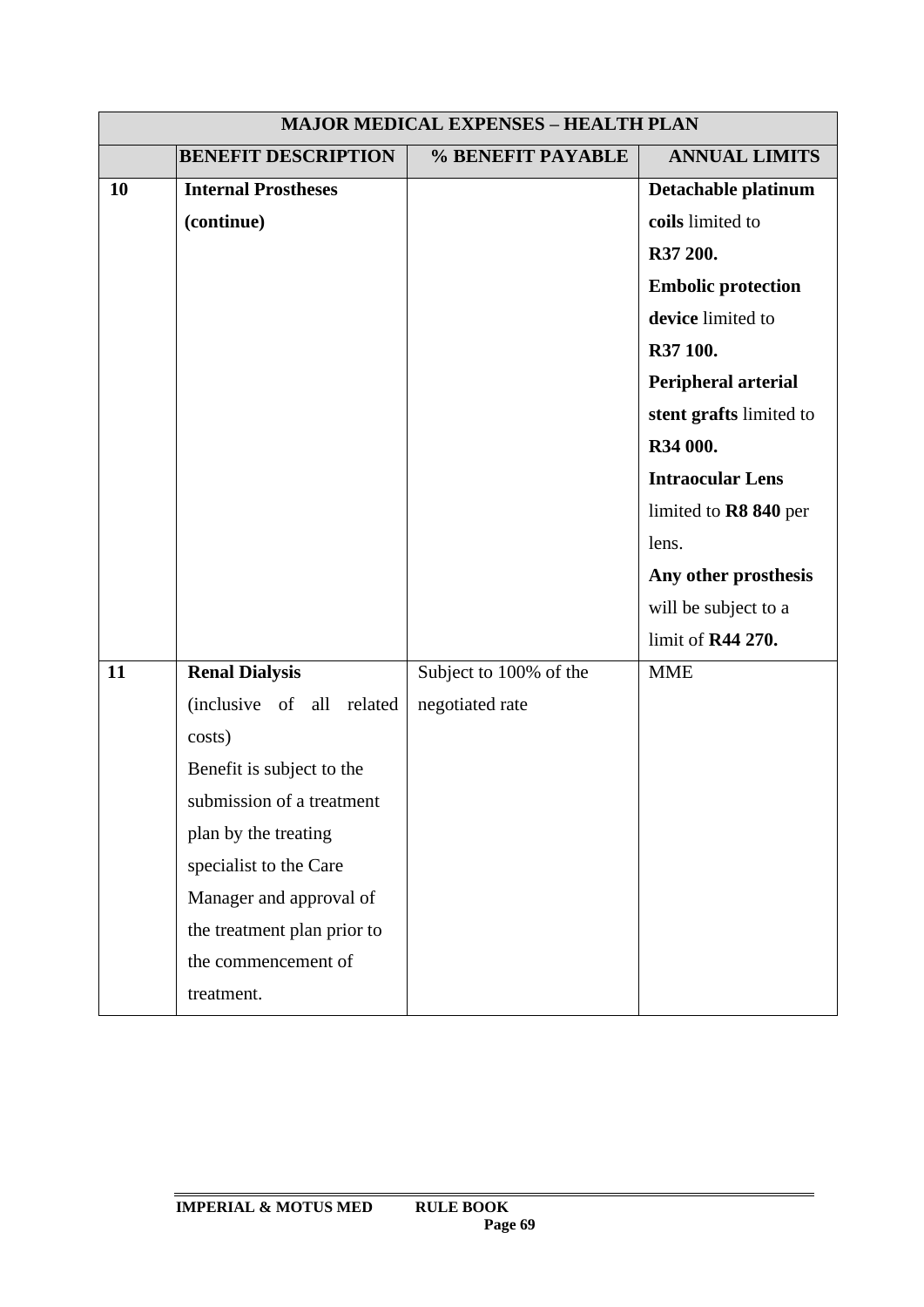|               | <b>MAJOR MEDICAL EXPENSES - HEALTH PLAN</b> |                                     |                                   |  |
|---------------|---------------------------------------------|-------------------------------------|-----------------------------------|--|
|               | <b>BENEFIT DESCRIPTION</b>                  | % BENEFIT PAYABLE                   | <b>ANNUAL LIMITS</b>              |  |
| 12            | <b>Organ Transplants</b>                    |                                     |                                   |  |
| a)            | Hospital accommodation,                     | PMB <sub>s</sub> covered in full at | <b>MME</b>                        |  |
|               | surgical related services &                 | 100% of negotiated rate.            | Subject to pre-                   |  |
|               | procedures                                  | Non-PMBs covered at MSR             | authorisation                     |  |
| $\mathbf{b}$  | <b>Heart, Kidney and Liver</b>              | 100% of Cost                        | <b>MME</b>                        |  |
|               | Inclusive of organ search,                  |                                     | Subject to pre-                   |  |
|               | harvesting<br>and                           |                                     | authorisation                     |  |
|               | transportation,<br>national                 |                                     | Unlimited                         |  |
|               | The benefit shall<br>only.                  |                                     |                                   |  |
|               | the donor if the<br>cover                   |                                     |                                   |  |
|               | recipient is an Imperial $\&$               |                                     |                                   |  |
|               | Motus Med member                            |                                     |                                   |  |
| $\mathbf{c})$ | <b>Corneal Transplant</b>                   | 100% of Cost                        | <b>MME</b>                        |  |
|               | Including<br>organ<br>search,               |                                     | Subject to pre-                   |  |
|               | national only.                              |                                     | authorisation R19 910             |  |
|               |                                             |                                     | per beneficiary per               |  |
|               |                                             |                                     | event                             |  |
| d)            | Other organs                                | 100% of MSR                         | <b>MME</b>                        |  |
|               | Including organ search,                     |                                     | Subject to pre-                   |  |
|               | harvesting and                              |                                     | authorisation                     |  |
|               | transportation, national                    |                                     | Limited to                        |  |
|               | only. The benefit shall                     |                                     | R <sub>21</sub> 500 for a cadaver |  |
|               | cover the cost of the donor                 |                                     | $organ(s)$ or limited to          |  |
|               | if the recipient is an                      |                                     | <b>R104 310</b> for live          |  |
|               | Imperial & Motus Med                        |                                     | donor organ(s) per                |  |
|               | member.                                     |                                     | beneficiary per annum             |  |
| $\bf e)$      | <b>Anti-rejection drugs</b>                 | 100% of Medicine Price              | <b>MME</b>                        |  |
|               |                                             |                                     | Subject to pre-                   |  |
|               |                                             |                                     | authorisation                     |  |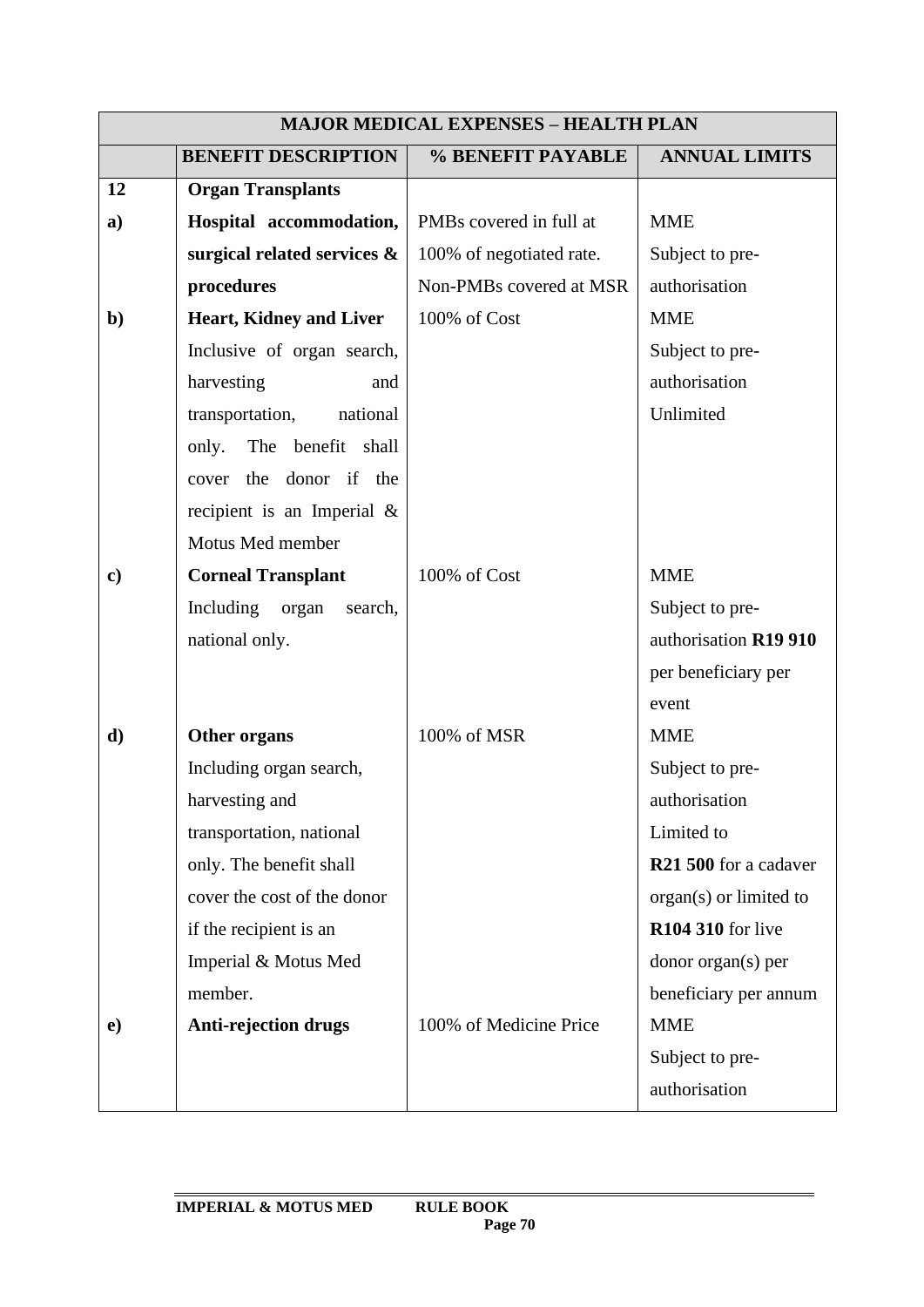|    | <b>MAJOR MEDICAL EXPENSES - HEALTH PLAN</b> |                                 |                          |
|----|---------------------------------------------|---------------------------------|--------------------------|
|    | <b>BENEFIT DESCRIPTION</b>                  | % BENEFIT PAYABLE               | <b>ANNUAL LIMITS</b>     |
| 13 | <b>HIV &amp; AIDS</b>                       | 100% cost unlimited             | <b>MME</b>               |
|    | All consultations, pathology                | <b>For PMB services</b>         | Subject to pre-          |
|    | and medicine related to                     | rendered by a specialist        | authorisation and        |
|    | diagnoses & treatment of                    | see Annexure B - schedule       | clinical guidelines and  |
|    | the disease                                 | of benefits, benefit rule       | protocols. HIV           |
|    |                                             | 6.2.2 and rule 6.2.3            | resistance tests         |
|    |                                             |                                 | provided only if         |
|    |                                             |                                 | registered and pre-      |
|    |                                             |                                 | authorised by a relevant |
|    |                                             |                                 | Case Manager on the      |
|    |                                             |                                 | <b>HIV YourLife</b>      |
|    |                                             |                                 | Programme                |
|    |                                             | Medicine subject to             | Polymerase chain         |
|    |                                             | <b>Mediscor Reference Price</b> | reaction funded from     |
|    |                                             | (MRP)                           | MME for babies 18        |
|    |                                             | Members are encouraged to       | months and younger       |
|    |                                             | make use of the Scheme's        | where the diagnosis      |
|    |                                             | Preferred Provider              | refers to HIV testing    |
|    |                                             | Pharmacies                      |                          |
| 14 | <b>Maternity Benefits</b>                   |                                 |                          |
| a) | <b>Labour and ward</b>                      |                                 |                          |
|    | accommodation                               |                                 |                          |
|    | Normal delivery limited to 3                | 100% of Cost                    | <b>MME</b>               |
|    | days.                                       |                                 |                          |
|    | Elective Caesarean delivery                 | 100% of MSR                     | <b>MME</b>               |
|    | limited to 4 days.                          |                                 |                          |
|    | Additional days are subject                 |                                 |                          |
|    | submission<br>of<br>to<br>a                 |                                 |                          |
|    | motivation by the attending                 |                                 |                          |
|    | doctor and approved by the                  |                                 |                          |
|    | case manager                                |                                 |                          |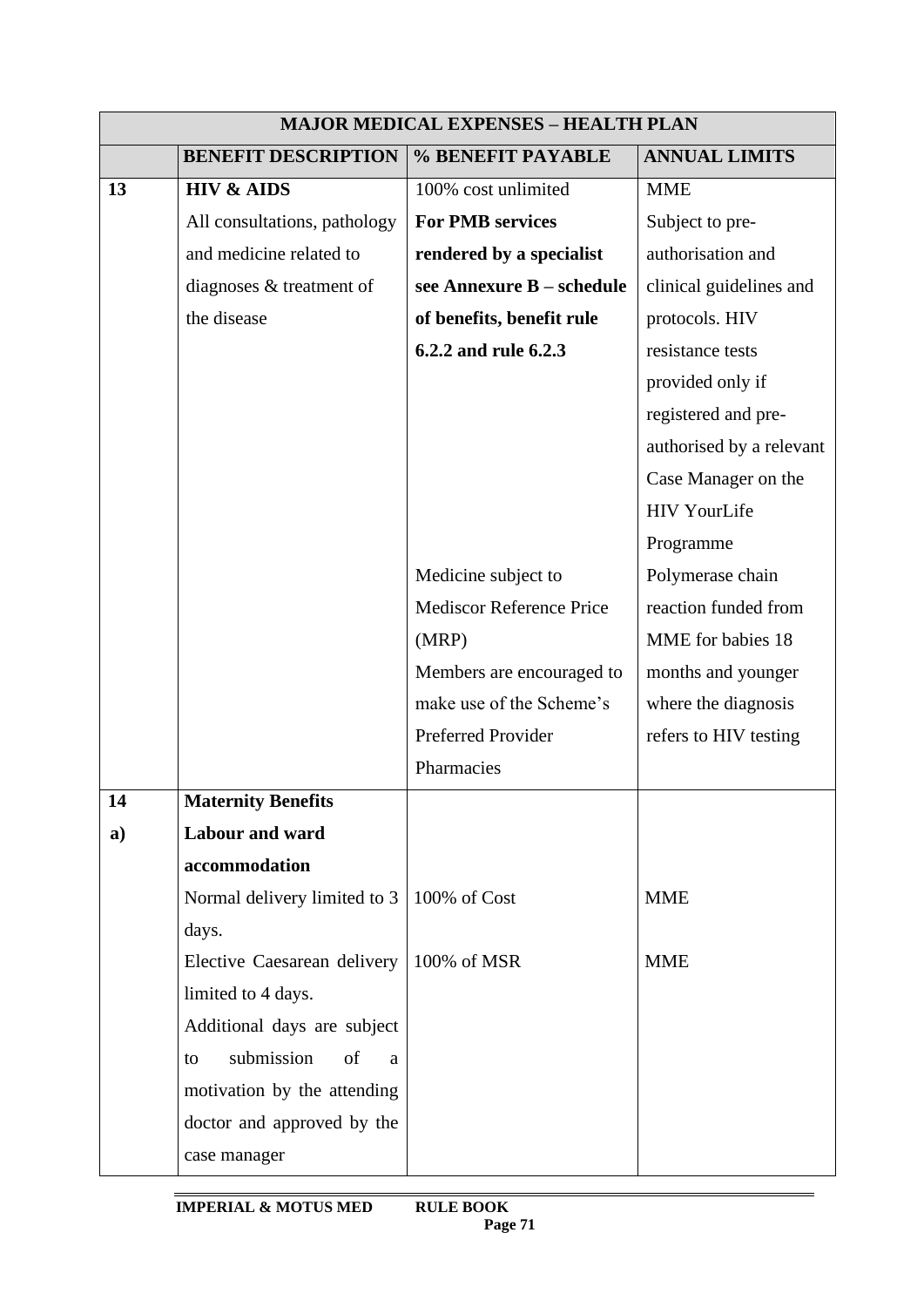|              | <b>MAJOR MEDICAL EXPENSES - HEALTH PLAN</b> |                                                                                          |                          |
|--------------|---------------------------------------------|------------------------------------------------------------------------------------------|--------------------------|
|              | <b>BENEFIT DESCRIPTION</b>                  | % BENEFIT PAYABLE                                                                        | <b>ANNUAL LIMITS</b>     |
|              |                                             |                                                                                          |                          |
| 14           | <b>Maternity Benefits</b>                   |                                                                                          |                          |
| $\mathbf{b}$ | (continue)                                  |                                                                                          |                          |
|              | Midwife for midwife                         | 100% of MSR                                                                              | <b>MME</b>               |
|              | delivery, confinement in a                  |                                                                                          | 4 post-natal midwife     |
|              | registered birthing unit or                 |                                                                                          | consultations per event. |
|              | home delivery - including                   |                                                                                          |                          |
|              | birth attendant and birth                   |                                                                                          |                          |
|              | bath.                                       |                                                                                          |                          |
|              | Midwife must be registered                  |                                                                                          |                          |
|              | with BHF and Nursing                        |                                                                                          |                          |
|              | Council. If a gynaecologist                 |                                                                                          |                          |
|              | is not used, benefit covers                 |                                                                                          |                          |
|              | pre- and post-confinement                   |                                                                                          |                          |
|              | costs.                                      |                                                                                          |                          |
|              |                                             | c) Maternity Programme - benefits listed below are subject to enrolment on the maternity |                          |
|              |                                             | programmes. If not registered on the Maternity Programme, below benefits (c1, c2, c3     |                          |
|              | and c4) to be paid from day-to-day limits.  |                                                                                          |                          |
| c1)          | <b>Antenatal classes -</b>                  | of<br>100%<br>Cost<br>as<br>per                                                          | <b>MME</b>               |
|              | Registered midwife or:                      | authorised<br>registered                                                                 | R1 180 per beneficiary   |
|              | <b>Belly Babies</b>                         | <b>Maternity Programme</b>                                                               | per annum                |
|              | 18 months antenatal and                     |                                                                                          |                          |
|              | postnatal<br>online<br>video                |                                                                                          |                          |
|              | course. Online face-to-face                 |                                                                                          |                          |
|              | consultations with a breast                 |                                                                                          |                          |
|              | feeding expert                              |                                                                                          |                          |
| c2)          | <b>Ultrasounds scans</b>                    | 100%<br>of Cost as<br>per                                                                | <b>MME</b>               |
|              | during pregnancy                            | authorised<br>registered                                                                 | Two 2D or 3D or 4D       |
|              |                                             | <b>Maternity Programme</b>                                                               | scans per pregnancy up   |
|              |                                             |                                                                                          | to 100% of the 2D scan   |
|              |                                             |                                                                                          | at MSR                   |
|              |                                             |                                                                                          |                          |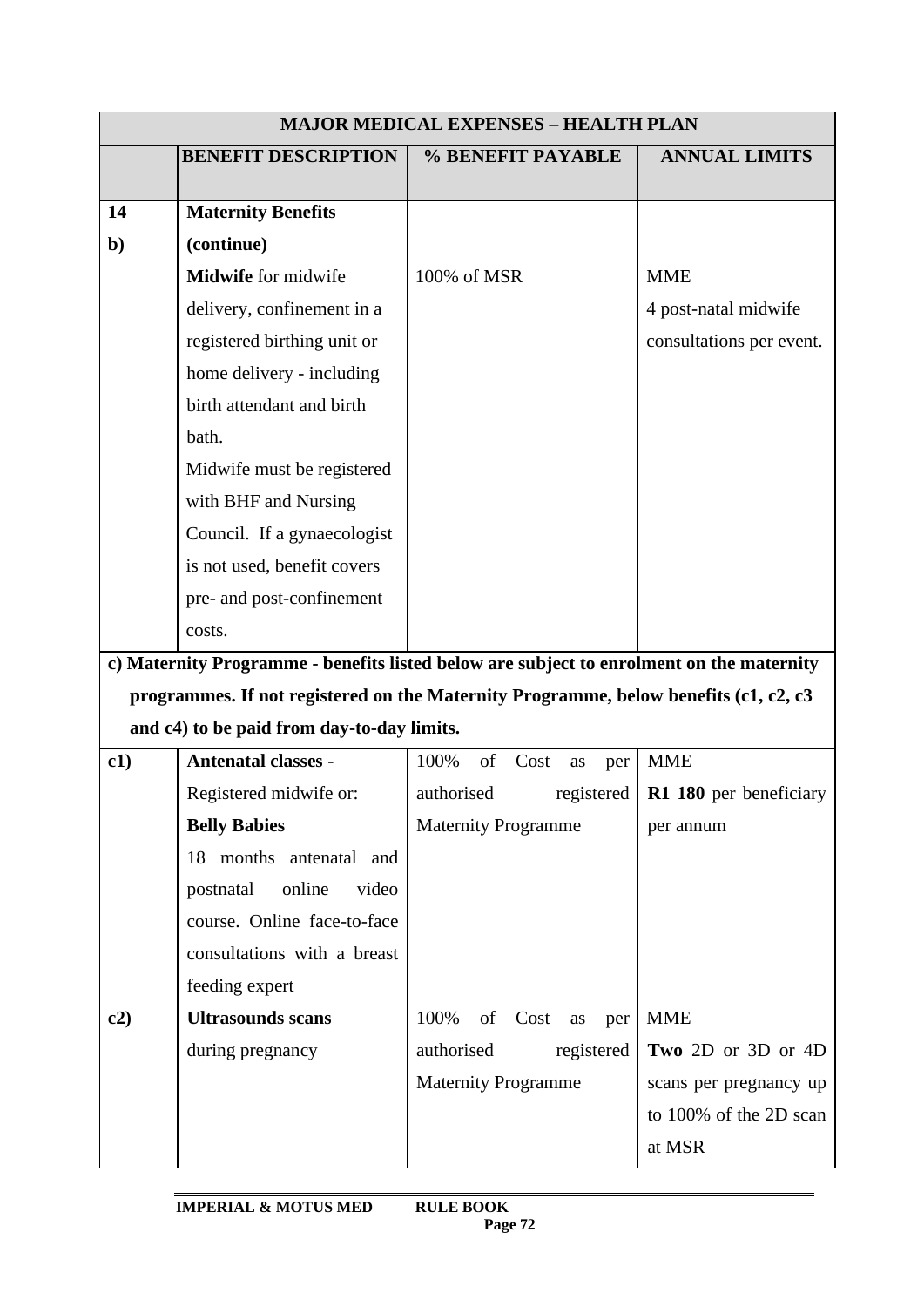|     | <b>MAJOR MEDICAL EXPENSES - HEALTH PLAN</b> |                            |                       |  |
|-----|---------------------------------------------|----------------------------|-----------------------|--|
|     | <b>BENEFIT DESCRIPTION</b>                  | % BENEFIT PAYABLE          | <b>ANNUAL LIMITS</b>  |  |
| 14  | <b>Maternity Benefit</b>                    |                            |                       |  |
|     | (continue)                                  |                            |                       |  |
| c3) | <b>Antenatal vitamins</b>                   | 100% of Medicine Price as  | <b>MME</b>            |  |
|     | during pregnancy                            | per authorised registered  | R130 per month        |  |
|     |                                             | <b>Maternity Programme</b> |                       |  |
| c4) | Gynaecologist                               | 100% of Cost if obtained   | <b>MME</b>            |  |
|     | <b>Consultations</b> during                 | from a DSP specialist. As  |                       |  |
|     | pregnancy                                   | per authorised registered  |                       |  |
|     |                                             | <b>Maternity Programme</b> |                       |  |
| 15  | <b>Rehabilitation</b>                       |                            |                       |  |
|     | The benefit covers                          | 100% of MSR                | <b>R77 700 per</b>    |  |
|     | beneficiaries who are                       |                            | beneficiary per annum |  |
|     | acutely disabled as a result                |                            | Subject to pre-       |  |
|     | of strokes, spinal cord                     |                            | authorisation         |  |
|     | injuries or brain injuries.                 |                            |                       |  |
|     | The condition must be non-                  |                            |                       |  |
|     | progressive.                                |                            |                       |  |
|     | All associated accounts will                |                            |                       |  |
|     | be paid subject to this limit.              |                            |                       |  |
| 16  | <b>Psychiatric</b> Institutions             | 100% of MSR                | Maximum of 21 days    |  |
|     | and Substance and Alcohol                   |                            | per beneficiary per   |  |
|     | <b>Abuse</b>                                |                            | annum                 |  |
|     |                                             |                            | Subject to pre-       |  |
|     |                                             |                            | authorisation.        |  |
| 17  | <b>Stoma Care Products</b>                  | 100% of MSR                | <b>MME</b>            |  |
|     |                                             |                            | Subject to pre-       |  |
|     |                                             |                            | authorisation.        |  |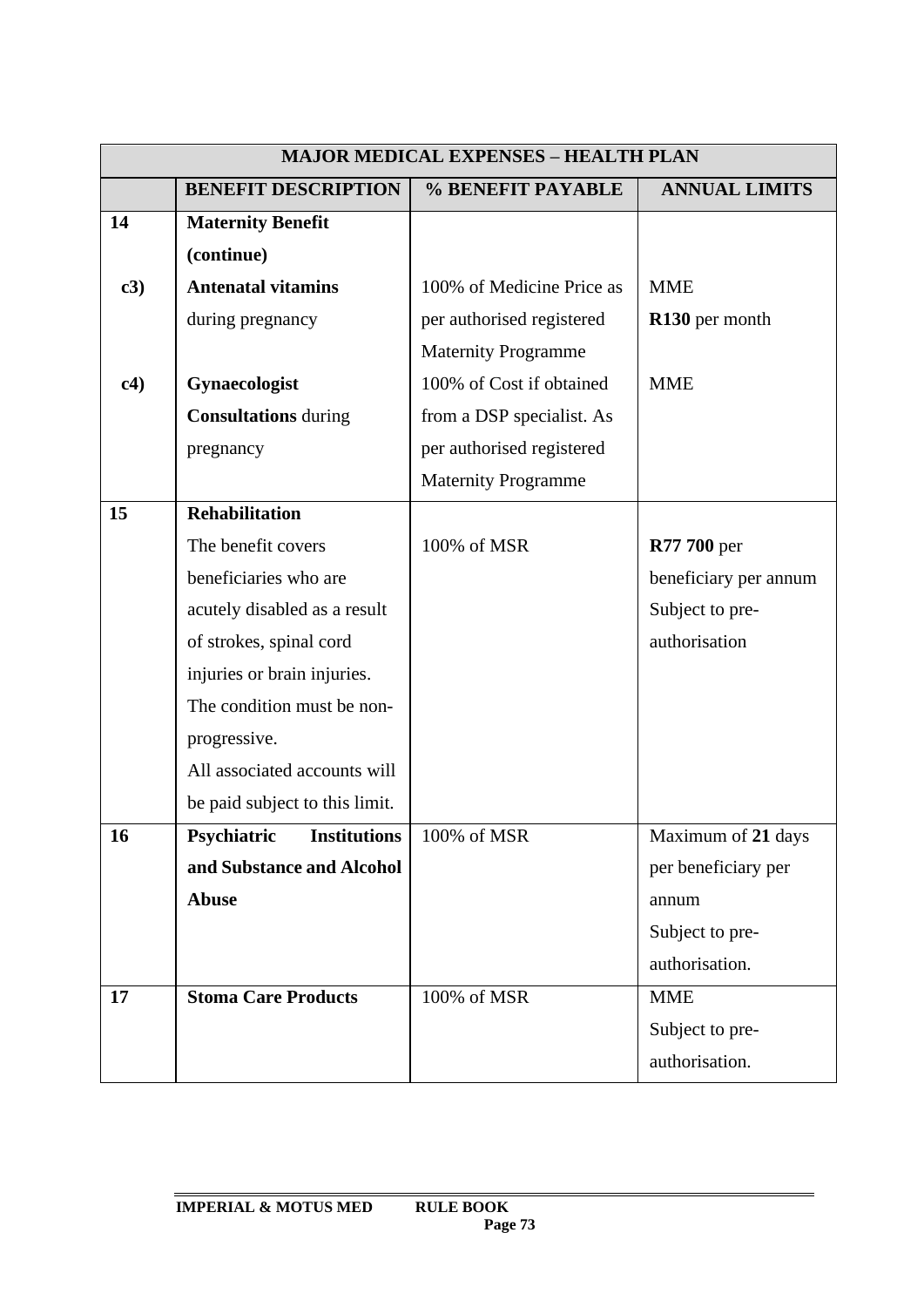|    | <b>MAJOR MEDICAL EXPENSES - HEALTH PLAN</b> |                                  |                      |
|----|---------------------------------------------|----------------------------------|----------------------|
|    | <b>BENEFIT DESCRIPTION</b>                  | % BENEFIT PAYABLE                | <b>ANNUAL LIMITS</b> |
| 18 | <b>Cochlear Implants</b>                    | 100% of Cost                     | R262 500 per implant |
|    | The Scheme will allow for a                 |                                  | per beneficiary per  |
|    | first and second Cochlear                   |                                  | annum.               |
|    | Implant, even if this occurs                |                                  | Subject to pre-      |
|    | in one year.                                |                                  | authorisation        |
|    | For beneficiaries older than                |                                  |                      |
|    | six years, subject to                       |                                  |                      |
|    | submission of motivation by                 |                                  |                      |
|    | the treating doctor and                     |                                  |                      |
|    | subject to approval by the                  |                                  |                      |
|    | <b>Clinical Advisory</b>                    |                                  |                      |
|    | Committee                                   |                                  |                      |
| 19 | <b>Dentistry</b>                            |                                  |                      |
| a) | <b>Dental Alveolar Surgery</b>              | <b>Hospital and Anaesthetist</b> | <b>MME</b>           |
|    | Surgical<br>procedures                      | fee                              | Subject to pre-      |
|    | involving<br>the<br>teeth<br>and            | 100% of MSR of                   | authorisation        |
|    | supporting jawbone ridges,                  | hospitalisation, operating       |                      |
|    | such as:                                    | theatre, sedationist and         |                      |
|    | Basic dental procedures                     | anaesthetist fee                 |                      |
|    | in children under 8                         | <b>Dental Procedures</b>         |                      |
|    | years                                       | Note that the associated         |                      |
|    | Surgical dental                             | dental procedures remain to      |                      |
|    | procedures in                               | be funded at 85% of MSR          |                      |
|    | exceptional clinical                        | from the respective Dental       |                      |
|    | scenarios in children                       | benefit categories as            |                      |
|    | older than 8 years and                      | indicated under Day to Day       |                      |
|    | adults:                                     | benefits                         |                      |
|    | Surgical removal of                         |                                  |                      |
|    | multiply teeth                              |                                  |                      |
|    | /impacted teeth / roots                     |                                  |                      |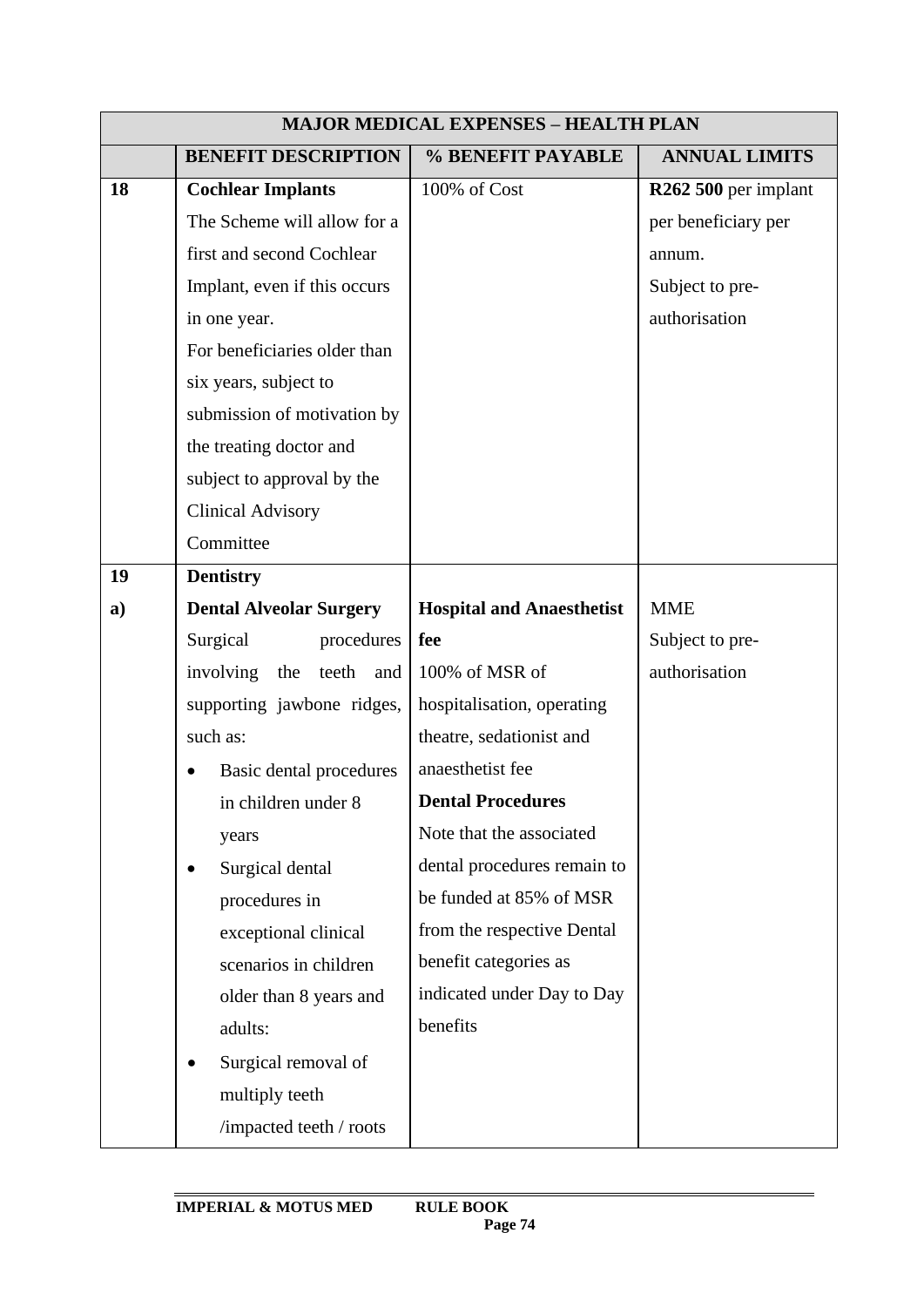|              | <b>MAJOR MEDICAL EXPENSES - HEALTH PLAN</b> |                                  |                          |  |
|--------------|---------------------------------------------|----------------------------------|--------------------------|--|
|              | <b>BENEFIT DESCRIPTION</b>                  | % BENEFIT PAYABLE                | <b>ANNUAL LIMITS</b>     |  |
|              | Apicectomies<br>$\bullet$                   |                                  |                          |  |
|              | Tooth exposures<br>٠                        |                                  |                          |  |
|              | Corticotomies - surgical                    |                                  |                          |  |
|              | preparation of mouth                        |                                  |                          |  |
|              | for dentures, etc                           |                                  |                          |  |
|              | Apicectomies                                |                                  |                          |  |
|              | Tooth exposures                             |                                  |                          |  |
|              | Corticotomies - surgical                    |                                  |                          |  |
|              | preparation of mouth for                    |                                  |                          |  |
|              | dentures, etc                               |                                  |                          |  |
|              | Wisdom Teeth                                |                                  |                          |  |
| $\mathbf{b}$ | Orthodontic<br><b>Related</b>               | <b>Hospital and Anaesthetist</b> | <b>MME</b>               |  |
|              | <b>Surgery</b>                              | fee                              |                          |  |
|              | Surgical procedures of the                  | 100% of MSR of                   |                          |  |
|              | jaw/s, facial bones, mount                  | hospitalisation, operating       |                          |  |
|              | and its various internal and                | theatre and anaesthetist fee.    |                          |  |
|              | surrounding structures,                     | <b>Surgical Fee - 100% of</b>    | R10 550 per              |  |
|              | where required as part of an                | <b>MSR</b>                       | beneficiary per annum,   |  |
|              | orthodontic treatment plan                  |                                  | applies to surgeon's fee |  |
|              | in order to improve the                     |                                  |                          |  |
|              | orthodontic malocclusion                    |                                  |                          |  |
|              | and related functional                      |                                  |                          |  |
|              | discrepancies, and/or to                    |                                  |                          |  |
|              | complement the non-                         |                                  |                          |  |
|              | surgical portion of the                     |                                  |                          |  |
|              | orthodontic treatment plan                  |                                  |                          |  |

## **IMPERIAL & MOTUS MED RULE BOOK**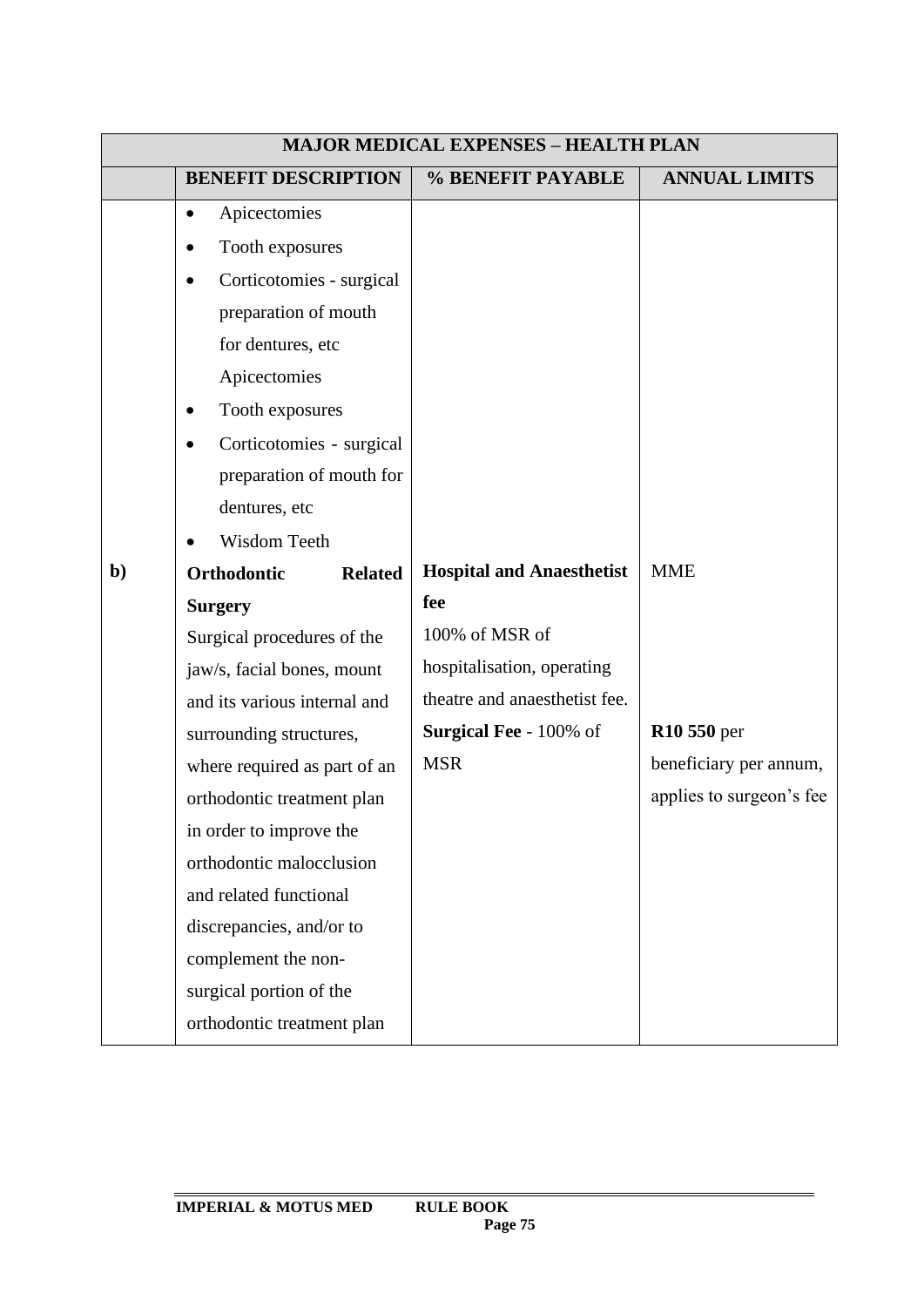|               | <b>MAJOR MEDICAL EXPENSES - HEALTH PLAN</b> |                        |                        |  |
|---------------|---------------------------------------------|------------------------|------------------------|--|
|               | <b>BENEFIT DESCRIPTION</b>                  | % BENEFIT PAYABLE      | <b>ANNUAL LIMITS</b>   |  |
| $\mathbf{c})$ | <b>Maxillo facial surgery</b>               | 100% of MSR            | <b>MME</b>             |  |
|               | Oral/facial trauma, such                    | Regarding the surgical | Subject to pre-        |  |
|               | as fractured jaw or facial                  | procedures and related | authorisation.         |  |
|               | bones requiring                             | hospitalisation        |                        |  |
|               | hospitalisation                             |                        |                        |  |
|               | Oral cancer and similar                     |                        |                        |  |
|               | aggressive oral                             |                        |                        |  |
|               | pathologies                                 |                        |                        |  |
|               | Cleft lip/palate repair                     |                        |                        |  |
|               | Salivary gland pathology                    |                        |                        |  |
|               | Serious life-threatening<br>$\bullet$       |                        |                        |  |
|               | infection of dental origin                  |                        |                        |  |
|               | Internal                                    |                        |                        |  |
|               | Temporomandibular joint                     |                        |                        |  |
|               | ("jaw-joint") pathology                     |                        |                        |  |
| 20            | Excimer Laser, Radial                       | 100% of MSR            | R6 230 per beneficiary |  |
|               | Keratotomy, Holmium                         |                        | per annum              |  |
|               | Procedures, LASIK, Phakic                   |                        | Subject to pre-        |  |
|               | lenses and intra-stromal                    |                        | authorisation          |  |
|               | rings (surgically related                   |                        |                        |  |
|               | services & procedures).                     |                        |                        |  |
|               | Subject to SAOA guidelines                  |                        |                        |  |
| 21            | <b>Breast Reduction,</b>                    | 100% of MSR.           | Subject to pre-        |  |
|               | Mammaplasty & other                         |                        | authorisation and      |  |
|               | cosmetic surgery if                         |                        | approval from Medical  |  |
|               | deemed clinically                           |                        | Advisor                |  |
|               | appropriate                                 |                        |                        |  |
|               |                                             |                        |                        |  |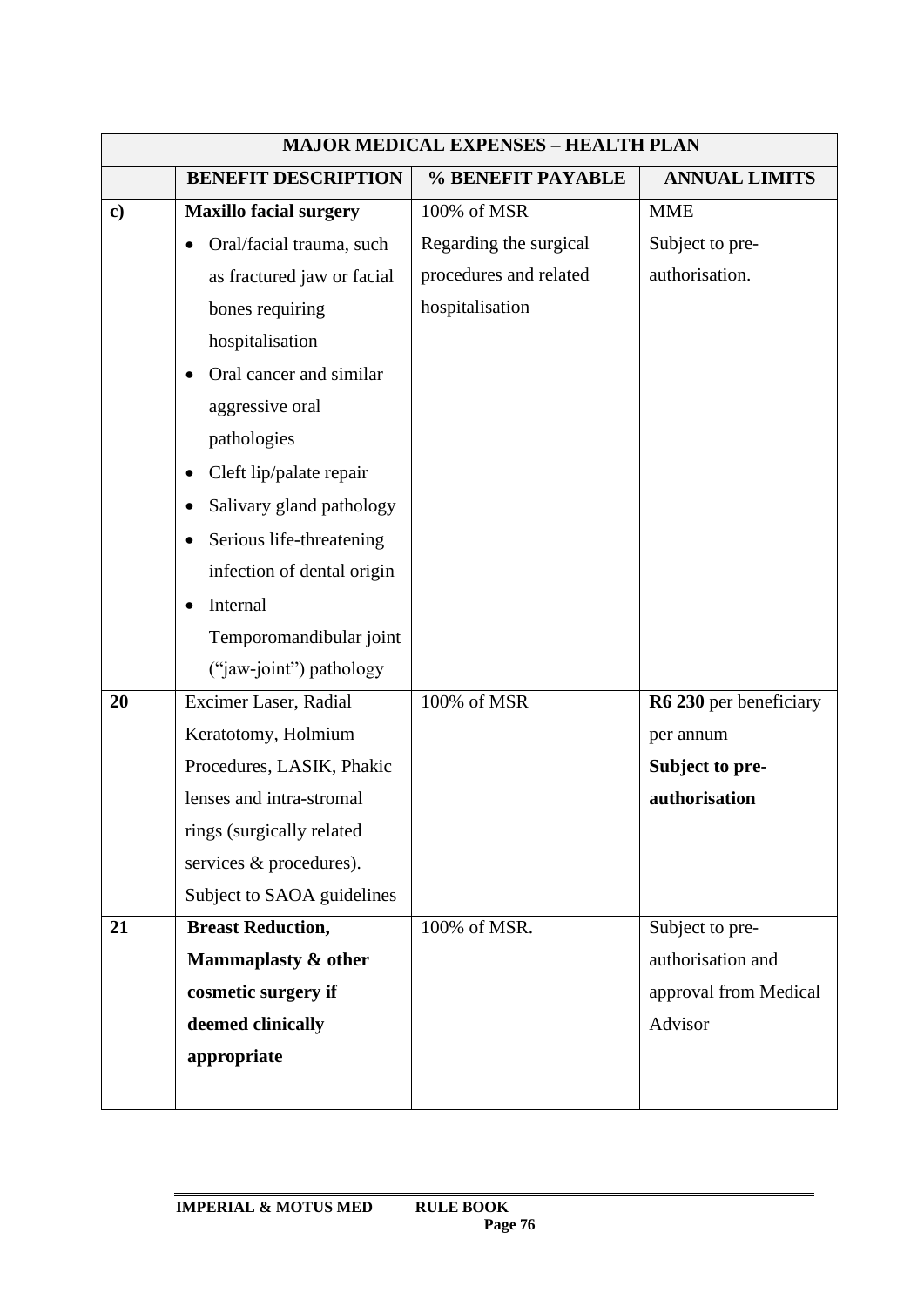|    | <b>MAJOR MEDICAL EXPENSES - HEALTH PLAN</b> |                   |                         |  |
|----|---------------------------------------------|-------------------|-------------------------|--|
|    | <b>BENEFIT DESCRIPTION</b>                  | % BENEFIT PAYABLE | <b>ANNUAL LIMITS</b>    |  |
| 22 | <b>Prosthetic Limbs and Eyes</b>            | 100% of Cost      | All Prosthetics are per |  |
|    | The submission of a quote                   |                   | beneficiary per         |  |
|    | prior to purchase is required.              |                   | annum and               |  |
|    | The submission of a quote                   |                   | subject to pre-         |  |
|    | prior to purchase is required               |                   | authorisation           |  |
|    |                                             |                   | Prosthetic leg subject  |  |
|    |                                             |                   | to a limit of R72 500   |  |
|    |                                             |                   | per leg                 |  |
|    |                                             |                   | Prosthetic arm subject  |  |
|    |                                             |                   | to a limit of $R72500$  |  |
|    |                                             |                   | per arm                 |  |
|    |                                             |                   | Prosthetic eye subject  |  |
|    |                                             |                   | to a limit of R22 370   |  |
|    |                                             |                   | per eye                 |  |
|    |                                             |                   | Above limits are        |  |
|    |                                             |                   | available every 2 - 5   |  |
|    |                                             |                   | years as per clinical   |  |
|    |                                             |                   | protocols               |  |
| 23 | <b>Infertility</b>                          |                   |                         |  |
|    | Benefit<br>limited<br>the<br>to             | 100% of Cost      | Prescribed Minimum      |  |
|    | treatment guidelines applied                |                   | Benefits only           |  |
|    | by the State hospitals.                     |                   |                         |  |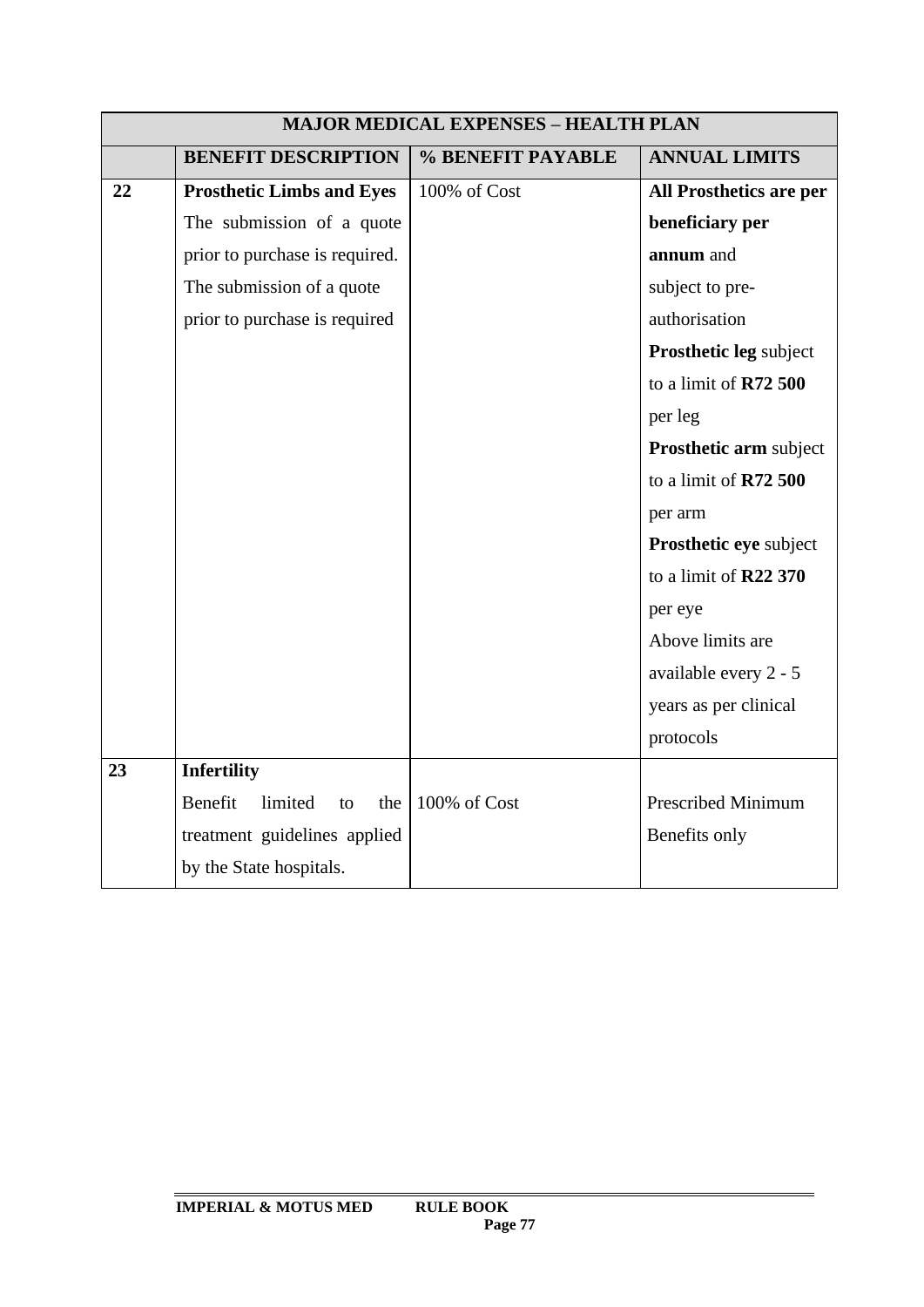| <b>MAJOR MEDICAL EXPENSES - HEALTH PLAN</b> |                                    |                              |                            |
|---------------------------------------------|------------------------------------|------------------------------|----------------------------|
|                                             | <b>BENEFIT DESCRIPTION</b>         | % BENEFIT PAYABLE            | <b>ANNUAL LIMITS</b>       |
| 24                                          | <b>Oncology</b>                    |                              |                            |
| a)                                          | Subject to an admission of a       | 100% of MSR - subject to     | <b>Overall Oncology</b>    |
|                                             | treatment plan and enrolment       | <b>PMBs</b>                  | Limit of R305 590 per      |
|                                             | of the Oncology Programme          |                              | beneficiary per annum,     |
|                                             |                                    |                              | subject to pre-            |
|                                             |                                    |                              | authorisation              |
| $\mathbf{b}$                                | Brachytherapy<br>materials         | 100% of MSR                  | Limited to                 |
|                                             | (including)<br>seeds<br>and        |                              | R42 400 per beneficiary    |
|                                             | disposables) and equipment         |                              | per annum and included     |
|                                             |                                    |                              | in the overall Oncology    |
|                                             |                                    |                              | <b>Benefit Limit above</b> |
|                                             |                                    |                              | Subject to pre-            |
|                                             |                                    |                              | authorisation              |
| $\mathbf{c})$                               | Pathology, X-rays, MRI and         | 100% of MSR                  | Limit of R33 490 per       |
|                                             | <b>CAT</b><br>Scans, radio-isotope |                              | beneficiary per annum,     |
|                                             | scans                              |                              | not subject to the         |
|                                             |                                    |                              | overall Oncology limit     |
| d)                                          | Oncology medicines                 | 100% of Mediscor             | Subject to above           |
|                                             |                                    | Reference Price - MRP        | R305 590 overall limit.    |
| 25                                          | <b>Services Rendered Abroad</b>    | Paid in accordance with      | <b>R1 000 000 per</b>      |
|                                             | by a foreign supplier              | applicable benefits          | beneficiary per annum.     |
|                                             | No benefit for beneficiaries       | contained in this Schedule   |                            |
|                                             | travelling outside the borders     | of Benefits and according to |                            |
|                                             | of the Republic of South           | <b>MSR</b>                   |                            |
|                                             | Africa for more than 90            |                              |                            |
|                                             | (ninety) consecutive days.         |                              |                            |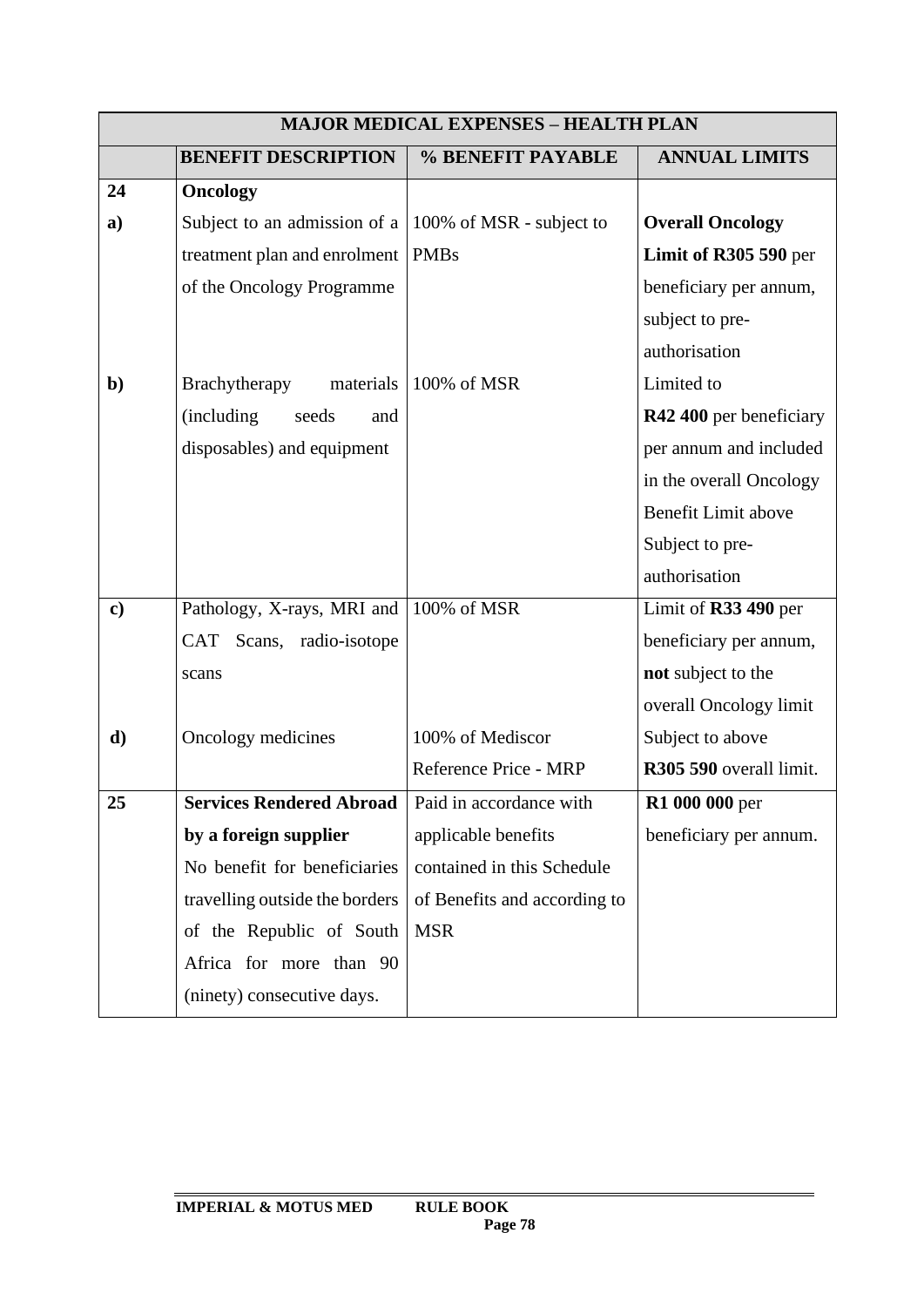|    | <b>MAJOR MEDICAL EXPENSES - HEALTH PLAN</b> |                   |                         |  |
|----|---------------------------------------------|-------------------|-------------------------|--|
|    | <b>BENEFIT DESCRIPTION</b>                  | % BENEFIT PAYABLE | <b>ANNUAL LIMITS</b>    |  |
| 26 | Home Oxygen, cylinders,                     | 100% of cost      | <b>R16 800 per</b>      |  |
|    | concentrators and                           |                   | beneficiary per annum   |  |
|    | ventilation expenses                        |                   | subject to PMB's.       |  |
|    | Provided the patient enrols                 |                   | Subject to pre-         |  |
|    | on the Lifecare Programme,                  |                   | authorisation.          |  |
|    | the benefit includes the cost               |                   |                         |  |
|    | of the appliance provided                   |                   |                         |  |
|    | that the appliance is                       |                   |                         |  |
|    | obtained from a preferred                   |                   |                         |  |
|    | provider.                                   |                   |                         |  |
| 27 | <b>External Medical</b>                     | 100% of cost      | R12 190 per             |  |
|    | <b>Appliances</b>                           |                   | beneficiary per annum   |  |
|    | Permanent<br><b>or</b><br>temporary         |                   | Motivation and pre-     |  |
|    | devices<br>that<br>are<br>not               |                   | authorisation required  |  |
|    | surgically implanted and are                |                   | for devices and         |  |
|    | seen to improve the function                |                   | appliances above        |  |
|    | of a diseased organ, e.g.                   |                   | R1000.                  |  |
|    | wheelchair, crutches, CPAP                  |                   | Two-year cycle applies  |  |
|    | machine,<br>Baumanometer                    |                   | to Blood Pressure       |  |
|    | and all orthopaedic braces.                 |                   | Monitors, Glucometers   |  |
|    | Incontinence Diapers which                  |                   | and Nebulisers only     |  |
|    | are required as part of a                   |                   |                         |  |
|    | chronic<br>condition<br>are                 |                   |                         |  |
|    | included.                                   |                   |                         |  |
|    | No benefit shall be available               |                   |                         |  |
|    | for APS machines unless                     |                   |                         |  |
|    | approved by the Scheme.                     |                   |                         |  |
| 28 | <b>Hearing Aids</b>                         | 100% of Cost      | R17 860 per             |  |
|    | Subject to an Audiology                     |                   | beneficiary per ear,    |  |
|    | report and pre-authorisation                |                   | over a three-year cycle |  |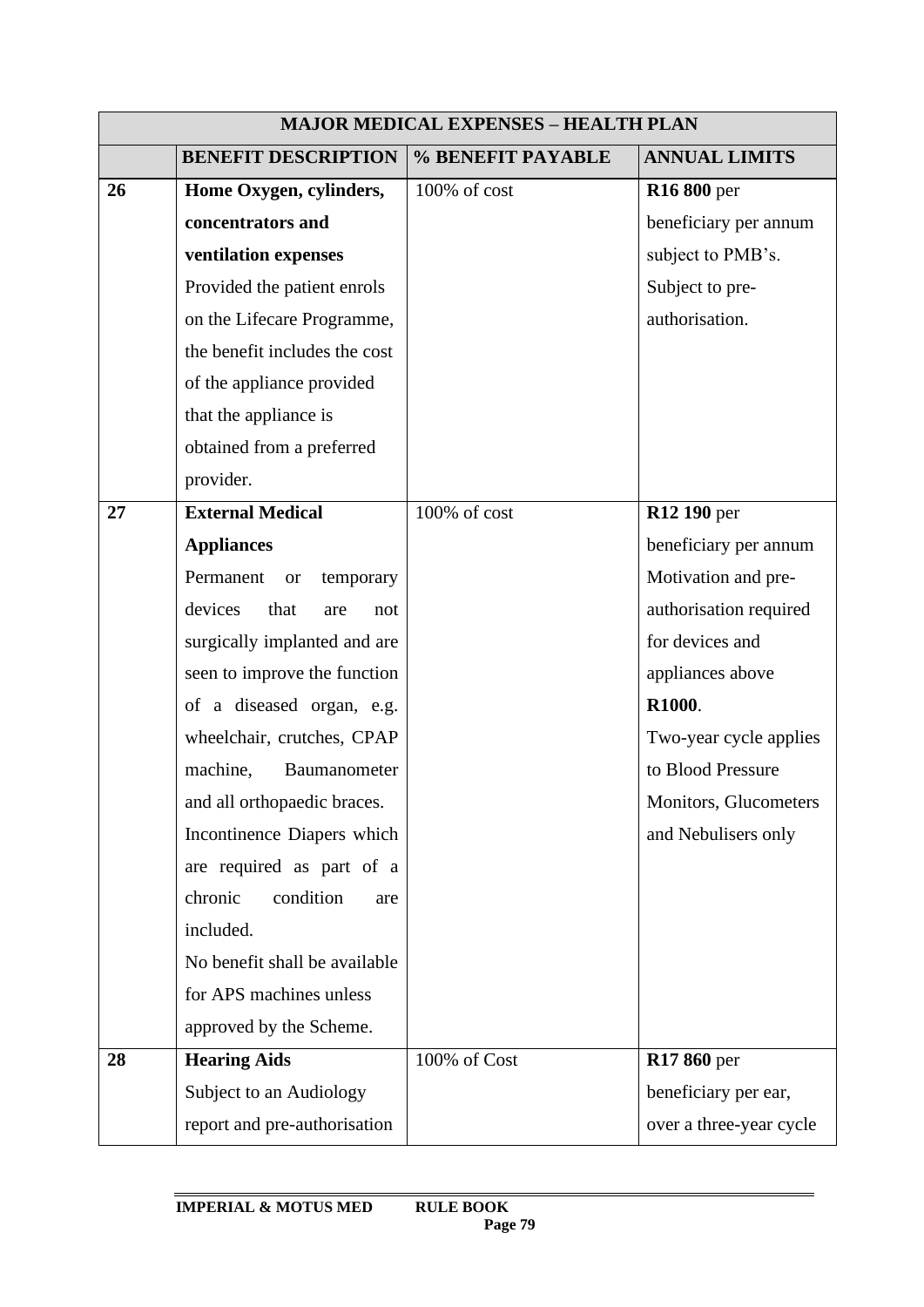|    | <b>MAJOR MEDICAL EXPENSES - HEALTH PLAN</b> |                                    |                       |  |
|----|---------------------------------------------|------------------------------------|-----------------------|--|
|    | <b>BENEFIT DESCRIPTION</b>                  | % BENEFIT PAYABLE                  | <b>ANNUAL LIMITS</b>  |  |
| 29 | <b>Prescribed Medicines</b>                 |                                    |                       |  |
|    | <b>Chronic medicine:</b>                    | 100% of Mediscor                   | <b>R23 300 per</b>    |  |
|    | Prescribed for a Prescribed                 | Reference Price - MRP.             | beneficiary per annum |  |
|    | Minimum Benefit and/or                      | The Scheme's dispensing            | Subject to Pre-       |  |
|    | additional chronic                          | fee is set at 26% for              | authorisation         |  |
|    | conditions.                                 | medicine below R100 and            |                       |  |
|    | Subject to the chronic                      | R <sub>26</sub> for medicine above |                       |  |
|    | medicine formulary only. A                  | R100, or as agreed to by the       |                       |  |
|    | 25% co-payment applies                      | Trustees from time to time,        |                       |  |
|    | when using a non-formulary                  | at a non-Network Pharmacy          |                       |  |
|    | medicine                                    | or in accordance with the          |                       |  |
|    |                                             | agreed fee with the                |                       |  |
|    |                                             | Preferred Provider                 |                       |  |
|    |                                             | Pharmacies                         |                       |  |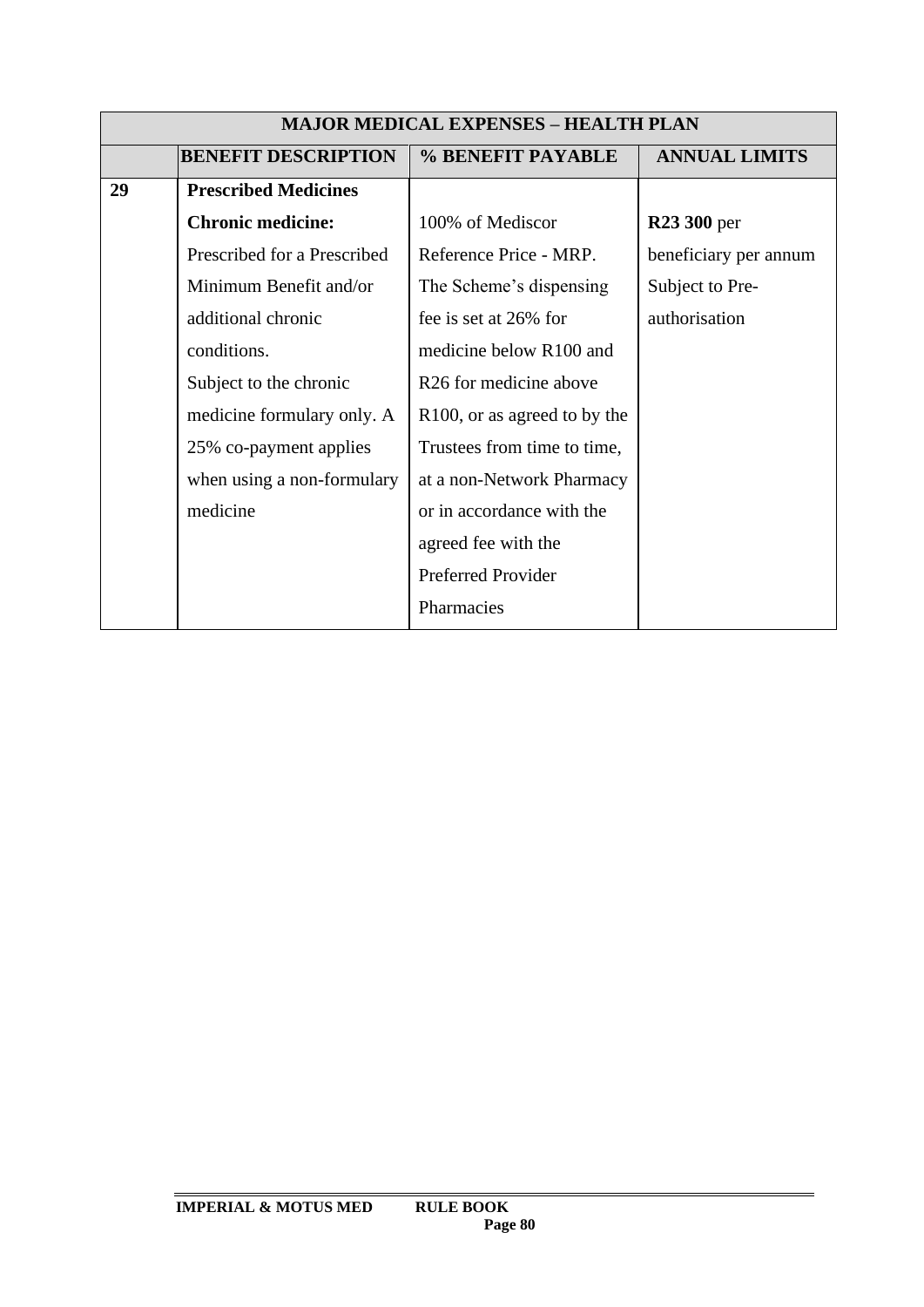|               | <b>DAY TO DAY EXPENSES - HEALTH PLAN</b>                                 |                            |                              |  |
|---------------|--------------------------------------------------------------------------|----------------------------|------------------------------|--|
|               | <b>BENEFIT DESCRIPTION</b>                                               | % BENEFIT PAYABLE          | <b>ANNUAL LIMITS</b>         |  |
| $\mathbf{1}$  | <b>General Practitioner (GP)</b><br>and Specialists - Out of<br>hospital |                            |                              |  |
| a)            | Visits, consultations and                                                | 85% of MSR                 | Member family limit          |  |
|               | treatment by a GP or                                                     | <b>Refer to Annexure B</b> | calculated as follows:       |  |
|               | <b>Specialist</b>                                                        | schedule of benefits,      | R3 580 per member            |  |
|               |                                                                          | benefit rule 6.2.3 for PMB | R <sub>2</sub> 690 per Adult |  |
|               |                                                                          | related services           | dependant                    |  |
|               |                                                                          |                            | R <sub>2</sub> 250 per child |  |
|               |                                                                          |                            | dependant (maximum           |  |
|               |                                                                          |                            | of three children)           |  |
| $b$           | All procedures (including                                                | 100% of MSR                | <b>MME</b>                   |  |
|               | those procedures listed in 1a                                            |                            |                              |  |
|               | of the Major Medical                                                     |                            |                              |  |
|               | benefit), will be at paid from                                           |                            |                              |  |
|               | MME and not the Day to                                                   |                            |                              |  |
|               | Day limits, when done in                                                 |                            |                              |  |
|               | doctor's rooms, except for                                               |                            |                              |  |
|               | Dental Procedures as                                                     |                            |                              |  |
|               | indicated in 1a. Of the MME                                              |                            |                              |  |
|               | benefits.                                                                |                            |                              |  |
| $\mathbf{c})$ | $Circumcision$ – done in the                                             | 100% of MSR                | R1 640 per beneficiary       |  |
|               | doctor's rooms                                                           |                            | per annum from MME           |  |
| $\mathbf{d}$  | <b>PMB Care Plan Services</b>                                            | 100% of Cost               | <b>MME</b>                   |  |
|               | Consultations as authorised                                              | <b>Refer to Annexure B</b> | Subject to pre-              |  |
|               | on Care Plan                                                             | schedule of benefits,      | authorisation                |  |
|               |                                                                          | benefit rule 6.2.3         |                              |  |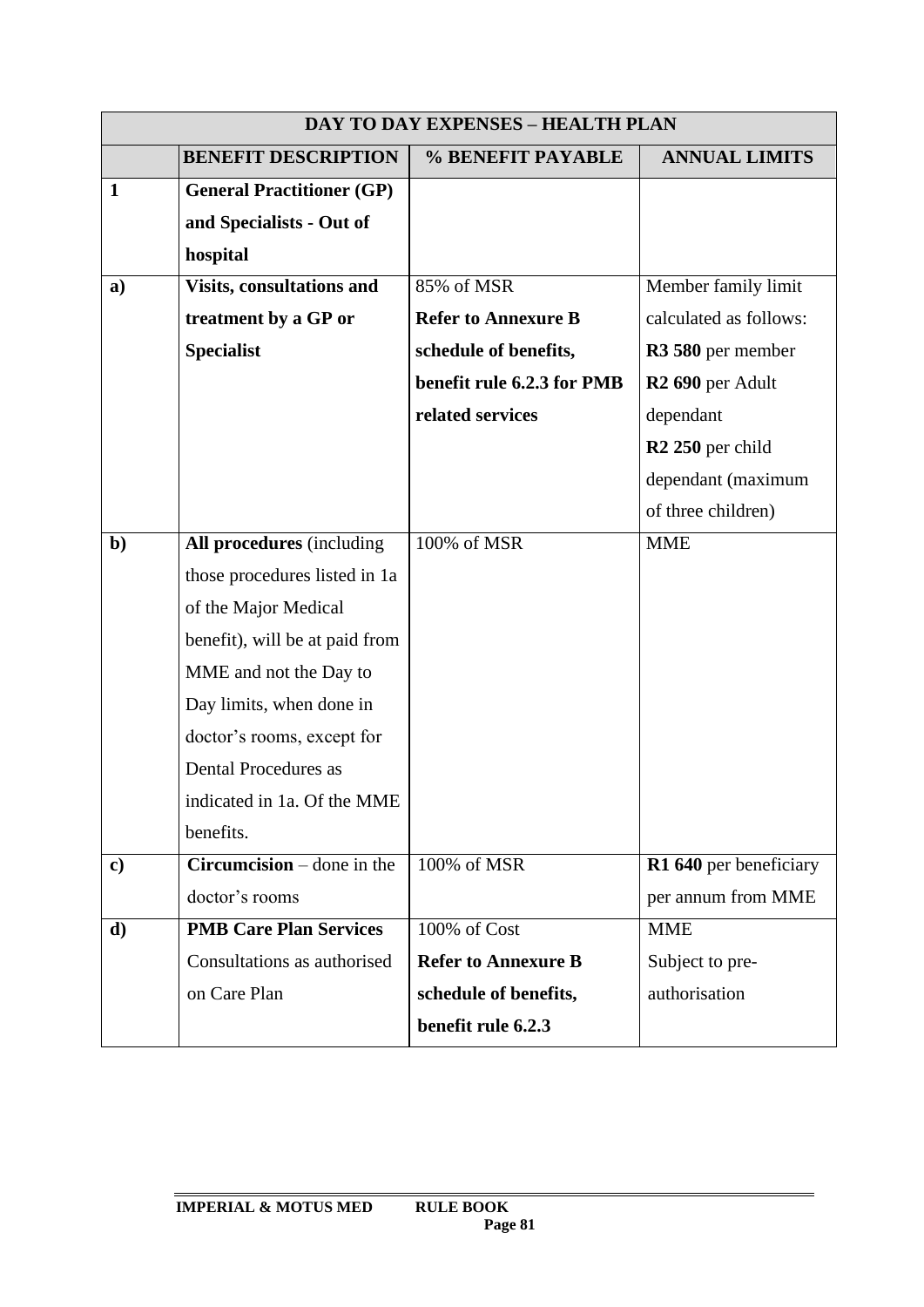|                | <b>DAY TO DAY EXPENSES - HEALTH PLAN</b> |                   |                         |  |
|----------------|------------------------------------------|-------------------|-------------------------|--|
|                | <b>BENEFIT DESCRIPTION</b>               | % BENEFIT PAYABLE | <b>ANNUAL LIMITS</b>    |  |
| $\overline{2}$ | <b>Diagnostic Services - Out</b>         |                   |                         |  |
|                | of hospital                              |                   |                         |  |
| a)             | Radiology (X-rays) &                     | 85% of MSR        | Member family limit     |  |
|                | <b>Pathology</b>                         |                   | calculated as follows:  |  |
|                |                                          |                   | R3 970 per Member       |  |
|                |                                          |                   | R3 970 per Adult        |  |
|                |                                          |                   | Dependant               |  |
|                |                                          |                   | R690 per child          |  |
|                |                                          |                   | dependant (maximum      |  |
|                |                                          |                   | of three children)      |  |
| $\mathbf{b}$   | <b>PMB Care Plan</b>                     | 100% of Cost      | <b>MME</b>              |  |
|                | Radiology and Pathology                  |                   |                         |  |
|                | services as authorised on                |                   |                         |  |
|                | Care Plan.                               |                   |                         |  |
| 3              | <b>Dentistry</b>                         |                   |                         |  |
| a)             | <b>Preventative dentistry</b>            |                   |                         |  |
|                | Scaling and /or polishing<br>$\bullet$   | 100% of MSR       | Two per beneficiary per |  |
|                | and Fluoride treatment                   |                   | annum.                  |  |
|                |                                          |                   | Once off for permanent  |  |
|                | Fissure sealing                          | 100% of MSR       | molars in persons under |  |
|                |                                          |                   | 24 years                |  |
| $\mathbf{b}$   | <b>Basic dentistry</b>                   | 85% of MSR        | R3 960 per beneficiary  |  |
|                | Oral examination                         |                   | per annum               |  |
|                | Diagnostics (x-ray, etc)                 |                   |                         |  |
|                | Restorations (fillings)<br>$\bullet$     |                   |                         |  |
|                | Non-surgical extractions                 |                   |                         |  |
|                | Root canal treatment<br>$\bullet$        |                   |                         |  |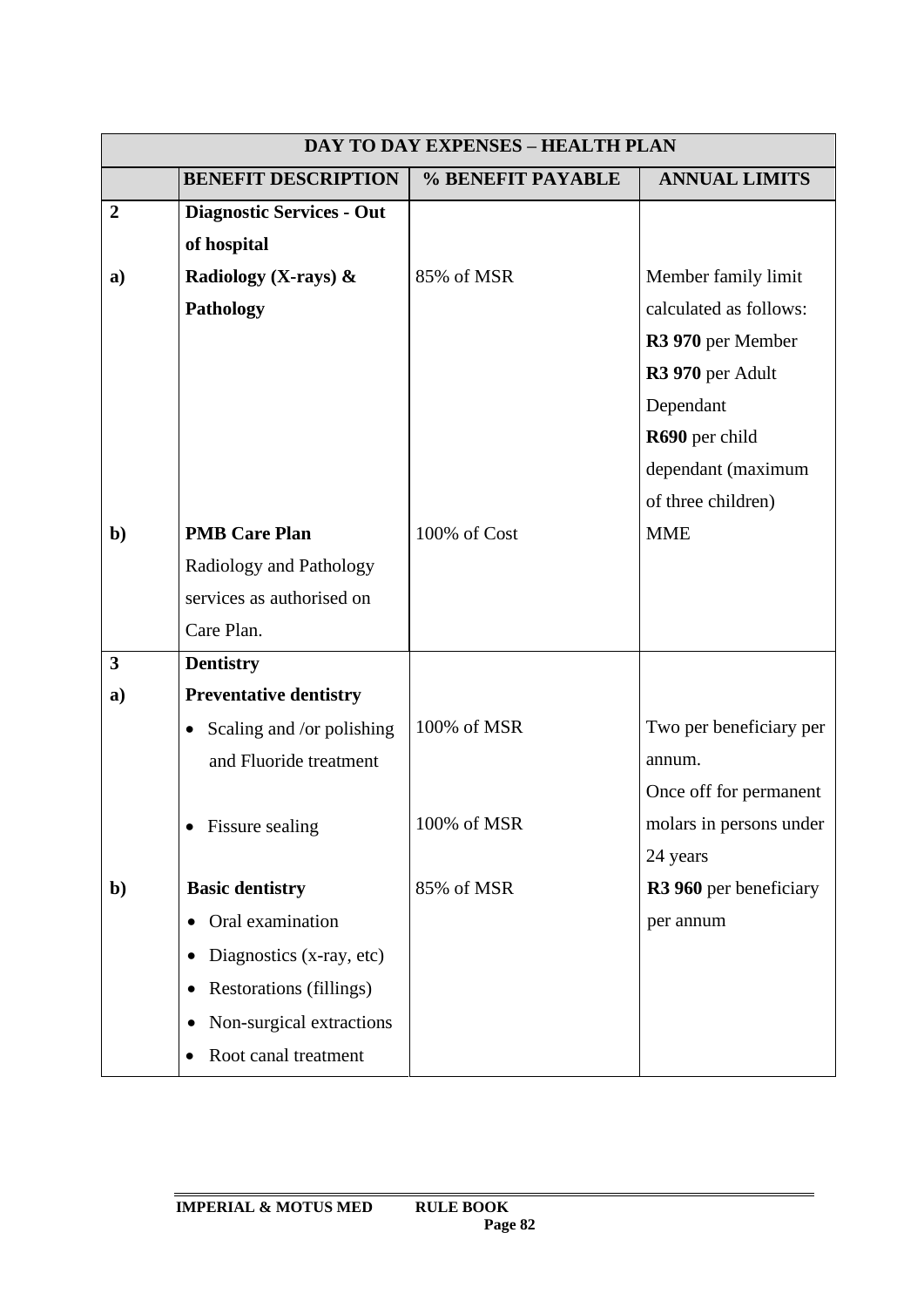| <b>DAY TO DAY BENEFITS - HEALTH PLAN</b> |                                       |                   |                         |
|------------------------------------------|---------------------------------------|-------------------|-------------------------|
|                                          | <b>BENEFIT DESCRIPTION</b>            | % BENEFIT PAYABLE | <b>ANNUAL LIMITS</b>    |
| $\mathbf{3}$                             | <b>Dentistry (continue)</b>           |                   |                         |
| $\mathbf{c})$                            | Advanced/specialised                  | 85% of MSR        | R11 310 per family per  |
|                                          | dentistry                             |                   | annum                   |
|                                          | Inlays, onlays, veneers,<br>$\bullet$ |                   | Pre-authorisation       |
|                                          | crowns & bridges                      |                   | required                |
|                                          | Study models<br>$\bullet$             |                   |                         |
|                                          | Dentures<br>$\bullet$                 |                   |                         |
|                                          | Dental implants,<br>$\bullet$         |                   |                         |
|                                          | placement, exposure and               |                   |                         |
|                                          | related procedures such               |                   |                         |
|                                          | as jaw ridge, sinus lifts,            |                   |                         |
|                                          | augmentation, etc                     |                   |                         |
|                                          | Orthodontic retainers,<br>$\bullet$   |                   |                         |
|                                          | space maintainers,                    |                   |                         |
|                                          | biteplates                            |                   |                         |
|                                          | Periodontal ("gum")<br>$\bullet$      |                   |                         |
|                                          | treatment all bullets in              |                   |                         |
|                                          | this section                          |                   |                         |
|                                          | Wisdom teeth                          |                   |                         |
|                                          | Orthodontic treatment for             |                   |                         |
|                                          | beneficiaries over 21                 |                   |                         |
|                                          | years of age                          |                   |                         |
| d)                                       | <b>Dental Implants</b>                | 100% of MSR       | R15 350 per beneficiary |
|                                          | Includes the cost of the              |                   | per annum               |
|                                          | implants only. The                    |                   | Pre-authorisation       |
|                                          | anaesthetist's fees are               |                   | required.               |
|                                          | covered as part of the Major          |                   |                         |
|                                          | Medical Expenses limit                |                   |                         |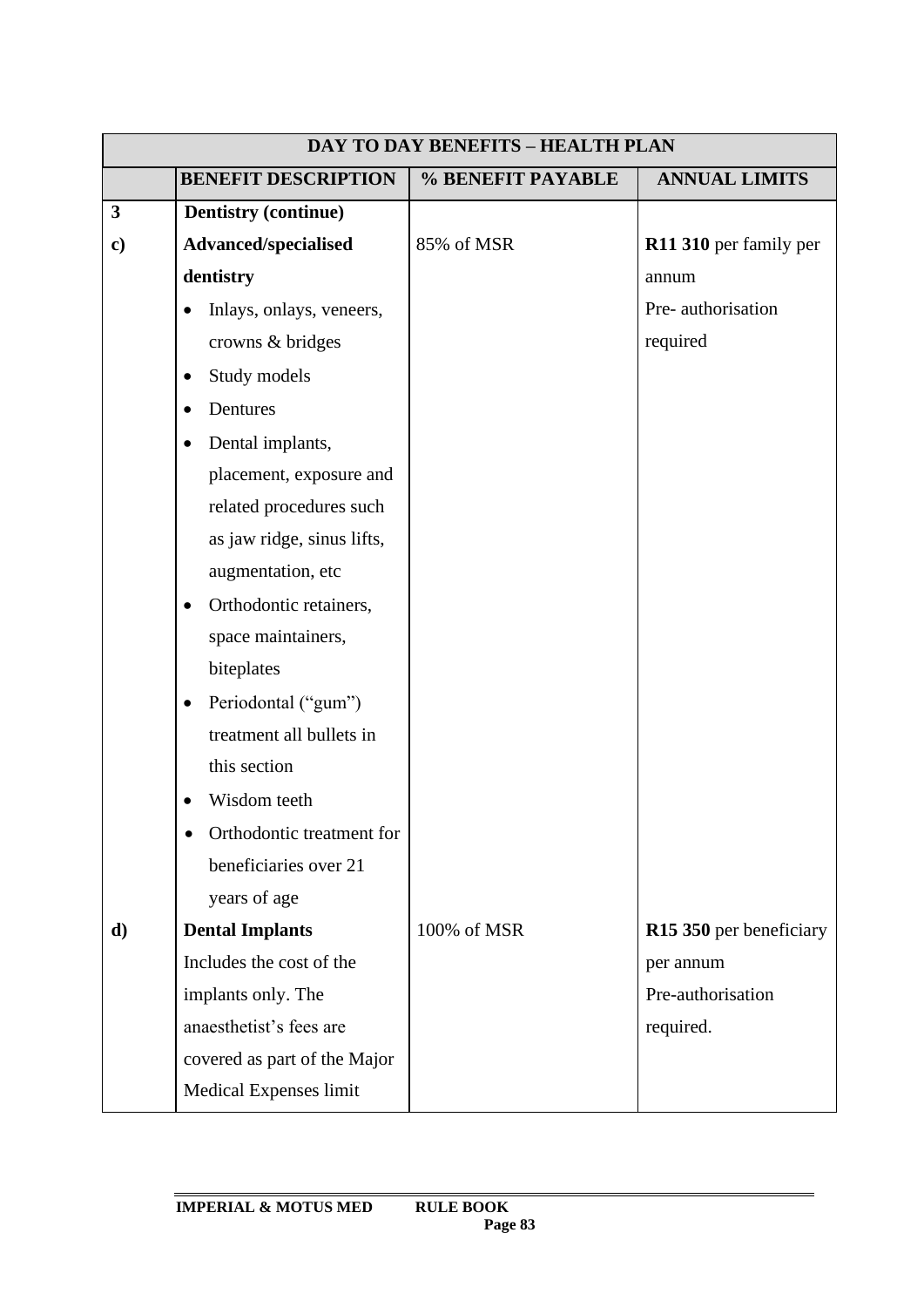|                         | <b>DAY TO DAY BENEFITS - HEALTH PLAN</b> |                             |                               |  |
|-------------------------|------------------------------------------|-----------------------------|-------------------------------|--|
|                         | <b>BENEFIT DESCRIPTION</b>               | % BENEFIT PAYABLE           | <b>ANNUAL LIMITS</b>          |  |
| e)                      | <b>Orthodontic treatments</b>            |                             |                               |  |
|                         | Only for beneficiaries up to             | 100% of MSR                 | R8 330 per beneficiary        |  |
|                         | the age of 21 years                      |                             | per annum                     |  |
|                         | Orthodontic treatment for                |                             | Pre-authorisation             |  |
|                         | beneficiaries over 21 years of           |                             | required                      |  |
|                         | subject<br>the<br>is<br>to<br>age        |                             |                               |  |
|                         | Specialised Dentistry limit              |                             |                               |  |
|                         | under 3c) above                          |                             |                               |  |
| $\overline{\mathbf{4}}$ | <b>Acute medicine</b>                    |                             |                               |  |
| $\mathbf{a}$            | Acute medicines and                      | 100% of Mediscor            | Member family limit           |  |
|                         | injection material including             | Reference Price - MRP       | calculated as follows:        |  |
|                         | flu vaccines                             | after deduction of R30 levy | R6 800 per Member             |  |
|                         |                                          | per script.                 | R4 270 per Adult              |  |
|                         |                                          |                             | Dependant                     |  |
|                         |                                          |                             | R1 290 per child              |  |
|                         |                                          |                             | dependant (maximum            |  |
|                         |                                          |                             | of three children)            |  |
| $\mathbf{b}$            | <b>Pharmacist Advised</b>                | 100% of Mediscor            | R1 250 per family per         |  |
|                         | <b>Therapy (PAT)</b> is                  | Reference Price - MRP, up   | annum. Subject to             |  |
|                         | medicines supplied to a                  | to a maximum of R220 per    | <b>Acute Medication limit</b> |  |
|                         | member by a registered                   | event.                      |                               |  |
|                         | pharmacist without a                     |                             |                               |  |
|                         | doctor's prescription.                   |                             |                               |  |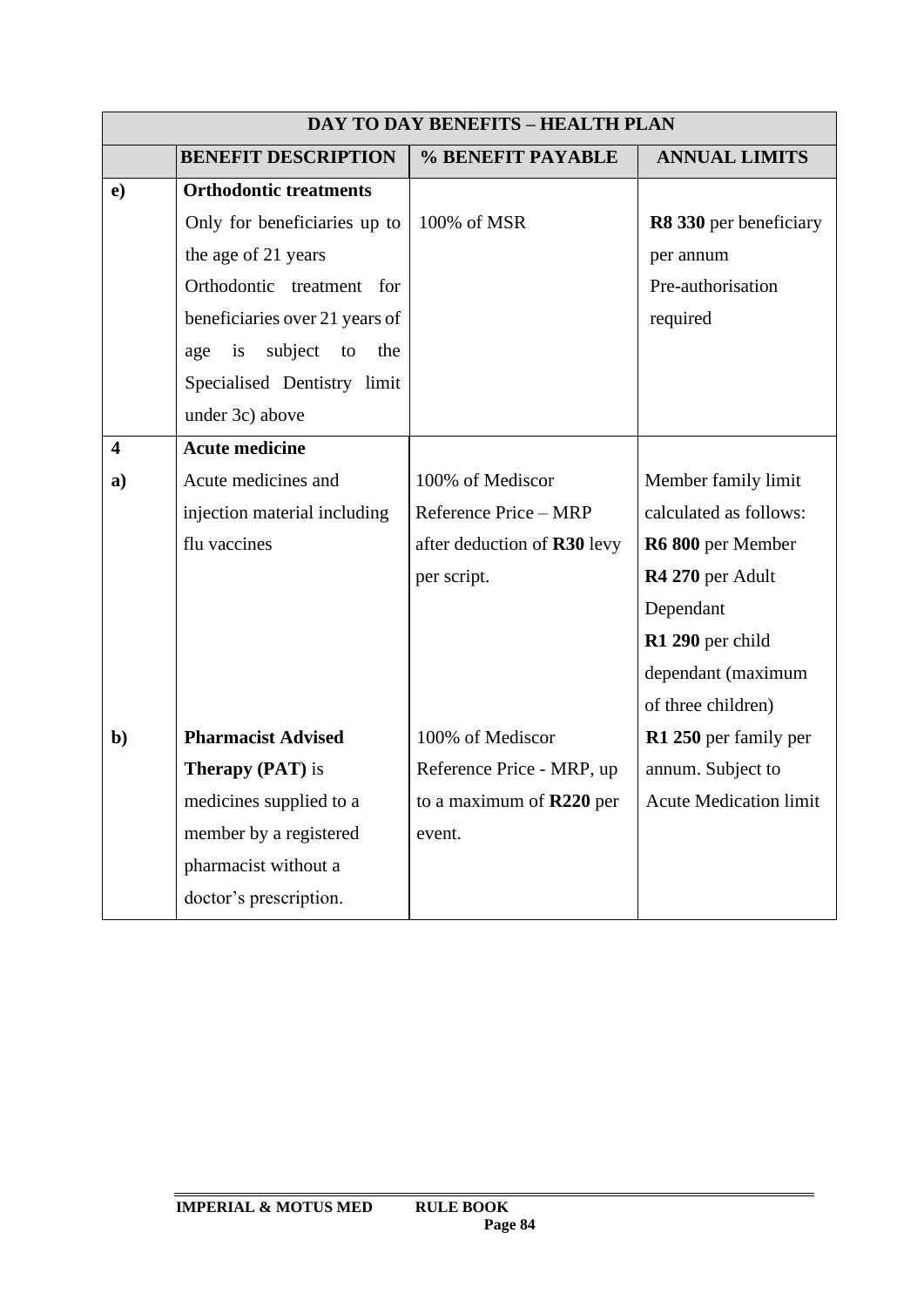|              | <b>DAY TO DAY BENEFITS - HEALTH PLAN</b> |                   |                              |  |
|--------------|------------------------------------------|-------------------|------------------------------|--|
|              | <b>BENEFIT DESCRIPTION</b>               | % BENEFIT PAYABLE | <b>ANNUAL LIMITS</b>         |  |
| 5            | <b>Medical Auxiliaries - Out</b>         | 85% of MSR        | R7 560 per family per        |  |
|              | of hospital                              |                   | annum for the                |  |
|              | Only for the following                   |                   | disciplines listed           |  |
|              | disciplines:                             |                   |                              |  |
|              | Podiatry,                                |                   |                              |  |
|              | Orthoptic Treatment,                     |                   |                              |  |
|              | Audiometry/Audiology,                    |                   |                              |  |
|              | Occupational therapy,                    |                   |                              |  |
|              | Therapeutic Dietician,                   |                   |                              |  |
|              | Remedial & Speech therapy,               |                   |                              |  |
|              | Clinical Technology,                     |                   |                              |  |
|              | Chiropody,                               |                   |                              |  |
|              | Social work,                             |                   |                              |  |
|              | Biokinetic,                              |                   |                              |  |
|              | Chiropractor and                         |                   |                              |  |
|              | Homeopaths.                              |                   |                              |  |
| 6            | Physiotherapy - Out of                   | 85% of MSR        | R4 980 per family per        |  |
|              | Hospital                                 |                   | annum                        |  |
| 7            | Mental Health - Out of                   | 85% of MSR        | R5 320 per beneficiary       |  |
|              | <b>Hospital</b>                          |                   | per annum                    |  |
| 8            | <b>Optical Services</b>                  |                   |                              |  |
| a)           | Eye test                                 | 85% of MSR        | 1 (one) test per             |  |
|              |                                          |                   | beneficiary per annum        |  |
|              |                                          |                   | from MME.                    |  |
| $\mathbf{b}$ | Spectacles, lenses, (replace,            | 85% of Cost       | <b>Overall Optical limit</b> |  |
|              | repair & adjust), contact                |                   | of R3 030 per                |  |
|              | lenses & fitting of contact              |                   | beneficiary per annum        |  |
|              | lenses                                   |                   |                              |  |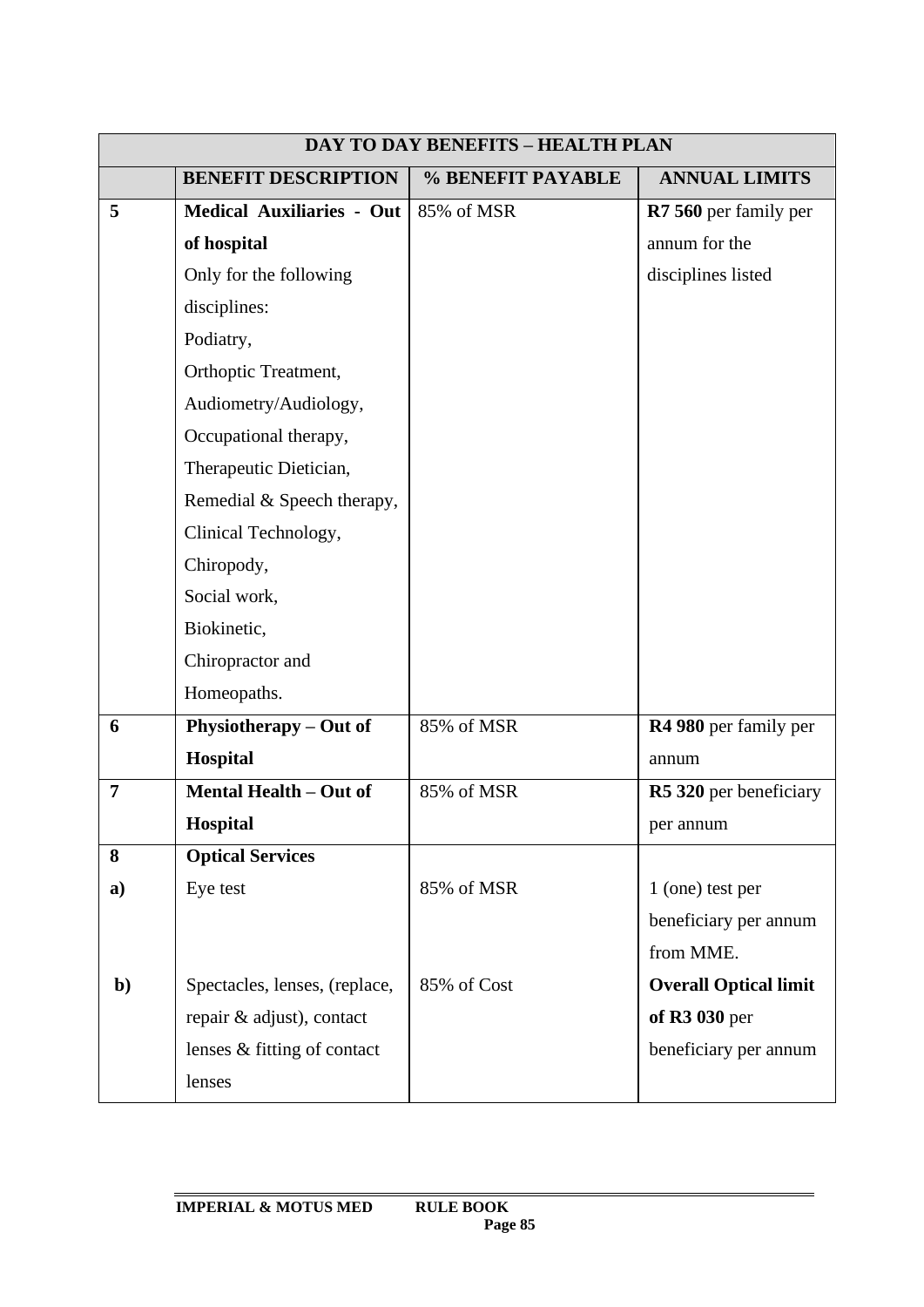| <b>DAY TO DAY BENEFITS - HEALTH PLAN</b> |                            |                   |                           |
|------------------------------------------|----------------------------|-------------------|---------------------------|
|                                          | <b>BENEFIT DESCRIPTION</b> | % BENEFIT PAYABLE | <b>ANNUAL LIMITS</b>      |
| $\mathbf{c}$                             | <b>Frames</b>              | 85% of Cost       | R1 050 per beneficiary    |
|                                          |                            |                   | per annum, included in    |
|                                          |                            |                   | the overall Optical limit |
|                                          |                            |                   | above.                    |
|                                          | Sunglasses                 | No benefit        | No benefit                |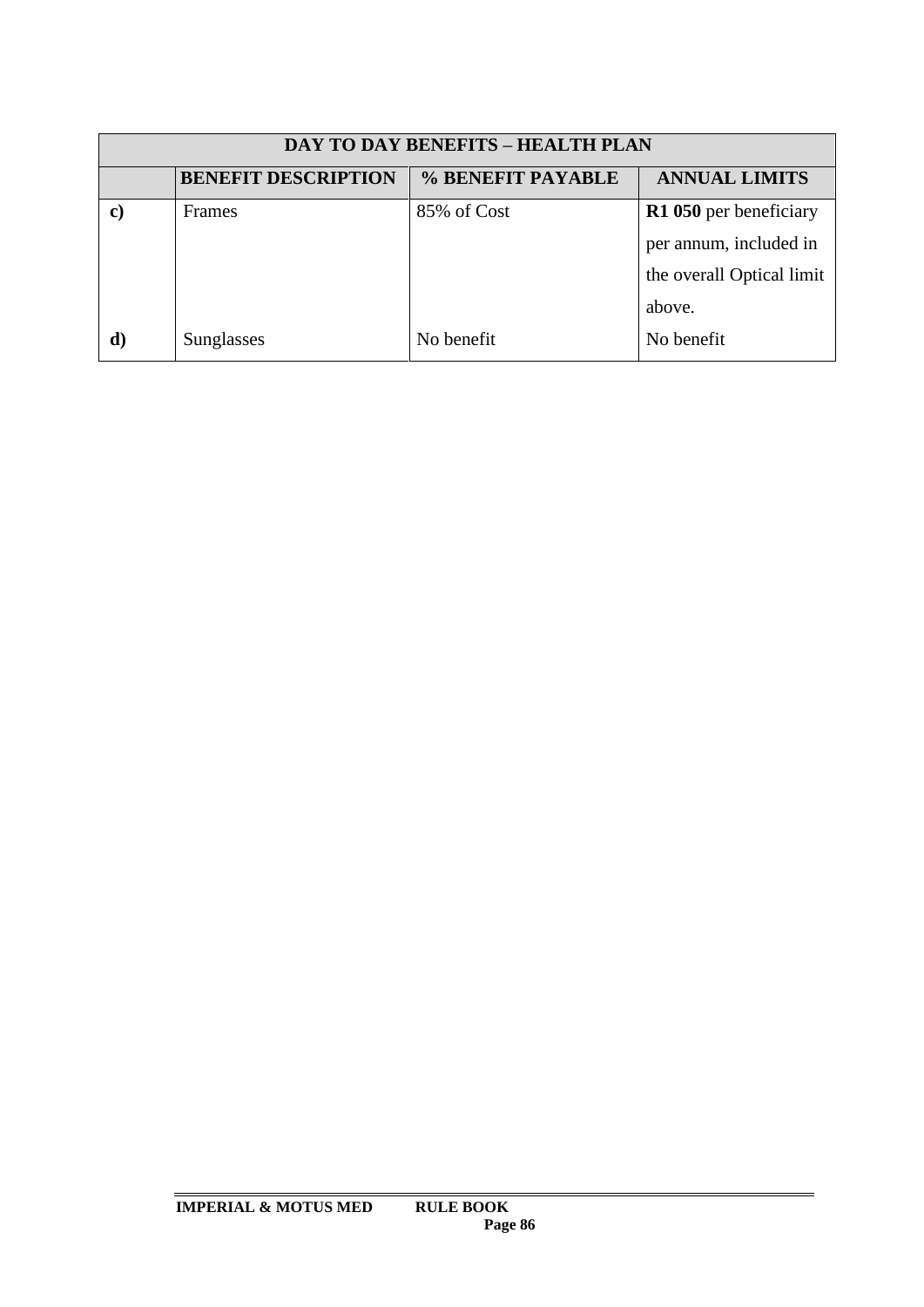## **2. IMPERIAL & MOTUS MED BUDGET PLAN**

The Budget Plan provide low-cost cover for essential, basic healthcare benefits with unlimited in-hospital cover at 100% of Scheme Rate, no Non-PMB chronic benefits, a GP Network with specialist referrals and Day-to-Day benefits paid at 85% of Scheme Rates, with relatively low annual limits.

|              |                                       | <b>MAJOR MEDICAL EXPENSES - BUDGET PLAN</b> |                       |
|--------------|---------------------------------------|---------------------------------------------|-----------------------|
|              | <b>BENEFITS DESCRIPTION</b>           | % BENEFIT PAYABLE                           | <b>ANNUAL LIMITS</b>  |
| $\mathbf{1}$ | Hospitalisation - Private and         | 100% of MSR                                 | <b>MME</b>            |
|              | <b>Provincial</b>                     |                                             | Subject<br>to<br>pre- |
| a)           | A deductible of <b>R1 000</b> applies | No deductible if done in                    | authorisation         |
|              | if the following procedures are       | doctor's room and paid at                   |                       |
|              | done in hospital:                     | 100%<br>of<br>MSR if<br>in                  |                       |
|              | o Scopes                              | doctor's                                    |                       |
|              | Arthroscopies                         |                                             |                       |
|              | Gastro-Intestinal                     |                                             |                       |
|              | endoscopies                           |                                             |                       |
|              | $\triangleright$ Gastroscopies        |                                             |                       |
|              | $\triangleright$ Colonoscopies        |                                             |                       |
|              | $\triangleright$ Sigmoidoscopies      |                                             |                       |
|              | Urological scopes $\&$                |                                             |                       |
|              | Cystoscopies                          |                                             |                       |
|              | Gynaecological scopes                 |                                             |                       |
|              | <b>Biopsies</b><br>O                  |                                             |                       |
|              | Minor dermatological<br>$\circ$       |                                             |                       |
|              | procedures                            |                                             |                       |
|              | Dental procedures<br>$\circ$          | No deductible if done in                    | <b>MME</b>            |
|              |                                       | doctor's room and paid at                   |                       |
|              |                                       | 85% of MSR as per Day-                      |                       |
|              |                                       | to-Day benefit                              |                       |
|              | Nail surgeries<br>$\circ$             |                                             |                       |
|              | Minor skin lesions<br>$\circ$         |                                             |                       |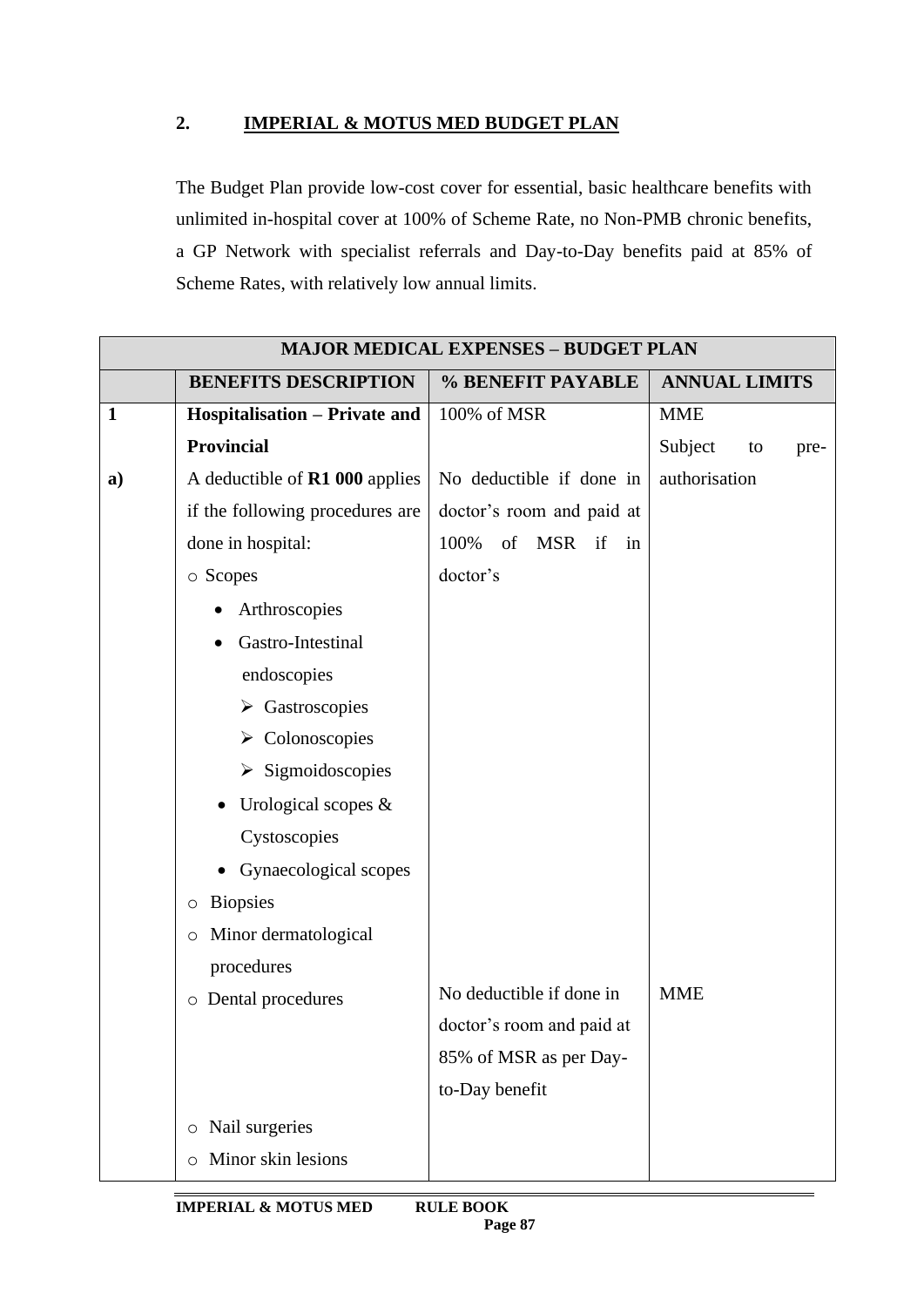|                | <b>MAJOR MEDICAL EXPENSES - BUDGET PLAN</b>                                                |                        |                           |  |
|----------------|--------------------------------------------------------------------------------------------|------------------------|---------------------------|--|
|                | <b>BENEFITS DESCRIPTION</b>                                                                | % BENEFIT PAYABLE      | <b>ANNUAL LIMITS</b>      |  |
| 1)             | <b>Hospitalisation – Private and</b>                                                       | 100% of MSR            | <b>MME</b>                |  |
| a)             | <b>Provincial (continue)</b>                                                               |                        |                           |  |
|                | Vasectomies                                                                                |                        |                           |  |
|                | Conservative neck and back                                                                 |                        |                           |  |
|                | procedures                                                                                 |                        |                           |  |
|                | Circumcisions                                                                              |                        |                           |  |
| $\mathbf{b}$   | Accommodation in general                                                                   | 100% of MSR            | <b>MME</b>                |  |
|                | ward, recovery room, intensive                                                             |                        |                           |  |
|                | care unit or high care ward                                                                |                        |                           |  |
| $\mathbf{c}$   | <b>Circumcision</b>                                                                        |                        |                           |  |
|                | Deductible applies, see 1a)                                                                | 100% of MSR            | R <sub>2</sub> 150<br>per |  |
|                | above                                                                                      |                        | beneficiary per annum     |  |
|                |                                                                                            |                        | from MME, subject to      |  |
|                |                                                                                            |                        | motivation and pre-       |  |
|                |                                                                                            |                        | authorisation             |  |
| d)             | <b>Theatre Fees</b>                                                                        | 100% of MSR            | <b>MME</b>                |  |
| $\bf e)$       | Medicines used in hospital/                                                                | 100% of Medicine Price | <b>MME</b>                |  |
|                | theatre                                                                                    |                        |                           |  |
| $\overline{2}$ | <b>Post Operation</b>                                                                      | 100% of MSR            | <b>MME</b>                |  |
|                | Physiotherapy                                                                              |                        | 6 weeks treatment as      |  |
|                | Physiotherapy after hip, knee                                                              |                        | per clinical protocols    |  |
|                | and shoulder replacement                                                                   |                        | Pre-authorisation         |  |
|                | surgery and spinal surgery                                                                 |                        | required                  |  |
|                | only                                                                                       |                        |                           |  |
| 3              | practitioners<br><b>General</b><br>and                                                     |                        |                           |  |
|                | specialists (in hospital)                                                                  |                        |                           |  |
| a)             | Visits and consultations                                                                   | 100% of MSR            | <b>MME</b>                |  |
| $\mathbf{b}$   | Surgical procedures and                                                                    | 100% of MSR            | <b>MME</b>                |  |
|                | anaesthetics                                                                               |                        |                           |  |
|                | For PMB services rendered by a specialist see Annexure $B$ – schedule of benefits, benefit |                        |                           |  |
|                | rule 6.2.2 for benefits 3a) $\&$ 3b)                                                       |                        |                           |  |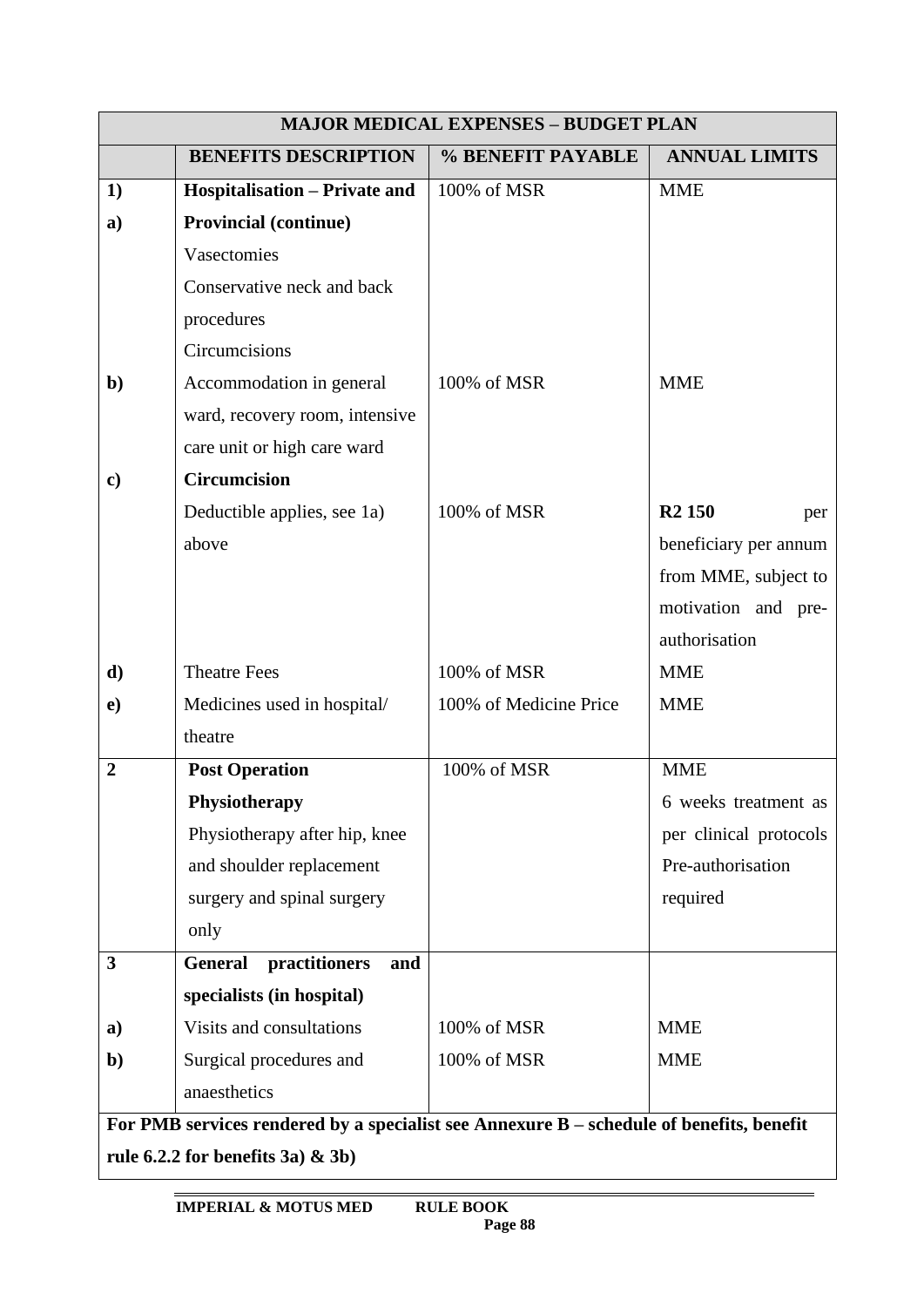|                         | <b>MAJOR MEDICAL EXPENSES - BUDGET PLAN</b> |                                     |                         |
|-------------------------|---------------------------------------------|-------------------------------------|-------------------------|
|                         | <b>BENEFIT DESCRIPTION</b>                  | % BENEFIT PAYABLE                   | <b>ANNUAL LIMITS</b>    |
| $\overline{\mathbf{4}}$ | <b>Diagnostic services</b>                  |                                     |                         |
| a)                      | Radiology<br>$(X-rays$<br>and               | 100% of MSR                         | <b>MME</b>              |
|                         | pathology (In hospital)                     |                                     |                         |
| $\mathbf{b}$            | MRI, CAT and radio-isotope                  | 100% of MSR                         | MME Benefit, subject    |
|                         | scans (in and out of hospital)              |                                     | to R10 500 per          |
|                         |                                             |                                     | beneficiary per annum   |
|                         |                                             |                                     | Pre-authorisation       |
|                         |                                             |                                     | required                |
| $\mathbf{c})$           | Ultrasound scans (in and out                | 100% of MSR                         | R1 690 per beneficiary  |
|                         | of hospital)                                |                                     | per annum               |
| d)                      | PET scans                                   | No Benefit                          |                         |
| $\mathbf{e})$           | Sleep studies                               | No Benefit                          |                         |
| 5                       | To-take-out (TTO)                           | 100% of Generic Reference           | MME Benefit, subject    |
|                         | medicine                                    | Price                               | to R460 per beneficiary |
|                         | Medicines dispensed on                      |                                     | per admission           |
|                         | discharge from hospital will                |                                     |                         |
|                         | be covered under the Major                  |                                     |                         |
|                         | <b>Medical Expenses Benefit</b>             |                                     |                         |
| 6                       | <b>Out-patient services</b>                 | If ICD-10 code is for an            |                         |
|                         | Private and Provincial                      | emergency the consultation-         | <b>MME</b>              |
|                         | hospitals                                   | facility-, procedure-, related      |                         |
|                         |                                             | materials- and medication           |                         |
|                         |                                             | cost to be paid at 100%             |                         |
|                         |                                             | from MME.                           |                         |
|                         |                                             | If ICD-10 code is <b>not</b> for an |                         |
|                         |                                             | emergency, all applicable           |                         |
|                         |                                             | services to be paid at 85%          |                         |
|                         |                                             | from the applicable day-to-         |                         |
|                         |                                             | day benefit limits                  |                         |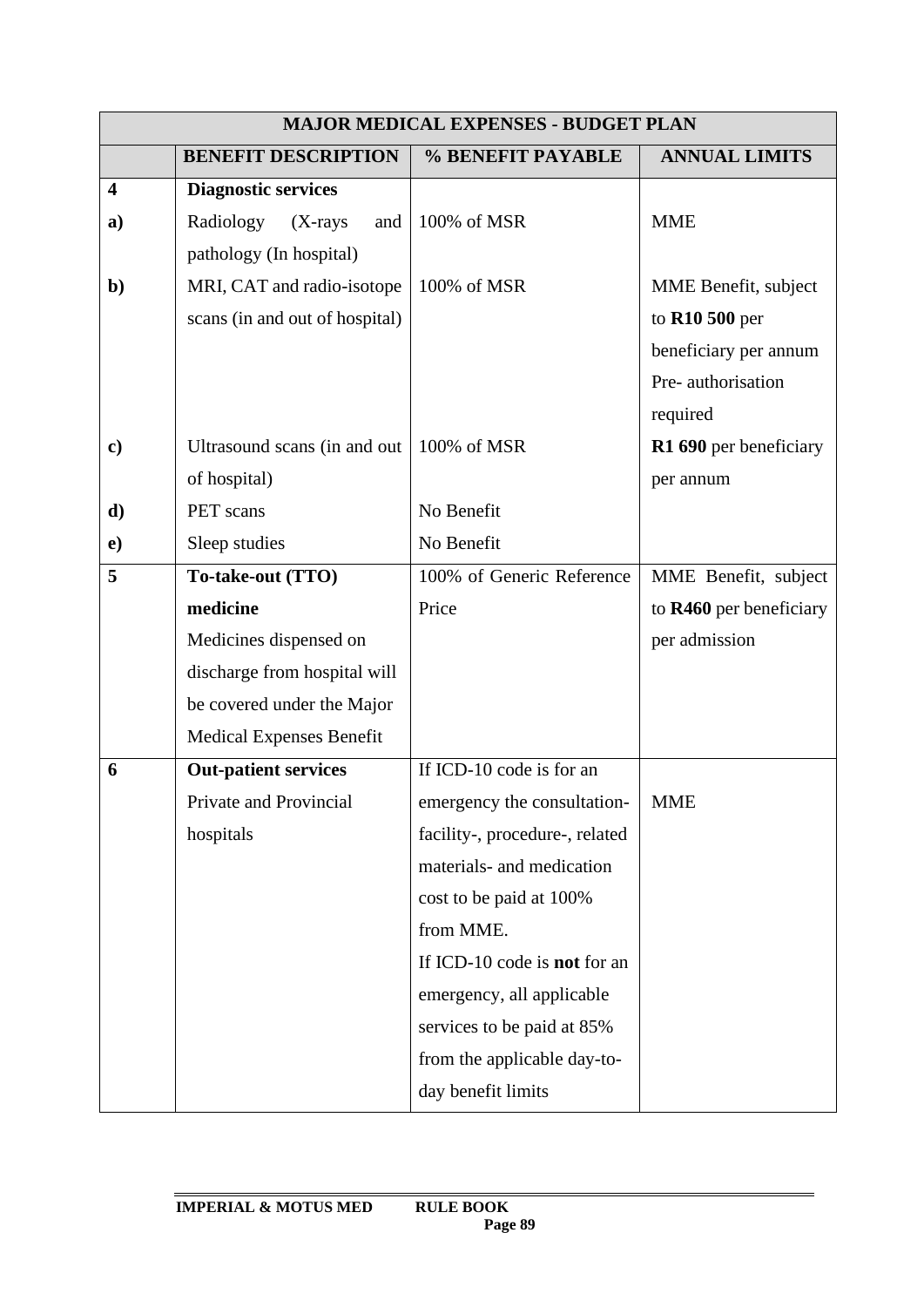|    |                                     | <b>MAJOR MEDICAL EXPENSES - BUDGET PLAN</b> |                        |
|----|-------------------------------------|---------------------------------------------|------------------------|
|    | <b>BENEFITS DESCRIPTION</b>         | % BENEFIT PAYABLE                           | <b>ANNUAL LIMITS</b>   |
| 7  | <b>Blood Transfusion</b>            | 100% of cost                                | MME, subject to PMB    |
| 8  | <b>Nursing Services, Sub-acute</b>  | No benefit                                  |                        |
|    | <b>Care and Hospice Services</b>    |                                             |                        |
| 9  | <b>Ambulance services</b>           | 100% of cost                                | R4 770 per beneficiary |
|    | Pre-authorisation<br>must<br>be     |                                             | per annum subject to   |
|    | obtained<br>from<br>Europ           |                                             | approval by preferred  |
|    | Assistance                          |                                             | service provider and   |
|    |                                     |                                             | Scheme.                |
| 10 | <b>Internal Prosthesis</b>          | 100% of cost                                | Limited to R38 990 per |
|    | Includes all accompanying           | PMBs not<br>subject<br>to                   | family per annum for   |
|    | temporary<br>permanent<br><b>or</b> | applicable limit.                           | prosthesis             |
|    | devices used to assist with the     | Non-PMBs<br>subject<br>to                   |                        |
|    | alignment<br>guidance,<br><b>or</b> | applicable limit                            |                        |
|    | delivery of internal prostheses     |                                             |                        |
|    | and devices                         |                                             |                        |
|    | Patients may obtain pre-            |                                             |                        |
|    | authorisation 10 (ten) working      |                                             |                        |
|    | days prior to admission for a       |                                             |                        |
|    | joint replacement or spinal         |                                             |                        |
|    | operation                           |                                             |                        |
| 11 | <b>Renal Dialysis</b>               | Subject to 100% of the                      | <b>MME</b>             |
|    | (Inclusive of all related costs)    | negotiated rate and PMBs                    | Subject<br>to<br>pre-  |
|    | Benefit is subject to the           |                                             | authorisation          |
|    | submission of a treatment plan      |                                             |                        |
|    | by the treating specialist to the   |                                             |                        |
|    | case manager and approval of        |                                             |                        |
|    | treatment plan before<br>the        |                                             |                        |
|    | treatment begins                    |                                             |                        |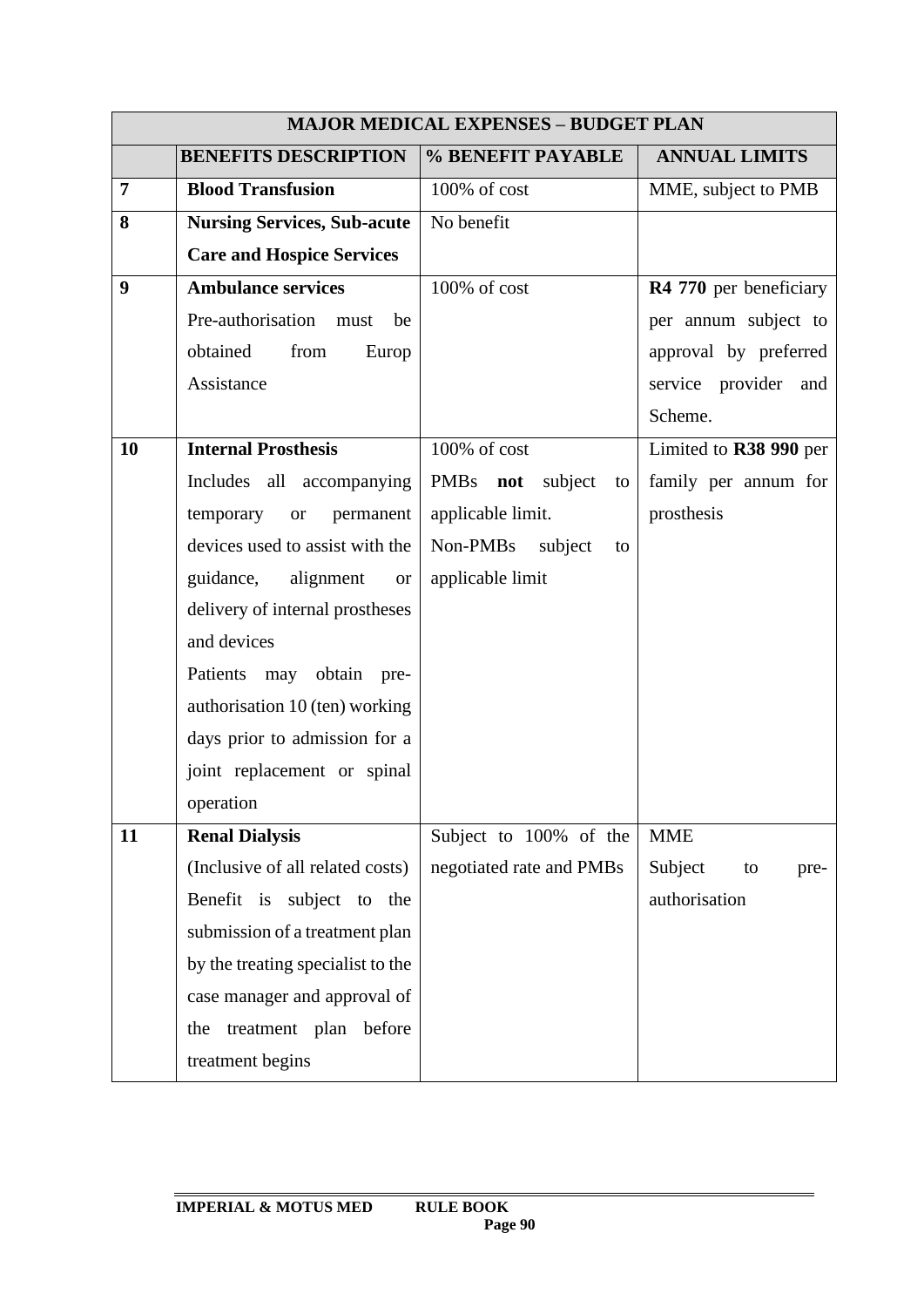|               | <b>MAJOR MEDICAL EXPENSES - BUDGET PLAN</b> |                          |                                   |
|---------------|---------------------------------------------|--------------------------|-----------------------------------|
|               | <b>BENEFITS DESCRIPTION</b>                 | % BENEFIT PAYABLE        | <b>ANNUAL LIMITS</b>              |
| 12            | <b>Organ Transplants</b>                    |                          |                                   |
| a)            | <b>Hospital</b><br>accommodation            | PMBs covered in full at  | <b>MME</b>                        |
|               | surgically related<br>and                   | 100% of negotiated rate. | Subject to pre-                   |
|               | services and procedures                     | Non-PMBs covered<br>at   | authorisation                     |
|               |                                             | <b>MSR</b>               |                                   |
| $\mathbf{b}$  | <b>Heart, Kidney and Liver</b>              | 100% of Cost             | <b>MME</b>                        |
|               | Inclusive of organ search,                  |                          | Subject to pre-                   |
|               | harvesting and transportation,              |                          | authorisation                     |
|               | national only. The benefit                  |                          | Unlimited                         |
|               | shall cover the donor if the                |                          |                                   |
|               | recipient is an Imperial $\&$               |                          |                                   |
|               | Motus Med member                            |                          |                                   |
| $\mathbf{c})$ | <b>Corneal Transplant</b> - 100% of Cost    |                          | <b>MME</b>                        |
|               | Including organ search,                     |                          | Subject to pre-                   |
|               | national only                               |                          | authorisation                     |
|               |                                             |                          | <b>R18 900 per</b>                |
|               |                                             |                          | beneficiary per event             |
| d)            | Other organs                                | 100% of MSR              | <b>MME</b>                        |
|               | Including organ<br>search,                  |                          | Limited to $\mathbb{R}$ 720 for a |
|               | harvesting and transportation,              |                          | cadaver organ(s) or               |
|               | national only. The benefit                  |                          | limited to R35 090 for            |
|               | covers the cost of the donor if             |                          | live donor organ(s) per           |
|               | the recipient is an Imperial $\&$           |                          | beneficiary per annum             |
|               | Motus Med member                            |                          |                                   |
| $\bf e)$      | <b>Anti-rejection drugs</b>                 | 100% of Medicine Price   | <b>MME</b>                        |
|               |                                             |                          | Subject to pre-                   |
|               |                                             |                          | authorisation                     |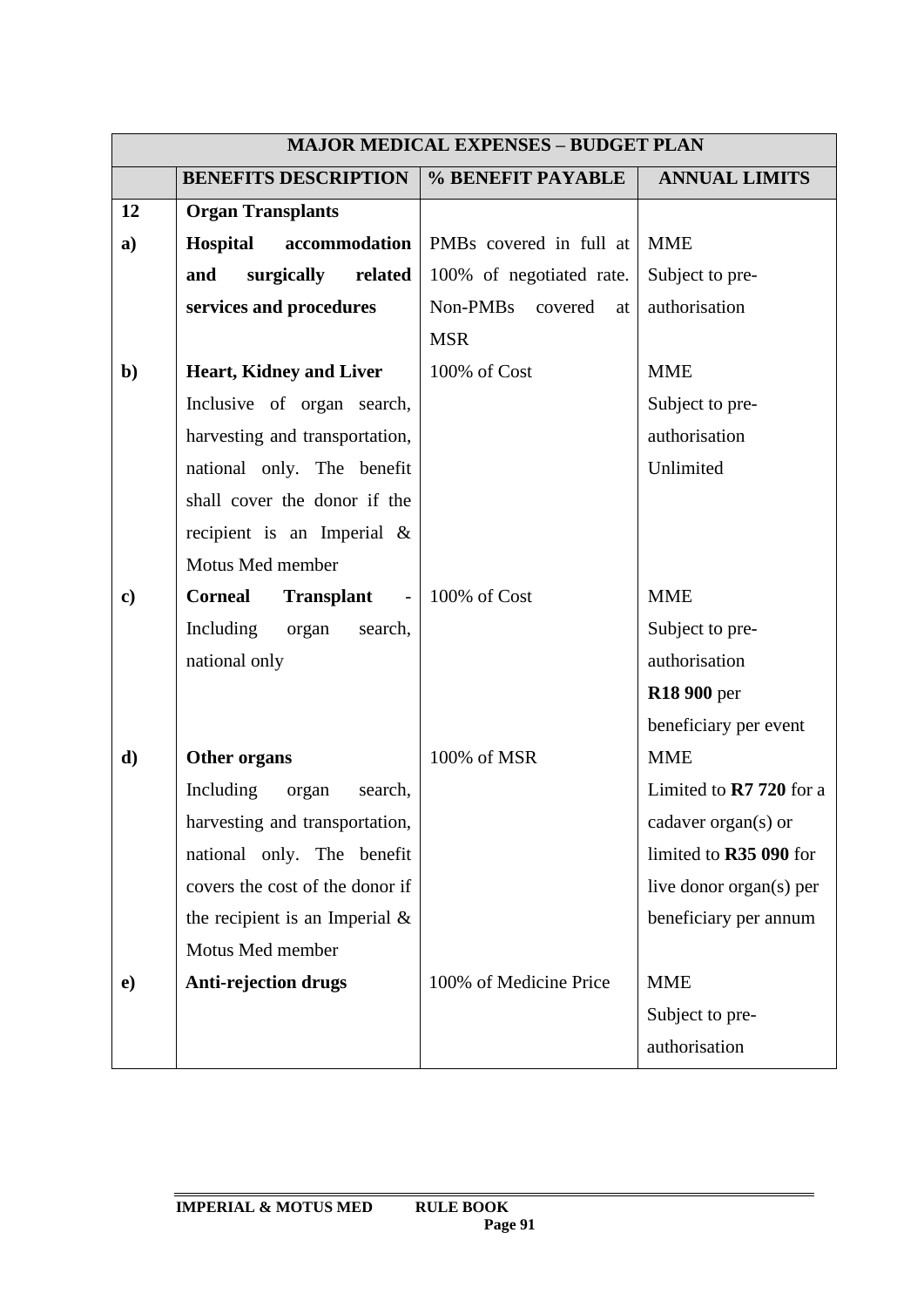|    |                                  | <b>MAJOR MEDICAL EXPENSES - BUDGET PLAN</b>             |                             |
|----|----------------------------------|---------------------------------------------------------|-----------------------------|
|    | <b>BENEFITS DESCRIPTION</b>      | % BENEFIT PAYABLE                                       | <b>ANNUAL LIMITS</b>        |
| 13 | <b>HIV</b> and AIDS              |                                                         |                             |
|    | All consultations, pathology     | 100% of cost unlimited                                  | MME - Subject to pre-       |
|    | medicine<br>related<br>and<br>to |                                                         | authorisation and           |
|    | diagnoses & treatment of the     | <b>PMB</b><br>services<br>For                           | clinical guidelines and     |
|    | disease                          | rendered by a specialist                                | Protocols.                  |
|    |                                  | <b>Annexure</b><br>B<br>$\overline{\phantom{m}}$<br>see | HIV resistance tests        |
|    |                                  | schedule<br>of<br>benefits,                             | provided only if            |
|    |                                  | benefit rule 6.2.2 and rule                             | registered and pre-         |
|    |                                  | 6.2.3                                                   | authorised by a             |
|    |                                  |                                                         | relevant Case Manager       |
|    |                                  | Medicine<br>subject<br>to                               | on the                      |
|    |                                  | Mediscor Reference Price                                | <b>HIV YourLife</b>         |
|    |                                  | $-MRP.$                                                 | programme                   |
|    |                                  | Members are encouraged                                  |                             |
|    |                                  | of<br>the<br>make<br>use<br>to                          |                             |
|    |                                  | Scheme's<br>Preferred                                   |                             |
|    |                                  | <b>Provider Pharmacies</b>                              |                             |
|    |                                  |                                                         | Polymerase chain            |
|    |                                  |                                                         | reaction funded from        |
|    |                                  |                                                         | Major Medical               |
|    |                                  |                                                         | <b>Expenses Benefit for</b> |
|    |                                  |                                                         | babies 18 months and        |
|    |                                  |                                                         | younger                     |
|    |                                  |                                                         | diagnosis<br>where<br>the   |
|    |                                  |                                                         | relates to HIV testing      |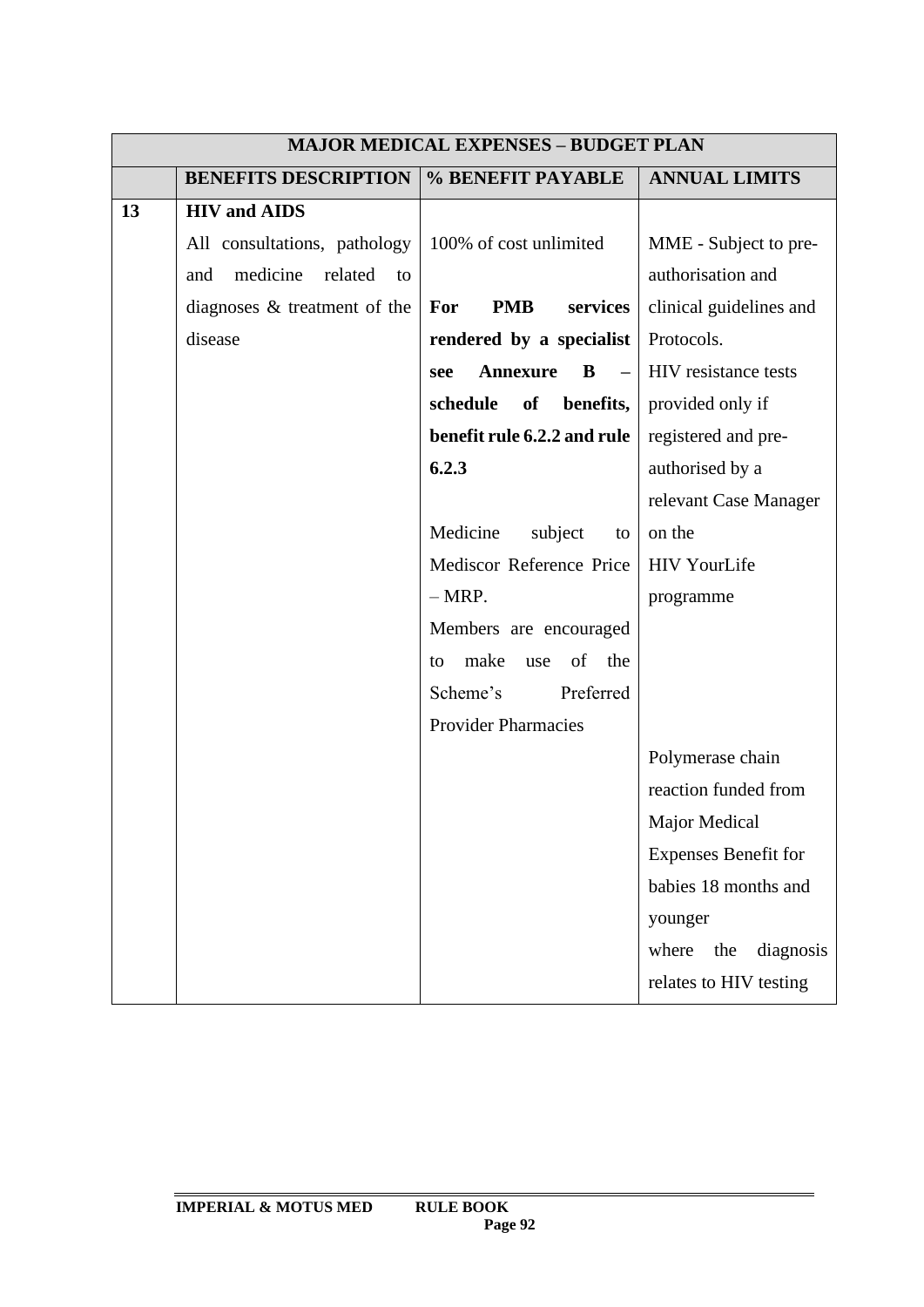|               | <b>MAJOR MEDICAL EXPENSES - BUDGET PLAN</b>                                  |                   |                       |  |
|---------------|------------------------------------------------------------------------------|-------------------|-----------------------|--|
|               | <b>BENEFITS DESCRIPTION</b>                                                  | % BENEFIT PAYABLE | <b>ANNUAL LIMITS</b>  |  |
| 14            | <b>Maternity Benefit</b>                                                     |                   |                       |  |
| $\mathbf{a}$  | Labour<br>and<br>ward                                                        |                   |                       |  |
|               | accommodation                                                                |                   |                       |  |
|               | Normal delivery limited to 3                                                 | 100% of Cost      | <b>MME</b>            |  |
|               | days                                                                         |                   | Subject to pre-       |  |
|               |                                                                              |                   | authorisation         |  |
|               | Elective Caesarean delivery                                                  | 100% of MSR       | <b>MME</b>            |  |
|               | limited to 4 days                                                            |                   | Subject<br>to<br>pre- |  |
|               |                                                                              |                   | authorisation         |  |
|               | Additional days are subject to                                               |                   |                       |  |
|               | submission of a motivation by                                                |                   |                       |  |
|               | the attending doctor and                                                     |                   |                       |  |
|               | approval by the case manager                                                 |                   |                       |  |
| $\mathbf{b}$  | <b>Midwife</b><br>$-$ for<br>midwife                                         | 100% of MSR       | <b>MME</b>            |  |
|               | delivery, confinement in a                                                   |                   |                       |  |
|               | registered birthing unit or                                                  |                   |                       |  |
|               | home delivery - including                                                    |                   |                       |  |
|               | birth attendant and birth bath.                                              |                   |                       |  |
|               | Midwife must be registered                                                   |                   |                       |  |
|               | with BHF and Nursing                                                         |                   |                       |  |
|               | Council. If a gynaecologist is                                               |                   |                       |  |
|               | not used, benefit covers pre-                                                |                   |                       |  |
|               | and post-confinement costs.                                                  |                   |                       |  |
| $\mathbf{c})$ | Maternity Programme - benefits listed below are subject to enrolment on the  |                   |                       |  |
|               | Maternity Programme. If not registered on the Programme, below benefits (c1, |                   |                       |  |
|               | c2, c3 and c4) to be paid from day-to-day limits.                            |                   |                       |  |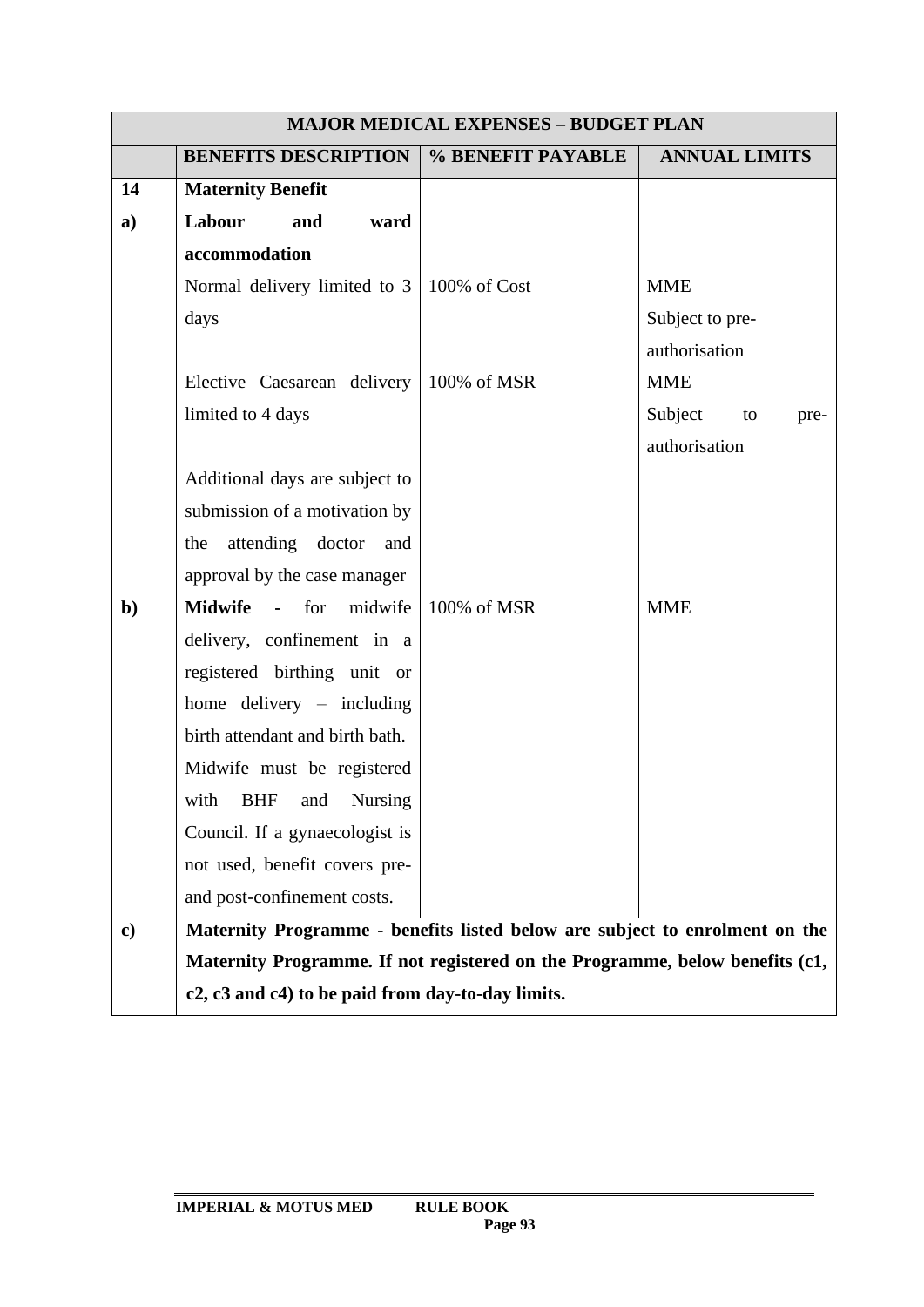|     |                                     | <b>MAJOR MEDICAL EXPENSES - BUDGET PLAN</b> |                           |
|-----|-------------------------------------|---------------------------------------------|---------------------------|
|     | <b>BENEFITS DESCRIPTION</b>         | % BENEFIT PAYABLE                           | <b>ANNUAL LIMITS</b>      |
| 14  | <b>Benefits</b><br><b>Maternity</b> |                                             |                           |
|     | (continue)                          |                                             |                           |
| c1) | <b>Antenatal</b><br>classes         | 100% of Cost as per                         | <b>MME</b>                |
|     | Registered Midwife, or:             | authorised registered                       | R1 180 per beneficiary    |
|     | <b>Belly Babies</b>                 | <b>Maternity Programme</b>                  | per annum                 |
|     | 18<br>month<br>antenatal<br>and     |                                             |                           |
|     | postnatal online video course       |                                             |                           |
|     | face-to-face<br>Online              |                                             |                           |
|     | consultations with a breast         |                                             |                           |
|     | feeding expert                      |                                             |                           |
| c2) | <b>Ultrasound scans</b>             | 100% of cost as per the                     | Two 2D or 3D or 4D        |
|     | during pregnancy                    | authorised registered                       | scans per                 |
|     |                                     | <b>Maternity Programme</b>                  | Pregnancy up to 100%      |
|     |                                     |                                             | of the 2D scan of         |
|     |                                     |                                             | <b>Scheme Rate</b>        |
| c3) | <b>Antenatal vitamins</b>           | 100% of Medicine Price as                   | R130 per month            |
|     | during pregnancy                    | per authorised registered                   | <b>MME</b>                |
|     |                                     | <b>Maternity Programme</b>                  |                           |
|     |                                     | 100% of Cost if obtained                    |                           |
| c4) | <b>Gynaecologist Consultations</b>  | from a DSP specialist. A as $\mid$ MME      |                           |
|     | during pregnancy                    | per authorised registered                   |                           |
|     |                                     | <b>Maternity Programme</b>                  |                           |
| 15  | Rehabilitation                      | 100% of cost – PMB only                     | Subject<br>Clinical<br>to |
|     |                                     |                                             | Protocols                 |
| 16  | Psychiatric institutions and        | 100% of MSR                                 | Up to a maximum of 21     |
|     | substance and alcohol abuse         |                                             | days per beneficiaries    |
|     |                                     |                                             | per annum subject to      |
|     |                                     |                                             | pre-auth                  |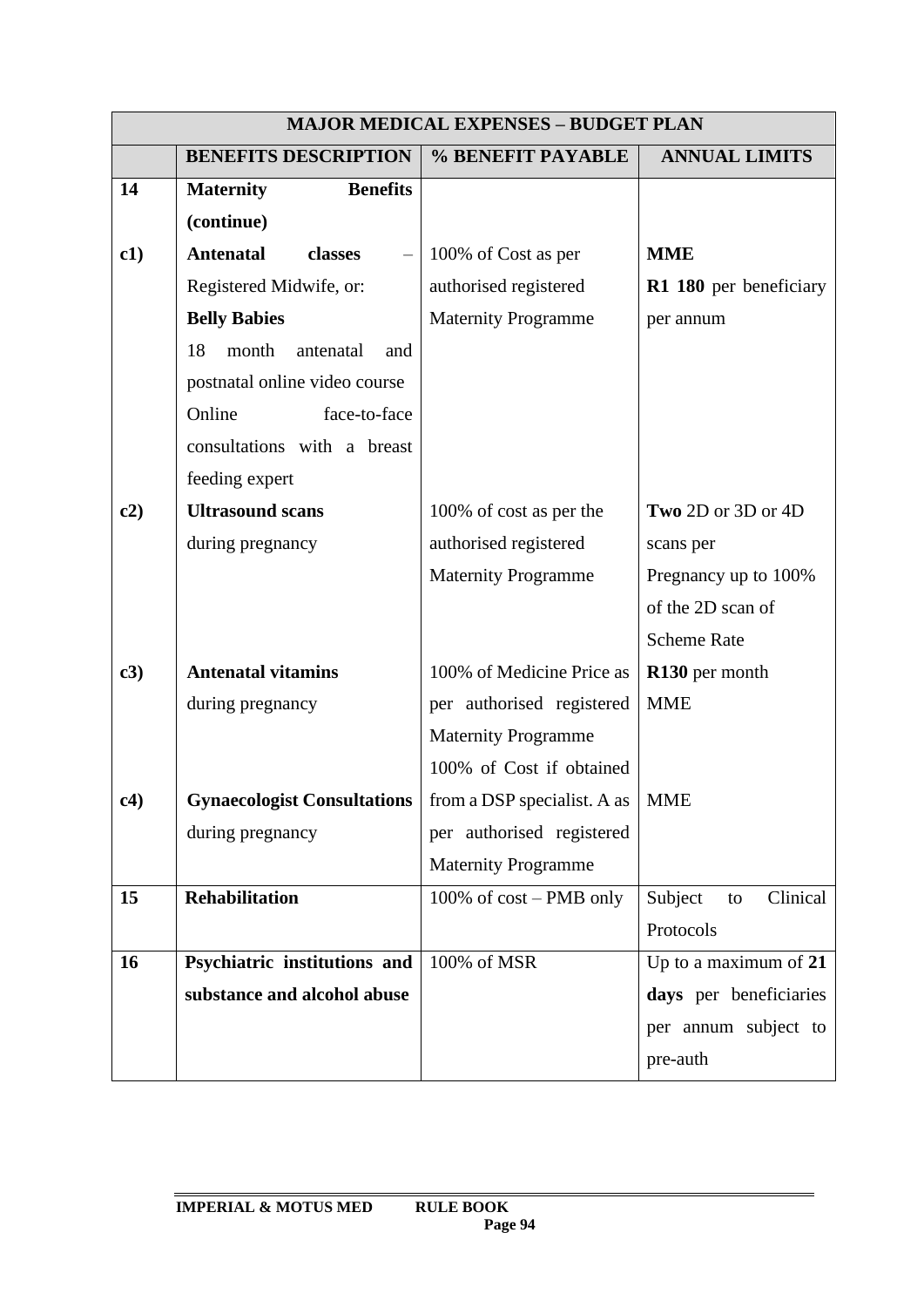|               |                                 | <b>MAJOR MEDICAL EXPENSES - BUDGET PLAN</b> |                       |
|---------------|---------------------------------|---------------------------------------------|-----------------------|
|               | <b>BENEFITS DESCRIPTION</b>     | % BENEFIT PAYABLE                           | <b>ANNUAL LIMITS</b>  |
| 17            | <b>Stoma Care Products</b>      | 100% of MSR                                 | <b>MME</b>            |
|               |                                 |                                             | Subject to pre-       |
|               |                                 |                                             | authorisation         |
| 18            | <b>Cochlear Implant</b>         | No Benefit                                  |                       |
| 19            | <b>Dentistry Benefit</b>        |                                             |                       |
| $\mathbf{a}$  | <b>Dental Alveolar</b>          | Hospital<br>and                             | Major<br>Medical      |
|               | Surgical procedures involving   | anaesthetist's fee                          | <b>Expenses</b>       |
|               | the teeth and supporting        | 100% of MSR for                             | Subject<br>to<br>pre- |
|               | jawbone ridges, such as:        | hospitalisation, operating                  | authorisation         |
|               | » Basic dental procedures in    | theatre, seditionist and                    |                       |
|               | children under the age of       | anaesthetist's fee                          |                       |
|               | eight                           | <b>Dental procedures</b>                    | Subject<br>to<br>pre- |
|               | » Surgical dental procedures    | Note that the associated                    | authorisation         |
|               | in exceptional clinical         | dental procedures will still                |                       |
|               | scenarios in children older     | be funded at 85% of the                     |                       |
|               | than eight and adults           | MSR from the respective                     |                       |
|               | • Surgical removal of           | Dental Benefit categories,                  |                       |
|               | multiple/impacted teeth or      | as indicated under day-to-                  |                       |
|               | roots                           | day benefits                                |                       |
|               | • Apicectomies                  |                                             |                       |
|               | • Tooth exposures               |                                             |                       |
|               | • Corticotomies                 |                                             |                       |
|               | • Surgical preparation of       |                                             |                       |
|               | mouth for dentures, etc.        |                                             |                       |
|               | • Wisdom teeth                  |                                             |                       |
| $\mathbf{b}$  | Orthodontic<br><b>Related</b>   |                                             |                       |
|               | <b>Surgery</b>                  |                                             |                       |
|               | No benefit                      | No benefit                                  |                       |
| $\mathbf{c})$ | <b>Maxillo facial surgery</b>   |                                             | No Benefit            |
|               | Oral/facial<br>trauma,          |                                             | <b>MME</b>            |
|               | such as fractured jaw or facial |                                             |                       |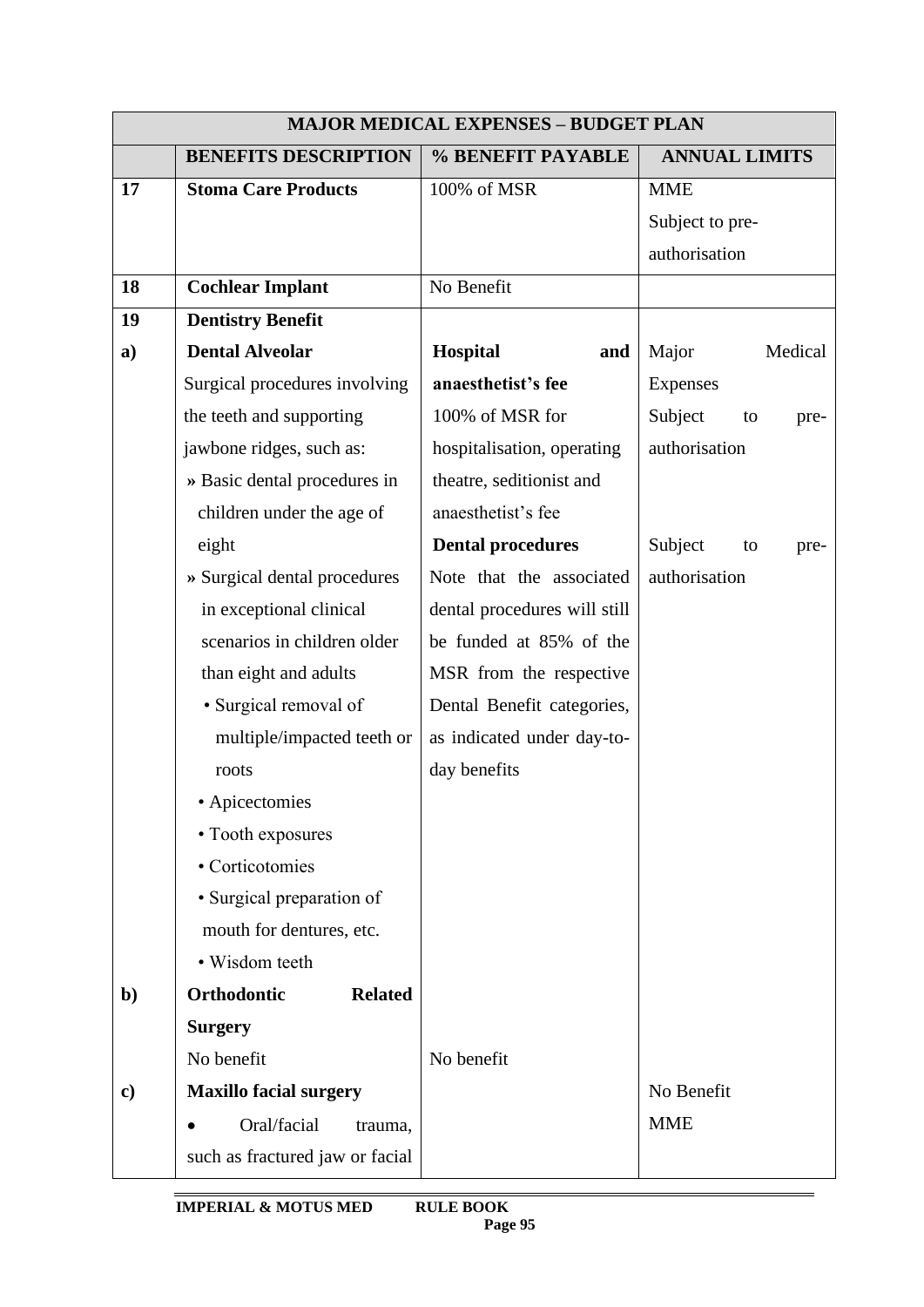| requiring<br>bones              | 100% of MSR regarding      | Subject<br>to<br>pre- |
|---------------------------------|----------------------------|-----------------------|
| hospitalization                 | the surgical procedure and | authorisation         |
| Oral cancer and                 | related hospitalisation    |                       |
| similar aggressive oral         |                            |                       |
| pathologies                     |                            |                       |
| Cleft lip/palate repair         |                            |                       |
| Salivary gland                  |                            |                       |
| pathology                       |                            |                       |
| Serious life-                   |                            |                       |
| threatening infection of dental |                            |                       |
| origin                          |                            |                       |
| Internal Temporomandibular      |                            |                       |
| joint ("jaw joint") pathology   |                            |                       |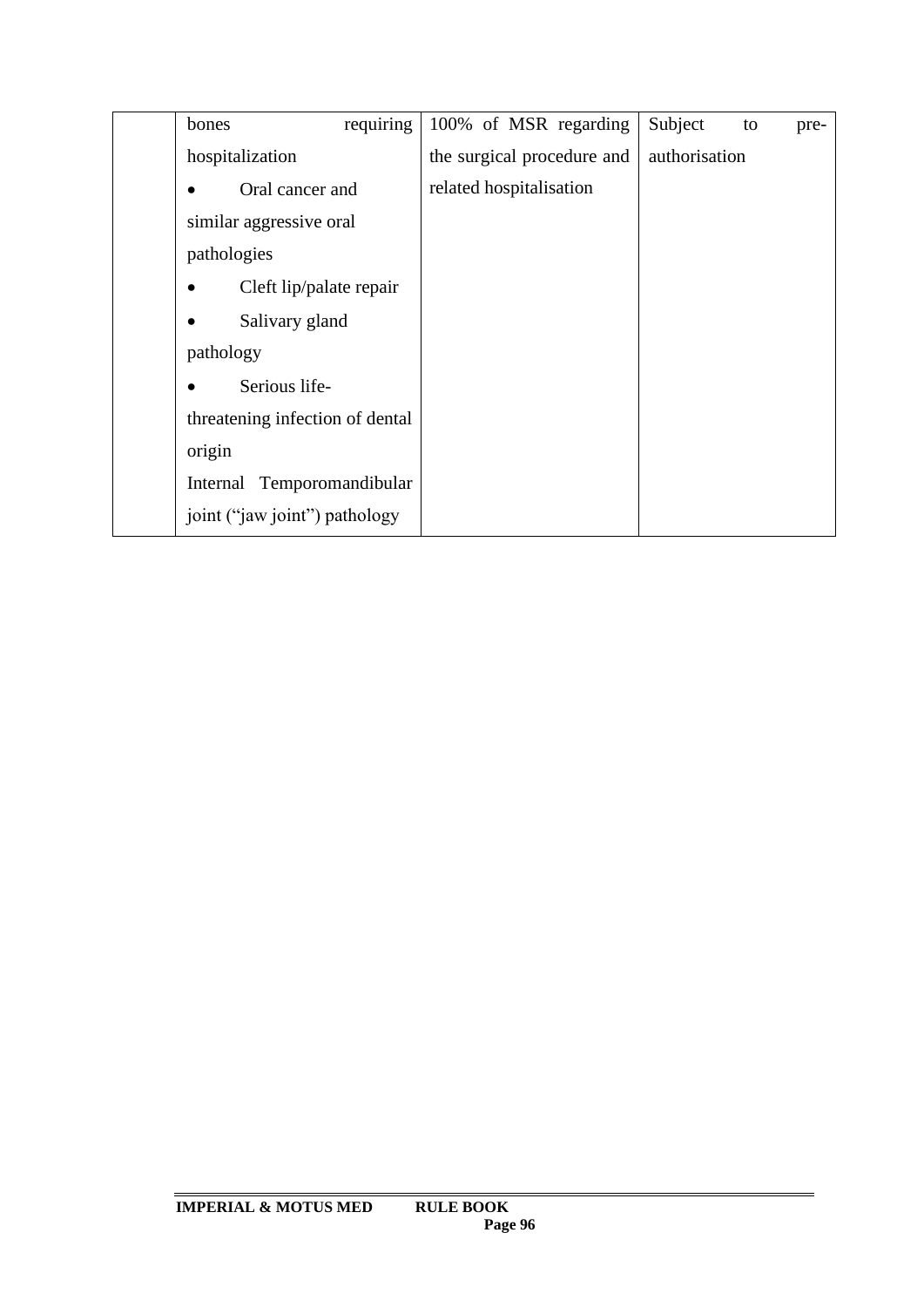|               | <b>MAJOR MEDICAL EXPENSES - BUDGET PLAN</b>    |                         |                                   |
|---------------|------------------------------------------------|-------------------------|-----------------------------------|
|               | <b>BENEFITS DESCRIPTION</b>                    | % BENEFIT PAYABLE       | <b>ANNUAL LIMITS</b>              |
| 20            | <b>Radial</b><br><b>Excimer</b><br>Laser,      | No Benefit              |                                   |
|               | Holmium<br>Keratotomy,                         |                         |                                   |
|               | Procedures, LASIK, Phakic                      |                         |                                   |
|               | and<br>intra-stromal<br>lenses                 |                         |                                   |
|               | (surgically related<br>rings                   |                         |                                   |
|               | services and procedures)                       |                         |                                   |
| 21            | Reduction,<br><b>Breast</b>                    | No Benefit              |                                   |
|               | <b>Mammoplasty</b><br>and other                |                         |                                   |
|               | cosmetic surgery if deemed                     |                         |                                   |
|               | clinically appropriate                         |                         |                                   |
| 22            | <b>Prosthetic Limbs and Eyes</b>               | 100% of cost            | <b>MME</b>                        |
|               | The<br>submission<br><b>of</b><br>$\mathbf{a}$ |                         | Subject to the Internal           |
|               | quotation prior to purchase                    |                         | Prostheses Limit of               |
|               | is required                                    |                         | <b>R38 990</b>                    |
| 23            | <b>Infertility</b>                             | 100% of cost            | <b>MME</b>                        |
|               |                                                | PMB Only                |                                   |
| 24            | <b>Oncology</b>                                |                         |                                   |
| a)            | Subject to a treatment plan                    | 100% of MSR, subject to | <b>Overall</b><br><b>Oncology</b> |
|               | and enrolment on the                           | PMB's                   | Limit of R96 590 per              |
|               | <b>Oncology Programme</b>                      |                         | beneficiary per annum.            |
| $\mathbf{b}$  | Brachytherapy materials                        | 100% of MSR             | Limited to R12 590 per            |
|               | (including seeds and                           |                         | beneficiary per annum             |
|               | disposables) and equipment                     |                         | and included in the               |
|               |                                                |                         | overall Oncology                  |
|               |                                                |                         | benefit limit above               |
| $\mathbf{c})$ | Pathology, X-rays, MRI and                     | 100% of MSR             | Limited to R9 300 per             |
|               | <b>CAT Scans and radio-</b>                    |                         | beneficiary per annum,            |
|               | isotope                                        |                         | not included in above             |
|               | scans                                          |                         | overall Oncology limit            |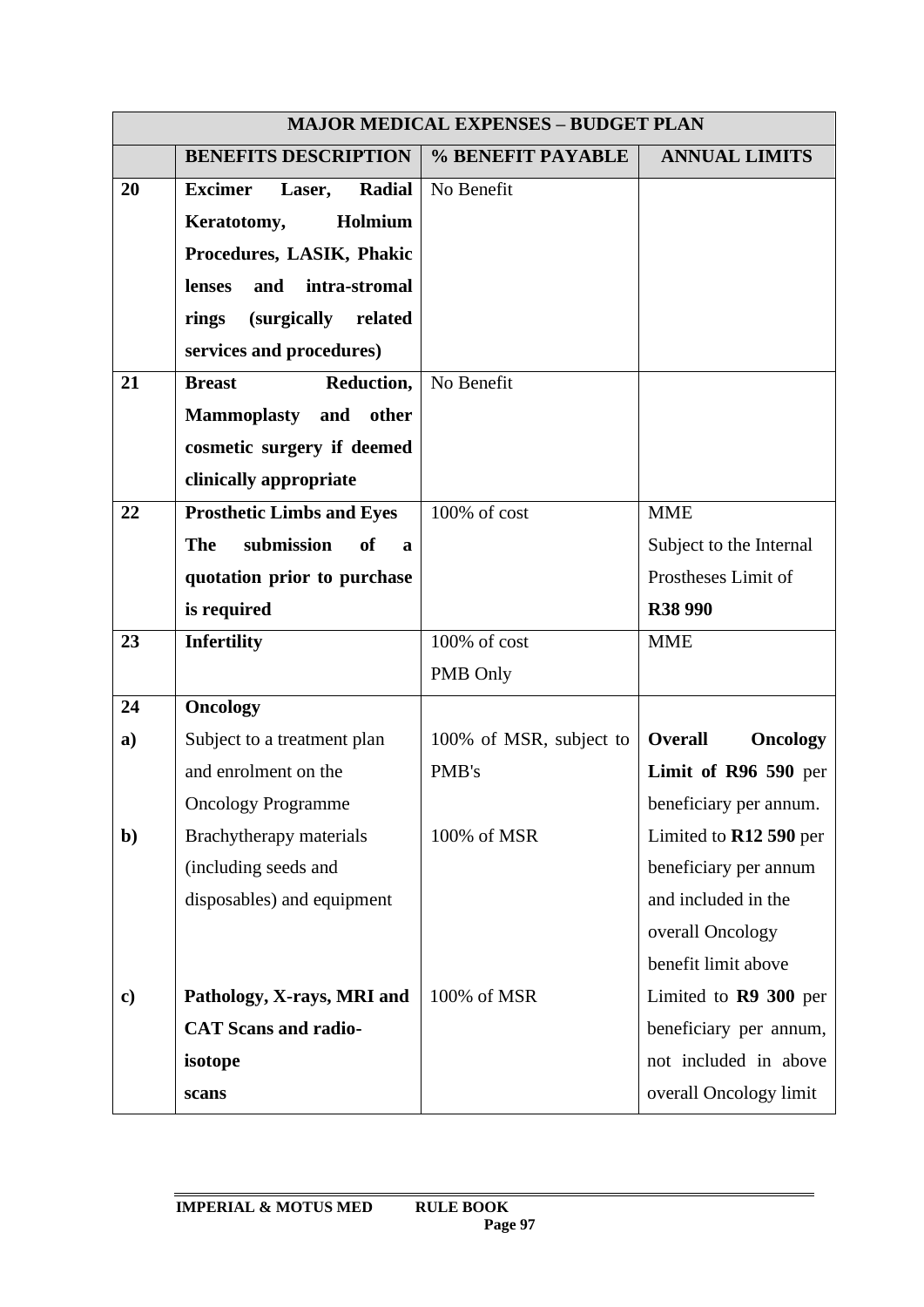|    | <b>MAJOR MEDICAL EXPENSES - BUDGET PLAN</b> |                                   |                              |
|----|---------------------------------------------|-----------------------------------|------------------------------|
|    | <b>BENEFITS DESCRIPTION</b>                 | % BENEFIT PAYABLE                 | <b>ANNUAL LIMITS</b>         |
| 24 | <b>Oncology</b> (continue)                  |                                   |                              |
| d) | <b>Oncology medicines</b>                   | 100%<br>Mediscor<br>of            | Subject to<br>above          |
|    |                                             | Reference Price - MRP             | 590<br><b>R96</b><br>overall |
|    |                                             |                                   | Oncology limit               |
| 25 | <b>Services Rendered Abroad</b>             | No Benefit                        |                              |
|    | by a foreign supplier                       |                                   |                              |
| 26 | Home Oxygen cylinders,                      | 100% of cost – PMB Only           | <b>MME</b>                   |
|    | concentrators and                           |                                   | Subject<br>Pre-<br>to        |
|    | ventilation expenses                        |                                   | authorisation                |
| 27 | <b>External Medical</b>                     | 100% of cost                      | R3 890 per beneficiary       |
|    | <b>Appliances</b>                           |                                   | per annum                    |
|    | Two-year cycle applies to                   |                                   | Motivation<br>and<br>pre-    |
|    | <b>Blood Pressure Monitors,</b>             |                                   | authorisation<br>required    |
|    | <b>Glucometers and Nebulisers</b>           |                                   | for<br>devices<br>and        |
|    | only                                        |                                   | appliances<br>above          |
|    |                                             |                                   | <b>R1 000</b>                |
| 28 | <b>Hearing Aids</b>                         | No Benefit                        |                              |
| 29 | <b>Prescribed Medicines</b>                 |                                   |                              |
|    | <b>Chronic medicine:</b>                    | of<br>Mediscor  <br>100%          | <b>Unlimited PMB's only</b>  |
|    | Prescribed for PMB                          | Reference Price - MRP. Subject to | Pre-                         |
|    | conditions only. Subject to the             | The Scheme's dispensing           | authorisation                |
|    | chronic medicine formulary                  | fee is set at 26% for             |                              |
|    | only. A 25% co-payment                      | medicine below R100 and           |                              |
|    | applies when using a non-                   | R26 for medicine above            |                              |
|    | formulary drug                              | R100, or as agreed to by          |                              |
|    |                                             | the Trustees from time to         |                              |
|    |                                             | time, at a non-Network            |                              |
|    |                                             | Pharmacy or according to          |                              |
|    |                                             | the agreed dispensing fee         |                              |
|    |                                             | Preferred<br>with<br>the          |                              |
|    |                                             | <b>Provider Pharmacies</b>        |                              |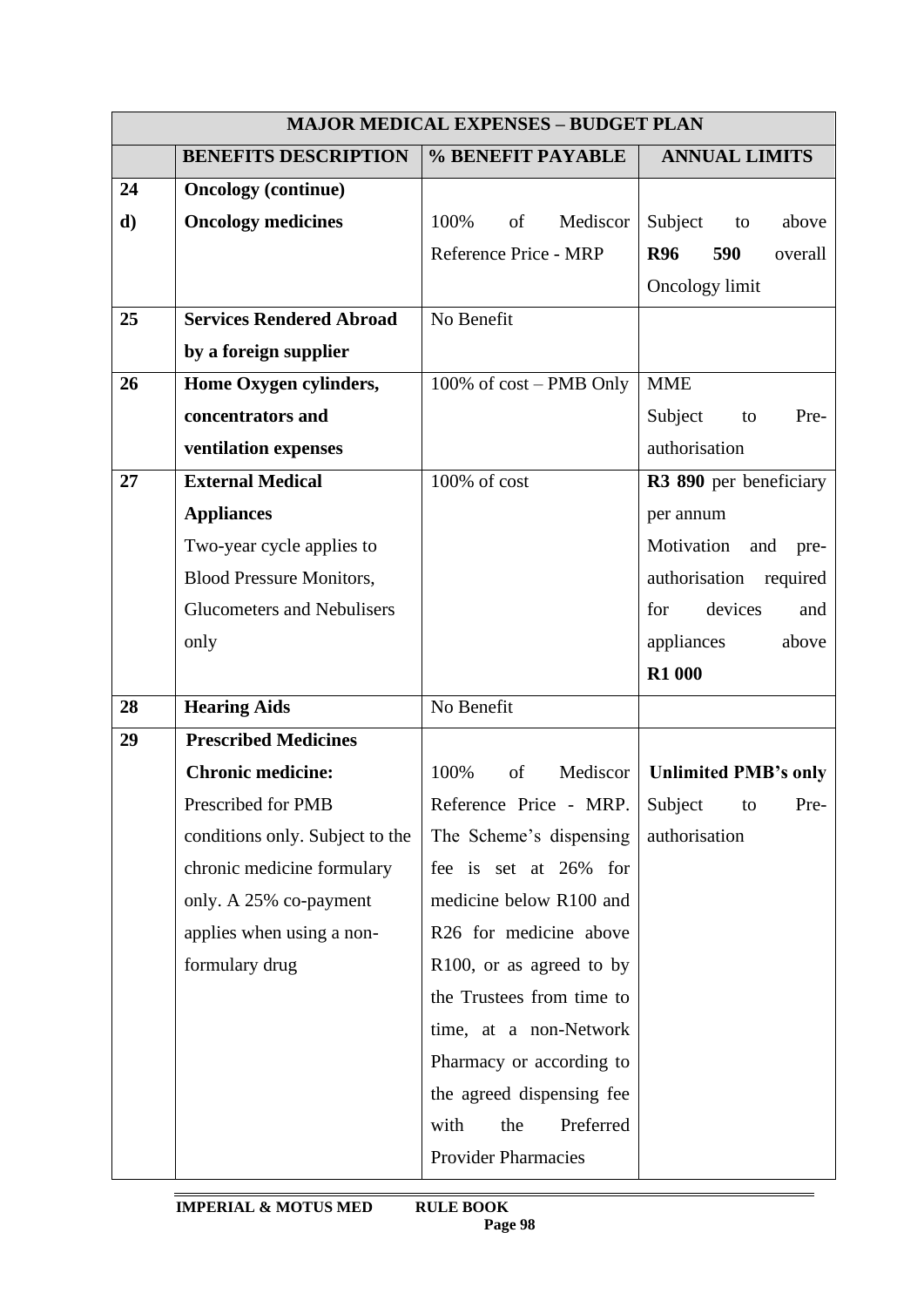| <b>DAY TO DAY BENEFITS - BUDGET PLAN</b> |                                  |                            |                        |
|------------------------------------------|----------------------------------|----------------------------|------------------------|
|                                          | <b>BENEFITS DESCRIPTION</b>      | % BENEFIT PAYABLE          | <b>ANNUAL LIMITS</b>   |
| $\mathbf{1}$                             | <b>General Practitioner (GP)</b> |                            |                        |
|                                          | and Specialists - Out of         |                            |                        |
|                                          | hospital                         |                            |                        |
| a)                                       | Visits, consultations and        | 85% of MSR                 | Member family limit    |
|                                          | treatment by GP or Specialist    | These benefits are         | calculated as follows: |
|                                          | Benefits applicable to the       | covered within the         | R1 200 per member      |
|                                          | nomination of 2 GP's per         | <b>MHRM GP Network and</b> | R900 per adult         |
|                                          | dependant.                       | Specialists only on a      | dependant              |
|                                          | 2 out of Network GP visits       | referral by the GP         | R730 per child         |
|                                          | allowed per family               | Refer to Annexure B        | dependant (Maximum     |
|                                          |                                  | schedule of benefits,      | of three children)     |
|                                          |                                  | benefit rule 6.2.3 for 1a) | Subject to the above   |
|                                          |                                  | and 1d) above              | limits                 |
| $\mathbf{b}$                             | All procedures (including        | 100% of MSR                | <b>MME</b>             |
|                                          | those procedures listed in 1a    |                            |                        |
|                                          | of the Major Medical benefit),   |                            |                        |
|                                          | will be paid from MME and        |                            |                        |
|                                          | not Day-to-Day limits, when      |                            |                        |
|                                          | done in the doctors' rooms,      |                            |                        |
|                                          | except for Dental Procedures     |                            |                        |
|                                          | as indicated in 1a of the MME    |                            |                        |
|                                          | benefits.                        |                            | R1 640 per beneficiary |
| $\mathbf{c})$                            | $Circumcision$ – done in the     | 100% of MSR                | per annum from MME     |
|                                          | doctor's rooms                   |                            | <b>MME</b>             |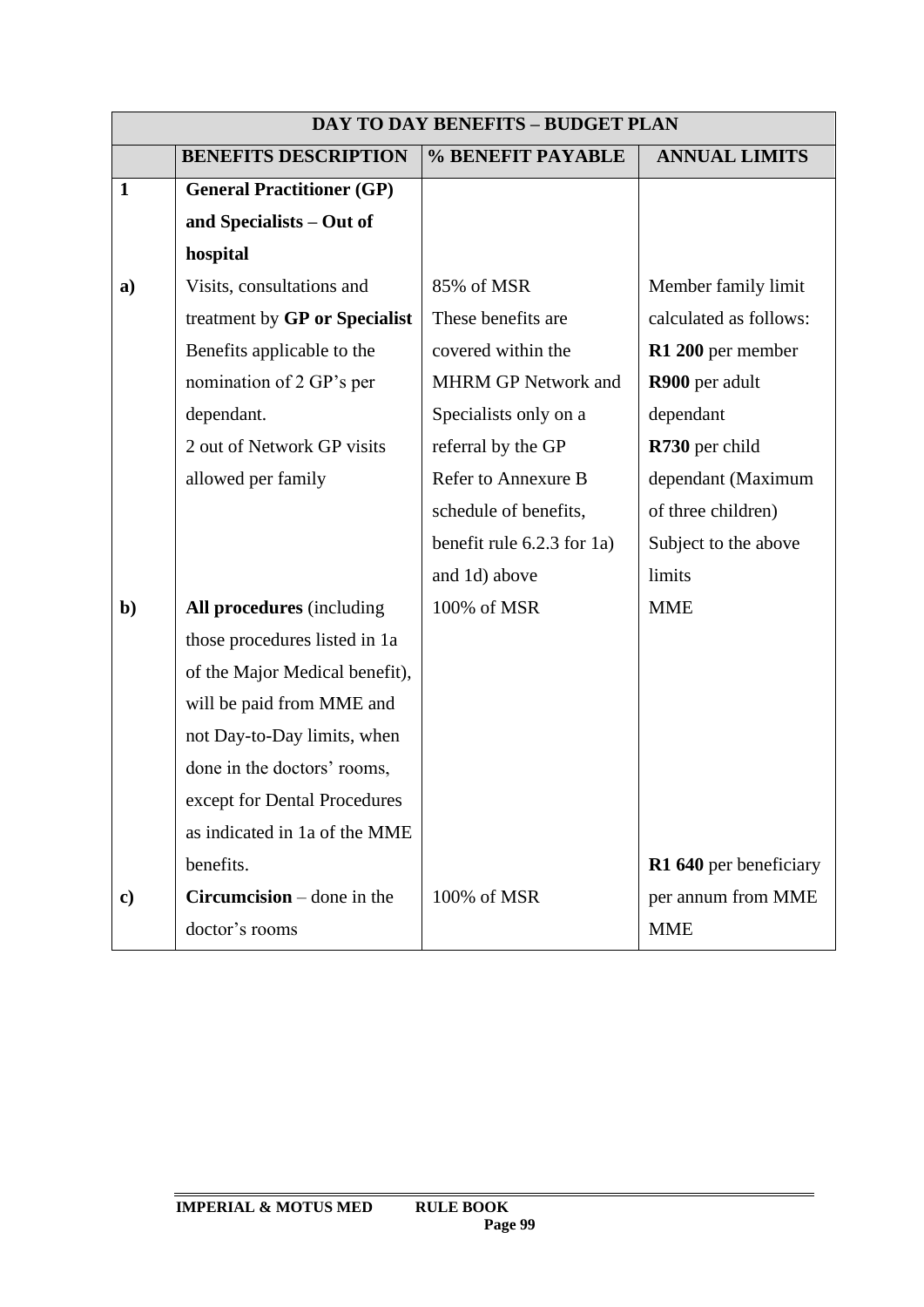|                |                                       | <b>DAY TO DAY EXPENSES - BUDGET PLAN</b> |                            |
|----------------|---------------------------------------|------------------------------------------|----------------------------|
|                | <b>BENEFITS DESCRIPTION</b>           | % BENEFIT PAYABLE                        | <b>ANNUAL LIMITS</b>       |
| $\mathbf{1}$   | <b>General Practitioner (GP)</b>      |                                          |                            |
|                | and Specialists - Out of              |                                          |                            |
|                | hospital (continue)                   |                                          |                            |
| d)             | <b>PMB Care Plan Services</b>         | 100% of Cost                             | Subject<br>to<br>pre-      |
|                | Consultation as authorised on         | These benefits are covered               | authorisation              |
|                | Care Plan                             | within<br><b>MHRM</b><br>the             |                            |
|                |                                       | network and Specialists                  |                            |
|                |                                       | only on a referral by the                |                            |
|                |                                       | GP. Refer to Annexure B                  |                            |
|                |                                       | schedule<br>of<br>benefits,              |                            |
|                |                                       | benefit rule $6.2.3$ for 1a)             |                            |
|                |                                       | and 1d) above                            |                            |
| $\overline{2}$ | Diagnostic Services - Out of          |                                          |                            |
|                | hospital (continue)                   |                                          |                            |
| a)             | Radiology<br>$(X-rays)$<br>and        | 85% of MSR                               | Member family limit        |
|                | Pathology                             |                                          | calculated as follows:     |
|                |                                       |                                          | R1 320 per member          |
|                |                                       |                                          | R1 320 per adult           |
|                |                                       |                                          | dependant                  |
|                |                                       |                                          | R <sub>240</sub> per child |
|                |                                       |                                          | dependant (Maximum         |
|                |                                       |                                          | of 3 children)             |
| $\mathbf{b}$   | <b>PMB</b> care Plan Services         | 100% of Cost                             | <b>MME</b>                 |
|                | <b>Radiology</b><br>$(X-rays)$<br>and |                                          |                            |
|                | Pathology as authorized on            |                                          |                            |
|                | <b>Care Plan</b>                      |                                          |                            |
|                | <b>Including Cardiac Ultrasound</b>   |                                          |                            |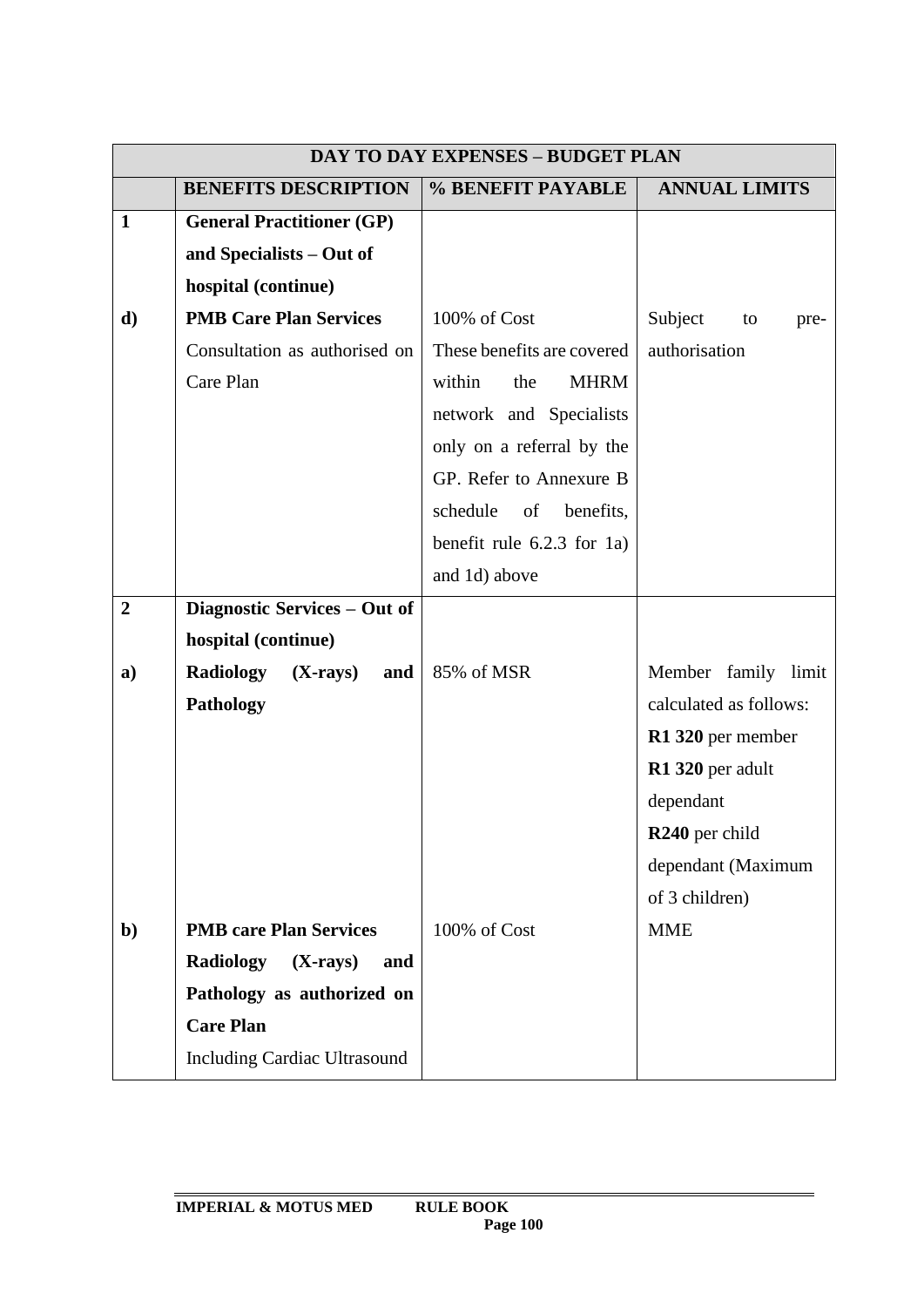|                         | <b>DAY TO DAY EXPENSES - BUDGET PLAN</b> |                                |                                   |  |
|-------------------------|------------------------------------------|--------------------------------|-----------------------------------|--|
|                         | <b>BENEFITS DESCRIPTION</b>              | % BENEFIT PAYABLE              | <b>ANNUAL LIMITS</b>              |  |
| 3                       | <b>Dentistry</b>                         |                                |                                   |  |
| a)                      | <b>Preventative dentistry</b>            | No Benefit                     |                                   |  |
| $\mathbf{b}$            | <b>Basic dentistry</b>                   | 85% of the negotiated fee      | R <sub>2</sub> 790 per family per |  |
|                         | Oral examination<br>$\circ$              |                                | annum                             |  |
|                         | Diagnostics (X-rays, etc.)<br>$\circ$    |                                |                                   |  |
|                         | Restorations (fillings)<br>$\circ$       |                                |                                   |  |
|                         | Extractions<br>$\circ$                   |                                |                                   |  |
|                         | Root canal treatment<br>$\circ$          |                                |                                   |  |
| $\mathbf{c})$           | <b>Advanced/specialised</b>              | No Benefit                     | No Benefit                        |  |
|                         | dentistry                                |                                |                                   |  |
| d)                      | <b>Dental Implants</b>                   | No Benefit                     | No Benefit                        |  |
| $\mathbf{e})$           | <b>Orthodontic treatment</b>             | No Benefit                     | No Benefit                        |  |
| $\overline{\mathbf{4}}$ | <b>Prescribed Medicine</b>               |                                |                                   |  |
| a)                      | <b>Acute Medication</b>                  | 100% of Mediscor               | Member family limit               |  |
|                         | medicine<br><i>(injection)</i><br>Acute  | Reference Price after          | calculated as follows:            |  |
|                         | material included), including            | deduction of a <b>R30</b> levy | R <sub>2</sub> 270 per member     |  |
|                         | flu vaccines                             | per script.                    | R1 440 per adult                  |  |
|                         |                                          |                                | dependant                         |  |
|                         |                                          |                                | R440 per child dependant          |  |
|                         |                                          |                                | (Maximum of 3 children)           |  |
| $b$                     | <b>Pharmacy Advised Therapy</b>          | No Benefit                     |                                   |  |
|                         | (PAT)                                    |                                |                                   |  |
| 5                       | <b>Medical Auxiliaries - Out of</b>      | 85% of MSR                     | R1 890 per family per             |  |
|                         | hospital                                 |                                | annum for the disciplines         |  |
|                         | Only for the<br>following                |                                | listed                            |  |
|                         | disciplines:                             |                                |                                   |  |
|                         | <b>Clinical Psychology</b>               |                                |                                   |  |
|                         | <b>Psychiatry</b>                        |                                |                                   |  |
|                         | Physiotherapy                            |                                |                                   |  |
|                         |                                          |                                |                                   |  |
|                         |                                          |                                |                                   |  |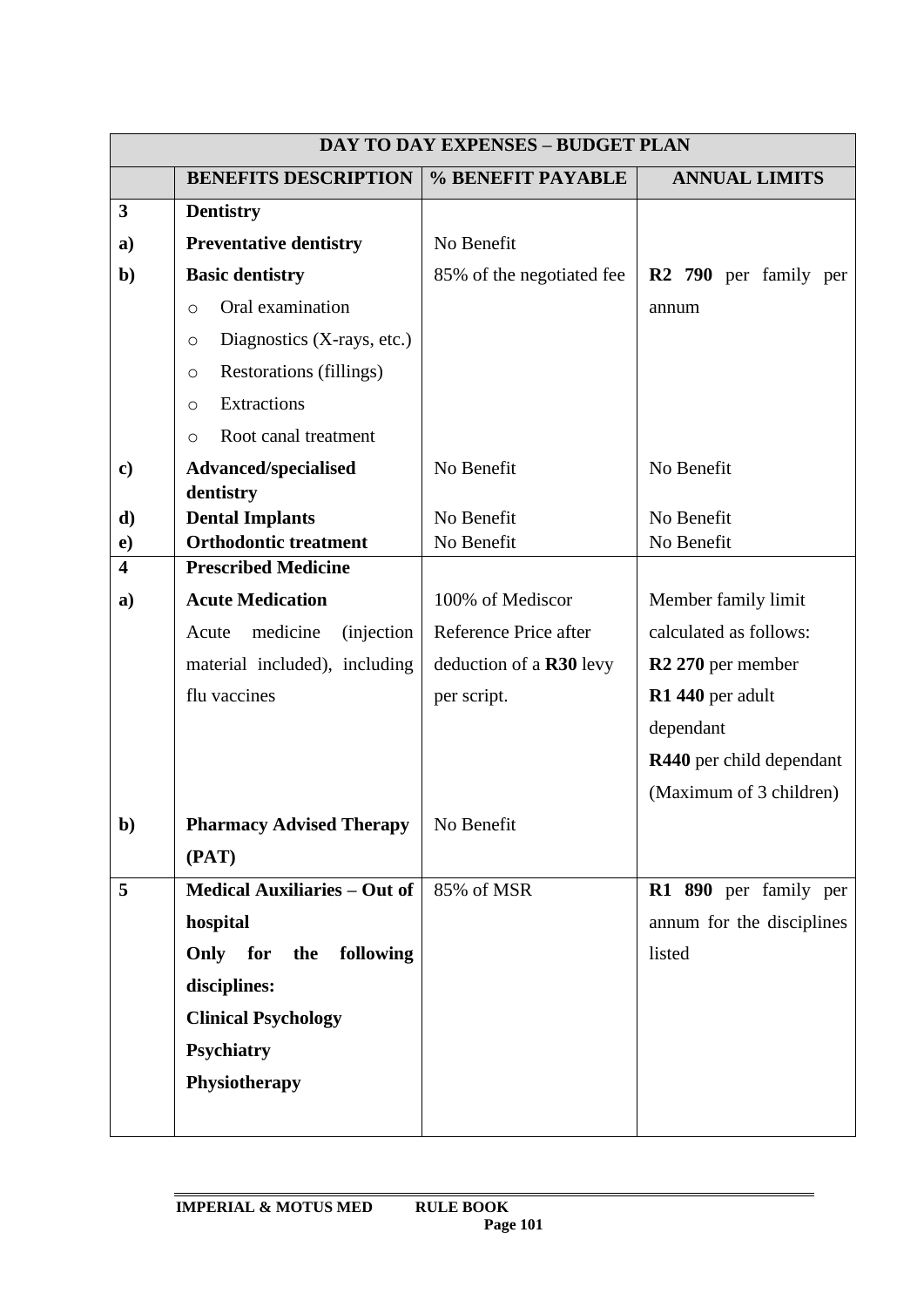|                | <b>DAY TO DAY EXPENSES - BUDGET PLAN</b>    |                   |                             |  |
|----------------|---------------------------------------------|-------------------|-----------------------------|--|
|                | <b>BENEFITS DESCRIPTION</b>                 | % BENEFIT PAYABLE | <b>ANNUAL LIMITS</b>        |  |
| 6              | Physiotherapy<br>$-$ Out                    | of $85%$ of MSR   | Included<br>Medical<br>in   |  |
|                | hospital                                    |                   | Auxiliaries limit (item 5)  |  |
| $\overline{7}$ | of <sub>1</sub><br>Mental health<br>$-$ Out | 85% of MSR        | Medical<br>Included<br>in   |  |
|                | hospital                                    |                   | Auxiliaries limit (item 5)  |  |
| 8              | <b>Optical Services</b>                     |                   |                             |  |
| a)             | <b>Eye Test</b>                             | 85% of MSR        | One test per beneficiary    |  |
|                |                                             |                   | per annum from MME          |  |
| $\mathbf{b}$   | <b>Optical Services</b>                     | 85% of cost       | Overall Optical limit of    |  |
|                | <b>Spectacles</b><br>(lenses,               |                   | R1 390 per beneficiary per  |  |
|                | replacements,<br>repairs<br>and             |                   | annum                       |  |
|                | adjustments), contact lenses                |                   |                             |  |
|                | and fitting of contact lenses               |                   |                             |  |
| $\mathbf{c})$  | <b>Frames</b>                               | 85% of cost       | R420 per beneficiary per    |  |
|                |                                             |                   | annum, included in the      |  |
|                |                                             |                   | overall Optical limit above |  |
| d)             | <b>Sunglasses</b>                           | No Benefit        |                             |  |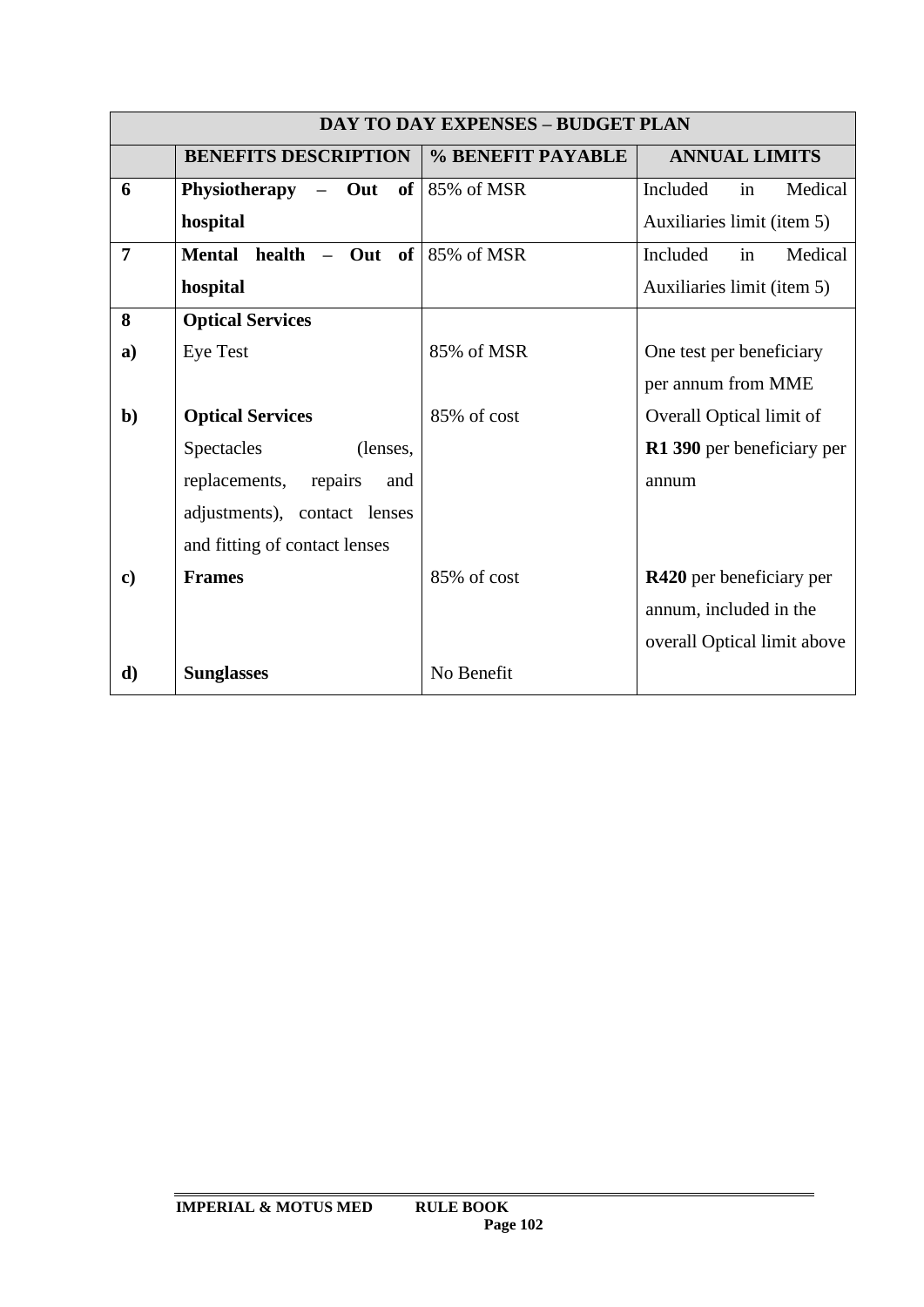| <b>WELLNESS BENEFIT</b> |                                              |                        |                         |
|-------------------------|----------------------------------------------|------------------------|-------------------------|
|                         | <b>BENEFIT DESCRIPTION</b>                   | % BENEFIT PAYABLE      | <b>ANNUAL LIMITS</b>    |
| $\mathbf{1}$            | <b>Screening tests</b>                       |                        |                         |
| a)                      | <b>Screening tests</b>                       |                        |                         |
|                         | Weight, Height and<br>$\bullet$              | 100% of MSR from MME   | 1 visit per beneficiary |
|                         | <b>Waist Circumference</b>                   |                        | per annum               |
|                         | <b>Finger Prick Glucose</b>                  |                        |                         |
|                         | <b>Test</b>                                  |                        |                         |
|                         | <b>Blood Pressure Test</b>                   |                        |                         |
|                         | <b>Finger Prick Cholesterol</b><br>$\bullet$ |                        |                         |
|                         | Test                                         |                        |                         |
| $\mathbf{b}$            | <b>HIV</b> test                              | 100% of MSR from MME   | 1 test per beneficiary  |
|                         | <b>Finger Prick Test</b>                     |                        | per annum               |
| $\overline{2}$          | <b>Vaccines</b>                              |                        |                         |
| a)                      | <b>Childhood Vaccine Benefit</b>             |                        | According to Scheme     |
|                         | Only applicable on the                       |                        | formulary from ages     |
|                         | <b>Imperial &amp; Motus Med</b>              |                        | birth to 12 years       |
|                         | <b>Health Plan</b>                           |                        | Vaccines outside the    |
|                         | Vaccine                                      | 100% of MSR from       | formulary, will be      |
|                         |                                              | <b>MME</b>             | paid from the Acute     |
|                         |                                              |                        | Medicine limit          |
|                         | Consultation                                 | 85% from GP/Specialist |                         |
|                         |                                              | Day-to-Day limit       |                         |
| $\mathbf{b}$            | <b>Flu and Pneumococcal</b>                  | 100% of MSR from       | 1 of each               |
|                         | Vaccines- for patients                       | <b>MME</b>             | injection per enrolee   |
|                         | diagnosed with the following:                |                        | per annum - Both        |
|                         | Oncology,                                    |                        | Health and Budget       |
|                         | Asthma,                                      |                        | Plans                   |
|                         | COPD,                                        |                        |                         |
|                         | Cardiac Failure,                             |                        |                         |
|                         | HIV and                                      |                        |                         |
|                         | Patients over 65 years                       |                        |                         |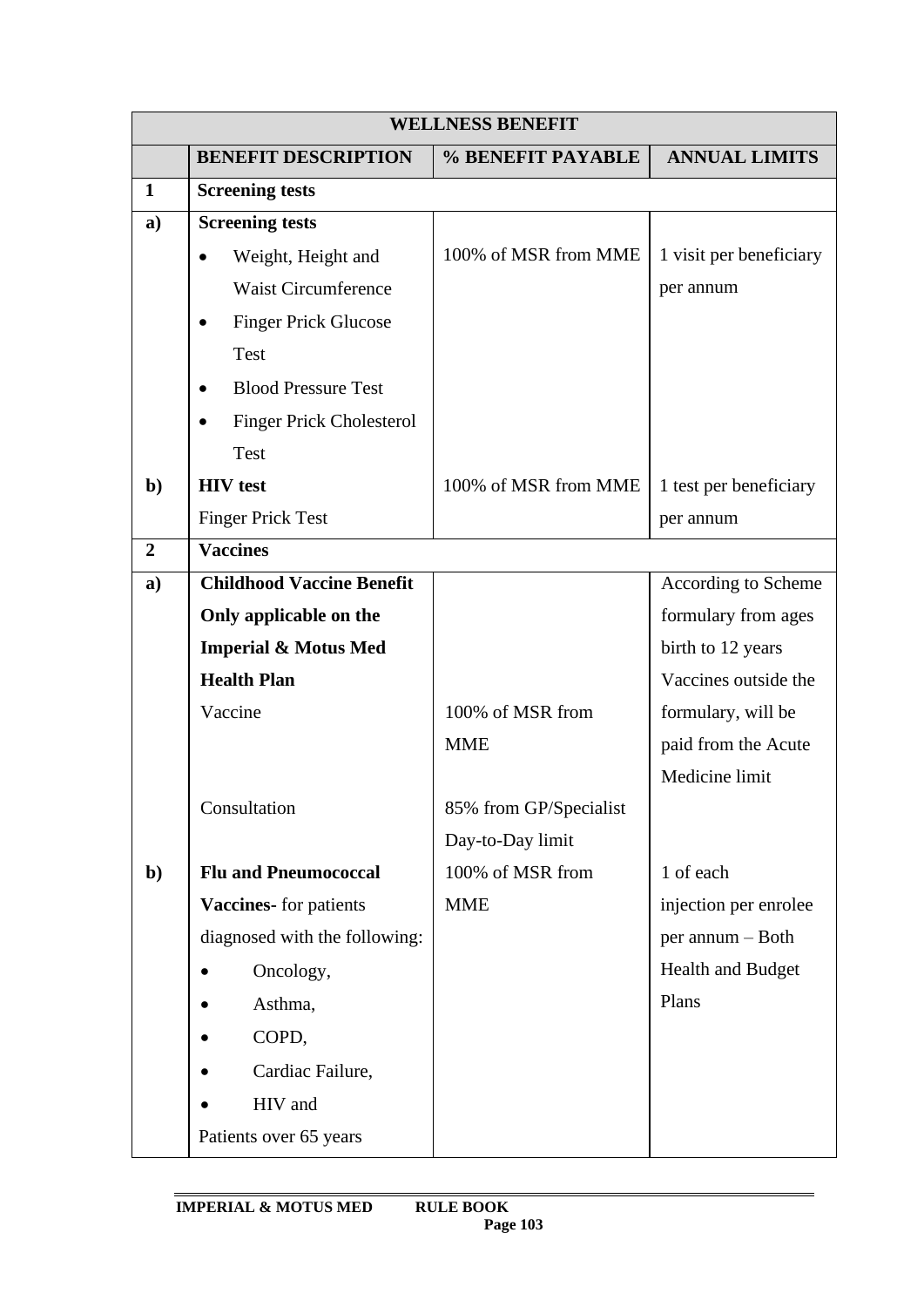|                         | PREVENTATIVE BENEFIT               |                      |                                   |  |
|-------------------------|------------------------------------|----------------------|-----------------------------------|--|
|                         | <b>BENEFIT DESCRIPTION</b>         | % BENEFIT PAYABLE    | <b>ANNUAL LIMITS</b>              |  |
| $\mathbf{1}$            | Human papillomavirus               | 100% of MSR from MME | 1 treatment (prescribed           |  |
|                         | (HPV) Vaccine for all females      |                      | $dose-3$ injections) in a         |  |
|                         |                                    |                      | lifetime                          |  |
| $\boldsymbol{2}$        | <b>Pap Smear</b>                   | 100% of MSR from     | 1 per beneficiary per             |  |
|                         |                                    | <b>MME</b>           | annum                             |  |
| $\mathbf{3}$            | <b>Mammograms</b>                  | 100% of MSR from MME | 1 every 2 years for females       |  |
|                         |                                    |                      | 38 years and older                |  |
| $\overline{\mathbf{4}}$ | <b>Prostate Specific Antigen</b>   | 100% of MSR from MME | a) 1 every 3 years: males         |  |
|                         | (PSA) Test                         |                      | $30 - 59$ years                   |  |
|                         |                                    |                      | <b>b</b> ) 1 every 2 years: males |  |
|                         |                                    |                      | $60 - 69$ years                   |  |
|                         |                                    |                      | c) 1 every year: males 70         |  |
|                         |                                    |                      | years and older                   |  |
| 5                       | <b>Dexa scans (Bone Density)</b>   | 100% of MSR from MME | Limited to R1 800 and             |  |
|                         |                                    |                      | subject to                        |  |
|                         |                                    |                      | 1 scan every 3 years for          |  |
|                         |                                    |                      | beneficiaries 50 years and        |  |
|                         |                                    |                      | older                             |  |
| 6                       | <b>Glaucoma screening</b>          | 100% of MSR from MME | a) 1 every 2 years:               |  |
|                         |                                    |                      | beneficiaries $40 - 49$ years     |  |
|                         |                                    |                      | b) 1 every year:                  |  |
|                         |                                    |                      | beneficiaries 50 years and        |  |
|                         |                                    |                      | older                             |  |
| $\overline{7}$          | <b>Colorectal Cancer Screening</b> | 100% of MSR from MME | 1 every year:                     |  |
|                         | Faecal Occult Blood Test only      |                      | beneficiaries 40 years and        |  |
|                         |                                    |                      | older                             |  |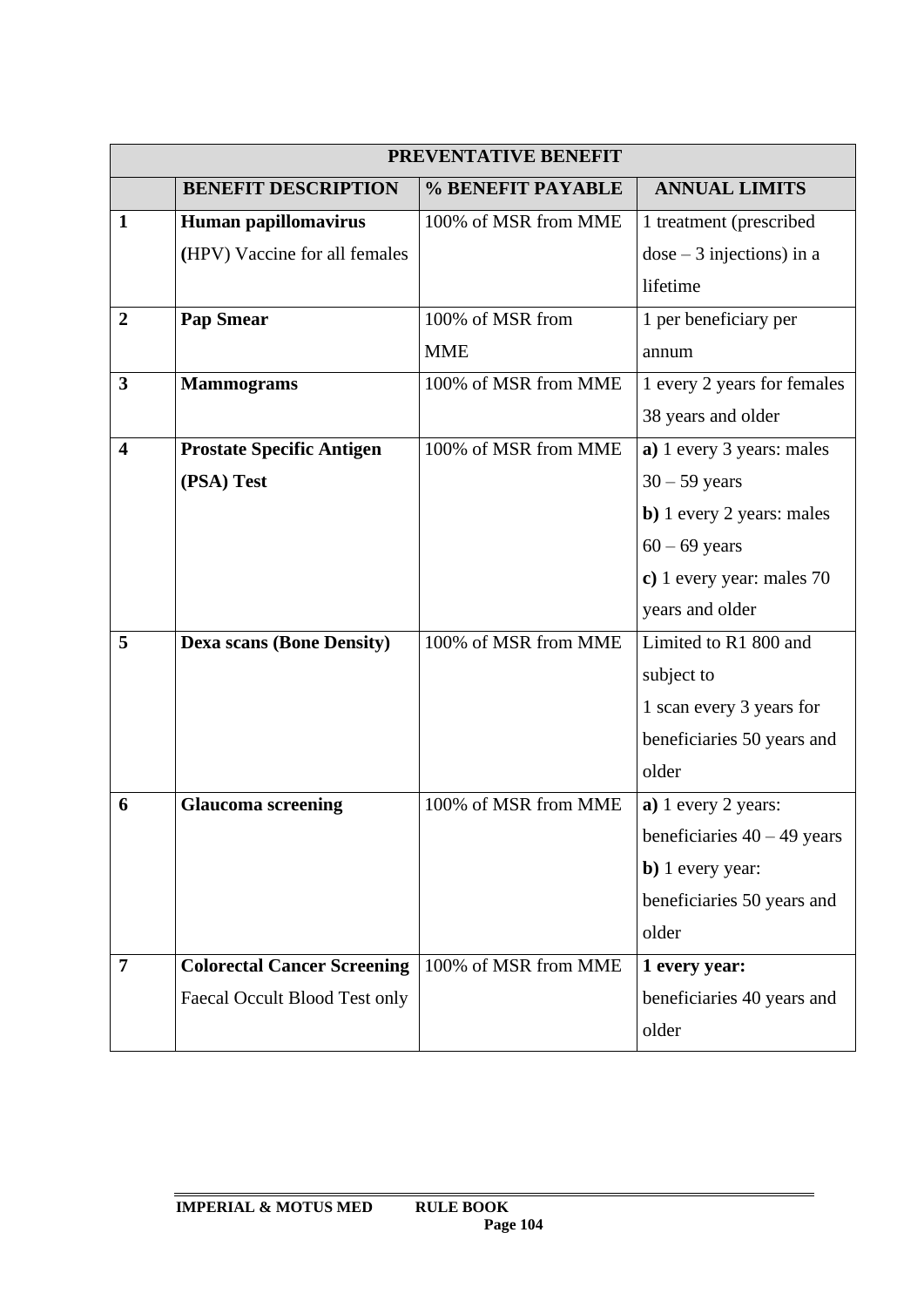# **NOTES**:

- Unless otherwise indicated, benefit payable is the Medical Scheme Rate (MSR).
- Medical Scheme Rate (MSR) refers to the rate at which health services are reimbursed by the Scheme, which shall be determined by the Scheme from time to time.
- Medicine Price shall mean Single Exit Price (SEP) plus dispensing fee.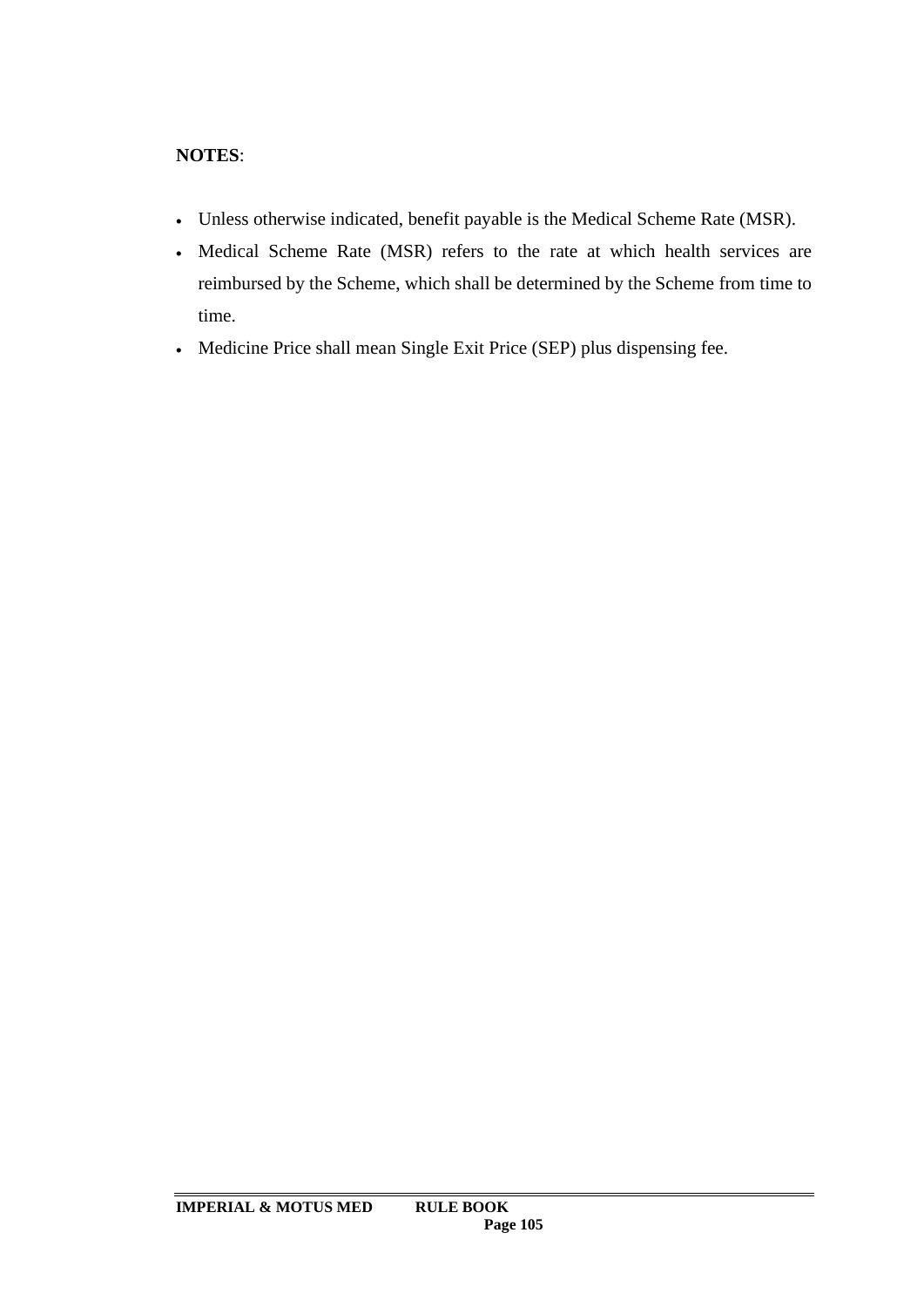# **ANNEXURE C**

### **EXCLUSIONS, LIMITATIONS AND WAITING PERIODS**

#### **1. EXCLUSIONS**

The scheme will pay in full, without co-payment or use of deductibles, the diagnosis, treatment and care costs of the prescribed minimum benefits as per regulation 8 of the Act. Furthermore, where a protocol or a formulary drug preferred by the scheme has been ineffective or would cause harm to a beneficiary, the scheme will fund the cost of the appropriate substitution treatment without a penalty to the beneficiary as required by regulation 15H and 15I of the Act. The following will not be paid by the Scheme unless otherwise authorised by the Board:

### **1.1 Optometry**

- 1.1.1 Tinted or coloured plano lenses and other cosmetic effect contact lenses (other than prosthetic lenses), and contact lens accessories and solutions.
- 1.1.2 Optical devices which are not regarded by the relevant managed healthcare programme as clinically essential or clinically desirable.
- 1.2 Breast reduction, except where associated with breast reconstruction following a diagnosis of cancer or the beneficiary is diagnosed with Gigantomastia of pregnancy accompanied by complications such as ulceration of breast tissue, massive infection, tissue necrosis with slough, significant haemorrhage or delivery is not imminent.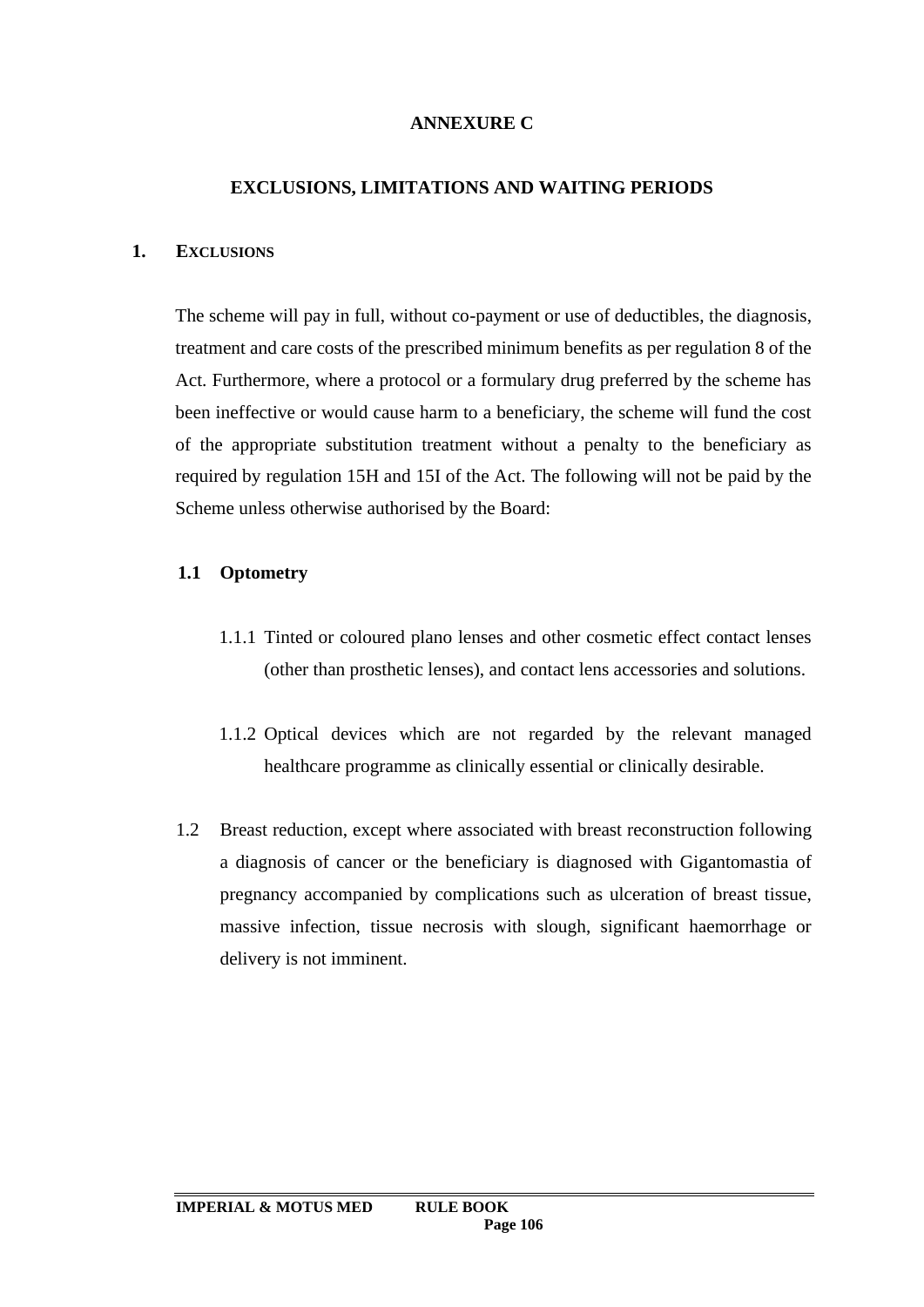- 1.3 Treatment of surgery of scars, keloids and excision of a tattoo are deemed to be for cosmetic purposes except in cases of severe burn scars on the face and neck and functional impairment such as contractures. Where necessary the Board will refer cases to a panel of Medical Specialists for a final decision. The decision of the Board following advice from the Specialist panel will be final.
- 1.4 Any medical and/or surgical procedure related to the Gamate Intrafallopian Transfer, In-Vitro fertilization, Zygote Intrafallopian Transfer, Pronuclear Stage Tubal Transfer or any other transfer or egg or sperm collection will not be covered by the Scheme. Any other treatment or investigation not covered in respect of Code 902M (Diagnosis: Infertility) will not be covered by the Scheme.
- 1.5 Donor Cost Organ harvesting and donor cost, in case where the donor recipient is not a member of Imperial & Motus Med.
- 1.6 Otoplasty for children 12 years of age or older.
- 1.7 Expenses incurred by a member or dependants of a member in the case of or arising out if wilful self-injury, professional sport, speed contests and speed trials except for Prescribed Minimum Benefits.
- 1.8 Laparoscopic surgery for the removal of an appendix except in the event of an emergency procedure.
- 1.9 Investigations, operations or treatments for cosmetic purposes, obesity, artificial insemination, impotence and erectile dysfunction or treatment of an experimental nature.

A medical or surgical procedure, treatment, cause of treatment, equipment, drug or medicine will be regarded as experimental: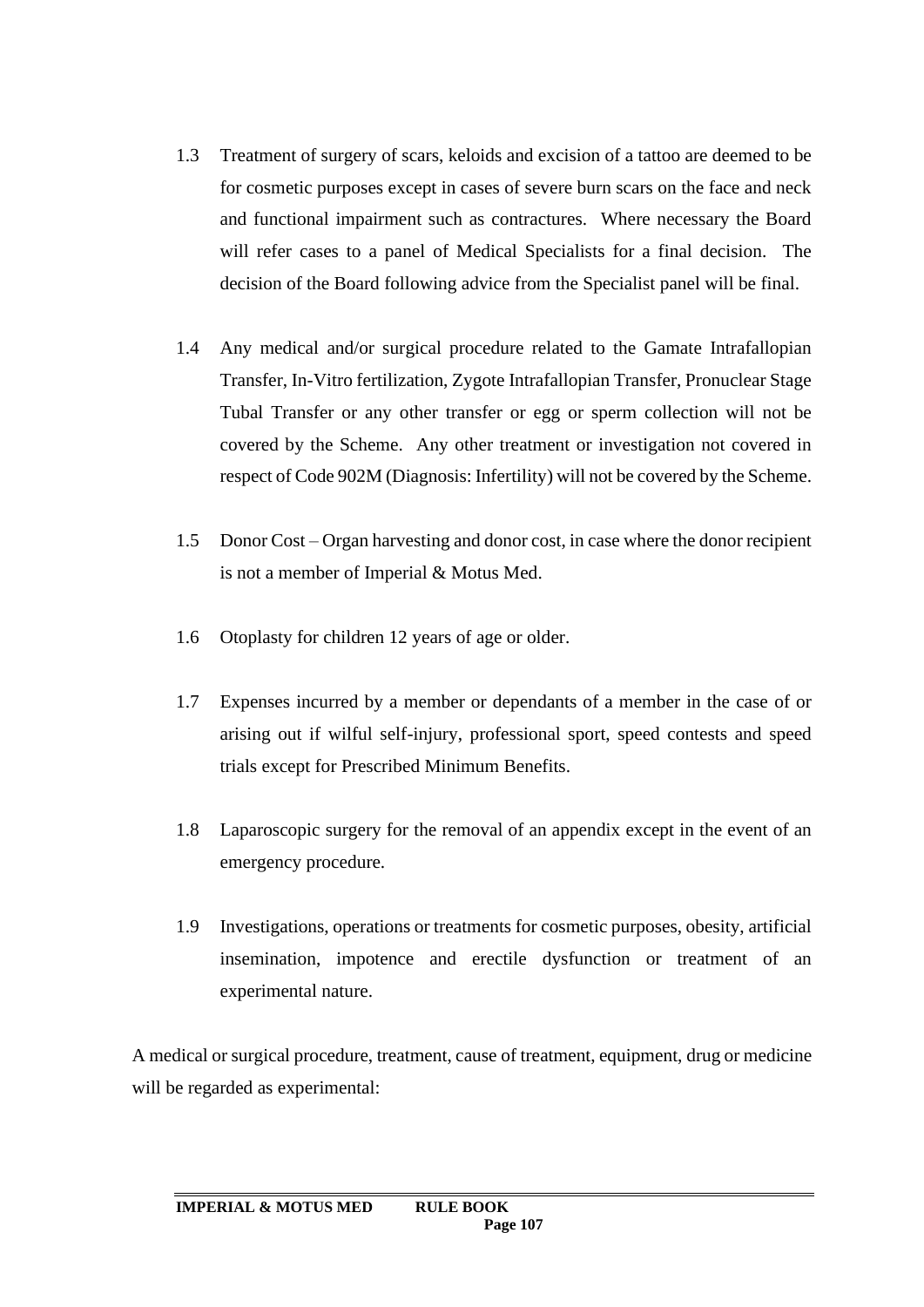- (a) if it is not widely accepted and know to be safe, effective and appropriate for the treatment of illness or injury by a consensus of professional medical specialists which are recognised as such by the South African medical community;
- (b) if it is under study, investigation, in a test period or part of or in a clinical research state;
- (c) where no definite outcome results, following at least a five-year trial period, are available; or
- (d) if it is more expensive than that which is generally available and does not significantly change the outcome of the procedure, treatment or taking of medicine or drug; provided that should a member prefer to have the more expensive treatment, the Scheme shall pay the reasonable and customary fees associated with the treatment generally available.
- 1.10 Holidays for recuperative purposes.

# 1.11 Purchase of:

- patent medicine and proprietary preparations
- applicators, toiletries and beauty preparations
- bandages, cotton wool and similar aids
- patented foods, including baby foods
- contraceptives and apparatus to prevent pregnancy
- tonics, slimming preparations, drugs as advertised to the public and vitamins which are not approved by the Scheme
- household and biochemical remedies
- sunglasses
- exercise equipment
- any drug or medicine not registered by the Medicines Control Council or similar authority
- any medicines not registered for that specific condition.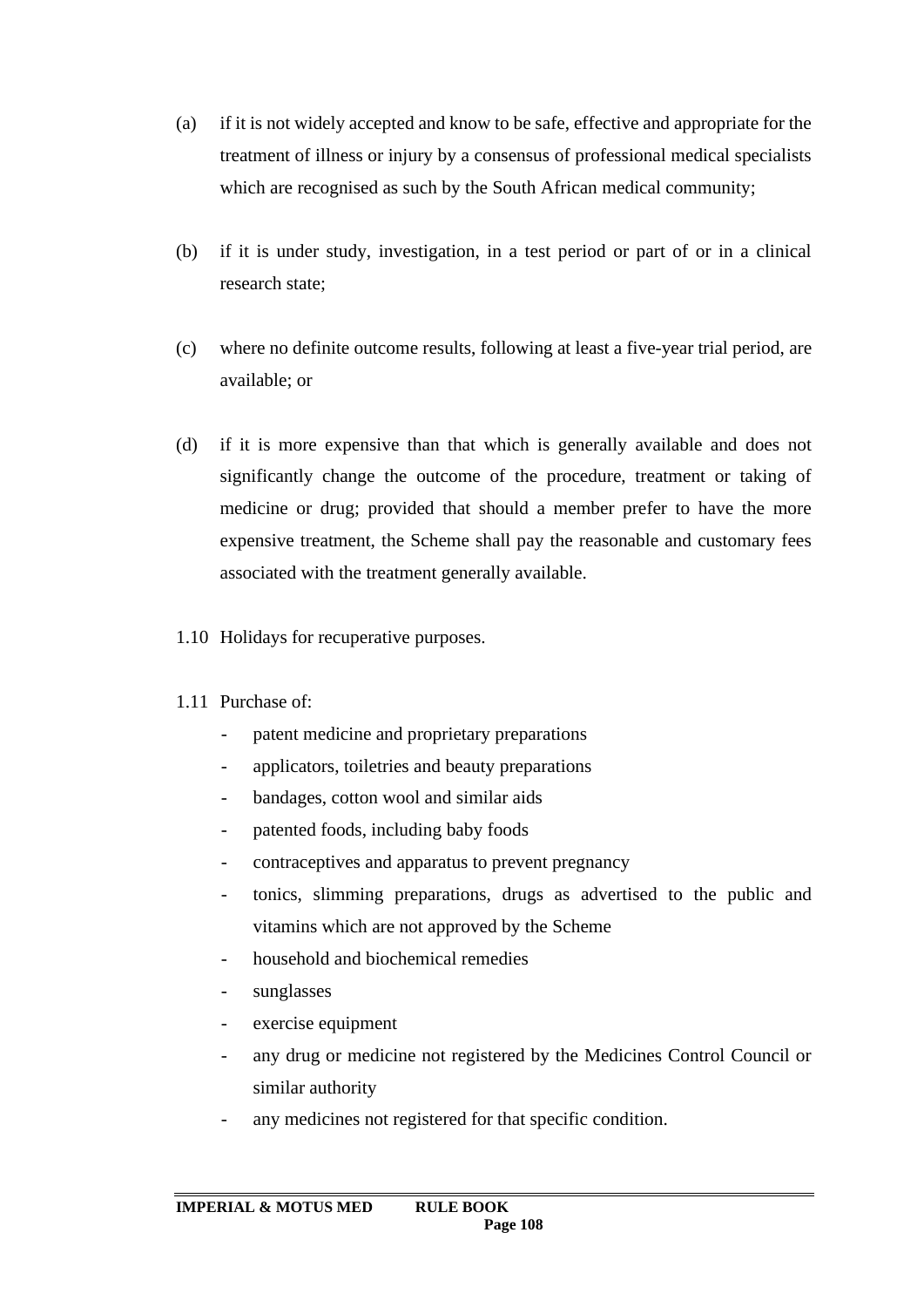- 1.12 All costs that are more than the annual maximum benefit to which a member is entitled in terms of the Rules of the Scheme.
- 1.13 Examinations for insurance, employment, visas, pilot and driving licences or examinations for enrolment to University and College.
- 1.14 Any member related travelling or conveyance by whomsoever and of whatsoever nature except as by Ambulance or Ambulance Aircraft.
- 1.15 Dentistry
	- 1.15.1 Labial frenectomy in respect of beneficiaries under the age of 12 years old.
	- 1.15.2 Dental procedures or devices which are not regarded by the relevant managed healthcare programme as clinically essential or clinically desirable.
	- 1.15.3 General anaesthetics, conscious sedation and hospitalisation for dental work, except in the case of patients under the age of 8 years or bony impactions of the third molars.
	- 1.15.4 Periodontic plastic procedures for cosmetic reasons
	- 1.15.5 Tooth bleaching, Lingual (invisible) orthodontic braces, Gum guards for sports purposes.
- 1.16 The purchase of medicines prescribed by a person not legally entitled thereto.
- 1.17 Robotic assisted surgery
- 1.18 Costs of appointments cancelled or not kept by members.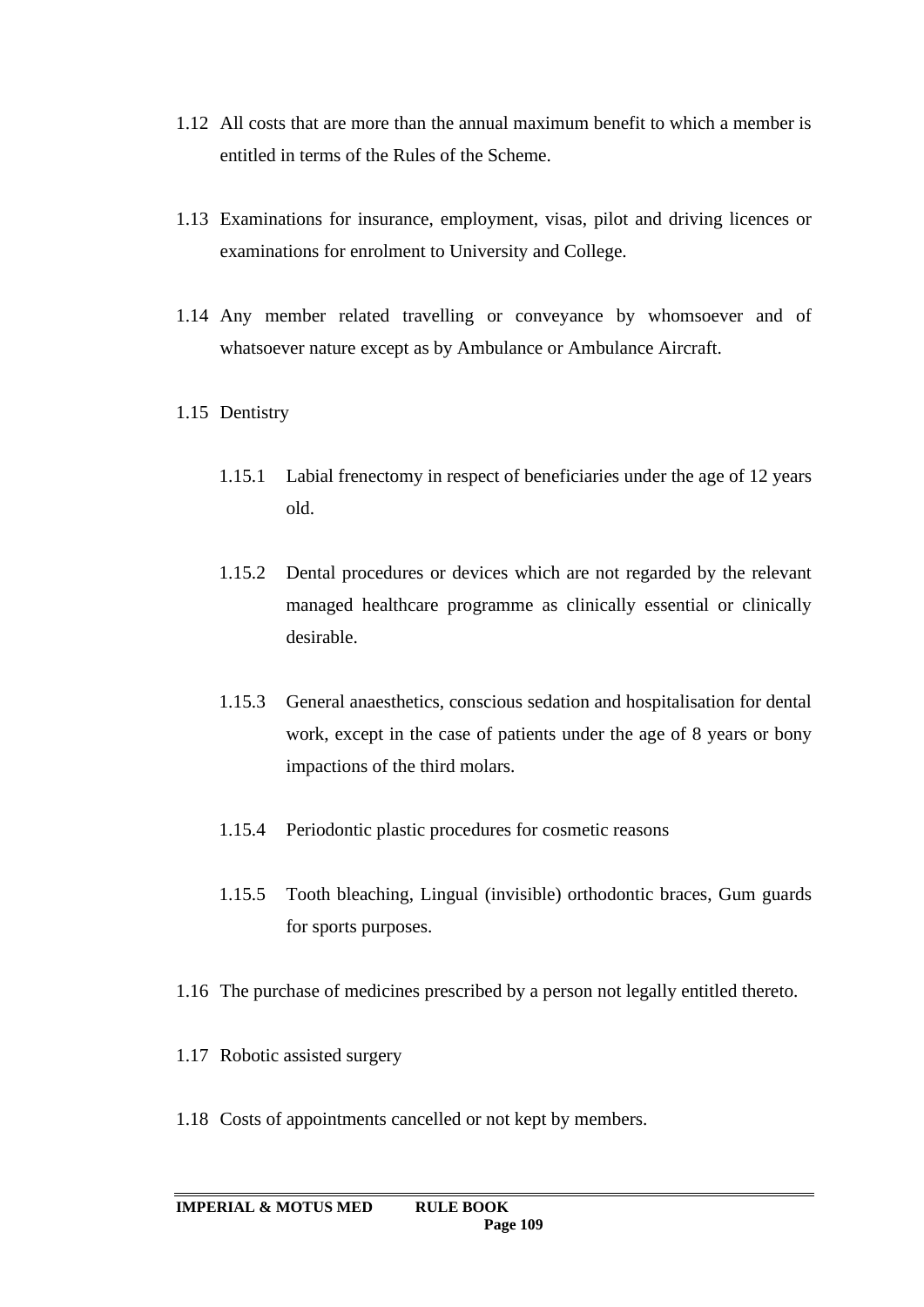1.19 Costs for services rendered by:

- 1.19.1 Persons not registered in terms of any law;
- 1.19.2 Any institution, except a state or provincial hospital, not registered in terms of any law.
- 1.20 Services which are regarded as not medically necessary. A treatment, procedure, supply, medicine, hospital or specialized centre stay (or part of a hospital or specialized centre stay) will be regarded as medically necessary if:
	- (a) it is appropriate and essential to the diagnosis and treatment of illness or injury of the member; and
	- (b) does not exceed, in scope, duration or intensity of the level of care which is needed to provide a safe, adequate and appropriate diagnosis or treatment; and
	- (c) it has been prescribed by a doctor; and
	- (d) it is consistent with the widely accepted professional standards of the medical practice in South Africa and in respect of overseas cover, the United States of America; and
	- (e) in the case of inpatient care, it cannot be provided safely on an outpatient basis.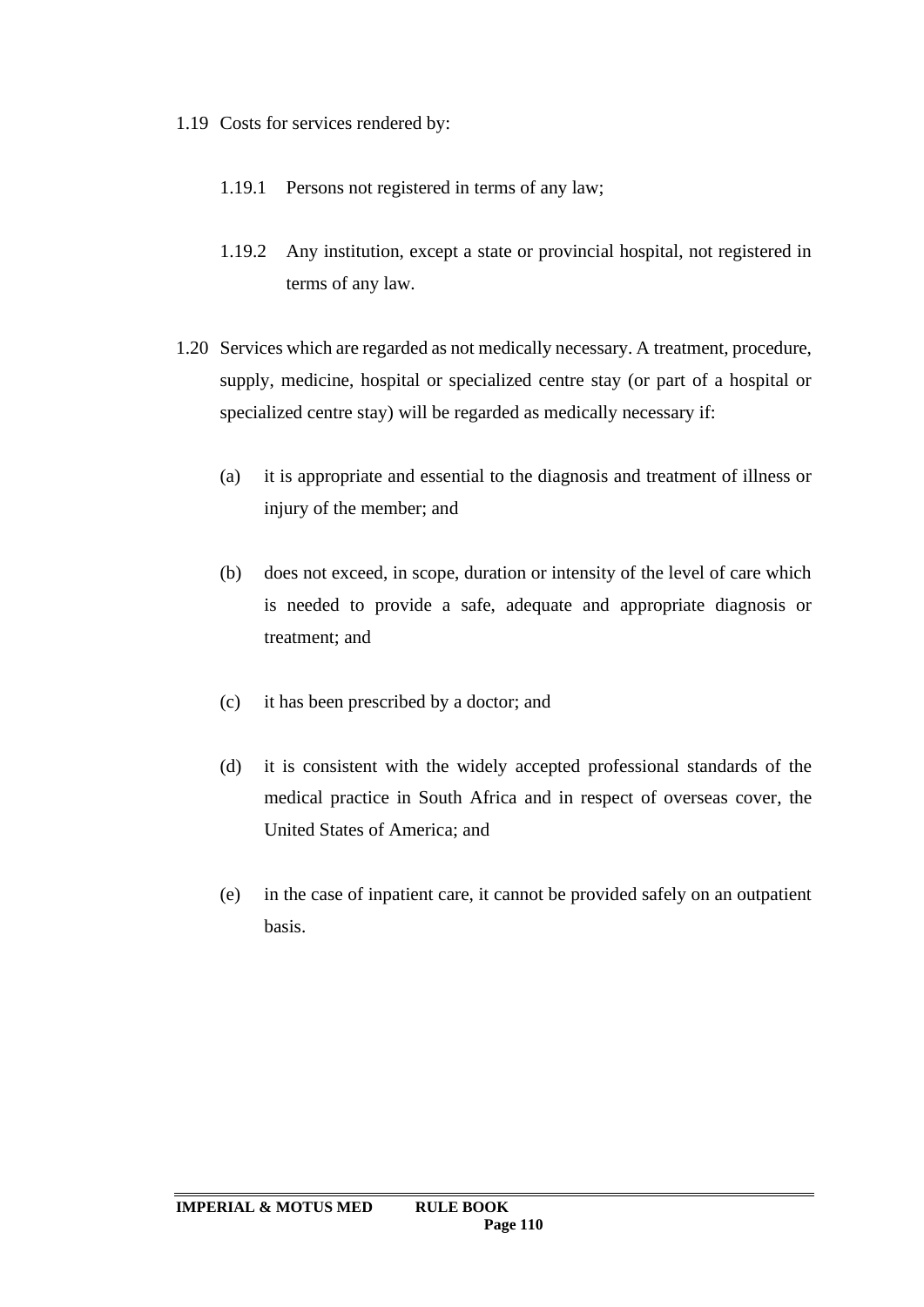The medical need shall be determined by the Scheme taking into account the above requirements. The fact that a Doctor has prescribed, recommended, approved or provided a treatment, service, supply or confinement shall not in itself be regarded as proof that a service is medically necessary. Where necessary the Board will refer cases to a panel of Medical Specialists for a final decision. The decision of the Board following advice from the Specialist panel will be final.

- 1.21 The following medicines, unless they form part of the public sector protocols and are authorised by the relevant managed healthcare programme:
	- 1.21.1 Any specialised drugs that have not convincingly demonstrated a survival advantage of more than 3 (three) months in advanced or metastatic solid organ malignant tumours, for example Sorafenib for hepatocellular carcinoma, Bevacizumab for colorectal and metastatic breast cancer.

### **2. LIMITATION OF BENEFITS**

Provided that no limitations shall apply in respect of any service falling within the minimum benefits other than as provided for in Rule 3.1, the following limitations shall apply:

- 2.1 The maximum benefits to which a member and his dependants shall be entitled in any financial year shall be limited as set out in Annexure "B".
- 2.2 Members admitted to the Imperial & Motus Med Health Plan during the course of a financial year shall be entitled to the benefits set out in Annexure B with the maximum benefits being adjusted in proportion to the period of membership calculated from the date of admission to the end of the particular financial year.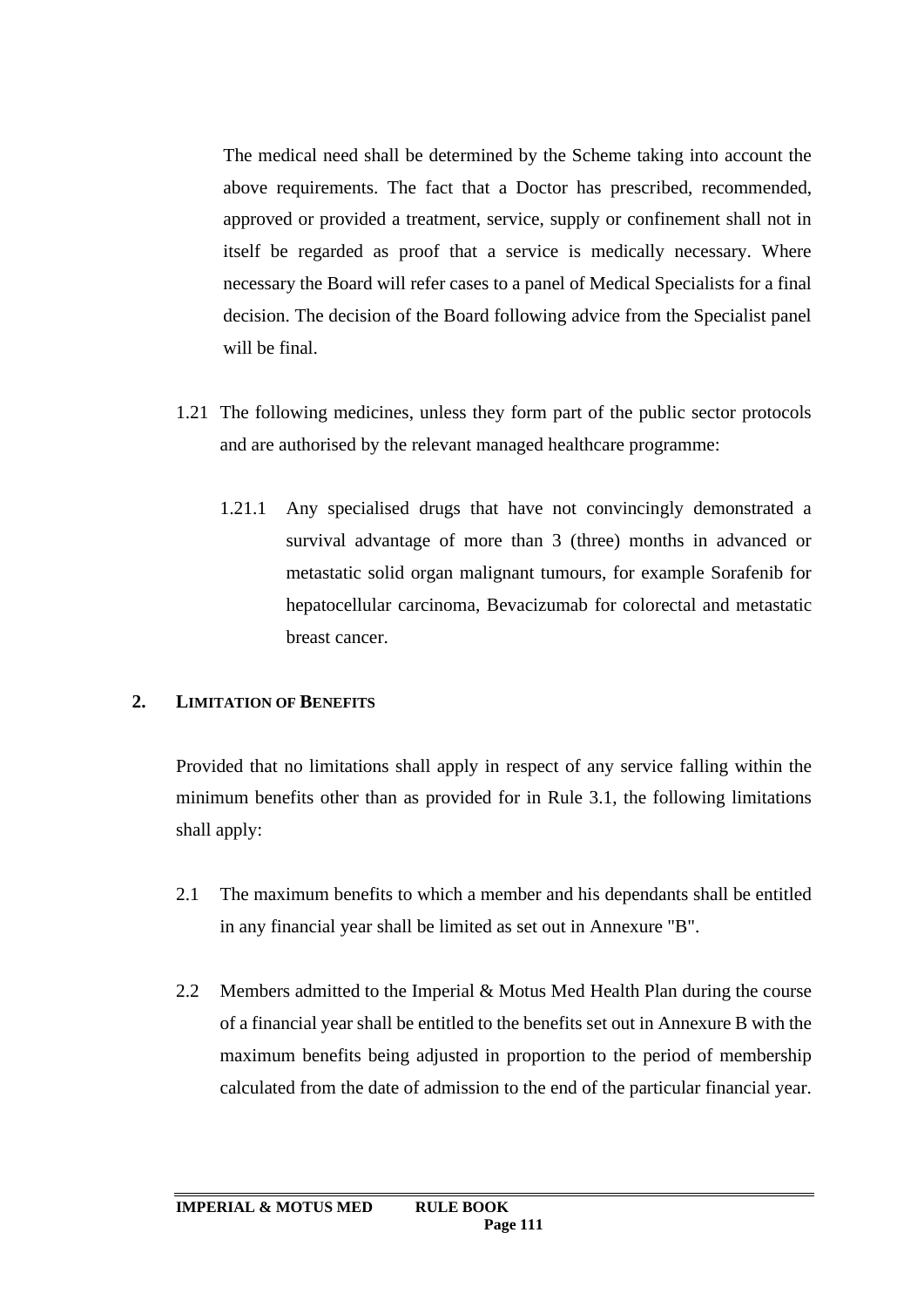- 2.3 The annual limits for members admitted to the Imperial & Motus Med Budget Plan will be pro-rated for members joining from 1 February to 31 July of each year, but those joining from 1 August to 31 December of a year will have access to the same benefit limits as those joining on 1 July of a year.
- 2.4 In cases where a specialist, except an eye specialist or gynaecologist is consulted without the recommendation of a general practitioner, the benefit allowed by the Scheme, may, at the discretion of the Board, be limited to the amount that would have been paid to a general practitioner for the same service.
- 2.5 Unless otherwise decided by the Board, benefits in respect of medicines obtained on a prescription are limited to one month's supply for every such prescription or repeat thereof.
- 2.6 In cases of illness of a protracted nature, the Board shall have the right to insist upon a member or dependant of a member consulting any particular specialist the Board may nominate in consultation with the attending practitioner.
- 2.7 Subject to the general limitations on benefits determined by the Board from time to time, in the event that any other party may be liable for costs incurred for treatment of sickness conditions or injuries sustained by a beneficiary, the Scheme shall cover the appropriate medical costs on behalf of the beneficiary in accordance with the benefits available, after which the Scheme may recover the cost from the appropriate party.

In the event that the Scheme effects payment of any such costs incurred by the beneficiary prior to the beneficiary recovering all or a portion of such costs from another party, then the beneficiary shall:

2.7.1 be liable to repay to the Scheme all amounts or a portion thereof paid by the Scheme and recovered by or on behalf of the beneficiary from the party responsible to compensate such beneficiary, after deduction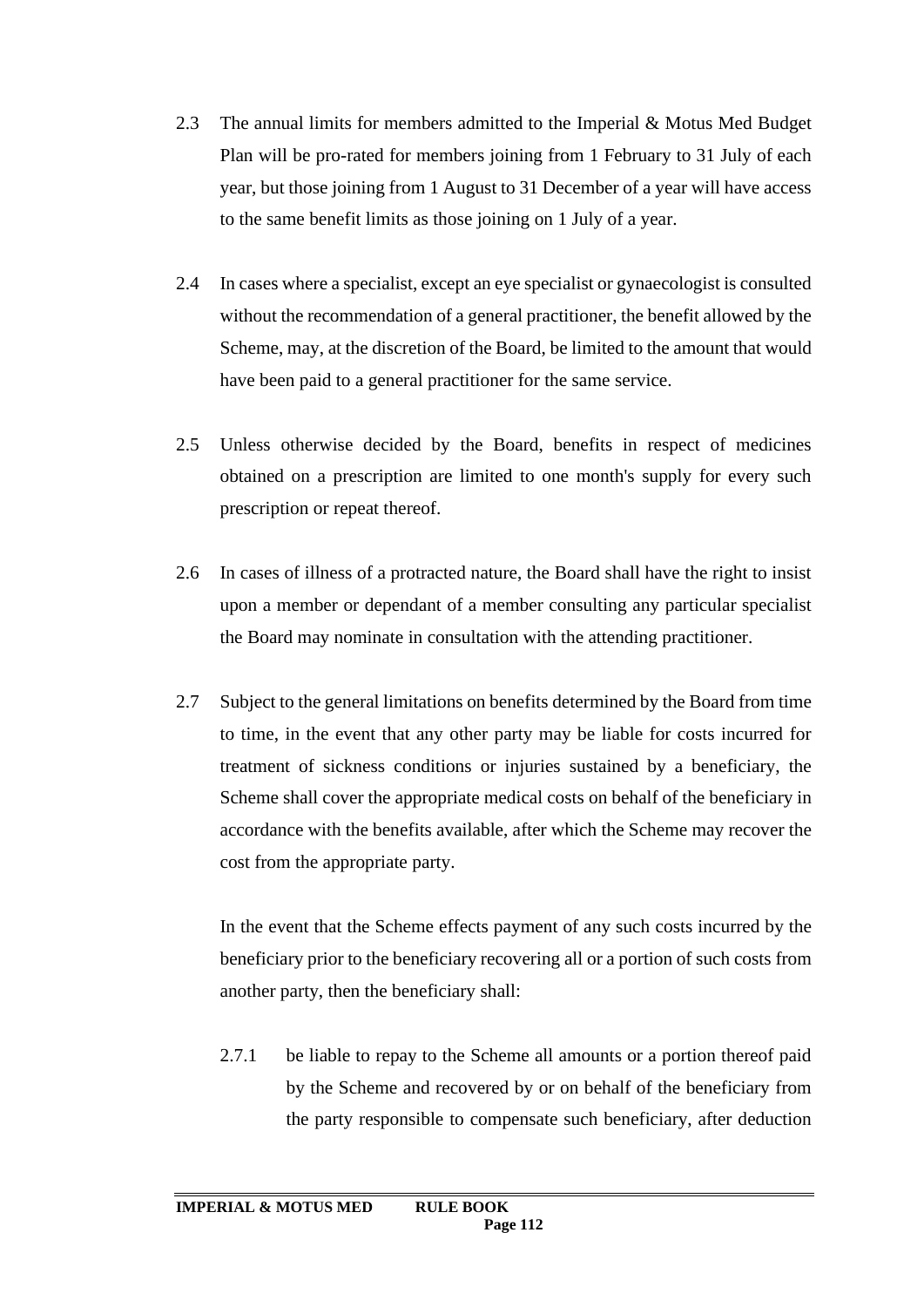of any legal costs or deductions that may have been incurred in the recovery of such amount;

- 2.7.2 disclose to the Scheme, alternatively, instructs his legal representative to disclose to the Scheme, the full extent of any compensation awarded in respect of past and future medical expenses;
- 2.7.3 sign all documentation as may be required by the Scheme to obtain copies of all such information not in the Scheme's possession, relating to the beneficiary's medical accounts and records from the relevant practitioners and/or medical institutions;
- 2.7.4 provide the Scheme with such assistance as the Scheme may reasonably require should the Scheme wish to recover any amounts paid on behalf of the member for which a third party may be liable

# **3. WAITING PERIODS**

- 3.1 The Scheme may impose upon a person in respect of whom an application is made for membership or admission as a dependant, and who was not a beneficiary of a medical scheme for a period of at least 90 days preceding the date of application:
	- 3.1.1 a general waiting period of up to three months; and
	- 3.1.2 a condition-specific waiting period of up to 12 months.
- 3.2 The Scheme may impose upon any person in respect of whom an application is made for membership or admission as a dependant, and who was previously a beneficiary of a medical scheme for a continuous period of up to 24 months, terminating less than 90 days immediately prior to the date of application: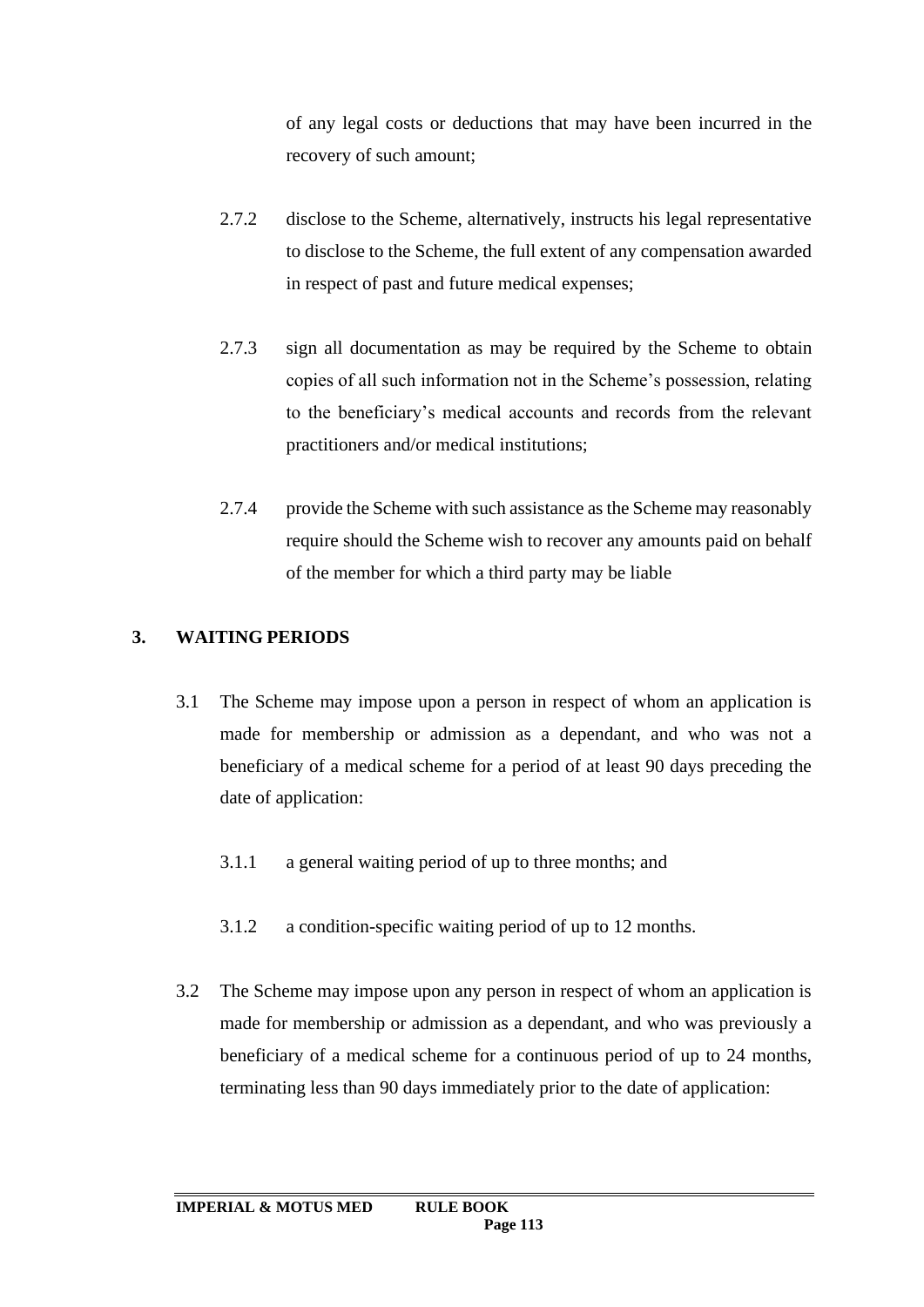- 3.2.1 a condition-specific waiting period of up to 12 months, except in respect of any treatment or diagnostic procedures covered within the prescribed minimum benefits;
- 3.2.2 in respect of any person contemplated in this sub-rule, where the previous medical scheme had imposed a general or condition-specific waiting period, and such waiting period had not expired at the time of termination, a general or condition-specific waiting period for the unexpired duration of such waiting period imposed by the former medical scheme.
- 3.3 The Scheme may impose upon any person in respect of whom an application is made for membership or admission as a dependant, and who was previously a beneficiary of a medical scheme for a continuous period of more than 24 months, terminating less than 90 days immediately prior to the date of application, a general waiting period of up to three months, except in respect of any treatment or diagnostic procedures covered within the prescribed minimum benefits.
- 3.4 No waiting periods may be imposed on:
	- 3.4.1 a person in respect of whom application is made for membership or admission as a dependant, and who was previously a beneficiary of a medical scheme, terminating less than 90 days immediately prior to the date of application, where the transfer of membership is required as a result of-
		- 3.4.1.1. change of employment; or
		- 3.4.1.2. an employer changing or terminating the medical scheme of its employees, in which case such transfer shall occur at the beginning of the financial year, or reasonable notice must have been furnished to the scheme to which an application is made for such transfer to occur at the beginning of the financial year.